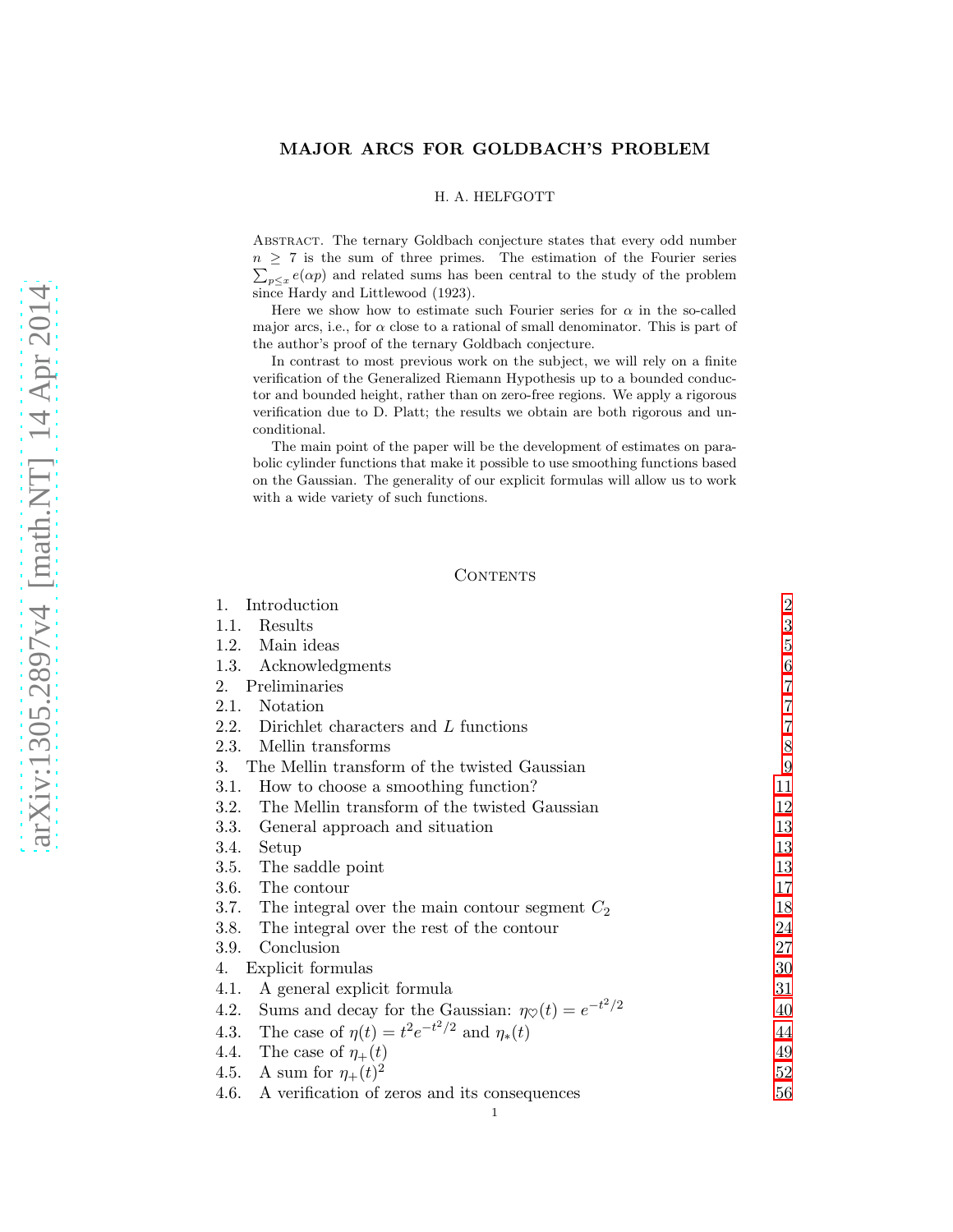| 60 |
|----|
| 68 |
| 69 |
| 72 |
| 73 |
| 74 |
| 76 |
| 78 |
|    |

#### <span id="page-1-1"></span>1. INTRODUCTION

<span id="page-1-0"></span>The ternary Goldbach conjecture (or *three-prime problem*) states that every odd number  $n$  greater than 5 can be written as the sum of three primes. Hardy and Littlewood (1923) were the first to treat the problem by means of the circle method, i.e., Fourier analysis over  $\mathbb Z$ . (Fourier transforms of functions on  $\mathbb Z$  live on the *circle*  $\mathbb{R}/\mathbb{Z}$ .)

I. M. Vinogradov [\[Vin37\]](#page-78-0) showed in 1937 that the ternary Goldbach conjecture is true for all  $n$  above a large constant  $C$ . The main innovation in his work consisted in the estimation of sums of the form

(1.1) 
$$
\sum_{n \leq N} \Lambda(n) e(\alpha n)
$$

for  $\alpha$  outside the so-called "major arcs" – these being a union of short intervals in  $\mathbb{R}/\mathbb{Z}$  around the rationals with small denominator. (Here  $\Lambda(n)$  is the von Mangoldt function, defined as  $\Lambda(n) = \log p$  for n a power of a prime p and  $\Lambda(n) = 0$  for *n* having at least two prime factors, whereas  $e(t) = e^{2\pi i t}$ .

The estimation of such sums for  $\alpha$  in the major arcs is also important, and goes back to Hardy and Littlewood [\[HL23\]](#page-77-1). In some ways, their work is rather modern – in particular, it studies a version of  $(1.1)$  with smooth truncation:

$$
S_{\eta}(\alpha, x) = \sum_{n} \Lambda(n) e(\alpha n) \eta(n/x),
$$

where  $\eta : \mathbb{R}^+ \to \mathbb{C}$  is a smooth function; in [\[HL23\]](#page-77-1),  $\eta(t) = e^{-t}$ .

We will show how to estimate sums such as  $S_n(\alpha, x)$  for  $\alpha$  in the major arcs. We will see how we can obtain good estimates by using smooth functions  $\eta$  based on the Gaussian  $e^{-t^2/2}$ . This will involve proving new, fully explicit bounds for the Mellin transform<sup>[1](#page-1-2)</sup> of the twisted Gaussian, or, what is the same, parabolic cylindrical functions in certain ranges. It will also require explicit formulae that are general and strong enough, even for moderate values of x.

Any estimate on  $S_{\eta}(\alpha, x)$  for  $\alpha$  in the major arcs relies on the properties of L-functions  $L(s,\chi) = \sum_{n} \chi(n) n^{-s}$ , where  $\chi : (\mathbb{Z}/q\mathbb{Z})^* \to \mathbb{C}$  is a multiplicative character. In particular, what is key is the location of the zeroes of  $L(s, \chi)$  in the critical strip  $0 \leq \Re(s) \leq 1$  (a region in which  $L(s,\chi)$  can be defined by analytic continuation). In contrast to most previous work, we will not use zerofree regions, which are too narrow for our purposes. Rather, we use a verification of the Generalized Riemann Hypothesis up to bounded height for all conductors  $q \leq 300000$  (due to D. Platt [\[Plab\]](#page-78-1)).

<span id="page-1-2"></span><sup>&</sup>lt;sup>1</sup>See §[2.3](#page-7-0) for definitions.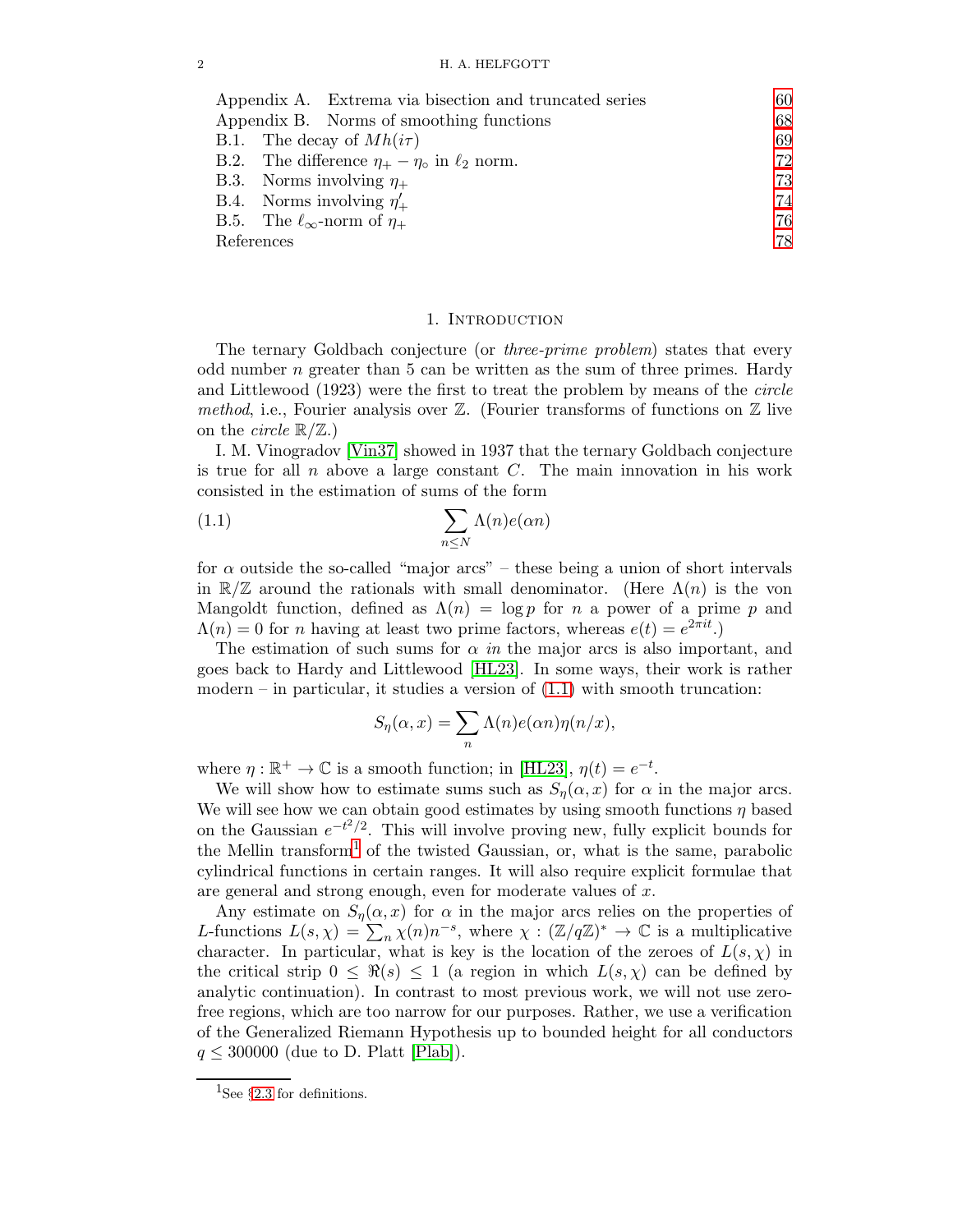The bounds we will obtain have shown themselves to be strong enough to prove the ternary Goldbach conjecture. See [\[Helb\]](#page-77-2). A key feature of the present work is that it allows one to mimic a wide variety of smoothing functions by means of estimates on the Mellin transform of a single smoothing function – here, the Gaussian  $e^{-t^2/2}$ .

<span id="page-2-0"></span>1.1. **Results.** Write  $\eta_{\heartsuit}(t) = e^{-t^2/2}$ . Let us first give a bound for exponential sums on the primes using  $\eta_{\heartsuit}$  as the smooth weight.

**Theorem 1.1.** Let x be a real number  $\geq 10^8$ . Let  $\chi$  be a primitive character mod q,  $1 \le q \le r$ , where  $r = 300000$ .

Then, for any  $\delta \in \mathbb{R}$  with  $|\delta| \leq 4r/q$ ,

$$
\sum_{n=1}^{\infty} \Lambda(n)\chi(n)e\left(\frac{\delta}{x}n\right)e^{-\frac{(n/x)^2}{2}} = I_{q=1} \cdot \widehat{\eta\otimes}(-\delta) \cdot x + E \cdot x,
$$

where  $I_{q=1} = 1$  if  $q = 1$ ,  $I_{q=1} = 0$  if  $q \neq 1$ , and

$$
|E| \le 5.281 \cdot 10^{-22} + \frac{1}{\sqrt{x}} \left( \frac{650400}{\sqrt{q}} + 112 \right).
$$

We normalize the Fourier transform  $\hat{f}$  as follows:  $\hat{f}(t) = \int_{-\infty}^{\infty} e(-xt)f(x)dx$ . Of course,  $\widehat{\eta_{\heartsuit}}(-\delta)$  is just  $\sqrt{2\pi}e^{-2\pi^2\delta^2}$ .

As it turns out, smooth weights based on the Gaussian are often better in applications than the Gaussian  $\eta_{\heartsuit}$  itself. Let us give a bound based on  $\eta(t)$  =  $t^2\eta_{\heartsuit}(t)$ .

**Theorem 1.2.** Let  $\eta(t) = t^2 e^{-t^2/2}$ . Let x be a real number  $\geq 10^8$ . Let  $\chi$  be a primitive character mod q,  $1 \leq q \leq r$ , where  $r = 300000$ .

Then, for any  $\delta \in \mathbb{R}$  with  $|\delta| \leq 4r/q$ ,

$$
\sum_{n=1}^{\infty} \Lambda(n)\chi(n)e\left(\frac{\delta}{x}n\right)\eta(n/x) = I_{q=1} \cdot \widehat{\eta}(-\delta) \cdot x + E \cdot x,
$$

where  $I_{q=1} = 1$  if  $q = 1$ ,  $I_{q=1} = 0$  if  $q \neq 1$ , and

$$
|E| \le \frac{4.269 \cdot 10^{-14}}{q} + \frac{1}{\sqrt{x}} \left( \frac{276600}{\sqrt{q}} + 56 \right).
$$

The advantage of  $\eta(t) = t^2 \eta \varphi(t)$  over  $\eta \varphi$  is that it vanishes at the origin (to second order); as we shall see, this makes it is easier to estimate exponential sums with the smoothing  $\eta *_M g$ , where  $*_M$  is a Mellin convolution and g is nearly arbitrary. Here is a good example that is used, crucially, in [\[Helc\]](#page-77-3).

Corollary 1.3. Let  $\eta(t) = t^2 e^{-t^2/2} *_{M} \eta_2(t)$ , where  $\eta_2 = \eta_1 *_{M} \eta_1$  and  $\eta_1 =$  $2 \cdot I_{[1/2,1]}$ . Let x be a real number  $\geq 10^8$ . Let  $\chi$  be a primitive character mod q,  $1 \le q \le r$ , where  $r = 300000$ .

Then, for any  $\delta \in \mathbb{R}$  with  $|\delta| \leq 4r/q$ ,

$$
\sum_{n=1}^{\infty} \Lambda(n)\chi(n)e\left(\frac{\delta}{x}n\right)\eta(n/x) = I_{q=1} \cdot \widehat{\eta}(-\delta) \cdot x + E \cdot x,
$$

where  $I_{q=1} = 1$  if  $q = 1$ ,  $I_{q=1} = 0$  if  $q \neq 1$ , and

$$
|E| \le \frac{4.269 \cdot 10^{-14}}{q} + \frac{1}{\sqrt{x}} \left( \frac{380600}{\sqrt{q}} + 76 \right).
$$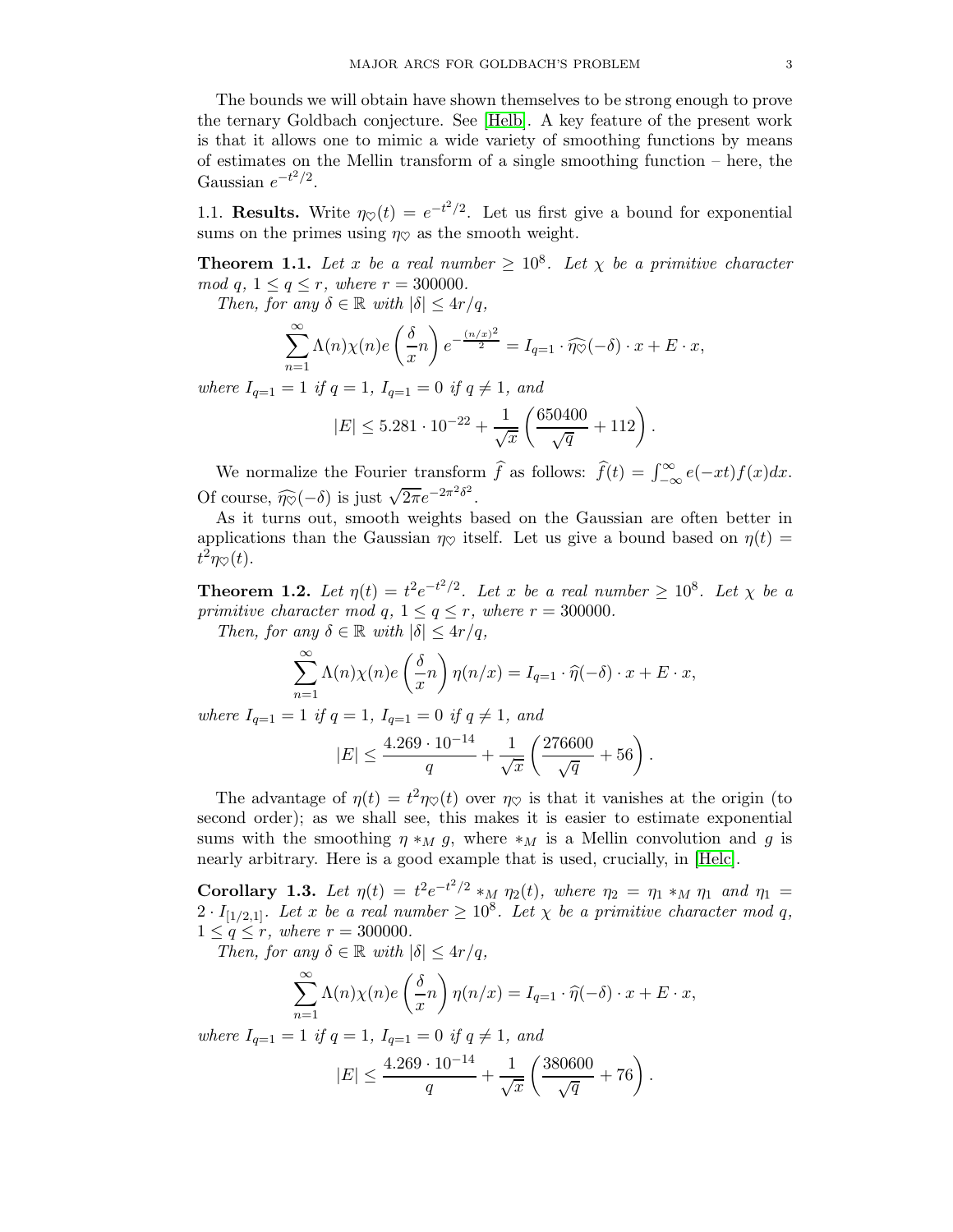#### 4 H. A. HELFGOTT

Let us now look at a different kind of modification of the Gaussian smoothing. Say we would like a weight of a specific shape; for example, for the purposes of [\[Helc\]](#page-77-3), we would like an approximation to the function

(1.2) 
$$
\eta_{\circ}: t \mapsto \begin{cases} t^{3}(2-t)^{3}e^{-(t-1)^{2}/2} & \text{for } t \in [0,2], \\ 0 & \text{otherwise.} \end{cases}
$$

At the same time, what we have is an estimate for the Mellin transform of the Gaussian  $e^{-t^2/2}$ , centered at  $t = 0$ .

<span id="page-3-2"></span>The route taken here is to work with an approximation  $\eta_+$  to  $\eta_0$ . We let

(1.3) 
$$
\eta_+(t) = h_H(t) \cdot t e^{-t^2/2},
$$

where  $h_H$  is a band-limited approximation to

(1.4) 
$$
h(t) = \begin{cases} t^2(2-t)^3 e^{t-1/2} & \text{if } t \in [0,2], \\ 0 & \text{otherwise.} \end{cases}
$$

By band-limited we mean that the restriction of the Mellin transform of  $h_H$  to the imaginary axis is of compact support. (We could, alternatively, let  $h_H$  be a function whose Fourier transform is of compact support; this would be technically easier in some ways, but it would also lead to using GRH verifications less efficiently.)

<span id="page-3-0"></span>To be precise: we define

(1.5) 
$$
F_H(t) = \frac{\sin(H \log y)}{\pi \log y},
$$

$$
h_H(t) = (h *_M F_H)(y) = \int_0^\infty h(ty^{-1}) F_H(y) \frac{dy}{y}
$$

and H is a positive constant. It is easy to check that  $MF_H(i\tau) = 1$  for  $-H <$  $\tau$  < H and  $MF_H(i\tau) = 0$  for  $\tau > H$  or  $\tau < -H$  (unsurprisingly, since  $F_H$ is a Dirichlet kernel under a change of variables). Since, in general, the Mellin transform of a multiplicative convolution  $f *_{M} g$  equals  $Mf \cdot Mg$ , we see that the Mellin transform of  $h<sub>H</sub>$ , on the imaginary axis, equals the truncation of the Mellin transform of h to  $[-iH, iH]$ . Thus,  $h_H$  is a band-limited approximation to h, as we desired.

The distinction between the odd and the even case in the statement that follows simply reflects the two different points up to which computations where carried out in [\[Plab\]](#page-78-1); these computations, in turn, were tailored to the needs of [\[Hela\]](#page-77-4) (as was the shape of  $\eta_+$  itself).

<span id="page-3-1"></span>**Theorem 1.4.** Let  $\eta(t) = \eta_+(t) = h_H(t)te^{-t^2/2}$ , where  $h_H$  is as in [\(1.5\)](#page-3-0) and  $H = 200$ . Let x be a real number  $\geq 10^{12}$ . Let  $\chi$  be a primitive character mod q, where  $1 \leq q \leq 150000$  if q is odd, and  $1 \leq q \leq 300000$  if q is even.

Then, for any  $\delta \in \mathbb{R}$  with  $|\delta| \leq 600000 \cdot \gcd(q, 2)/q$ ,

$$
\sum_{n=1}^{\infty} \Lambda(n)\chi(n)e\left(\frac{\delta}{x}n\right)\eta(n/x) = I_{q=1} \cdot \widehat{\eta}(-\delta) \cdot x + E \cdot x,
$$

where  $I_{q=1} = 1$  if  $q = 1$ ,  $I_{q=1} = 0$  if  $q \neq 1$ , and

$$
|E| \le \frac{6.18 \cdot 10^{-12}}{\sqrt{q}} + \frac{1.14 \cdot 10^{-10}}{q} + \frac{1}{\sqrt{x}} \left( \frac{499100}{\sqrt{q}} + 52 \right).
$$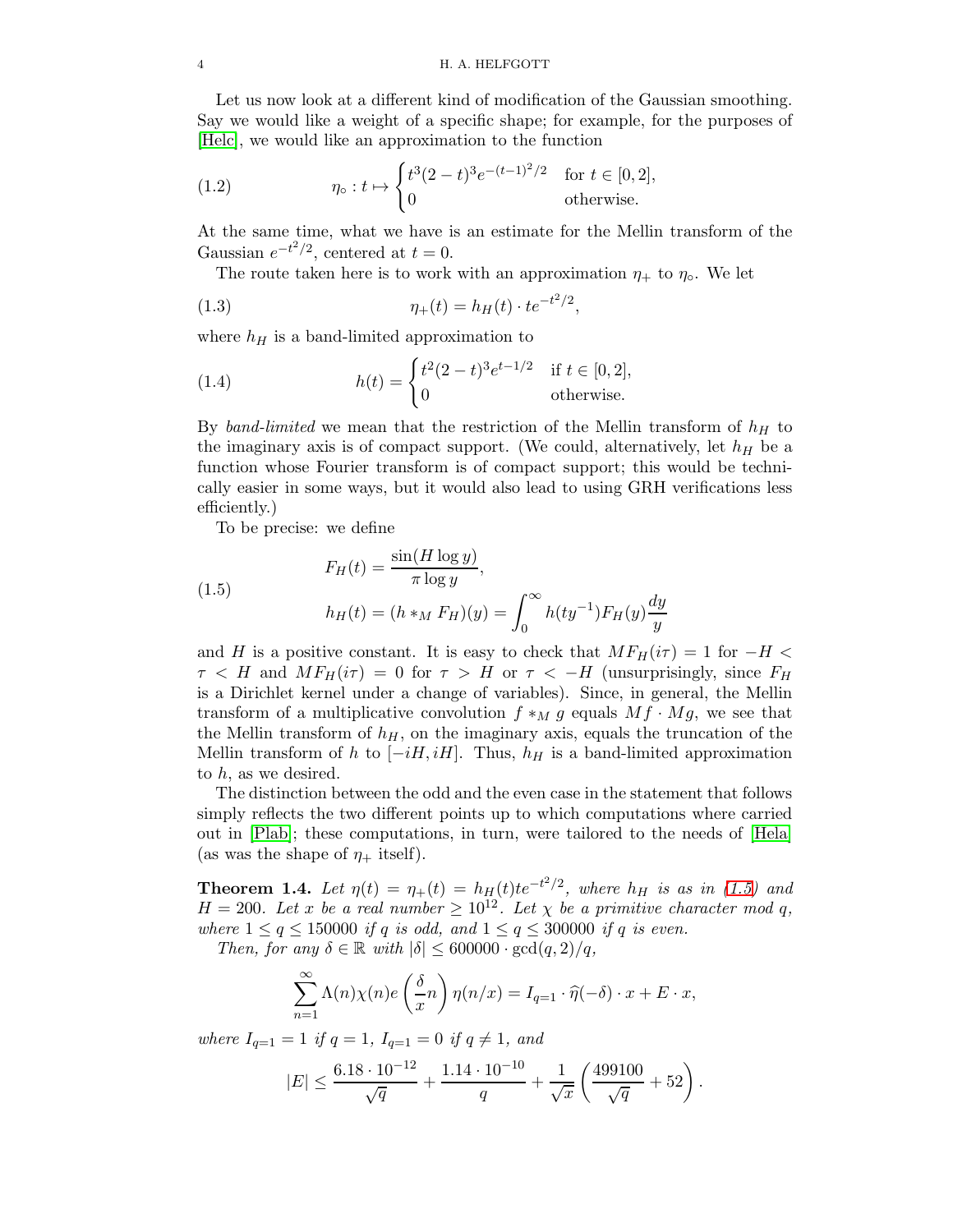If  $q = 1$ , we have the sharper bound

$$
|E| \le 3.34 \cdot 10^{-11} + \frac{251100}{\sqrt{x}}.
$$

This is a paradigmatic example, in that, following the proof given in §[4.4,](#page-48-0) we can bound exponential sums with weights of the form  $h_H(t)e^{-t^2/2}$ , where  $h_H$ is a band-limited approximation to just about any continuous function of our choosing.

Lastly, we will need an explicit estimate of the  $\ell_2$  norm corresponding to the sum in Thm. [1.4,](#page-3-1) for the trivial character.

**Proposition 1.5.** Let  $\eta(t) = \eta_+(t) = h_H(t)te^{-t^2/2}$ , where  $h_H$  is as in [\(1.5\)](#page-3-0) and  $H = 200$ . Let x be a real number  $\geq 10^{12}$ .

Then

$$
\sum_{n=1}^{\infty} \Lambda(n) (\log n) \eta^{2}(n/x) = x \cdot \int_{0}^{\infty} \eta_{+}^{2}(t) \log xt \, dt + E_1 \cdot x \log x
$$

$$
= 0.640206x \log x - 0.021095x + E_2 \cdot x \log x,
$$

where

<span id="page-4-1"></span>
$$
|E_1| \le 1.536 \cdot 10^{-15} + \frac{310.84}{\sqrt{x}}
$$
  $|E_2| \le 2 \cdot 10^{-6} + \frac{310.84}{\sqrt{x}}$ .

<span id="page-4-0"></span>1.2. Main ideas. We will be working with smoothed sums

(1.6) 
$$
S_{\eta}(\alpha, x) = \sum_{n=1}^{\infty} \Lambda(n) \chi(n) e(\delta n/x) \eta(n/x).
$$

Our integral will actually be of the form

(1.7) 
$$
\int_{\mathfrak{M}} S_{\eta_+}(\alpha, x)^2 S_{\eta_*}(\alpha, x) e(-N\alpha) d\alpha,
$$

where  $\eta_+$  and  $\eta_*$  are two different smoothing functions to be discussed soon.

<span id="page-4-2"></span>Estimating the sums  $(1.6)$  on  $\mathfrak{M}$  reduces to estimating the sums

(1.8) 
$$
S_{\eta}(\delta/x, x) = \sum_{n=1}^{\infty} \Lambda(n)\chi(n)e(\delta n/x)\eta(n/x)
$$

for  $\chi$  varying among all Dirichlet characters modulo  $q \leq r_0$  and for  $|\delta| \leq c r_0/q$ , i.e.,  $|\delta|$  small. Sums such as [\(1.8\)](#page-4-2) are estimated using Dirichlet L-functions  $L(s, \chi)$ (see  $\S 2.2$ ). An *explicit formula* gives an expression

<span id="page-4-3"></span>(1.9) 
$$
S_{\eta,\chi}(\delta/x,x) = I_{q=1}\hat{\eta}(-\delta)x - \sum_{\rho} F_{\delta}(\rho)x^{\rho} + \text{small error},
$$

where  $I_{q=1} = 1$  if  $q = 1$  and  $I_{q=1} = 0$  otherwise. Here  $\rho$  runs over the complex numbers  $\rho$  with  $L(\rho, \chi) = 0$  and  $0 < \Re(\rho) < 1$  ("non-trivial zeros"). The function  $F_{\delta}$  is the Mellin transform of  $e(\delta t)\eta(t)$  (see §[2.3\)](#page-7-0).

The questions are then: where are the non-trivial zeros  $\rho$  of  $L(s, \chi)$ ? How fast does  $F_\delta(\rho)$  decay as  $\Im(\rho) \to \pm \infty$ ?

Write  $\sigma = \Re(s)$ ,  $\tau = \Im(s)$ . The belief is, of course, that  $\sigma = 1/2$  for every non-trivial zero (Generalized Riemann Hypothesis), but this is far from proven. Most work to date has used zero-free regions of the form  $\sigma \leq 1 - 1/C \log q|\tau|$ , C a constant. This is a classical zero-free region, going back, qualitatively, to de la Vallée-Poussin (1899). The best values of C known are due to McCurley [\[McC84\]](#page-77-5) and Kadiri [\[Kad05\]](#page-77-6).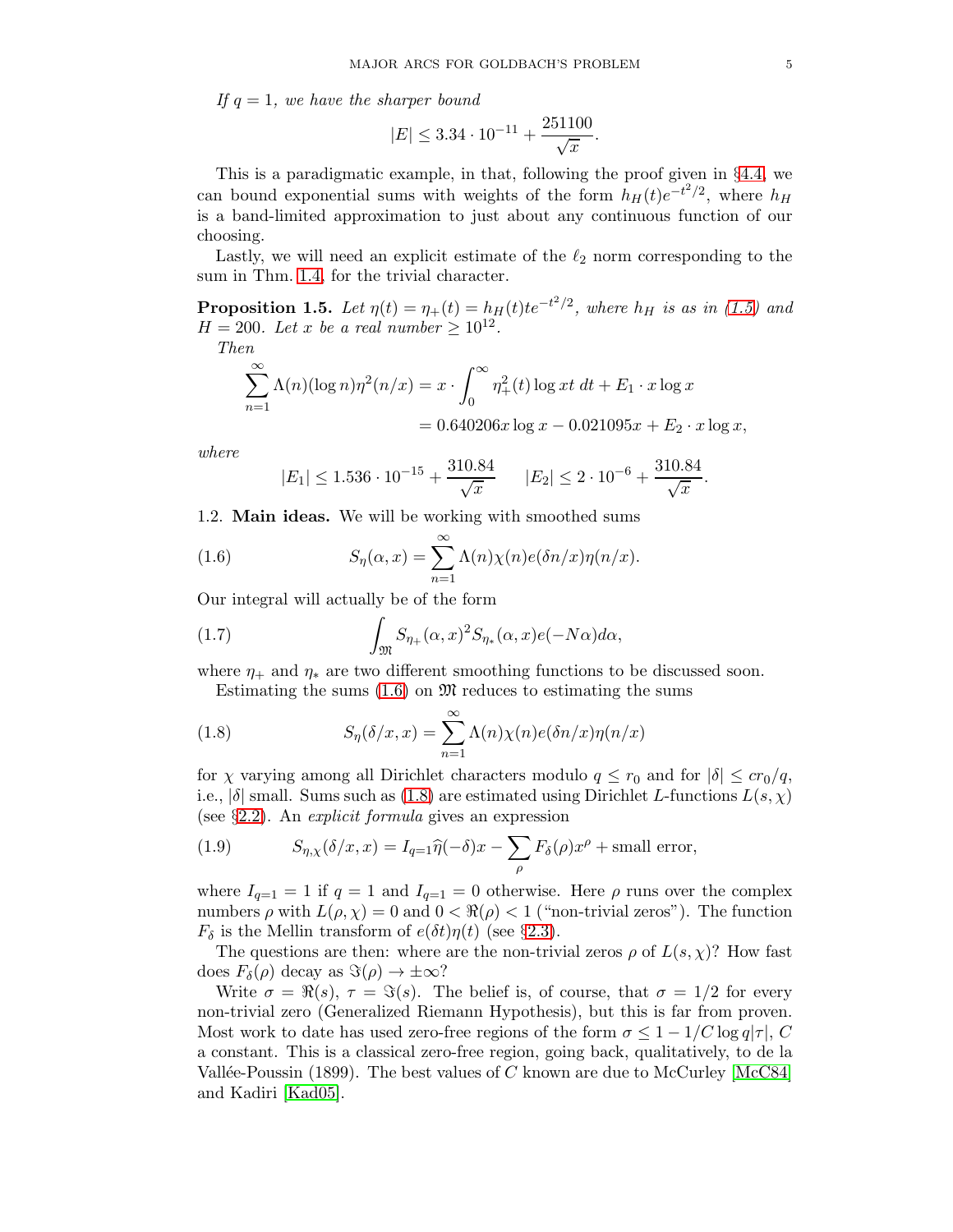#### 6 H. A. HELFGOTT

These regions seem too narrow to yield a proof of the three-primes theorem. What we will use instead is a finite verification of GRH "up to  $T_q$ ", i.e., a computation showing that, for every Dirichlet character of conductor  $q \leq r_0$  ( $r_0$  a constant, as above), every non-trivial zero  $\rho = \sigma + i\tau$  with  $|\tau| \leq T_q$  satisfies  $\Re(\sigma) = 1/2$ . Such verifications go back to Riemann; modern computer-based methods are descended in part from a paper by Turing [\[Tur53\]](#page-78-2). (See the historical article [\[Boo06\]](#page-77-7).) In his thesis [\[Pla11\]](#page-78-3), D. Platt gave a rigorous verification for  $r_0 = 10^5$ ,  $T_q = 10^8/q$ . In coordination with the present work, he has extended this to

- all odd  $q \leq 3 \cdot 10^5$ , with  $T_q = 10^8/q$ ,
- all even  $q \leq 4 \cdot 10^5$ , with  $T_q = \max(10^8/q, 200 + 7.5 \cdot 10^7/q)$ .

This was a major computational effort, involving, in particular, a fast implementation of interval arithmetic (used for the sake of rigor).

What remains to discuss, then, is how to choose  $\eta$  in such a way  $F_\delta(\rho)$  decreases fast enough as  $|\tau|$  increases, so that [\(1.9\)](#page-4-3) gives a good estimate. We cannot hope for  $F_\delta(\rho)$  to start decreasing consistently before  $|\tau|$  is at least as large as a multiple of  $2\pi|\delta|$ . Since  $\delta$  varies within  $(-cr_0/q, cr_0/q)$ , this explains why  $T_q$  is taken inversely proportional to q in the above. As we will work with  $r_0 \ge 150000$ , we also see that we have little margin for maneuver: we want  $F_\delta(\rho)$  to be extremely small already for, say,  $|\tau| \geq 80|\delta|$ . We also have a Scylla-and-Charybdis situation, courtesy of the uncertainty principle: roughly speaking,  $F_\delta(\rho)$  cannot decrease faster than exponentially on  $|\tau|/|\delta|$  both for  $|\delta| \leq 1$  and for  $\delta$  large.

The most delicate case is that of  $\delta$  large, since then  $|\tau|/|\delta|$  is small. It turns out we can manage to get decay that is much faster than exponential for  $\delta$  large, while no slower than exponential for  $\delta$  small. This we will achieve by working with smoothing functions based on the (one-sided) Gaussian  $\eta_{\heartsuit}(t) = e^{-t^2/2}$ .

The Mellin transform of the twisted Gaussian  $e(\delta t)e^{-t^2/2}$  is a parabolic cylinder function  $U(a, z)$  with z purely imaginary. Since fully explicit estimates for  $U(a, z)$ , z imaginary, have not been worked in the literature, we will have to derive them ourselves.

Once we have fully explicit estimates for the Mellin transform of the twisted Gaussian, we are able to use essentially any smoothing function based on the Gaussian  $\eta_{\heartsuit}(t) = e^{-t^2/2}$ . As we already saw, we can and will consider smoothing functions obtained by convolving the twisted Gaussian with another function and also functions obtained by multiplying the twisted Gaussian with another function. All we need to do is use an explicit formula of the right kind – that is, a formula that does not assume too much about the smoothing function or the region of holomorphy of its Mellin transform, but still gives very good error terms, with simple expressions.

All results here will be based on a single, general explicit formula (Lem. [4.1\)](#page-30-1) valid for all our purposes. The contribution of the zeros in the critical trip can be handled in a unified way (Lemmas [4.3](#page-36-0) and [4.4\)](#page-37-0). All that has to be done for each smoothing function is to bound a simple integral (in [\(4.24\)](#page-36-1)). We then apply a finite verification of GRH and are done.

<span id="page-5-0"></span>1.3. Acknowledgments. The author is very thankful to D. Platt, who, working in close coordination with him, provided GRH verifications in the necessary ranges, and also helped him with the usage of interval arithmetic. Warm thanks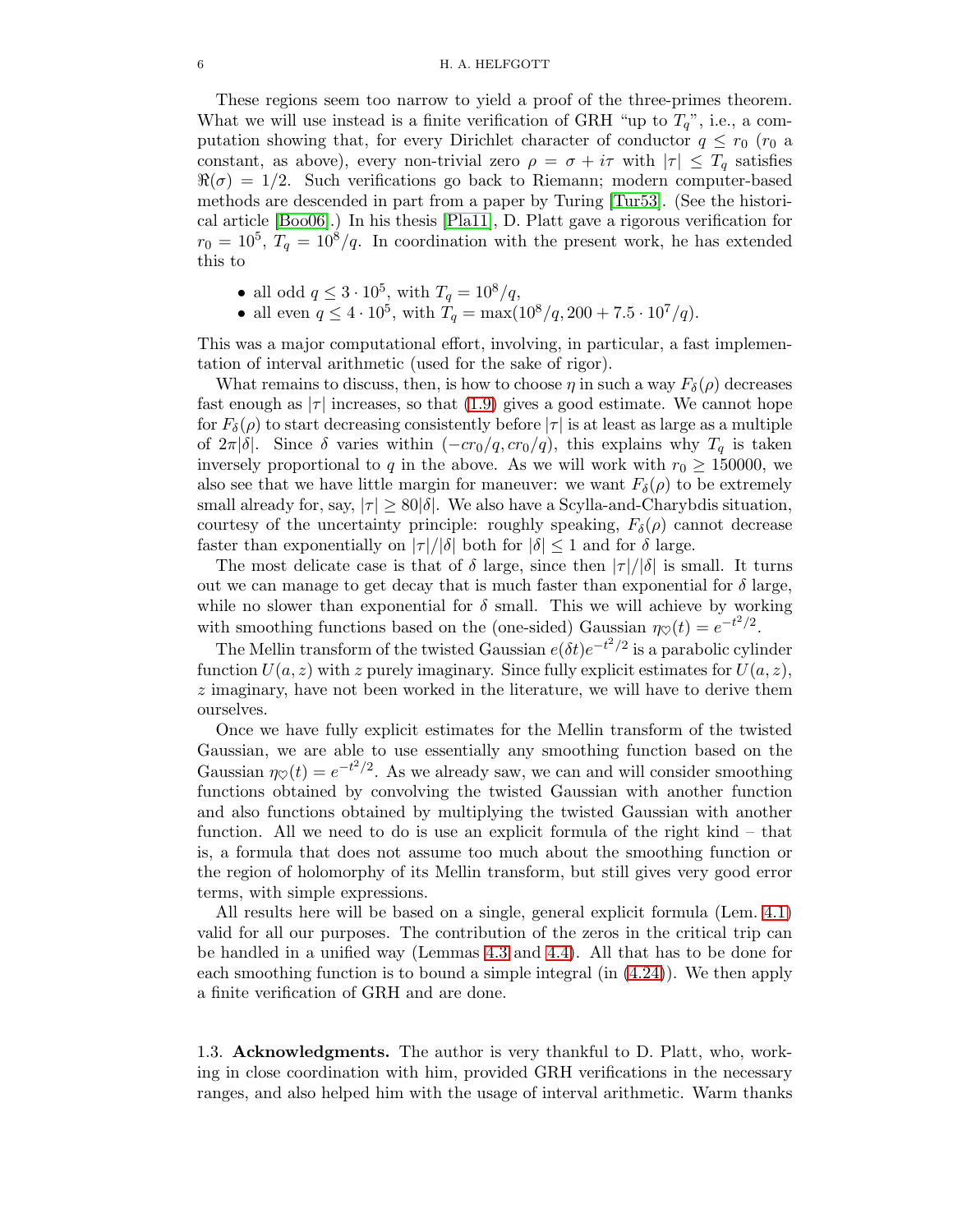are due to A. Cordoba and J. Cilleruelo, for discussions on the method of stationary phase, and to V. Blomer and N. Temme, for further help with parabolic cylinder functions. Gratitude is also felt towards A. Booker, B. Green, R. Heath-Brown, H. Kadiri, O. Ramaré, T. Tao and M. Watkins, for discussions on Goldbach's problem and related issues. Additional references were graciously provided by R. Bryant, S. Huntsman and I. Rezvyakova.

Travel and other expenses were funded in part by the Adams Prize and the Philip Leverhulme Prize. The author's work on the problem started at the Université de Montréal (CRM) in 2006; he is grateful to both the Université de Montréal and the École Normale Supérieure for providing pleasant working environments.

The present work would most likely not have been possible without free and publicly available software: PARI, Maxima, Gnuplot, VNODE-LP, PROFIL / BIAS, SAGE, and, of course, LATEX, Emacs, the gcc compiler and GNU/Linux in general. Some exploratory work was done in SAGE and Mathematica. Rigorous calculations used either D. Platt's interval-arithmetic package (based in part on Crlibm) or the PROFIL/BIAS interval arithmetic package underlying VNODE-LP.

The calculations contained in this paper used a nearly trivial amount of resources; they were all carried out on the author's desktop computers at home and work. However, D. Platt's computations [\[Plab\]](#page-78-1) used a significant amount of resources, kindly donated to D. Platt and the author by several institutions. This crucial help was provided by MesoPSL (affiliated with the Observatoire de Paris and Paris Sciences et Lettres), Université de Paris VI/VII (UPMC - DSI -Pôle Calcul), University of Warwick (thanks to Bill Hart), University of Bristol, France Grilles (French National Grid Infrastructure, DIRAC instance), Université de Lyon 1 and Université de Bordeaux 1. Both D. Platt and the author would like to thank the donating organizations, their technical staff, and all academics who helped to make these resources available to them.

### 2. Preliminaries

<span id="page-6-1"></span><span id="page-6-0"></span>2.1. **Notation.** As is usual, we write  $\mu$  for the Moebius function,  $\Lambda$  for the von Mangoldt function. We let  $\tau(n)$  be the number of divisors of an integer n and  $\omega(n)$  the number of prime divisors. For p prime, n a non-zero integer, we define  $v_p(n)$  to be the largest non-negative integer  $\alpha$  such that  $p^{\alpha}|n$ .

We write  $(a, b)$  for the greatest common divisor of a and b. If there is any risk of confusion with the pair  $(a, b)$ , we write  $gcd(a, b)$ . Denote by  $(a, b^{\infty})$  the divisor  $\prod_{p|b} p^{v_p(a)}$  of a. (Thus,  $a/(a, b^{\infty})$  is coprime to b, and is in fact the maximal divisor of a with this property.)

As is customary, we write  $e(x)$  for  $e^{2\pi ix}$ . We write  $|f|_r$  for the  $L_r$  norm of a function f.

<span id="page-6-2"></span>We write  $O^*(R)$  to mean a quantity at most R in absolute value.

2.2. Dirichlet characters and L functions. A Dirichlet character  $\chi : \mathbb{Z} \to \mathbb{C}$ of modulus q is a character  $\chi$  of  $(\mathbb{Z}/q\mathbb{Z})^*$  lifted to  $\mathbb Z$  with the convention that  $\chi(n) = 0$  when  $(n, q) \neq 1$ . Again by convention, there is a Dirichlet character of modulus  $q = 1$ , namely, the *trivial character*  $\chi_T : \mathbb{Z} \to \mathbb{C}$  defined by  $\chi_T(n) = 1$ for every  $n \in \mathbb{Z}$ .

If  $\chi$  is a character modulo q and  $\chi'$  is a character modulo  $q'|q$  such that  $\chi(n) =$  $\chi'(n)$  for all n coprime to q, we say that  $\chi'$  induces  $\chi$ . A character is primitive if it is not induced by any character of smaller modulus. Given a character  $\chi$ , we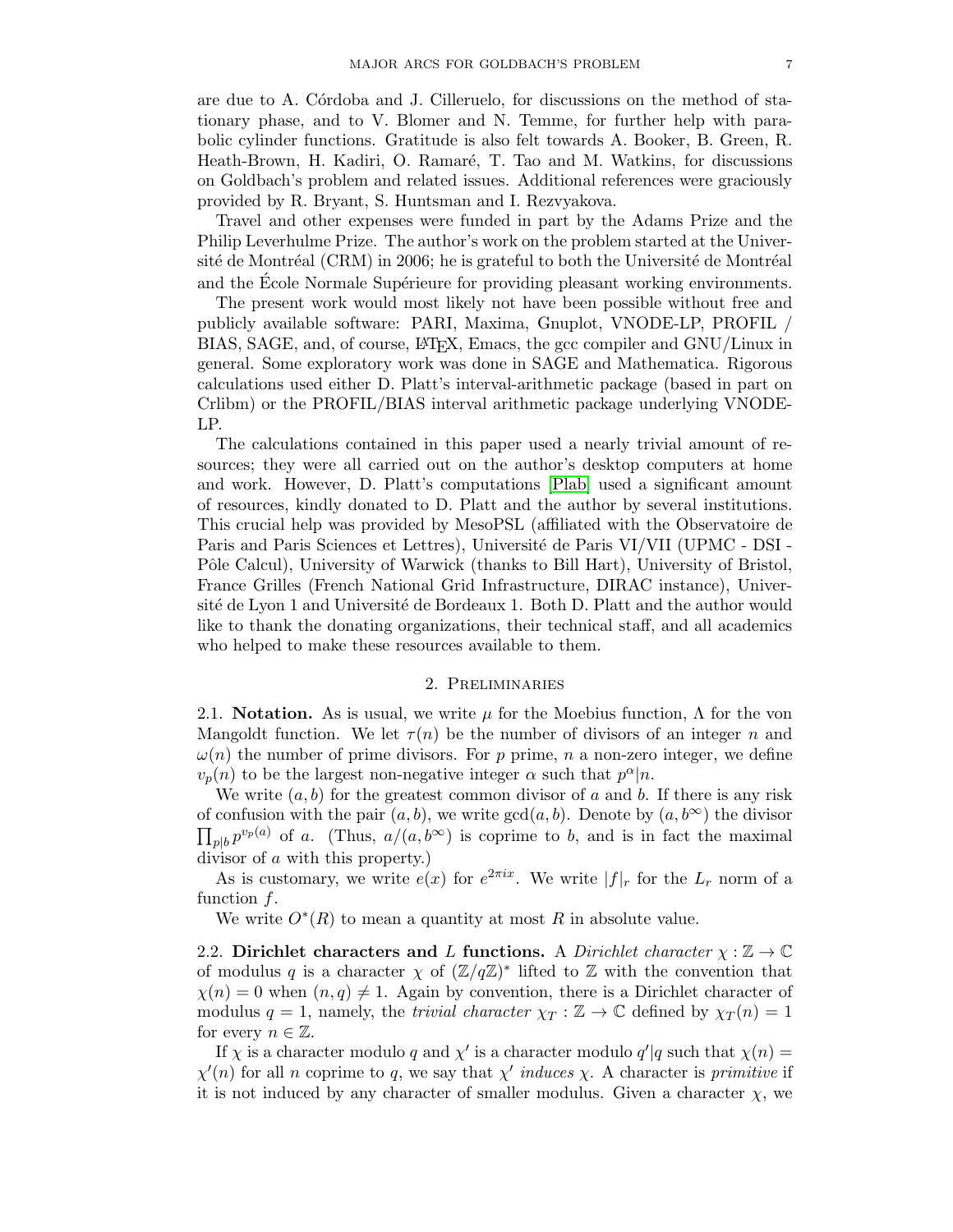write  $\chi^*$  for the (uniquely defined) primitive character inducing  $\chi$ . If a character  $\chi$  mod q is induced by the trivial character  $\chi_T$ , we say that  $\chi$  is principal and write  $\chi_0$  for  $\chi$  (provided the modulus q is clear from the context). In other words,  $\chi_0(n) = 1$  when  $(n, q) = 1$  and  $\chi_0(n) = 0$  when  $(n, q) = 0$ .

A Dirichlet L-function  $L(s, \chi)$  ( $\chi$  a Dirichlet character) is defined as the analytic continuation of  $\sum_{n} \chi(n) n^{-s}$  to the entire complex plane; there is a pole at  $s = 1$  if  $\chi$  is principal.

A non-trivial zero of  $L(s, \chi)$  is any  $s \in \mathbb{C}$  such that  $L(s, \chi) = 0$  and  $0 < \Re(s)$ 1. (In particular, a zero at  $s = 0$  is called "trivial", even though its contribution can be a little tricky to work out. The same would go for the other zeros with  $\Re(s) = 0$  occuring for  $\chi$  non-primitive, though we will avoid this issue by working mainly with  $\chi$  primitive.) The zeros that occur at (some) negative integers are called trivial zeros.

The *critical line* is the line  $\Re(s) = 1/2$  in the complex plane. Thus, the generalized Riemann hypothesis for Dirichlet L-functions reads: for every Dirichlet character  $\chi$ , all non-trivial zeros of  $L(s, \chi)$  lie on the critical line. Verifiable finite versions of the generalized Riemann hypothesis generally read: for every Dirichlet character  $\chi$  of modulus  $q \leq Q$ , all non-trivial zeros of  $L(s, \chi)$  with  $|\Im(s)| \leq f(q)$ lie on the critical line (where  $f : \mathbb{Z} \to \mathbb{R}^+$  is some given function).

<span id="page-7-0"></span>2.3. Mellin transforms. The *Mellin transform* of a function  $\phi : (0, \infty) \to \mathbb{C}$  is

(2.1) 
$$
M\phi(s) := \int_0^\infty \phi(x) x^{s-1} dx.
$$

If  $\phi(x)x^{\sigma-1}$  is in  $\ell_1$  with respect to dt (i.e.,  $\int_0^\infty |\phi(x)|x^{\sigma-1}dx < \infty$ ), then the Mellin transform is defined on the line  $\sigma + i\mathbb{R}$ . Moreover, if  $\phi(x)x^{\sigma-1}$  is in  $\ell_1$  for  $\sigma = \sigma_1$  and for  $\sigma = \sigma_2$ , where  $\sigma_2 > \sigma_1$ , then it is easy to see that it is also in  $\ell_1$  for all  $\sigma \in (\sigma_1, \sigma_2)$ , and that, moreover, the Mellin transform is holomorphic on  $\{s : \sigma_1 < \Re(s) < \sigma_2\}$ . We then say that  $\{s : \sigma_1 < \Re(s) < \sigma_2\}$  is a strip of holomorphy for the Mellin transform.

The Mellin transform becomes a Fourier transform (of  $\eta(e^{-2\pi v})e^{-2\pi v\sigma}$ ) by means of the change of variables  $x = e^{-2\pi v}$ . We thus obtain, for example, that the Mellin transform is an isometry, in the sense that

<span id="page-7-1"></span>(2.2) 
$$
\int_0^\infty |f(x)|^2 x^{2\sigma} \frac{dx}{x} = \frac{1}{2\pi} \int_{-\infty}^\infty |Mf(\sigma + it)|^2 dt.
$$

Recall that, in the case of the Fourier transform, for  $|\hat{f}|_2 = |f|_2$  to hold, it is enough that f be in  $\ell_1 \cap \ell_2$ . This gives us that, for  $(2.2)$  to hold, it is enough that  $f(x)x^{\sigma-1}$  be in  $\ell_1$  and  $f(x)x^{\sigma-1/2}$  be in  $\ell_2$  (again, with respect to dt, in both cases).

We write  $f *_{M} g$  for the multiplicative, or Mellin, convolution of f and g:

(2.3) 
$$
(f *_{M} g)(x) = \int_{0}^{\infty} f(w)g\left(\frac{x}{w}\right)\frac{dw}{w}.
$$

In general,

$$
(2.4) \t\t M(f *_M g) = Mf \cdot Mg
$$

and

(2.5) 
$$
M(f \cdot g)(s) = \frac{1}{2\pi i} \int_{\sigma - i\infty}^{\sigma + i\infty} Mf(z)Mg(s - z)dz
$$
 [GR00, §17.32]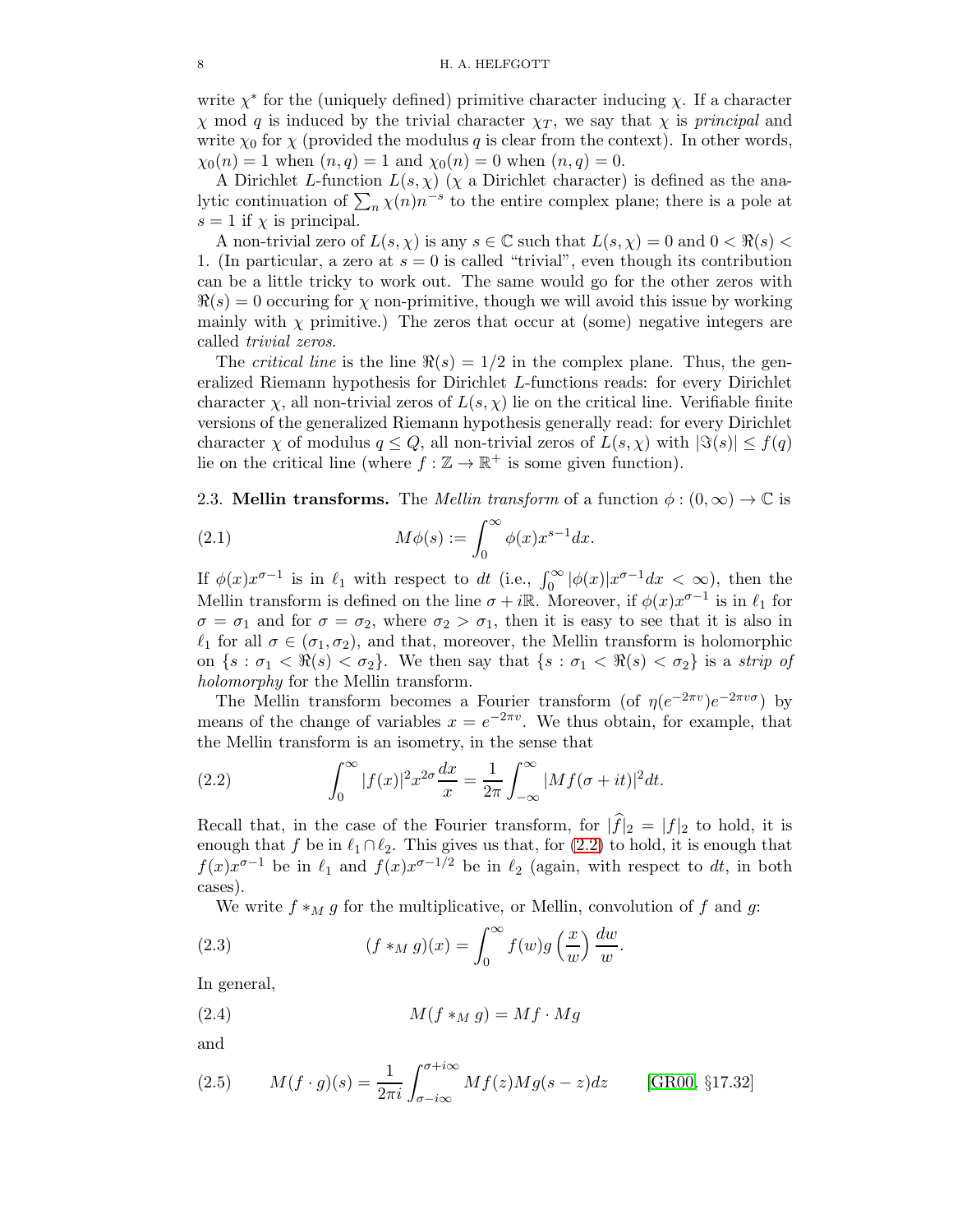provided that z and  $s-z$  are within the strips on which Mf and Mg (respectively) are well-defined.

We also have several useful transformation rules, just as for the Fourier transform. For example,

$$
M(f'(t))(s) = -(s-1) \cdot Mf(s-1),
$$

$$
(2.6) \t\t M(t f'(t))(s) = -s \cdot Mf(s),
$$

<span id="page-8-3"></span>
$$
M((\log t)f(t))(s) = (Mf)'(s)
$$

(as in, e.g., [\[BBO10,](#page-77-9) Table 1.11]).

Since (see, e.g., [\[BBO10,](#page-77-9) Table 11.3] or [\[GR00,](#page-77-8) §16.43])

$$
(MI_{[a,b]})(s) = \frac{b^s - a^s}{s},
$$

we see that

(2.7) 
$$
M\eta_2(s) = \left(\frac{1-2^{-s}}{s}\right)^2, \quad M\eta_4(s) = \left(\frac{1-2^{-s}}{s}\right)^4.
$$

Let  $f_z = e^{-zt}$ , where  $\Re(z) > 0$ . Then

$$
(Mf)(s) = \int_0^\infty e^{-zt} t^{s-1} dt = \frac{1}{z^s} \int_0^\infty e^{-t} dt
$$
  
=  $\frac{1}{z^s} \int_0^{z\infty} e^{-u} u^{s-1} du = \frac{1}{z^s} \int_0^\infty e^{-t} t^{s-1} dt = \frac{\Gamma(s)}{z^s},$ 

<span id="page-8-0"></span>where the next-to-last step holds by contour integration, and the last step holds by the definition of the Gamma function  $\Gamma(s)$ .

## 3. The Mellin transform of the twisted Gaussian

Our aim in this section is to give fully explicit, yet relatively simple bounds for the Mellin transform  $F_\delta(\rho)$  of  $e(\delta t)\eta_{\heartsuit}(t)$ , where  $\eta_{\heartsuit}(t) = e^{-t^2/2}$  and  $\delta$  is arbitrary. The rapid decay that results will establish that the Gaussian  $\eta_{\heartsuit}$  is a very good choice for a smoothing, particularly when the smoothing has to be twisted by an additive character  $e(\delta t)$ .

Gaussian smoothing has been used before in number theory; see, notably, Heath-Brown's well-known paper on the fourth power moment of the Riemann zeta function [\[HB79\]](#page-77-10). What is new here is that we will derive fully explicit bounds on the Mellin transform of the twisted Gaussian. This means that the Gaussian smoothing will be a real option in explicit work on exponential sums in number theory and elsewhere from now on.

(There has also been work using the Gaussian after a logarithmic change of variables; see, in particular, [\[Leh66\]](#page-77-11). In that case, the Mellin transform is simply a Gaussian (as in, e.g., [\[MV07,](#page-77-12) Ex. XII.2.9]). However, for  $\delta$  non-zero, the Mellin transform of a twist  $e(\delta t)e^{-(\log t)^2/2}$  decays very slowly, and thus would not be in general useful.)

<span id="page-8-1"></span>**Theorem 3.1.** Let  $f_{\delta}(t) = e^{-t^2/2} e(\delta t)$ ,  $\delta \in \mathbb{R}$ . Let  $F_{\delta}$  be the Mellin transform of  $f_{\delta}$ . Let  $s = \sigma + i\tau$ ,  $\sigma \geq 0$ ,  $\tau \neq 0$ . Let  $\ell = -2\pi\delta$ . Then, if sgn( $\delta$ )  $\neq$  sgn( $\tau$ ),

<span id="page-8-2"></span>(3.1) 
$$
|F_{\delta}(s)| \leq C_{0,\tau,\ell} \cdot e^{-E\left(\frac{|\tau|}{(\pi\delta)^2}\right) \cdot |\tau|} + C_{1,\tau} \cdot e^{-0.4798|\tau|} + C_{2,\tau,\ell} \cdot e^{-\min\left(\frac{1}{8}\left(\frac{\tau}{\pi\delta}\right)^2, \frac{25}{32}|\tau|\right)},
$$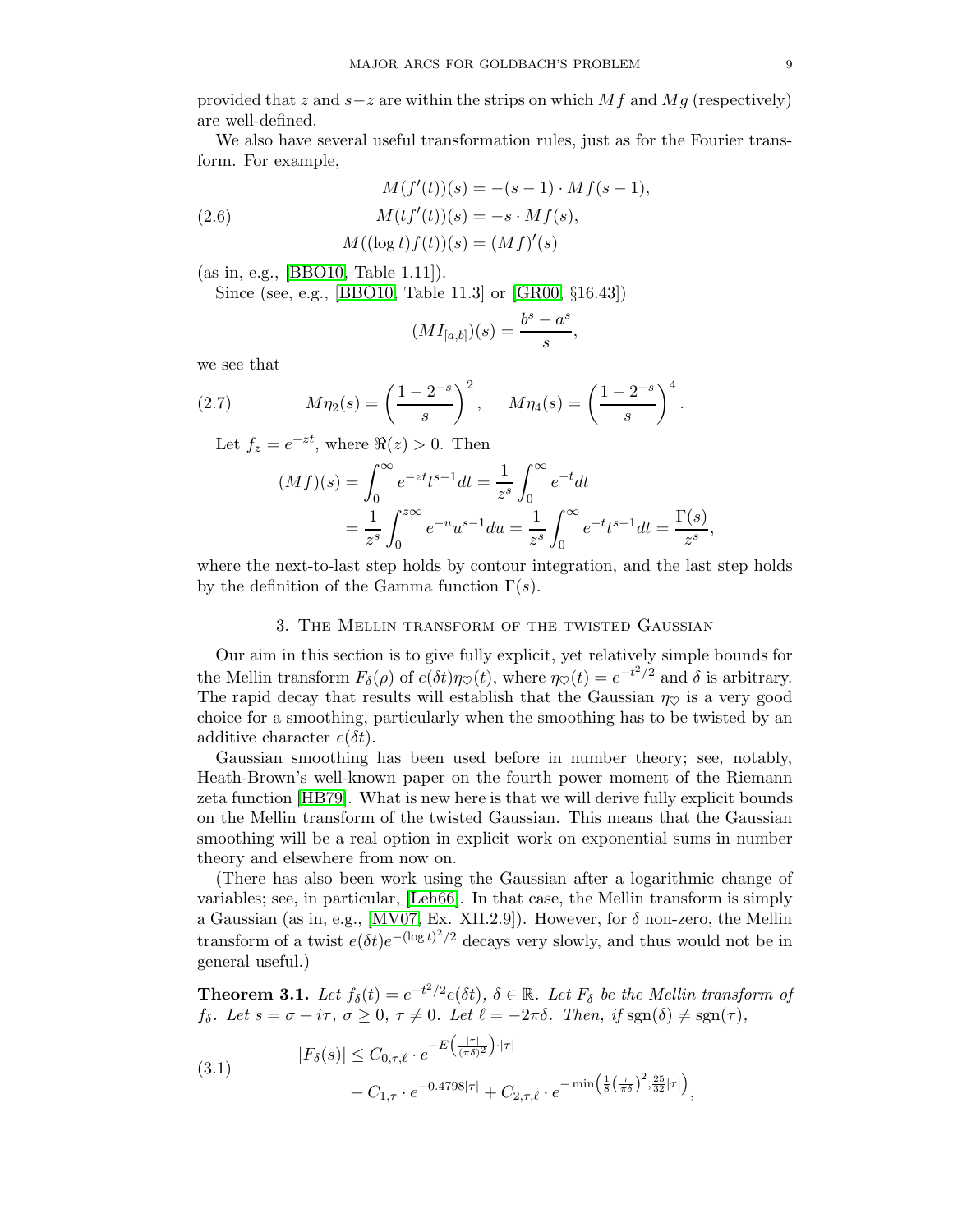where 
$$
\sum_{n=1}^{\infty} a_n
$$

<span id="page-9-1"></span>(3.2)  
\n
$$
E(\rho) = \frac{1}{2} \left( \arccos \frac{1}{v(\rho)} - \frac{2(v(\rho) - 1)}{\rho} \right),
$$
\n
$$
C_{0,\tau,\ell} = \min \left( 2, \frac{\sqrt{|\tau|}}{\frac{2\pi |\delta|}{3.3}} \right) \left( 1 + \max(7.83^{1-\sigma}, 1.63^{\sigma-1}) \right) \left( \frac{3/2}{\min \left( \frac{|\tau|}{2\pi |\delta|}, \sqrt{|\tau|} \right)} \right)^{1-\sigma},
$$
\n
$$
C_{1,\tau} = \left( 1 + \frac{1+\sqrt{2}}{|\tau|} \right) |\tau|^{\frac{\sigma}{2}}, \qquad v(\rho) = \sqrt{\frac{1+\sqrt{1+\rho^2}}{2}},
$$
\n
$$
C_{2,\tau,\ell} = P_{\sigma} \left( \min \left( \frac{|\tau|}{2\pi |\delta|}, \frac{5}{4} \sqrt{|\tau|} \right) \right),
$$
\nwhere  $P_{\sigma}(\alpha) = \pi^{\sigma-2}$  if  $\tau \in [0, 2]$ ,  $P_{\sigma}(\alpha) = \pi^{\sigma-2} + (\sigma - 2)\pi^{\sigma-4}$  if  $\tau \in [2, 4]$ , and

where  $P_{\sigma}(x) = x^{\sigma-2}$  if  $\sigma \in [0,2]$ ,  $P_{\sigma}(x) = x^{\sigma-2} + (\sigma-2)x^{\sigma-4}$  if  $\sigma \in (2,4]$  and  $P_{\sigma}(x) = x^{\sigma-2} + (\sigma - 2)x^{\sigma-4} + \ldots + (\sigma - 2k)x^{\sigma-2(k+1)}$  if  $\sigma \in (2k, 2(k+1)).$ If sgn(δ) = sgn(τ) (or  $\delta = 0$ ) and  $|\tau| \geq 2$ ,

(3.3) 
$$
|F_{\delta}(s)| \leq C'_{\tau,\ell} e^{-\frac{\pi}{4}|\tau|},
$$

where

$$
C'_{\tau,\ell} \le \frac{e^{\pi/2} |\tau|^{\sigma/2}}{2} \cdot \begin{cases} 1 + \frac{2\pi^{3/2} |\delta|}{\sqrt{|\tau|}} & \text{for } \sigma \in [0,1], \\ \Gamma(\sigma/2) & \text{for } \sigma > 0 \text{ arbitrary.} \end{cases}
$$

As we shall see, the choice of  $\eta(t) = e^{-t^2/2}$  can be easily motivated by the method of stationary phase, but the problem is actually solved by the saddlepoint method. One of the challenges here is to keep all expressions explicit and practical. This turns out to require the use of validated numerics (Appendix [A\)](#page-59-0); in particular, the bisection method (implemented using interval arithmetic) gets combined with a closer examination at infinity and near extrema.

The expressions in Thm. [3.1](#page-8-1) can be easily simplified further in applications with some mild constraints, especially if one is ready to make some sacrifices in the main term.

<span id="page-9-0"></span>Corollary 3.2. Let  $f_{\delta}(t) = e^{-t^2/2} e(\delta t)$ ,  $\delta \in \mathbb{R}$ . Let  $F_{\delta}$  be the Mellin transform of  $f_{\delta}$ . Let  $s = \sigma + i\tau$ , where  $\sigma \in [0,1]$  and  $|\tau| \ge \max(100, 4\pi^2|\delta|)$ . Then, for  $0 \leq k \leq 2$ ,

$$
(3.4) \ \ |F_{\delta}(s+k)|+|F_{\delta}(k+1-s)| \leq c_k \cdot \begin{cases} \left(\frac{|\tau|}{2\pi|\delta|}\right)^k e^{-0.1065\left(\frac{\tau}{\pi\delta}\right)^2} & \text{if } |\tau| < \frac{3}{2}(\pi\delta)^2, \\ |\tau|^{k/2} e^{-0.1598|\tau|} & \text{if } |\tau| \geq \frac{3}{2}(\pi\delta)^2, \end{cases}
$$

where  $c_0 = 4.226, c_1 = 3.516, c_2 = 3.262$ .

It is natural to look at  $|F_{\delta}(s+k)| + |F_{\delta}(k+1-s)|$  with s in the critical strip  $\Re(s) \in [0, 1]$ , since such expressions are key to the study of exponential sums with a smoothing function equal to or based on  $t^k e^{-t^2/2}$ .

Let us end by a remark that may be relevant to applications outside number theory. By [\(3.8\)](#page-11-1), Thm. [3.1](#page-8-1) gives us bounds on the parabolic cylinder function  $U(a, z)$  for z purely imaginary and  $|\Re(a)| \leq 1/2$ . The bounds are useful when  $|\Im(a)|$  is at least somewhat larger than  $|\Im(z)|$  (i.e., when  $|\tau|$  is large compared to  $\ell$ ). While the Thm. [3.1](#page-8-1) is stated for  $\sigma \geq 0$  (i.e., for  $\Re(a) \geq 0$ ), extending the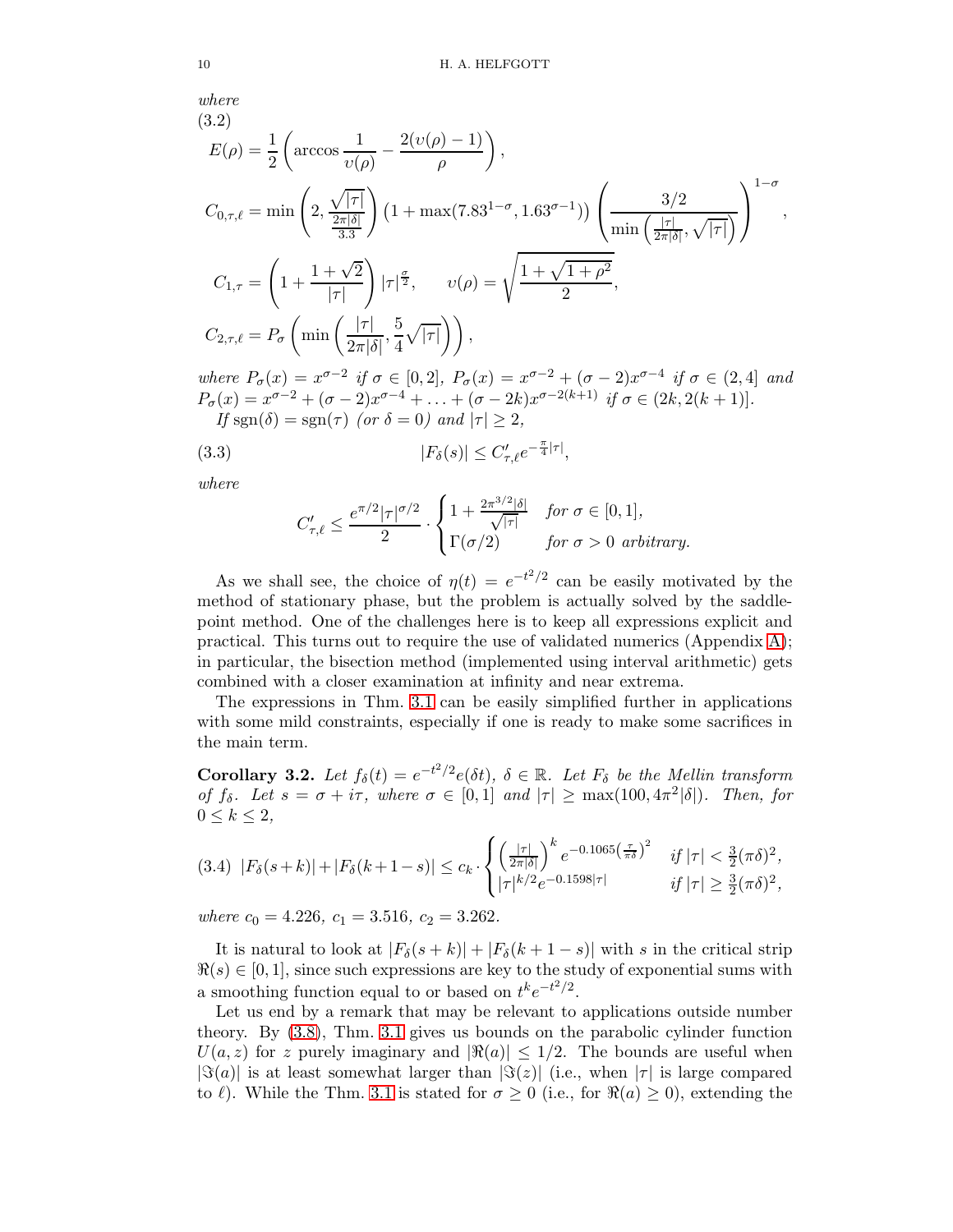result to larger half-planes for  $a$  is not too hard – integration by parts can be used to push a to the right.

As we shall see in §[3.2,](#page-11-0) the literature on parabolic cylinder functions is rich and varied. However, it stopped short of giving fully explicit expressions for a general and  $z$  imaginary. That precluded, for instance, the use of the Gaussian in explicit work on exponential sums in number theory. Such work will now be possible.

<span id="page-10-0"></span>3.1. How to choose a smoothing function? The method of *stationary phase*  $([Olv74, §4.11], [Won01, §II.3])$  $([Olv74, §4.11], [Won01, §II.3])$  $([Olv74, §4.11], [Won01, §II.3])$  $([Olv74, §4.11], [Won01, §II.3])$  $([Olv74, §4.11], [Won01, §II.3])$  suggests that the main contribution to the integral

(3.5) 
$$
F_{\delta}(t) = \int_0^{\infty} e(\delta t) \eta(t) t^s \frac{dt}{t}
$$

should come when the phase has derivative 0. The phase part of [\(3.5\)](#page-10-1) is

<span id="page-10-1"></span>
$$
e(\delta t) = t^{\Im(s)} = e^{2\pi i \delta t + \tau \log t}
$$

(where we write  $s = \sigma + i\tau$ ); clearly,

$$
(2\pi\delta t + \tau \log t)' = 2\pi\delta + \frac{\tau}{t} = 0
$$

when  $t = -\tau/2\pi\delta$ . This is meaningful when  $t \geq 0$ , i.e.,  $\text{sgn}(\tau) \neq \text{sgn}(\delta)$ . The contribution of  $t = -\tau/2\pi\delta$  to [\(3.5\)](#page-10-1) is then

(3.6) 
$$
\eta(t)e(\delta t)t^{s-1} = \eta\left(\frac{-\tau}{2\pi\delta}\right)e^{-i\tau}\left(\frac{-\tau}{2\pi\delta}\right)^{\sigma+i\tau-1}
$$

multiplied by a "width" approximately equal to a constant divided by

<span id="page-10-4"></span><span id="page-10-2"></span>
$$
\sqrt{|(2\pi i\delta t + \tau \log t)''|} = \sqrt{|-\tau/t^2|} = \frac{2\pi|\delta|}{\sqrt{|\tau|}}.
$$

The absolute value of [\(3.6\)](#page-10-2) is

$$
(3.7) \t\t \eta\left(-\frac{\tau}{2\pi\delta}\right) \cdot \left|\frac{-\tau}{2\pi\delta}\right|^{\sigma-1}
$$

In other words, if  $sgn(\tau) \neq sgn(\delta)$  and  $\delta$  is not too small, asking that  $F_{\delta}(\sigma+i\tau)$ decay rapidly as  $|\tau| \to \infty$  amounts to asking that  $\eta(t)$  decay rapidly as  $t \to 0$ . Thus, if we ask for  $F_\delta(\sigma + i\tau)$  to decay rapidly as  $|\tau| \to \infty$  for all moderate  $\delta$ , we are requesting that

.

<span id="page-10-3"></span>(1)  $\eta(t)$  decay rapidly as  $t \to \infty$ ,

(2) the Mellin transform  $F_0(\sigma + i\tau)$  decay rapidly as  $\tau \to \pm \infty$ .

Requirement [\(2\)](#page-10-3) is there because we also need to consider  $F_\delta(\sigma + it)$  for  $\delta$  very small, and, in particular, for  $\delta = 0$ .

There is clearly an uncertainty-principle issue here; one cannot do arbitrarily well in both aspects at the same time. Once we are conscious of this, the choice  $\eta(t) = e^{-t}$  in Hardy-Littlewood actually looks fairly good: obviously,  $\eta(t) = e^{-t}$ decays exponentially, and its Mellin transform  $\Gamma(s+i\tau)$  also decays exponentially as  $\tau \to \pm \infty$ . Moreover, for this choice of  $\eta$ , the Mellin transform  $F_\delta(s)$  can be written explicitly:  $F_{\delta}(s) = \Gamma(s)/(1 - 2\pi i \delta)^s$ .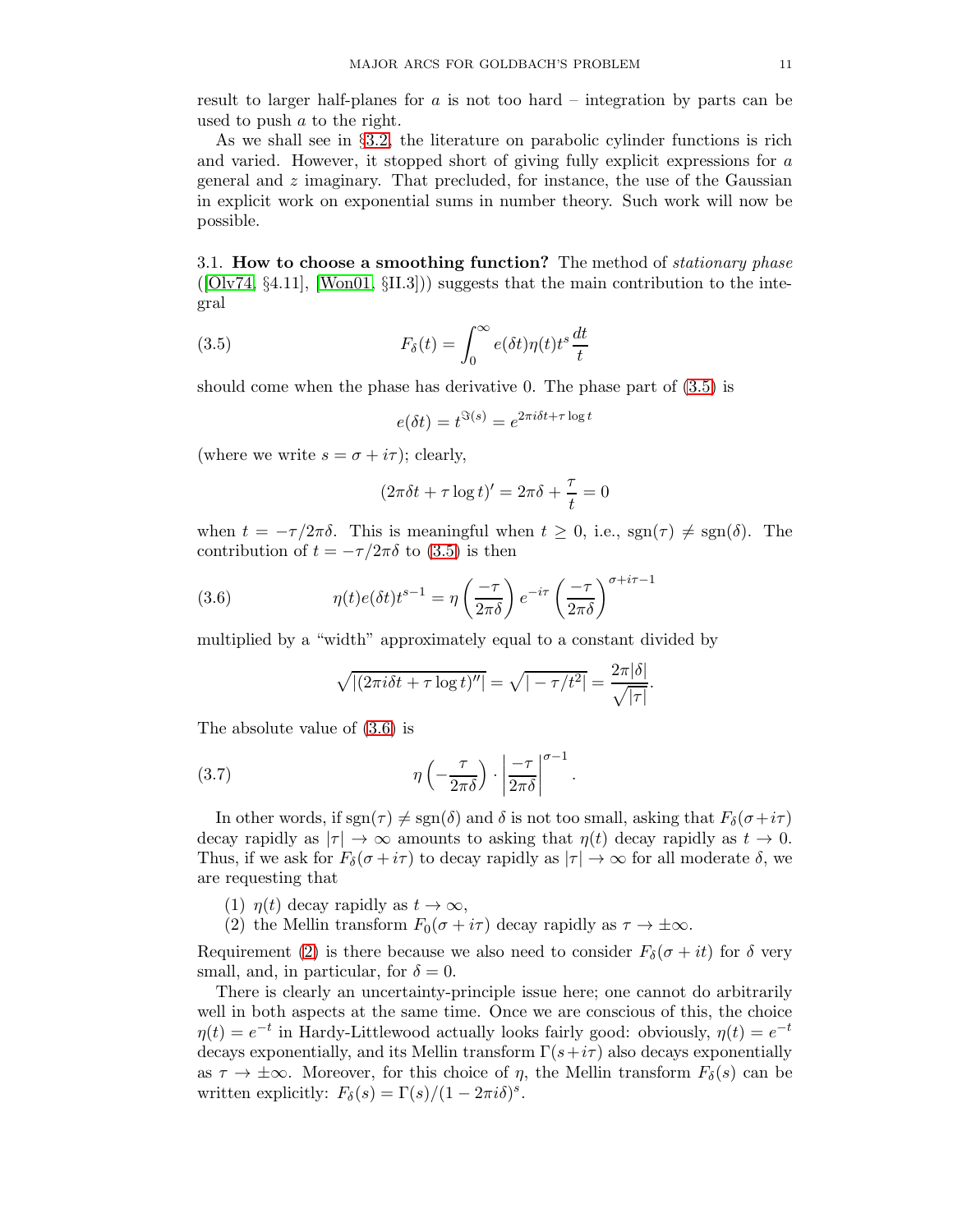It is not hard to work out an explicit formula<sup>[2](#page-11-2)</sup> for  $\eta(t) = e^{-t}$ . However, it is not hard to see that, for  $F_\delta(s)$  as above,  $F_\delta(1/2+it)$  decays like  $e^{-t/2\pi|\delta|}$ , just as we expected from [\(3.7\)](#page-10-4). This is a little too slow for our purposes: we will often have to work with relatively large  $\delta$ , and we would like to have to check the zeroes of  $L$  functions only up to relatively low heights  $t$ . We will settle for a different choice of  $\eta$ : the Gaussian.

The decay of the Gaussian smoothing function  $\eta(t) = e^{-t^2/2}$  is much faster than exponential. Its Mellin transform is  $\Gamma(s/2)$ , which decays exponentially as  $\Im(s) \rightarrow$  $\pm\infty$ . Moreover, the Mellin transform  $F_{\delta}(s)$  ( $\delta \neq 0$ ), while not an elementary or very commonly occurring function, equals (after a change of variables) a relatively well-studied special function, namely, a parabolic cylinder function  $U(a, z)$  (or, in Whittaker's [\[Whi03\]](#page-78-6) notation,  $D_{-a-1/2}(z)$ ).

For  $\delta$  not too small, the main term will indeed work out to be proportional to  $e^{-(\tau/2\pi\delta)^2/2}$ , as the method of stationary phase indicated. This is, of course, much better than  $e^{-\tau/2\pi|\delta|}$ . The "cost" is that the Mellin transform  $\Gamma(s/2)$  for  $\delta=0$ now decays like  $e^{-(\pi/4)|\tau|}$  rather than  $e^{-(\pi/2)|\tau|}$ . This we can certainly afford.

<span id="page-11-0"></span>3.2. The Mellin transform of the twisted Gaussian. We wish to approximate the Mellin transform

$$
F_{\delta}(s) = \int_0^{\infty} e^{-t^2/2} e(\delta t) t^s \frac{dt}{t},
$$

where  $\delta \in \mathbb{R}$ . The parabolic cylinder function  $U : \mathbb{C}^2 \to \mathbb{C}$  is given by

<span id="page-11-1"></span>
$$
U(a, z) = \frac{e^{-z^2/4}}{\Gamma(\frac{1}{2} + a)} \int_0^\infty t^{a - \frac{1}{2}} e^{-\frac{1}{2}t^2 - zt} dt
$$

for  $\Re(a) > -1/2$ ; this can be extended to all  $a, z \in \mathbb{C}$  either by analytic continuationor by other integral representations ( $[AS64, \S19.5]$  $[AS64, \S19.5]$ ,  $[Tem10, \S12.5(i)]$ ). Hence

(3.8) 
$$
F_{\delta}(s) = e^{(\pi i \delta)^{2}} \Gamma(s) U\left(s - \frac{1}{2}, -2\pi i \delta\right)
$$

The second argument of  $U$  is purely imaginary; it would be otherwise if a Gaussian of non-zero mean were chosen.

.

Let us briefly discuss the state of knowledge up to date on Mellin transforms of "twisted" Gaussian smoothings, that is,  $e^{-t^2/2}$  multiplied by an additive character  $e(\delta t)$ . As we have just seen, these Mellin transforms are precisely the parabolic cylinder functions  $U(a, z)$ .

The function  $U(a, z)$  has been well-studied for a and z real; see, e.g., [\[Tem10\]](#page-78-7). Less attention has been paid to the more general case of  $a$  and  $z$  complex. The most notable exception is by far the work of Olver [\[Olv58\]](#page-77-14), [\[Olv59\]](#page-77-15), [\[Olv61\]](#page-77-16), [\[Olv65\]](#page-77-17); he gave asymptotic series for  $U(a, z)$ ,  $a, z \in \mathbb{C}$ . These were asymptotic series in the sense of Poincaré, and thus not in general convergent; they would solve our problem if and only if they came with error term bounds. Unfortunately, it would seem that all fully explicit error terms in the literature are either for a

<span id="page-11-2"></span><sup>2</sup>There may be a minor gap in the literature in this respect. The explicit formula given in [\[HL23,](#page-77-1) Lemma 4] does not make all constants explicit. The constants and trivial-zero terms were fully worked out for  $q = 1$  by [\[Wig20\]](#page-78-8) (cited in [\[MV07,](#page-77-12) Exercise 12.1.1.8(c)]; the sign of  $hyp_{\kappa,q}(z)$  there seems to be off). As was pointed out by Landau (see [\[Har66,](#page-77-18) p. 628]), [\[HL23,](#page-77-1) Lemma 4] actually has mistaken terms for  $\chi$  non-primitive. (The author thanks R. C. Vaughan for this information and the references.)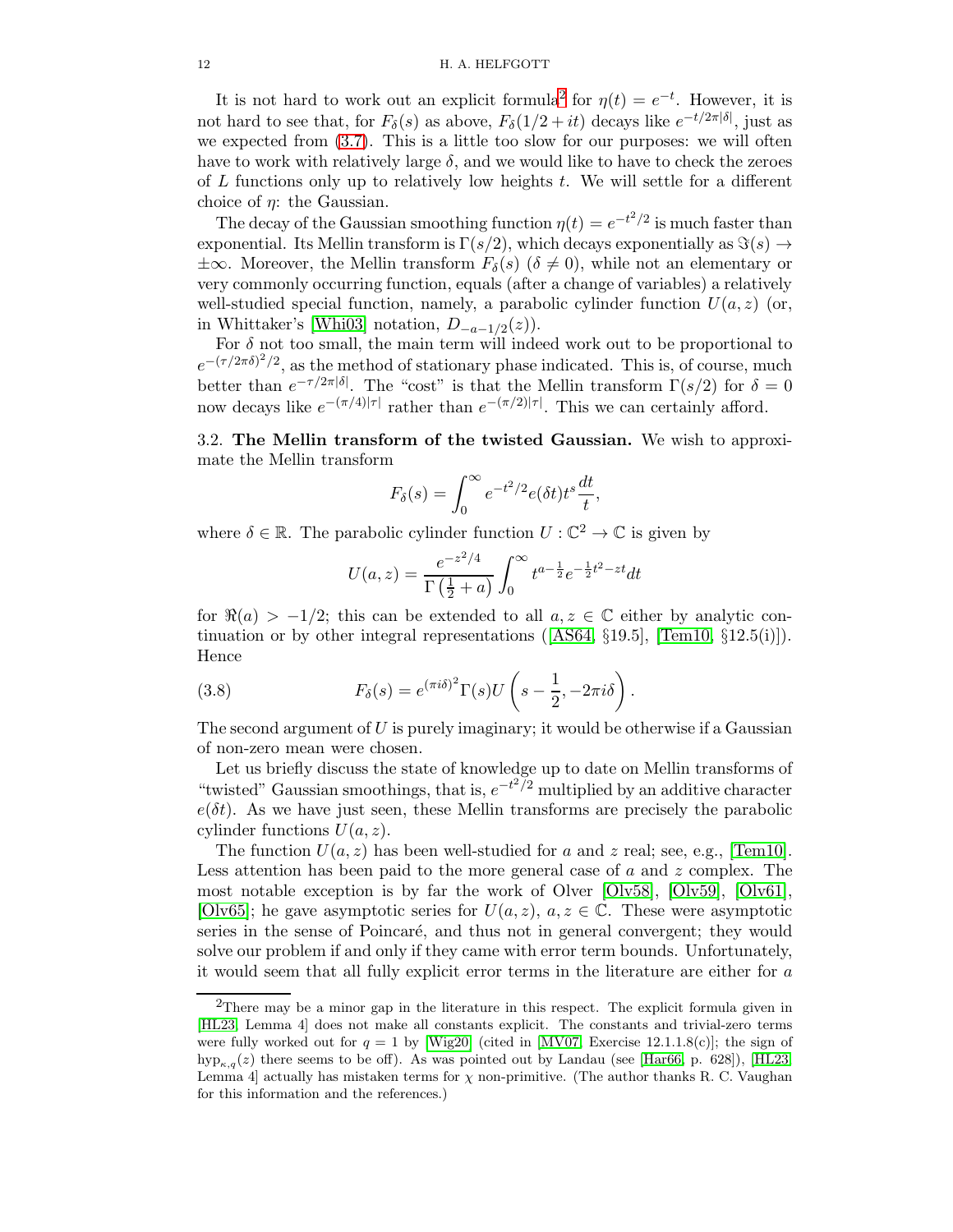and z real, or for a and z outside our range of interest (see both Olver's work and [\[TV03\]](#page-78-9).) The bounds in [\[Olv61\]](#page-77-16) involve non-explicit constants. Thus, we will have to find expressions with explicit error bounds ourselves. Our case is that of a in the critical strip, z purely imaginary.

<span id="page-12-0"></span>3.3. General approach and situation. We will use the *saddle-point method* (see, e.g.,  $[dB81, \S5]$ ,  $[Olv74, \S4.7]$ ,  $[Won01, \SII.4]$ ) to obtain bounds with an optimal leading-order term and small error terms. (We used the stationary-phase method solely as an exploratory tool.)

What do we expect to obtain? Both the asymptotic expressions in [\[Olv59\]](#page-77-15) and the bounds in  $[O\text{lv}61]$  make clear that, if the sign of  $\tau = \Im(s)$  is different from that of  $\delta$ , there will a change in behavior when  $\tau$  gets to be of size about  $(2\pi\delta)^2$ . This is unsurprising, given our discussion using stationary phase: for  $|\Im(a)|$  smaller than a constant times  $|\Im(z)|^2$ , the term proportional to  $e^{-(\pi/4)|\tau|} = e^{-|\Im(a)|/2}$  should be dominant, whereas for  $|\Im(a)|$  much larger than a constant times  $|\Im(z)|^2$ , the term proportional to  $e^{-\frac{1}{2}(\frac{\tau}{2\pi\delta})^2}$  should be dominant.

### <span id="page-12-1"></span>3.4. Setup. We write

(3.9) 
$$
\phi(u) = \frac{u^2}{2} - (2\pi i\delta)u - i\tau \log u
$$

for u real or complex, so that

<span id="page-12-6"></span>
$$
F_{\delta}(s) = \int_0^{\infty} e^{-\phi(u)} u^{\sigma} \frac{du}{u}.
$$

We will be able to shift the contour of integration as we wish, provided that it starts at 0 and ends at a point at infinity while keeping within the sector  $arg(u) \in (-\pi/4, \pi/4).$ 

<span id="page-12-7"></span>We wish to find a saddle point. At a saddle point,  $\phi'(u) = 0$ . This means that

(3.10) 
$$
u - 2\pi i \delta - \frac{i\tau}{u} = 0
$$
, i.e.,  $u^2 + i\ell u - i\tau = 0$ ,

where  $\ell = -2\pi\delta$ . The solutions to  $\phi'(u) = 0$  are thus

<span id="page-12-3"></span>(3.11) 
$$
u_0 = \frac{-i\ell \pm \sqrt{-\ell^2 + 4i\tau}}{2}.
$$

The second derivative at  $u_0$  is

<span id="page-12-5"></span>(3.12) 
$$
\phi''(u_0) = \frac{1}{u_0^2} \left( u_0^2 + i\tau \right) = \frac{1}{u_0^2} (-i\ell u_0 + 2i\tau).
$$

Assign the names  $u_{0,+}$ ,  $u_{0,-}$  to the roots in [\(3.11\)](#page-12-3) according to the sign in front of the square-root (where the square-root is defined so as to have argument in  $(-\pi/2, \pi/2]$ ).

We assume without loss of generality that  $\tau \geq 0$ . We shall also assume at first that  $\ell \geq 0$  (i.e.,  $\delta \leq 0$ ), as the case  $\ell < 0$  is much easier.

<span id="page-12-2"></span>3.5. The saddle point. Let us start by estimating

<span id="page-12-4"></span>(3.13) 
$$
\left|u_{0,+}^{s}e^{y/2}\right| = |u_{0,+}|^{\sigma}e^{-\arg(u_{0,+})\tau}e^{y/2},
$$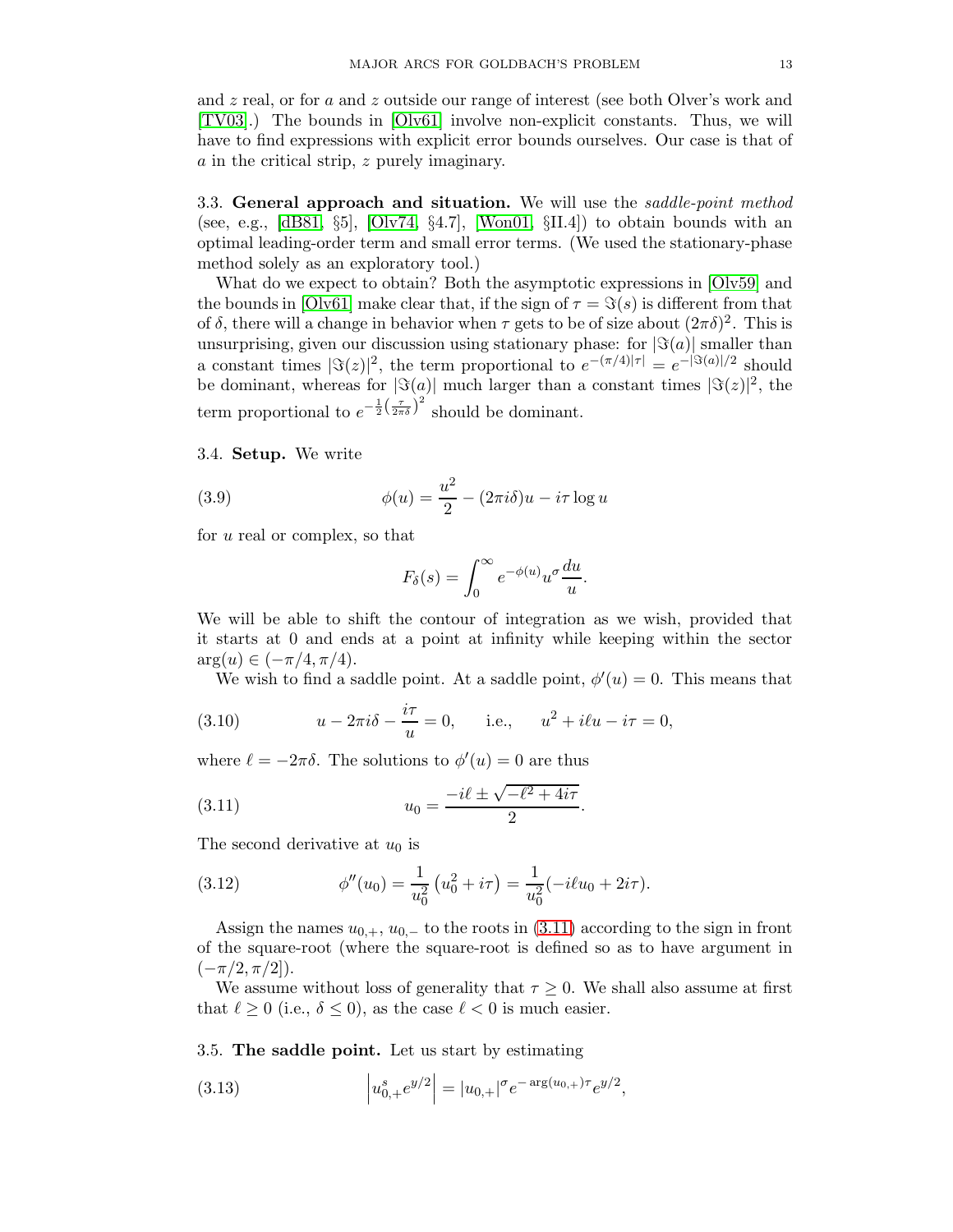where  $y = \Re(-\ell i u_0)$ . (This is the main part of the contribution of the saddle point, without the factor that depends on the contour.) We have

<span id="page-13-1"></span>(3.14) 
$$
y = \Re\left(-\frac{i\ell}{2}\left(-i\ell + \sqrt{-\ell^2 + 4i\tau}\right)\right) = \Re\left(-\frac{\ell^2}{2} - \frac{i\ell^2}{2}\sqrt{-1 + \frac{4i\tau}{\ell^2}}\right).
$$

Solving a quadratic equation, we get that

(3.15) 
$$
\sqrt{-1 + \frac{4i\tau}{\ell^2}} = \sqrt{\frac{j(\rho) - 1}{2}} + i\sqrt{\frac{j(\rho) + 1}{2}},
$$

where  $j(\rho) = (1 + \rho^2)^{1/2}$  and  $\rho = 4\tau/\ell^2$ . Thus

<span id="page-13-0"></span>
$$
y = \frac{\ell^2}{2} \left( \sqrt{\frac{j(\rho) + 1}{2}} - 1 \right).
$$

Let us now compute the argument of  $u_{0,+}$ :

<span id="page-13-2"></span>
$$
\arg(u_{0,+}) = \arg\left(-i\ell + \sqrt{-\ell^2 + 4i\tau}\right) = \arg\left(-i + \sqrt{-1 + i\rho}\right)
$$

$$
= \arg\left(-i + \sqrt{\frac{-1 + j(\rho)}{2}} + i\sqrt{\frac{1 + j(\rho)}{2}}\right)
$$

$$
= \arcsin\left(\frac{\sqrt{\frac{1 + j(\rho)}{2}} - 1}{\sqrt{2\sqrt{\frac{1 + j(\rho)}{2}}\left(\sqrt{\frac{1 + j(\rho)}{2}} - 1\right)}}\right)
$$

$$
= \arcsin\left(\sqrt{\frac{1}{2}\left(1 - \sqrt{\frac{2}{1 + j(\rho)}}\right)}\right) = \frac{1}{2}\arccos\sqrt{\frac{2}{1 + j(\rho)}}
$$

(by  $\cos 2\theta = 1 - 2\sin^2 \theta$ ). Thus

<span id="page-13-3"></span>
$$
-\arg(u_{0,+})\tau + \frac{y}{2} = -\left(\arccos\sqrt{\frac{2}{1+j(\rho)}} - \frac{\ell^2}{2\tau}\left(\sqrt{\frac{j(\rho)+1}{2}} - 1\right)\right)\frac{\tau}{2}
$$

$$
= -\left(\arccos\frac{1}{v(\rho)} - \frac{2(v(\rho)-1)}{\rho}\right)\frac{\tau}{2},
$$

where  $v(\rho) = \sqrt{\frac{1 + j(\rho)}{2}}$ . It is clear that

(3.18) 
$$
\lim_{\rho \to \infty} \left( \arccos \frac{1}{\nu(\rho)} - \frac{2(\nu(\rho) - 1)}{\rho} \right) = \frac{\pi}{2}
$$

whereas

(3.19) 
$$
\arccos \frac{1}{v(\rho)} - \frac{2(v(\rho) - 1)}{\rho} \sim \frac{\rho}{2} - \frac{\rho}{4} = \frac{\rho}{4}
$$

as  $\rho \to 0^+$ .

We are still missing a factor of  $|u_{0,+}|^{\sigma}$  (from [\(3.13\)](#page-12-4)), a factor of  $|u_{0,+}|^{-1}$  (from the invariant differential  $du/u$ ) and a factor of  $1/\sqrt{|\phi''(u_{0,+})|}$  (from the passage by the saddle-point along a path of steepest descent). By [\(3.12\)](#page-12-5), this is

$$
\frac{|u_{0,+}|^{\sigma-1}}{\sqrt{|\phi''(u_{0,+})|}} = \frac{|u_{0,+}|^{\sigma-1}}{\frac{1}{|u_{0,+}|}\sqrt{|-i\ell u_{0,+}+2i\tau|}} = \frac{|u_{0,+}|^{\sigma}}{\sqrt{|-i\ell u_{0,+}+2i\tau|}}
$$

.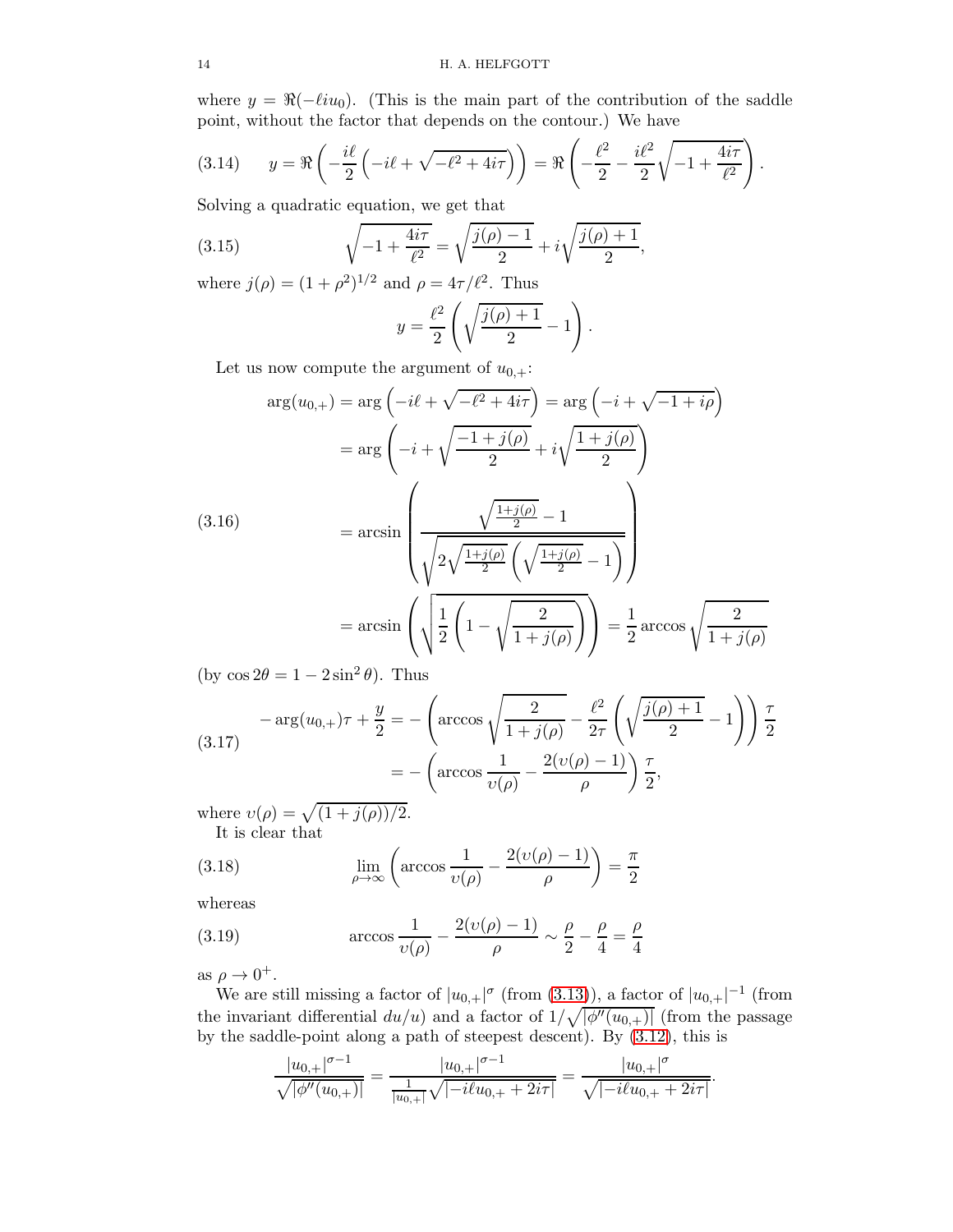<span id="page-14-2"></span>By (3.11) and (3.15),  
\n
$$
|u_{0,+}| = \left| \frac{-i\ell + \sqrt{-\ell^2 + 4i\tau}}{2} \right| = \frac{\ell}{2} \cdot \left| \sqrt{\frac{-1 + j(\rho)}{2}} + \left( \sqrt{\frac{1 + j(\rho)}{2}} - 1 \right) i \right|
$$
\n(3.20)\n
$$
= \frac{\ell}{2} \sqrt{\frac{-1 + j(\rho)}{2} + \frac{1 + j(\rho)}{2}} + 1 - 2\sqrt{\frac{1 + j(\rho)}{2}}
$$
\n
$$
= \frac{\ell}{2} \sqrt{1 + j(\rho) - 2\sqrt{\frac{1 + j(\rho)}{2}}} = \frac{\ell}{\sqrt{2}} \sqrt{v(\rho)^2 - v(\rho)}.
$$

Proceeding as in [\(3.14\)](#page-13-1), we obtain that

<span id="page-14-0"></span>
$$
|-i\ell u_{0,+} + 2i\tau| = \left| -\frac{i\ell}{2} \left( -i\ell + \ell \sqrt{-1 + \frac{4i\tau}{\ell^2}} \right) + 2i\tau \right|
$$
  

$$
= \left| -\frac{\ell^2}{2} + 2i\tau + \frac{\ell^2}{2} \sqrt{\frac{j(\rho) + 1}{2}} - \frac{i\ell^2}{2} \sqrt{\frac{j(\rho) - 1}{2}} \right|
$$
  

$$
= \frac{\ell^2}{2} \sqrt{\left( -1 + \sqrt{\frac{j(\rho) + 1}{2}} \right)^2 + \left( \rho - \sqrt{\frac{j(\rho) - 1}{2}} \right)^2}
$$
  

$$
= \frac{\ell^2}{2} \sqrt{j(\rho) + \rho^2 + 1 - 2\sqrt{\frac{j(\rho) + 1}{2}} - 2\rho \sqrt{\frac{j(\rho) - 1}{2}}.
$$

Since  $\sqrt{j(\rho)-1} = \rho/\sqrt{j(\rho)+1}$ , this means that (3.22)

<span id="page-14-1"></span>
$$
| - i\ell u_{0,+} + 2i\tau | = \frac{\ell^2}{2} \sqrt{j(\rho) + \rho^2 + 1} - \sqrt{\frac{2}{j(\rho) + 1}} (j(\rho) + 1 + \rho^2)
$$
  
=  $\frac{\ell^2}{2} \sqrt{j(\rho) + j(\rho)^2 - (v(\rho))^{-1} (j(\rho) + j(\rho)^2)}$   
=  $\frac{\ell^2}{2} \sqrt{2v(\rho)^2 j(\rho)(1 - (v(\rho))^{-1})} = \frac{\ell^2 \sqrt{j(\rho)}}{\sqrt{2}} \sqrt{v(\rho)^2 - v(\rho)}.$ 

Hence

$$
\frac{|u_{0,+}|^{\sigma}}{\sqrt{|-i\ell u_{0,+}+2i\tau|}} = \frac{\left(\frac{\ell}{\sqrt{2}}\sqrt{\nu(\rho)^2 - \nu(\rho)}\right)^{\sigma}}{\frac{\ell(j(\rho))^{1/4}}{2^{1/4}}(\nu(\rho)^2 - \nu(\rho))^{1/4}} = \frac{\ell^{\sigma-1}}{2^{\frac{\sigma}{2}-\frac{1}{4}}j(\rho)^{\frac{1}{4}}}(\nu(\rho)^2 - \nu(\rho))^{\frac{\sigma}{2}-\frac{1}{4}}
$$

$$
= \frac{2^{\frac{\sigma}{2}-\frac{3}{4}}}{\rho^{\frac{\sigma-1}{2}}j(\rho)^{\frac{1}{4}}}(\nu(\rho)^2 - \nu(\rho))^{\frac{\sigma}{2}-\frac{1}{4}} \cdot \tau^{\frac{\sigma-1}{2}}.
$$

It remains to determine the direction of steepest descent at the saddle-point  $u_{0,+}$ . Let  $v \in \mathbb{C}$  point in that direction. Then, by definition,  $v^2 \phi''(u_{0,+})$  is real and positive, where  $\phi$  is as in [3.9.](#page-12-6) Thus  $\arg(v) = -\arg(\phi''(u_{0,+}))/2$ . By [\(3.12\)](#page-12-5),

$$
\arg(\phi''(u_{0,+})) = \arg(-i\ell u_{0,+} + 2i\tau) - 2\arg(u_{0,+}).
$$

Starting as in [\(3.21\)](#page-14-0), we obtain that

$$
\arg(-i\ell u_{0,+} + 2i\tau) = \arctan\left(\frac{\rho - \sqrt{\frac{j-1}{2}}}{-1 + \sqrt{\frac{j+1}{2}}}\right),\,
$$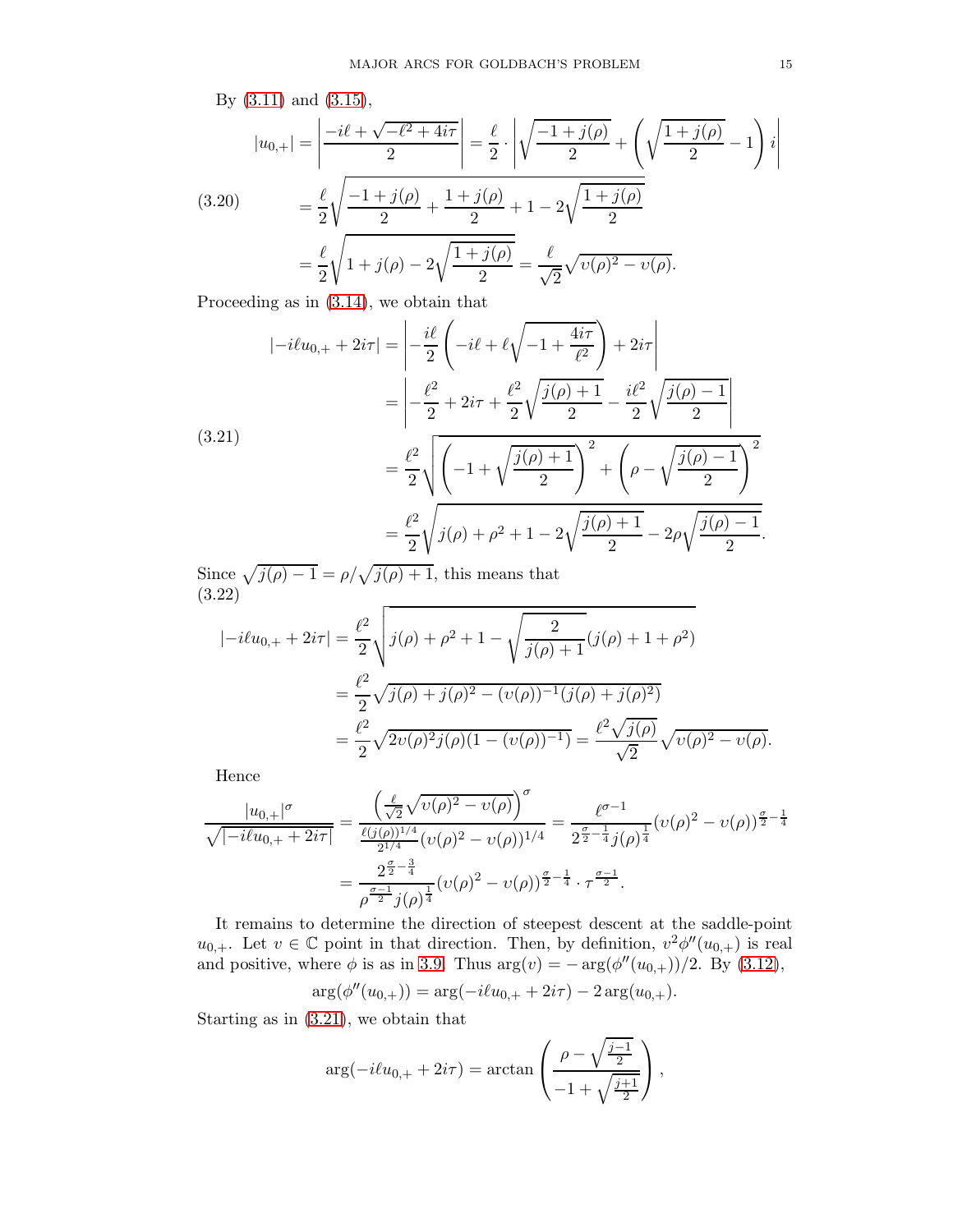and

$$
\frac{\rho - \sqrt{\frac{j-1}{2}}}{-1 + \sqrt{\frac{j+1}{2}}} = \frac{\left(\rho - \sqrt{\frac{j-1}{2}}\right)\left(1 + \sqrt{\frac{j+1}{2}}\right)}{-1 + \frac{j+1}{2}} = \frac{\rho - \sqrt{2(j-1)} + \rho\sqrt{2(j+1)}}{j-1}
$$

$$
= \frac{\rho + \sqrt{\frac{2}{j+1}}\left(-\sqrt{j^2 - 1} + \rho \cdot (j+1)\right)}{j-1} = \frac{\rho + \frac{1}{\nu}(-\rho + \rho \cdot (j+1))}{j-1}
$$

$$
= \frac{\rho(1 + j/\nu)}{j-1} = \frac{(j+1)(1 + j/\nu)}{\rho} = \frac{2\nu(\nu + j)}{\rho}.
$$

Hence, by [\(3.16\)](#page-13-2),

<span id="page-15-0"></span>
$$
\arg(\phi''(u_{0,+})) = \arctan\frac{2\upsilon(\upsilon+j)}{\rho} - \arccos\upsilon(\rho)^{-1}.
$$

Therefore, the direction of steepest descent is

(3.24) 
$$
\arg(v) = -\frac{\arg(\phi''(u_{0,+}))}{2} = \arg(u_{0,+}) - \frac{1}{2}\arctan\frac{2v(v+j)}{\rho}
$$

$$
= \arg(u_{0,+}) - \arctan\Upsilon,
$$

where

(3.25) 
$$
\Upsilon = \tan \frac{1}{2} \arctan \frac{2v(v+j)}{\rho}.
$$

Since

<span id="page-15-1"></span>
$$
\tan\frac{\alpha}{2} = \frac{1}{\sin\alpha} - \frac{1}{\tan\alpha} = \sqrt{1 + \frac{1}{\tan^2\alpha}} - \frac{1}{\tan\alpha},
$$

we see that

(3.26) 
$$
\Upsilon = \left( \sqrt{1 + \frac{\rho^2}{4v^2(v+j)^2}} - \frac{\rho}{2v(v+j)} \right).
$$

Recall as well that

<span id="page-15-5"></span><span id="page-15-2"></span>
$$
\cos\frac{\alpha}{2} = \sqrt{\frac{1+\cos\alpha}{2}}, \qquad \sin\frac{\alpha}{2} = \sqrt{\frac{1-\cos\alpha}{2}}.
$$

Hence, if we let

(3.27) 
$$
\theta_0 = \arg(u_{0,+}) = \frac{1}{2} \arccos \frac{1}{\nu(\rho)},
$$

we get that

<span id="page-15-4"></span>(3.28)  

$$
\cos \theta_0 = \cos \left(\frac{1}{2} \arccos \frac{1}{\upsilon(\rho)}\right) = \sqrt{\frac{1}{2} + \frac{1}{2\upsilon(\rho)}},
$$

$$
\sin \theta_0 = \sin \left(\frac{1}{2} \arccos \frac{1}{\upsilon(\rho)}\right) = \sqrt{\frac{1}{2} - \frac{1}{2\upsilon(\rho)}}.
$$

We will prove now the useful inequality

<span id="page-15-3"></span>(3.29)  $\arctan \Upsilon > \theta_0$ ,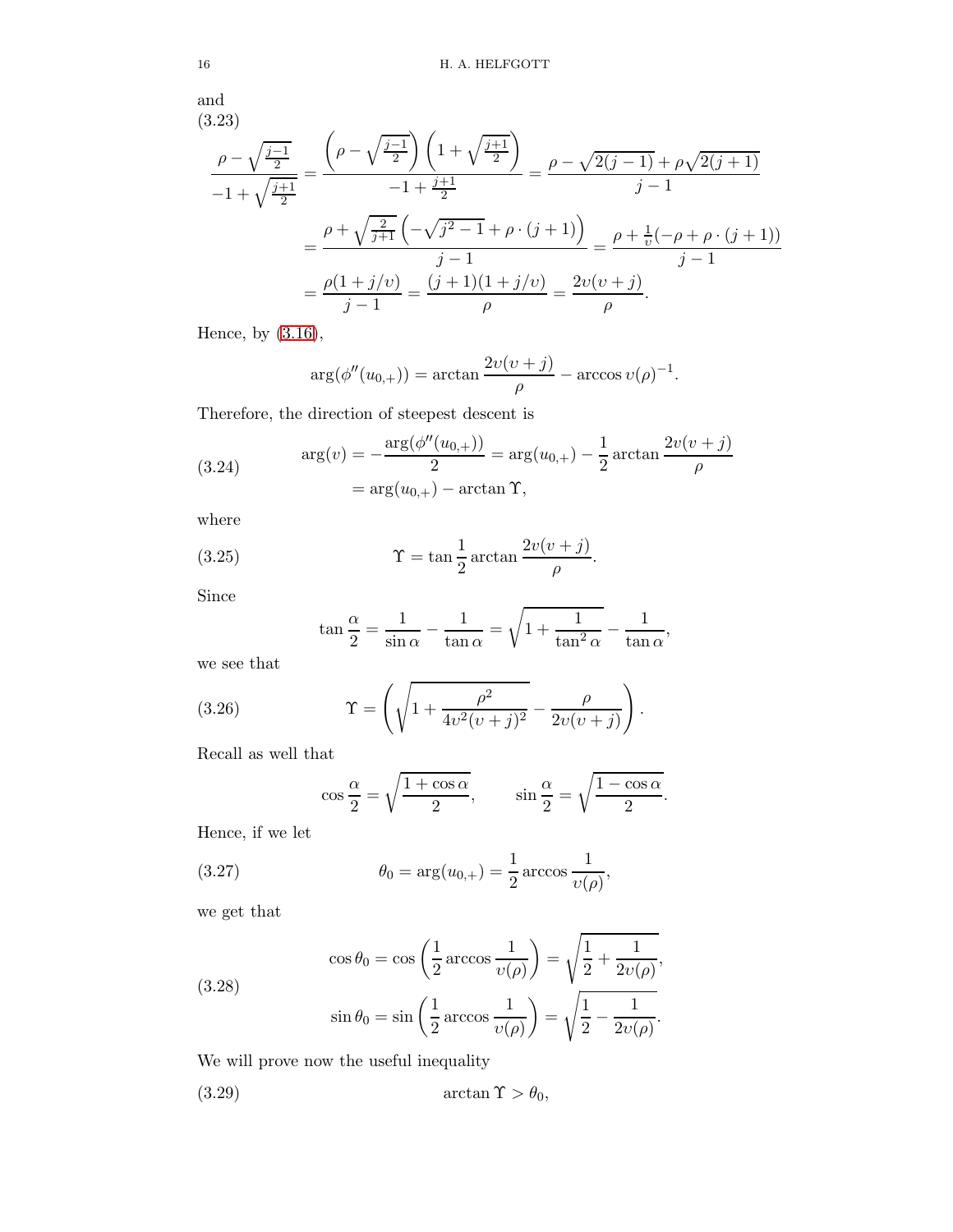i.e.,  $arg(v) < 0$ . By [\(3.24\)](#page-15-0), [\(3.25\)](#page-15-1) and [\(3.27\)](#page-15-2), this is equivalent to  $arccos(1/v) \le$ arctan  $2v(v+j)/\rho$ . Since  $\tan \alpha = \sqrt{1/\cos^2 \alpha - 1}$ , we know that  $\arccos(1/v) =$  $\arctan \sqrt{v^2-1}$ ; thus, in order to prove [\(3.29\)](#page-15-3), it is enough to check that

$$
\sqrt{v^2 - 1} \le \frac{2v(v+j)}{\rho}.
$$

<span id="page-16-0"></span>This is easy, since  $j > \rho$  and  $\sqrt{v^2 - 1} < v < 2v$ .

3.6. The contour. We must now choose the contour of integration. First, let us discuss our options. By  $(A.2)$ ,  $\Upsilon \geq 0.79837$ ; moreover, it is easy to show that  $\Upsilon$  tends to 1 when either  $\rho \to 0^+$  or  $\rho \to \infty$ . This means that neither the simplest contour (a straight ray from the origin within the first quadrant) nor what is arguably the second simplest contour (leaving the origin on a ray within the first quadrant, then sliding down a circle centered at the origin, passing past the saddle point until you reach the x-axis, which you then follow to infinity) are acceptable: either contour passes through the saddle point on a direction close to 45 degrees ( $= \arctan(1)$ ) off from the direction of steepest descent. (The saddle-point method allows in principle for any direction less than 45 degrees off from the direction of steepest descent, but the bounds can degrade rapidly – by more than a constant factor – when 45 degrees are approached.)

It is thus best to use a curve that goes through the saddle point  $u_{+,0}$  in the direction of steepest descent. We thus should use an element of a two-parameter family of curves. The curve should also have a simple description in terms of polar coordinates.

We decide that our contour C will be a *limaçon of Pascal.* (Excentric circles would have been another reasonable choice.) Let  $C$  be parameterized by

<span id="page-16-2"></span>(3.30) 
$$
y = \left(-\frac{c_1}{\ell}r + c_0\right)r, \quad x = \sqrt{r^2 - y^2}
$$

for  $r \in [(c_0-1)\ell/c_1, c_0\ell/c_1]$ , where  $c_0$  and  $c_1$  are parameters to be set later. The curve goes from  $(0,(c_0-1)\ell/c_1)$  to  $(c_0\ell/c_1,0)$ , and stays within the first quadrant.<sup>[3](#page-16-1)</sup> In order for the curve to go through the point  $u_{0,+}$ , we must have

(3.31) 
$$
-\frac{c_1 r_0}{\ell} + c_0 = \sin \theta_0,
$$

where

(3.32) 
$$
r_0 = |u_{0,+}| = \frac{\ell}{\sqrt{2}} \sqrt{v(\rho)^2 - v(\rho)},
$$

and  $\theta_0$  and sin  $\theta_0$  are as in [\(3.27\)](#page-15-2) and [\(3.28\)](#page-15-4). We must also check that the curve C goes through  $u_{0,+}$  in the direction of steepest descent. The argument of the point  $(x, y)$  is

<span id="page-16-4"></span><span id="page-16-3"></span>
$$
\theta = \arcsin \frac{y}{r} = \arcsin \left( -\frac{c_1 r}{\ell} + c_0 \right).
$$

Hence

$$
r\frac{d\theta}{dr} = r\frac{d\arcsin\left(-\frac{c_1r}{\ell} + c_0\right)}{dr} = r \cdot \frac{-c_1/\ell}{\cos\arcsin\left(-\frac{c_1r}{\ell} + c_0\right)} = \frac{-c_1r}{\ell\cos\theta}.
$$

This means that, if v is tangent to C at the point  $u_{0,+}$ ,

$$
\tan(\arg(v) - \arg(u_{0,+})) = r\frac{d\theta}{dr} = \frac{-c_1r_0}{\ell\cos\theta_0},
$$

<span id="page-16-1"></span><sup>3</sup>Because  $c_0 \geq 1$ , by [\(A.14\)](#page-62-0).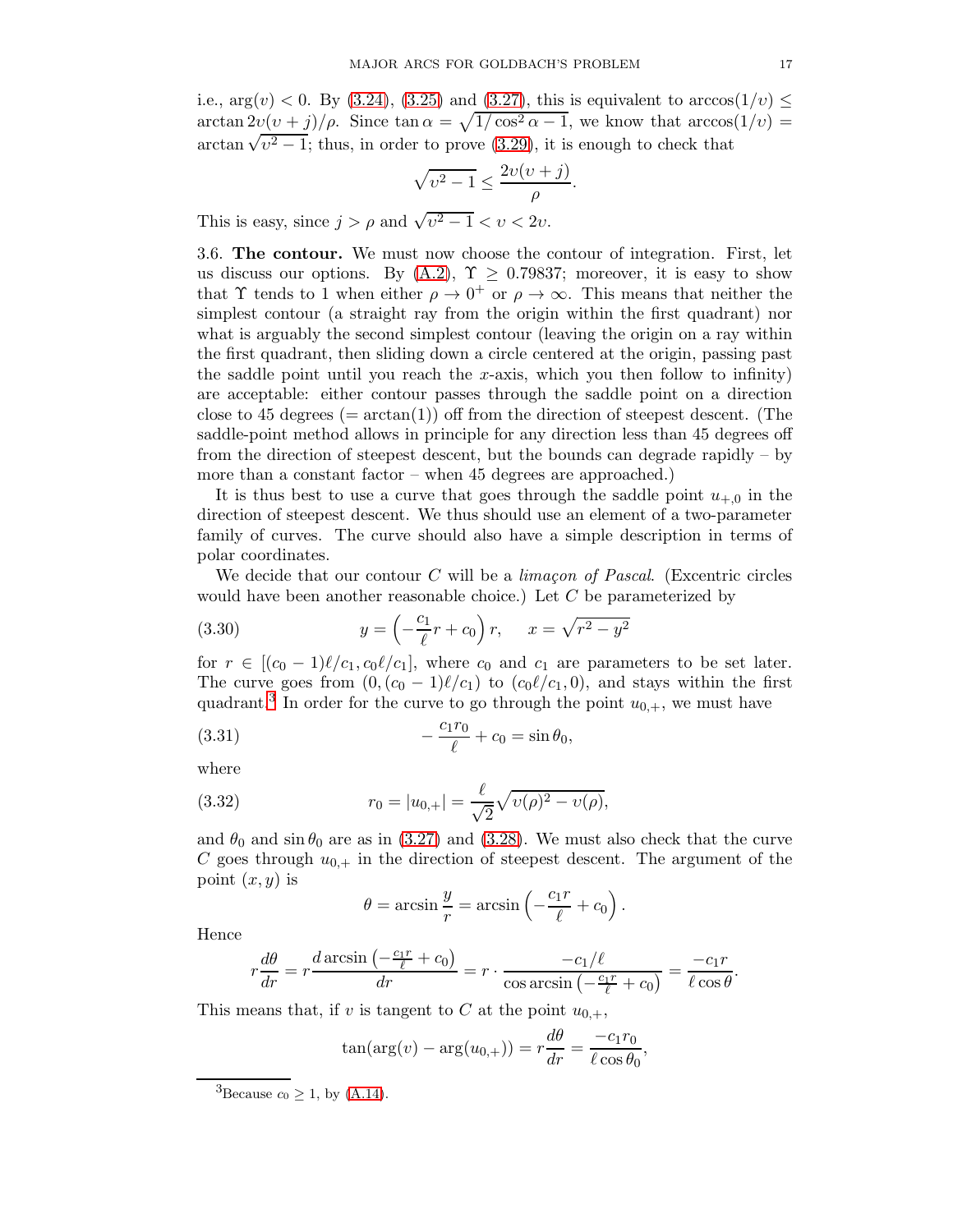and so, by [\(3.24\)](#page-15-0),

(3.33) 
$$
c_1 = \frac{\ell \cos \theta_0}{r_0} \Upsilon,
$$

where  $\Upsilon$  is as in [\(3.25\)](#page-15-1). In consequence,

$$
c_0 = \frac{c_1 r_0}{\ell} + \sin \theta_0 = (\cos \theta_0) \cdot \Upsilon + \sin \theta_0,
$$

and so, by [\(3.28\)](#page-15-4),

(3.34) 
$$
c_1 = \sqrt{\frac{1+1/v}{v^2-v}} \cdot \Upsilon, \qquad c_0 = \sqrt{\frac{1}{2} + \frac{1}{2v}} \cdot \Upsilon + \sqrt{\frac{1}{2} - \frac{1}{2v}}.
$$

<span id="page-17-2"></span>Incidentally, we have also shown that the arc-length infinitesimal is

<span id="page-17-4"></span>
$$
(3.35) |du| = \sqrt{1 + \left(r\frac{d\theta}{dr}\right)^2} dr = \sqrt{1 + \frac{(c_1 r/\ell)^2}{\cos^2 \theta}} dr = \sqrt{1 + \frac{r^2}{\frac{\ell^2}{c_1^2} - \left(\frac{c_0}{c_1}\ell - r\right)^2}} dr.
$$

The contour will be as follows: first we go out of the origin along a straight radial segment  $C_1$ ; then we meet the curve  $C$ , and we follow it clockwise for a segment  $C_2$ , with the saddle-point roughly at its midpoint; then we follow another radial ray  $C_3$  up to infinity. For  $\rho$  small,  $C_3$  will just be the x-axis. Both  $C_1$  and  $C_3$  will be contained within the first quadrant; we will specify them later.

# <span id="page-17-0"></span>3.7. The integral over the main contour segment  $C_2$ . We recall that

(3.36) 
$$
\phi(u) = \frac{u^2}{2} + \ell i u - i \tau \log u.
$$

Our aim is now to bound the integral

<span id="page-17-1"></span>
$$
\int_{C_2} e^{-\Re(\phi(u))} u^{\sigma-1} du
$$

over the main contour segment  $C_2$ . We will proceed as follows. First, we will parameterize the integral using a real variable  $\nu$ , with the value  $\nu = 0$  corresponding to the saddle point  $u = u_{0,+}$ . We will bound  $\Re(\phi(u))$  from below by an expression of the form  $\Re(\phi(u_{0,+})) + \eta \nu^2$ . We then bound  $|u|^{\sigma-1}|du/d\nu|$  from above by a constant. This procedure will give a bound that is larger than the true value by at most a (very moderate) constant factor.

For  $u = x + iy$  (or  $(r, \theta)$  in polar coordinates), [\(3.36\)](#page-17-1) gives us

(3.37)  

$$
\Re(\phi(u)) = \frac{x^2 - y^2}{2} - \ell y + \theta \tau = \frac{r^2 - 2y^2}{2} - \ell y + \tau \arcsin \frac{y}{r}
$$

$$
= \left(\frac{4\tau}{\ell}\right)^2 \psi_0(\nu) = \ell^2 \rho^2 \psi_0(\nu),
$$

where, by [\(3.30\)](#page-16-2), [\(3.31\)](#page-16-3), and [\(3.34\)](#page-17-2),

<span id="page-17-5"></span><span id="page-17-3"></span>
$$
\psi_0(\nu) = \frac{(\nu + \nu_0)^2}{2} (1 - 2(\sin \theta_0 - c_1 \rho \nu)^2) \n- \frac{\nu + \nu_0}{\rho} (\sin \theta_0 - c_1 \rho \nu) + \frac{\arcsin(\sin \theta_0 - c_1 \rho \nu)}{4\rho},
$$

and

(3.38) 
$$
\nu = \frac{r - r_0}{\ell \rho}, \qquad \nu_0 = \frac{r_0}{\ell \rho}.
$$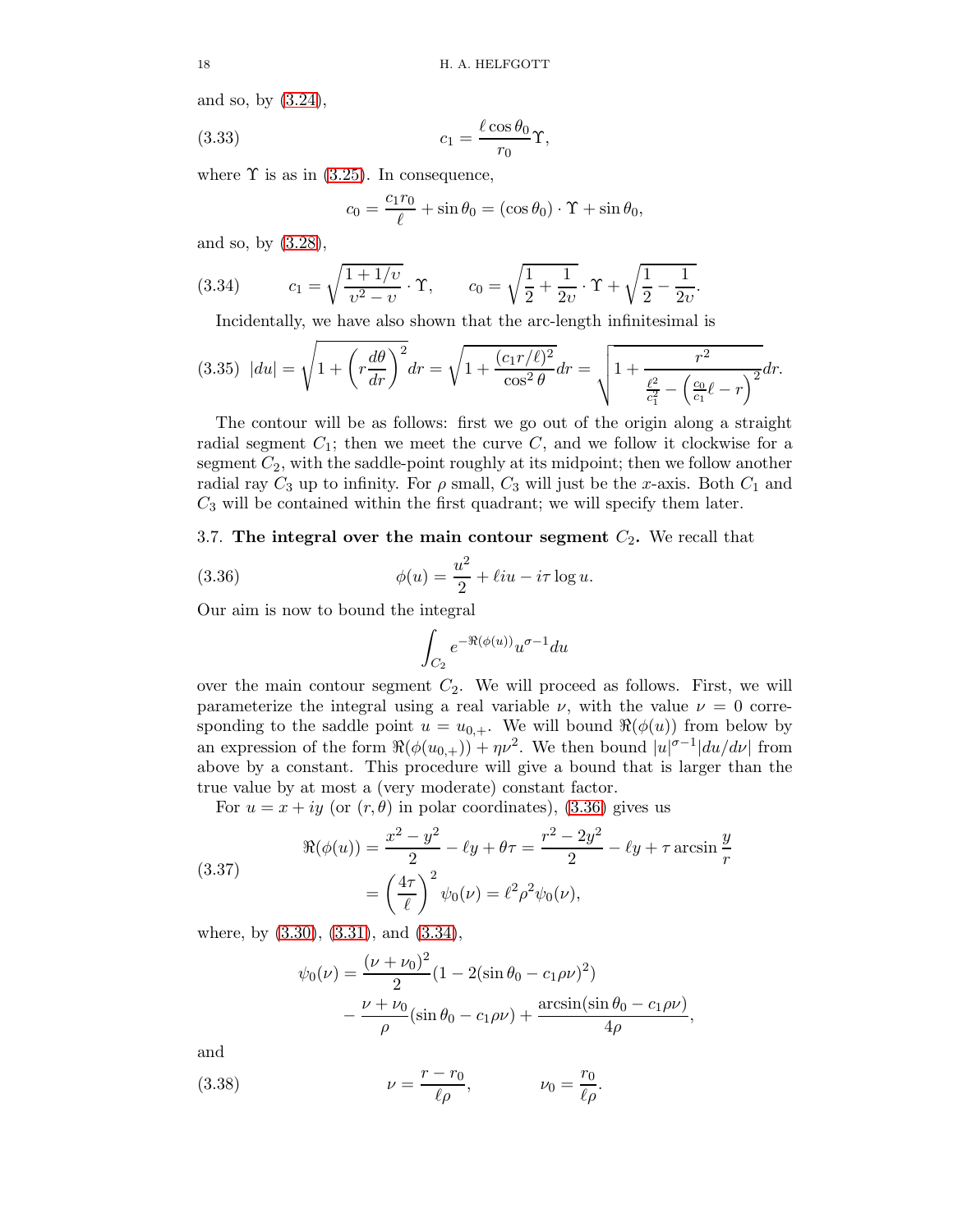By [\(3.30\)](#page-16-2), [\(3.31\)](#page-16-3) and [\(3.38\)](#page-17-3),

(3.39) 
$$
\frac{y}{r} = c_0 - c_1 \rho(\nu + \nu_0) = \sin \theta_0 - c_1 \rho \nu
$$

and so

<span id="page-18-2"></span>(3.40) 
$$
c_0 - c_1 \nu_0 \rho = \sin \theta_0.
$$

The variable  $\nu$  will range within an interval

<span id="page-18-1"></span>(3.41) 
$$
[\alpha_0, \alpha_1] \subset \left(-\frac{1-\sin\theta_0}{c_1\rho}, \frac{\sin\theta_0}{c_1\rho}\right].
$$

(Here  $\nu = -(1-\sin\theta_0)/(c_1\rho)$  corresponds to the intersection with the y-axis, and  $\nu = (\sin \theta_0)/(c_1 \rho)$  corresponds to the intersection with the x-axis.)

We work out the expansions around 0 of

<span id="page-18-0"></span>
$$
\frac{(\mu + \nu_0)^2}{2} (1 - 2(\sin \theta_0 - c_1 \rho \nu)^2) = \frac{\nu_0^2 \cos 2\theta_0}{2} + (\nu_0 \cos 2\theta_0 + 2\nu_0^2 c_1 \rho \sin \theta_0) \nu
$$

$$
+ \left(\frac{\cos 2\theta_0}{2} + 4c_1 \nu_0 \rho \sin \theta_0 - c_1^2 \rho^2 \nu_0^2\right) \nu^2
$$

$$
+ 2(-\nu_0 c_1^2 \rho^2 + c_1 \rho \sin \theta_0) \nu^3 - c_1^2 \rho^2 \nu^4,
$$

$$
- \frac{\nu + \nu_0}{\rho} (\sin \theta_0 - c_1 \rho \nu) = -\frac{\nu_0 \sin \theta_0}{\rho} + \left(-\frac{\sin \theta_0}{\rho} + c_1 \nu_0\right) \nu + c_1 \nu^2,
$$

$$
\frac{\arcsin(\sin \theta_0 - c_1 \rho \nu)}{4\rho} = \frac{\theta_0}{4\rho} + \frac{1}{4\rho} \sum_{k=1}^{\infty} \frac{P_k(\sin \theta_0)}{(\cos \theta_0)^{2k-1}} \frac{(-c_1 \rho)^k}{k!} \nu^k
$$

$$
= \frac{\theta_0}{4\rho} + \frac{1}{4\rho} \left(\frac{-c_1 \rho}{\cos \theta_0} \nu + \frac{(c_1 \rho)^2 \sin \theta_0}{2(\cos \theta_0)^3} \nu^2 + \dots\right),
$$

where  $P_1(t) = 1$  and  $P_{k+1}(t) = P'_k(t)(1-t^2) + (2k-1)tP(t)$  for  $k \ge 1$ . (This follows from  $(\arcsin z)' = 1/\sqrt{1-z^2}$ ; it is easy to show that  $(\arcsin z)^{(k)} = P_k(z)(1-\arcsin z)$  $(z^2)^{-(k-1/2)}$ .)

We sum these three expressions and obtain a series  $\psi_0(\nu) = \sum_k a_k \nu^k$ . We already know that

(1)  $a_0$  equals the value of  $\Re(\phi(u))/(\ell^2 \rho^2)$  at the saddle point  $u_{0,+}$ ,  $(2)$   $a_1 = 0$ , (3)

$$
a_2 = \frac{1}{2} \left(\frac{1}{\ell \rho}\right)^2 \left(\frac{dr}{d\nu}\right)^2 |\phi''(u_{0,+})| \left|\frac{du}{dr}|_{r=r_0}\right|^2 = \frac{1}{2} |\phi''(u_{0,+})| \left|\frac{du}{dr}|_{r=r_0}\right|^2.
$$

Here, as we know from [\(3.12\)](#page-12-5), [\(3.22\)](#page-14-1) and [\(3.20\)](#page-14-2),

$$
|\phi''(u_{0,+})| = \frac{| - i\ell u_{0,+} + 2i\tau |}{|u_{0,+}|^2} = \frac{\ell^2 \sqrt{\frac{j(\rho)}{2}} \sqrt{\nu^2 - \nu}}{\frac{\ell^2}{2} (\nu^2 - \nu)} = \sqrt{\frac{2j(\rho)}{\nu^2 - \nu}},
$$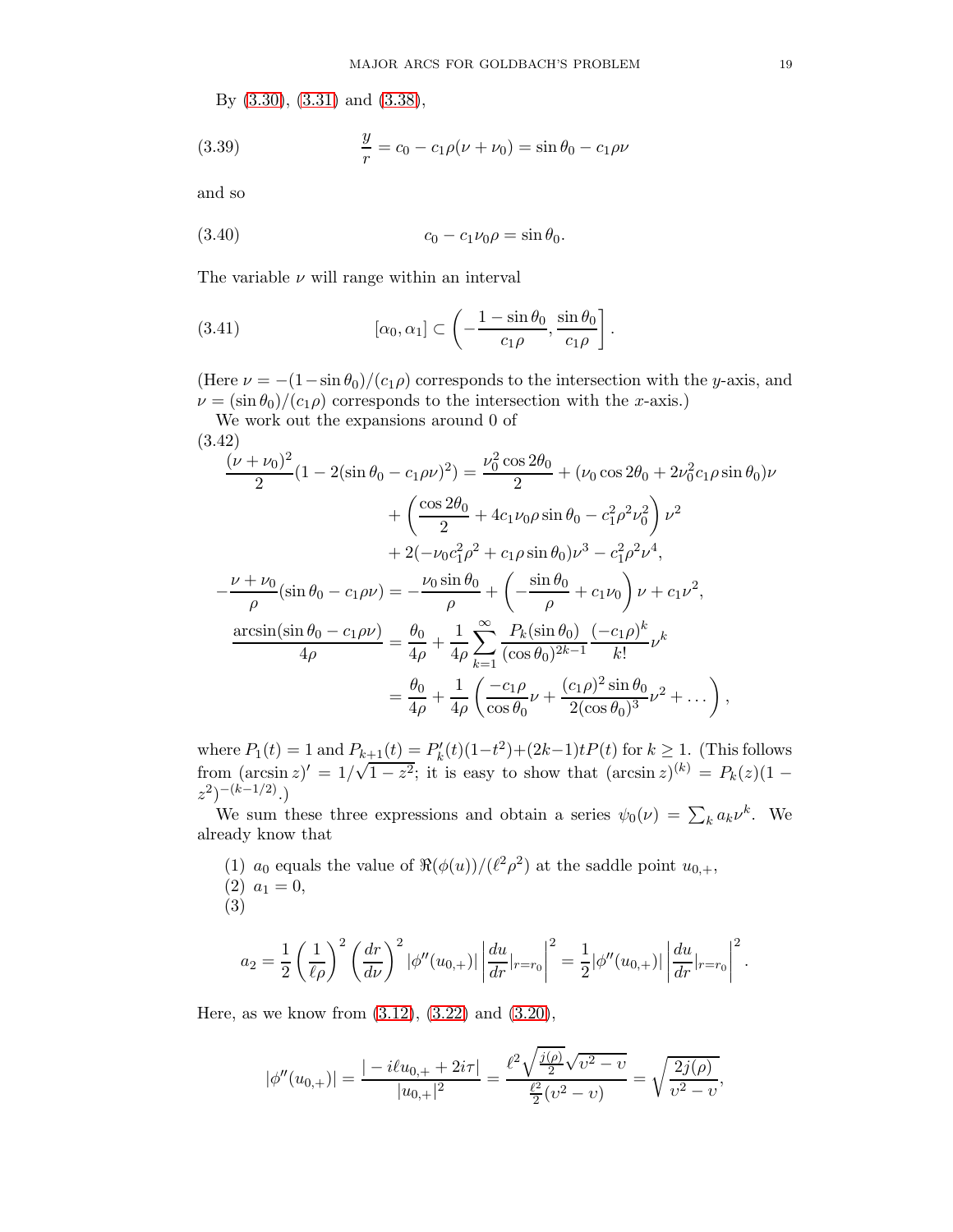and, by [\(3.34\)](#page-17-2) and [\(3.35\)](#page-17-4),

$$
\left| \frac{du}{dr} \right|_{r=r_0} = \frac{|du|}{|dr|} \Big|_{r=r_0} = \sqrt{1 + \frac{r_0^2}{\frac{\ell^2}{c_1^2} - \left(\frac{c_0}{c_1}\ell - r_0\right)^2}} = \sqrt{1 + \frac{c_1^2}{\ell^2} \frac{r_0^2}{1 - \sin^2 \theta_0}}
$$
\n
$$
= \sqrt{1 + \frac{c_1^2}{\ell^2} \frac{\frac{\ell^2}{2} (v^2 - v)}{\frac{1}{2} + \frac{1}{2v}}} = \sqrt{1 + c_1^2 \frac{v^2 - v}{1 + 1/v}}
$$
\n
$$
= \sqrt{1 + \Upsilon^2}.
$$

Thus,

$$
a_2 = \frac{1}{2} \sqrt{\frac{2j(\rho)}{v^2 - v}} (1 + \Upsilon^2),
$$

where  $\Upsilon$  is as in [\(3.26\)](#page-15-5).

Let us simplify our expression for  $\psi_0(\nu)$  somewhat. We can replace the third series in [\(3.42\)](#page-18-0) by a truncated Taylor series ending at  $k = 2$ , namely,

$$
\frac{\arcsin(\sin \theta_0 - c_1 \rho \nu)}{4\rho} = \frac{\theta_0}{4\rho} + \frac{1}{4\rho} \left( \frac{-c_1 \rho}{\cos \theta_0} \nu + \frac{(c_1 \rho)^2 \sin \theta_1}{2(\cos \theta_1)^3} \nu^2 \right)
$$

for some  $\theta_1$  between  $\theta_0$  and  $\theta$ . Then  $\theta_1 \in [0, \pi/2]$ , and so

$$
\frac{\arcsin(\sin \theta_0 - c_1 \rho \nu)}{4\rho} \ge \frac{\theta_0}{4\rho} + \frac{1}{4\rho} \cdot \frac{-c_1 \rho}{\cos \theta_0} \nu.
$$

Since

$$
R(\nu) = -c_1^2 \rho^2 \nu^2 + 2(\sin \theta_0 - c_1 \rho \nu_0)c_1 \rho \nu
$$

is a quadratic with negative leading coefficient, its minimum within  $[-\alpha_0, \alpha_1]$  (see [\(3.41\)](#page-18-1)) is bounded from below by  $\min(R(-(1-\sin\theta_0)/(c_1\rho)), R((\sin\theta_0)/(c_1\rho))).$ We compare

$$
R\left(\frac{\sin\theta_0}{c_1\rho}\right) = 2c_3\sin\theta_0 - \sin^2\theta_0,
$$

where  $c_3 = \sin \theta_0 - c_1 \rho \nu_0$ , and

$$
R\left(-\frac{1-\sin\theta_0}{c_1\rho}\right) = -2c_3(1-\sin\theta_0) - (1-\sin\theta_0)^2
$$

$$
= 2c_3\sin\theta_0 - \sin^2\theta_0 - 2c_3 - 1 + 2\sin\theta_0
$$

.

The question is whether

$$
R\left(-\frac{1-\sin\theta_{0}}{c_{1}\rho}\right) - R\left(\frac{\sin\theta_{0}}{c_{1}\rho}\right) = -2c_{3} - 1 + 2\sin\theta_{0}
$$
  
= -2(\sin\theta\_{0} - c\_{1}\rho\nu\_{0}) - 1 + 2\sin\theta\_{0}  
= 2c\_{1}\rho\nu\_{0} - 1

is positive. It is:

$$
c_1 \rho \nu_0 = \frac{c_1 \rho_0}{\ell} = c_1 \sqrt{\frac{\nu^2 - \nu}{2}} = \sqrt{\frac{1 + 1/\nu}{2}} \cdot \Upsilon \ge \frac{\Upsilon}{\sqrt{2}},
$$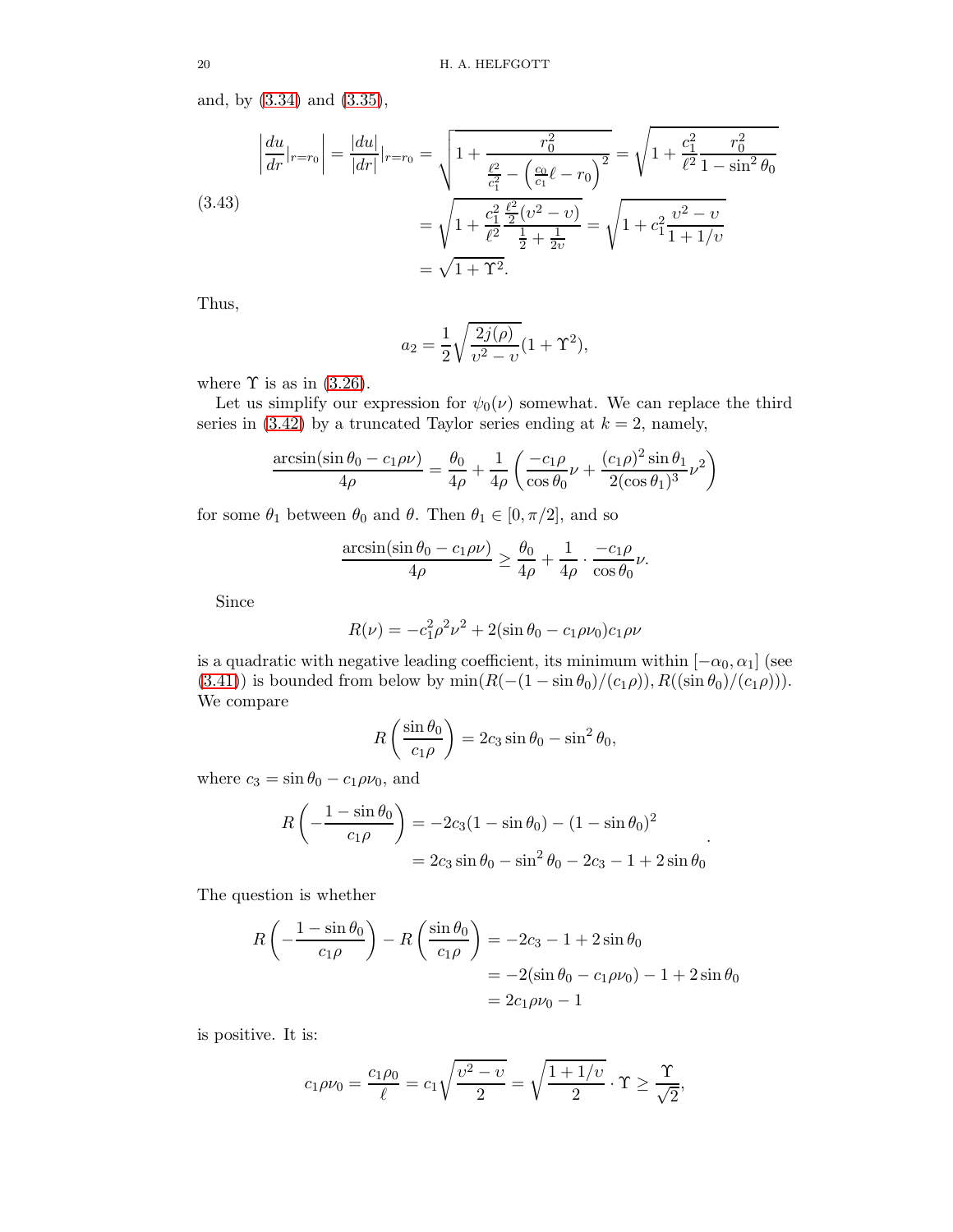and, as we know from [\(A.2\)](#page-60-0),  $\Upsilon > 0.79837$  is greater than  $1/\sqrt{2} = 0.70710...$ Hence, by [\(3.40\)](#page-18-2),

$$
R(\nu) \ge R\left(\frac{\sin \theta_0}{c_1 \rho}\right) = 2c_3 \sin \theta_0 - \sin^2 \theta_0 = \sin^2 \theta_0 - 2c_1 \rho \nu_0 \sin \theta_0
$$
  
=  $\sin^2 \theta_0 - 2(c_0 - \sin \theta_0) \sin \theta_0 = 3 \sin^2 \theta_0 - 2c_0 \sin \theta_0$   
=  $3 \sin^2 \theta_0 - 2((\cos \theta_0) \cdot \Upsilon + \sin \theta_0) \sin \theta_0 = \sin^2 \theta_0 - (\sin 2\theta_0) \cdot \Upsilon.$ 

<span id="page-20-0"></span>We conclude that

(3.44) 
$$
\psi_0(\nu) \ge \frac{\Re(\phi(u_{0,+}))}{\ell^2 \rho^2} + \eta \nu^2,
$$

where

(3.45) 
$$
\eta = a_2 - \frac{1}{4\rho} \frac{(c_1\rho)^2 \sin \theta_0}{2(\cos \theta_0)^3} + \sin^2 \theta_0 - (\sin 2\theta_0) \cdot \Upsilon.
$$

We can simplify this further, using

$$
\frac{1}{4\rho} \frac{(c_1 \rho)^2 \sin \theta_0}{2(\cos \theta_0)^3} = \frac{\rho}{8} \cdot \frac{1 + 1/v}{v^2 - v} \cdot \Upsilon^2 \cdot \frac{\sqrt{\frac{1}{2} - \frac{1}{2v}}}{\left(\frac{1}{2} + \frac{1}{2v}\right)^{3/2}} = \frac{\rho}{4} \frac{\Upsilon^2}{v^2 - v} \frac{\sqrt{1 - 1/v}}{\sqrt{1 + 1/v}}
$$

$$
= \frac{\rho}{4} \frac{\Upsilon^2}{v\sqrt{v^2 - 1}} = \frac{\rho}{4} \frac{\Upsilon^2}{\sqrt{\frac{j+1}{2}} \sqrt{\frac{j-1}{2}}} = \frac{\rho}{4} \frac{\Upsilon^2}{\sqrt{\rho^2/4}} = \frac{\Upsilon^2}{2}
$$

and (by [\(3.28\)](#page-15-4))

$$
\sin 2\theta_0 = 2\sin \theta_0 \cos \theta_0 = 2\sqrt{\frac{1}{4} - \frac{1}{4v^2}} = \frac{\sqrt{v^2 - 1}}{v}
$$

$$
= \frac{v\sqrt{v^2 - 1}}{v^2} = \frac{\rho/2}{(j+1)/2} = \frac{\rho}{j+1}.
$$

Therefore (again by [\(3.28\)](#page-15-4))

(3.46) 
$$
\eta = \frac{1}{2} \sqrt{\frac{2j}{v^2 - v}} (1 + \Upsilon^2) - \frac{\Upsilon^2}{2} + \frac{1}{2} - \frac{1}{2v} - \frac{\rho}{j+1} \cdot \Upsilon.
$$

<span id="page-20-2"></span>Now recall that our task is to bound the integral

<span id="page-20-1"></span>
$$
(3.47) \quad \int_{C_2} e^{-\Re(\phi(u))}|u|^{\sigma-1}|du = \int_{\alpha_0}^{\alpha_1} e^{-\ell^2 \rho^2 \psi_0(\nu)} (\ell \rho(\nu + \nu_0))^{\sigma-1} \left| \frac{du}{dr} \cdot \frac{dr}{d\nu} \right| d\nu
$$
  

$$
\leq (\ell \rho)^{\sigma} e^{-\Re(\phi(u_{0,+}))} \cdot \int_{\alpha_0}^{\alpha_1} e^{-\eta \ell^2 \rho^2 \cdot \nu^2} (\nu + \nu_0)^{\sigma-1} \left| \frac{du}{dr} \right| d\nu.
$$

(We are using  $(3.37)$  and  $(3.44)$ .) Since  $u_{0,+}$  is a solution to equation  $(3.10)$ , we see from [\(3.9\)](#page-12-6) that

$$
\begin{aligned} \Re(\phi(u_{0,+})) &= \Re\left(\frac{u_{0,+}^2}{2} + \ell i u_{0,+} - i\tau \log u_{0,+}\right) \\ &= \Re\left(\frac{\ell i u_{0,+}}{2} + \frac{i\tau}{2} + \tau \arg(u_{0,+})\right) = \frac{1}{2} \Re(\ell i u_{0,+}) + \tau \arg(u_{0,+}). \end{aligned}
$$

We defined  $y = \Re(-\ell i u_0)$  (after [\(3.13\)](#page-12-4)), and we computed  $y/2 - \arg(u_{0,+})\tau$  in [\(3.17\)](#page-13-3). This gives us

$$
e^{-\Re(\phi(u_0,+))} = e^{-\left(\arccos\frac{1}{v} - \frac{2(v-1)}{\rho}\right)\frac{\tau}{2}}.
$$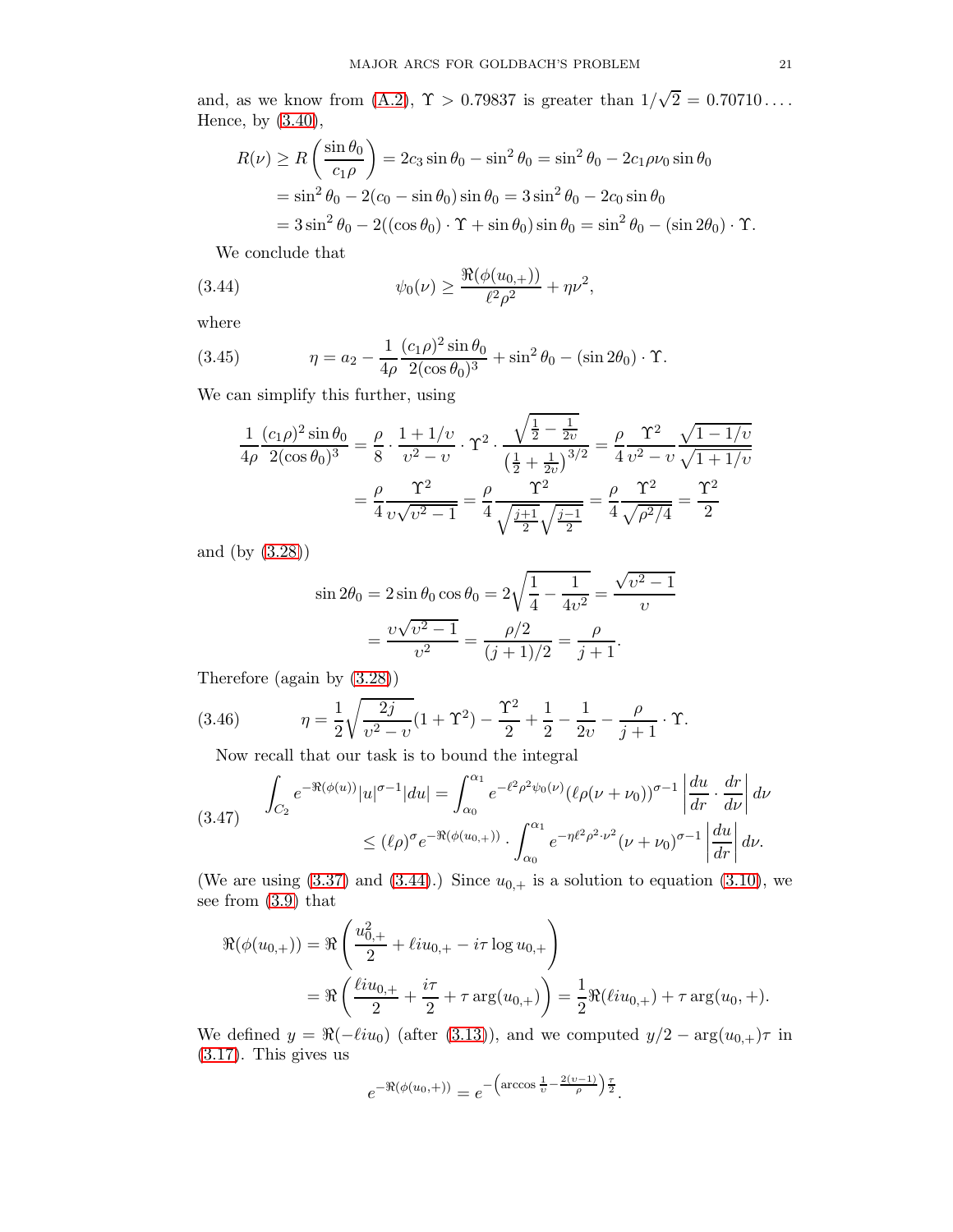If  $\sigma \leq 1$ , we can bound

(3.48) 
$$
(\nu + \nu_0)^{\sigma - 1} \leq \begin{cases} \nu_0^{\sigma - 1} & \text{if } \nu \geq 0, \\ (\alpha_0 + \nu_0)^{\sigma - 1} & \text{if } \nu < 0, \end{cases}
$$

provided that  $\alpha_0 + \nu_0 > 0$  (as will be the case). If  $\sigma > 1$ , then

<span id="page-21-0"></span>
$$
(\nu + \nu_0)^{\sigma - 1} \le \begin{cases} \nu_0^{\sigma - 1} & \text{if } \nu \le 0, \\ (\alpha_1 + \nu_0)^{\sigma - 1} & \text{if } \nu > 0. \end{cases}
$$

By [\(3.35\)](#page-17-4),

$$
\left| \frac{du}{dr} \right| = \sqrt{1 + \frac{(c_1 r/\ell)^2}{\cos^2 \theta}} = \sqrt{1 + \frac{(c_1 \rho(\nu + \nu_0))^2}{1 - (\sin \theta_0 - c_1 \rho \nu)^2}}
$$

(This diverges as  $\theta \to \pi/2$ ; this is main reason why we cannot actually follow the curve all the way to the y-axis.) Since we are aiming at a bound that is tight only up to an order of magnitude, we can be quite brutal here, as we were when using [\(3.48\)](#page-21-0): we bound  $(c_1 r/\ell)^2$  from above by its value when the curve meets the x-axis (i.e., when  $r = c_0 \ell/c_1$ ). We bound  $\cos^2 \theta$  from below by its value when  $\nu = \alpha_1$ . We obtain

$$
\left| \frac{du}{dr} \right| = \sqrt{1 + \frac{c_0^2}{1 - (\sin \theta_0 - c_1 \rho \alpha_1)^2}} = \sqrt{1 + \frac{c_0^2}{\cos^2 \theta_-}},
$$

where  $\theta_-\$  is the value of  $\theta$  when  $\nu = \alpha_1$ .

Finally, we complete the integral in [\(3.47\)](#page-20-1), we split it in two (depending on whether  $\nu \geq 0$  or  $\nu < 0$ ) and use

$$
\int_0^{\alpha} e^{\eta \ell^2 \rho^2 \cdot \nu^2} d\nu \le \frac{1}{\ell \rho \sqrt{\eta}} \int_0^{\infty} e^{-\nu^2} d\nu = \frac{\sqrt{\pi/2}}{\ell \rho \sqrt{\eta}}
$$

.

.

Therefore,

$$
\stackrel{(3.49)}{f}_{\mathcal{R}^{\prime}}
$$

$$
\int_{C_2} e^{-\Re(\phi(u))}|u|^{\sigma-1}|du|
$$
\n
$$
= (\ell \rho)^{\sigma} e^{-\left(\arccos \frac{1}{v} - \frac{2(v-1)}{\rho}\right) \frac{\tau}{2}} \sqrt{1 + \frac{c_0^2}{\cos^2 \theta_{-}} \cdot \frac{\sqrt{\pi}/2}{\ell \rho \sqrt{\eta}} \cdot \left(\nu_0^{\sigma-1} + (\alpha_{j\sigma} + \nu_0)^{\sigma-1}\right)}
$$
\n
$$
= \frac{\sqrt{\pi}}{2} r_0^{\sigma-1} \left( \left(1 + \left(1 + \frac{\alpha_{j\sigma}}{\nu_0}\right)^{\sigma-1}\right) \sqrt{1 + \frac{c_0^2}{\cos^2 \theta_{-}}}\right) \frac{e^{-\left(\arccos \frac{1}{v} - \frac{2(v-1)}{\rho}\right) \frac{\tau}{2}}}{\sqrt{\eta}},
$$

where  $j_{\sigma} = 0$  if  $\sigma \le 1$  and  $j_{\sigma} = 1$  if  $\sigma > 1$ . We can set  $\alpha_1 = (\sin \theta_0)/(c_1 \rho)$ . We can also express  $\alpha_0 + \nu_0$  in terms of  $\theta$ <sub>-</sub>:

(3.50) 
$$
\alpha_0 + \nu_0 = \frac{r_-}{\ell \rho} = \frac{(c_0 - \sin \theta_-)\frac{\ell}{c_1}}{\ell \rho} = \frac{c_0 - \sin \theta_-}{c_1 \rho}
$$

Since  $\nu_0 = r_0/(\ell \rho)$  (by [\(3.38\)](#page-17-3)) and  $r_0$  is as in [\(3.32\)](#page-16-4),

<span id="page-21-2"></span><span id="page-21-1"></span>
$$
\nu_0 = \frac{\sqrt{\upsilon(\rho)^2 - \upsilon(\rho)}}{\sqrt{2}\rho}.
$$

Definition [\(3.25\)](#page-15-1) implies immediately that  $\Upsilon \leq 1$ . Thus, by [\(3.34\)](#page-17-2), (3.51)  $c_1 \rho \nu_0 = \Upsilon \cdot \sqrt{2(1 + 1/\nu)} \le 2\Upsilon \le 2$ ,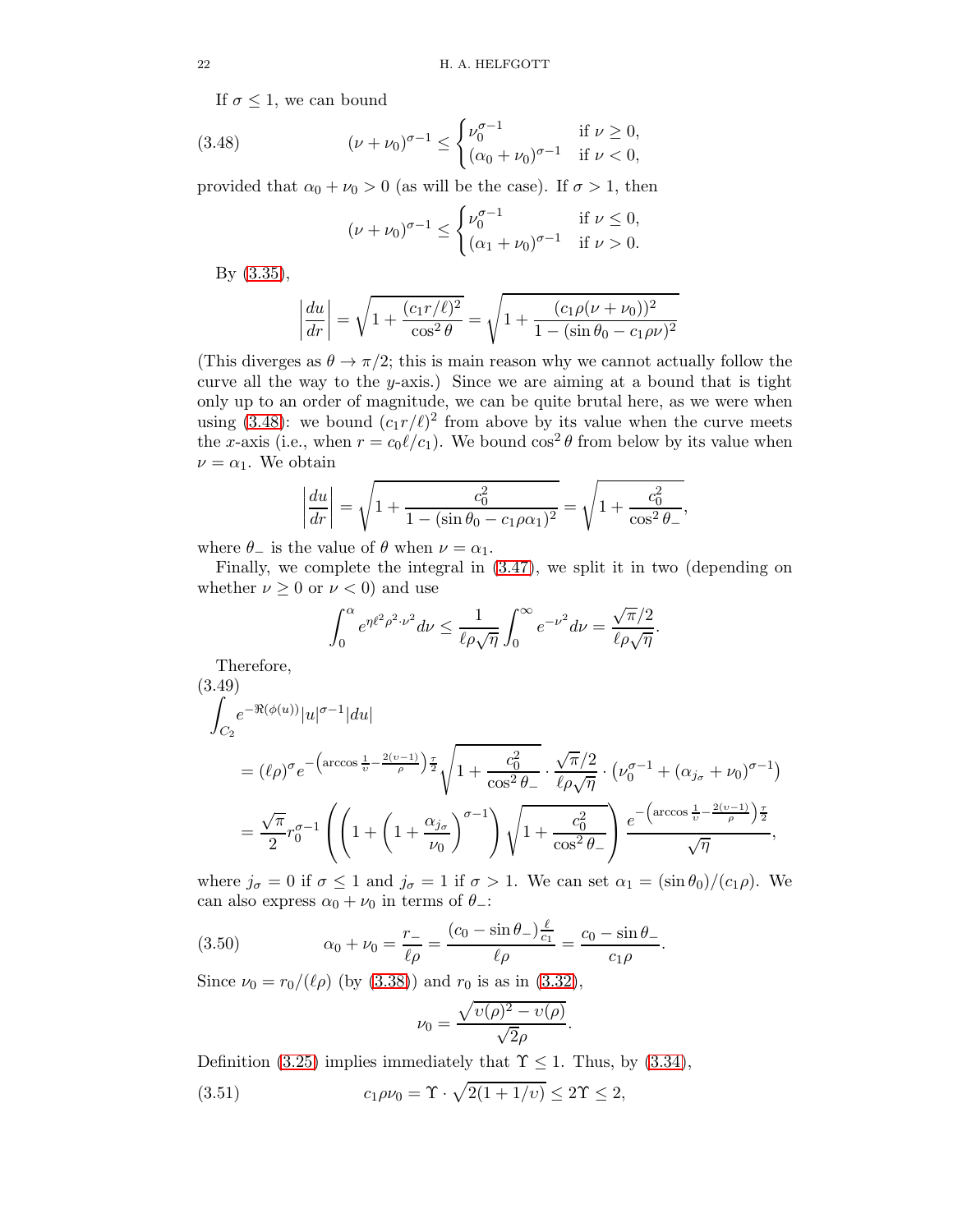while, by  $(A.2)$ ,

(3.52) 
$$
c_1 \rho \nu_0 = \Upsilon \cdot \sqrt{2(1 + 1/\nu)} \ge 0.79837 \cdot \sqrt{2}
$$

By [\(3.50\)](#page-21-1) and [\(3.51\)](#page-21-2),

(3.53) 
$$
\left(1+\frac{\alpha_0}{\nu_0}\right)^{-1} = \frac{\nu_0}{\alpha_0+\nu_0} = \frac{c_1\rho\nu_0}{c_0-\sin\theta_-} \le \frac{2}{c_0-\sin\theta_-},
$$

whereas

<span id="page-22-0"></span>
$$
\left(1 + \frac{\alpha_1}{\nu_0}\right) = 1 + \frac{\sin \theta_0}{c_1 \rho \nu_0} \le 1 + \frac{1/\sqrt{2}}{0.79837 \cdot \sqrt{2}} \le 1.62628.
$$

We will now use some (rigorous) numerical bounds, proven in Appendix [A.](#page-59-0) First of all, by  $(A.14)$ ,  $c_0 > 1$  for all  $\rho > 0$ ; this assures us that  $c_0 - \sin \theta > 0$ , and so the last expression in [\(3.53\)](#page-22-0) is well defined. By [\(3.50\)](#page-21-1), this also shows that  $\alpha_0 + \nu_0 > 0$ , i.e., the curve C stays within the first quadrant for  $0 \le \theta \le \pi/2$ , as we said before.

We would also like to have an upper bound for

(3.54) 
$$
\sqrt{\frac{1}{\eta} \left(1 + \frac{c_0^2}{\cos^2 \theta_-}\right)},
$$

using [\(3.46\)](#page-20-2). With this in mind, we finally choose  $\theta$ <sub>-</sub>:

$$
\theta_- = \frac{\pi}{4}.
$$

Thus, by [\(A.29\)](#page-65-0),

$$
\sqrt{\frac{1}{\eta} \left(1 + \frac{c_0^2}{\cos^2 \theta_-}\right)} \le \sqrt{\frac{1 + 2c_0^2}{\eta}} \le \sqrt{\min(5, 0.86\rho)} \le \min(\sqrt{5}, 0.93\sqrt{\rho}).
$$

We also get

$$
\frac{2}{c_0 - \sin \theta_-} \le \frac{2}{1 - 1/\sqrt{2}} \le 7.82843.
$$

Finally, by  $(A.32)$ ,

$$
\sqrt{\frac{\upsilon^2 - \upsilon}{2}} \ge \begin{cases} \rho/6 & \text{if } \rho \le 4, \\ \frac{\sqrt{\rho}}{2} - \frac{1}{2^{3/2}} \le \left(1 - \frac{1}{2^{3/2}}\right) \frac{\sqrt{\rho}}{2} & \text{if } \rho > 4 \end{cases}
$$

and so, since  $\rho \ell = 4\tau/\ell$ ,  $\sqrt{\rho} \ell = 2\sqrt{\tau}$  and  $(1 - 1/2^{3/2}) \le 2/3$ , [\(3.32\)](#page-16-4) gives us

$$
r_0 \ge \begin{cases} \frac{2}{3}\frac{\tau}{\ell} & \text{if } \tau \le \ell^2 \\ \frac{2}{3}\sqrt{\tau} & \text{if } \tau > \ell^2 \end{cases} = \frac{2}{3}\min\left(\frac{\tau}{\ell}, \sqrt{\tau}\right).
$$

<span id="page-22-1"></span>We conclude that

(3.56) 
$$
\int_{C_2} e^{-\Re(\phi(u))}|u|^{\sigma-1}|du| = C_{\tau,\ell} \cdot e^{-\left(\arccos\frac{1}{v} - \frac{2(v-1)}{\rho}\right)\frac{\tau}{2}},
$$

where

(3.57)

<span id="page-22-2"></span>
$$
C_{\tau,\ell} = \min\left(2, \frac{3.3\sqrt{\tau}}{\ell}\right) \left(1 + \max\left(7.83^{1-\sigma}, 1.63^{\sigma-1}\right)\right) \left(\frac{3/2}{\min(\tau/\ell, \sqrt{\tau})}\right)^{1-\sigma}
$$

for all  $\tau > 0$ ,  $\ell > 0$  and all  $\sigma$ . By reflection on the x-axis, the same bound holds for  $\tau < 0$ ,  $\ell < 0$  and all  $\sigma$ . Lastly, [\(3.56\)](#page-22-1) is also valid for  $\ell = 0$ , provided we replace [\(3.57\)](#page-22-2) and the exponent of [\(3.56\)](#page-22-1) by their limits as  $\ell \to 0^+$ .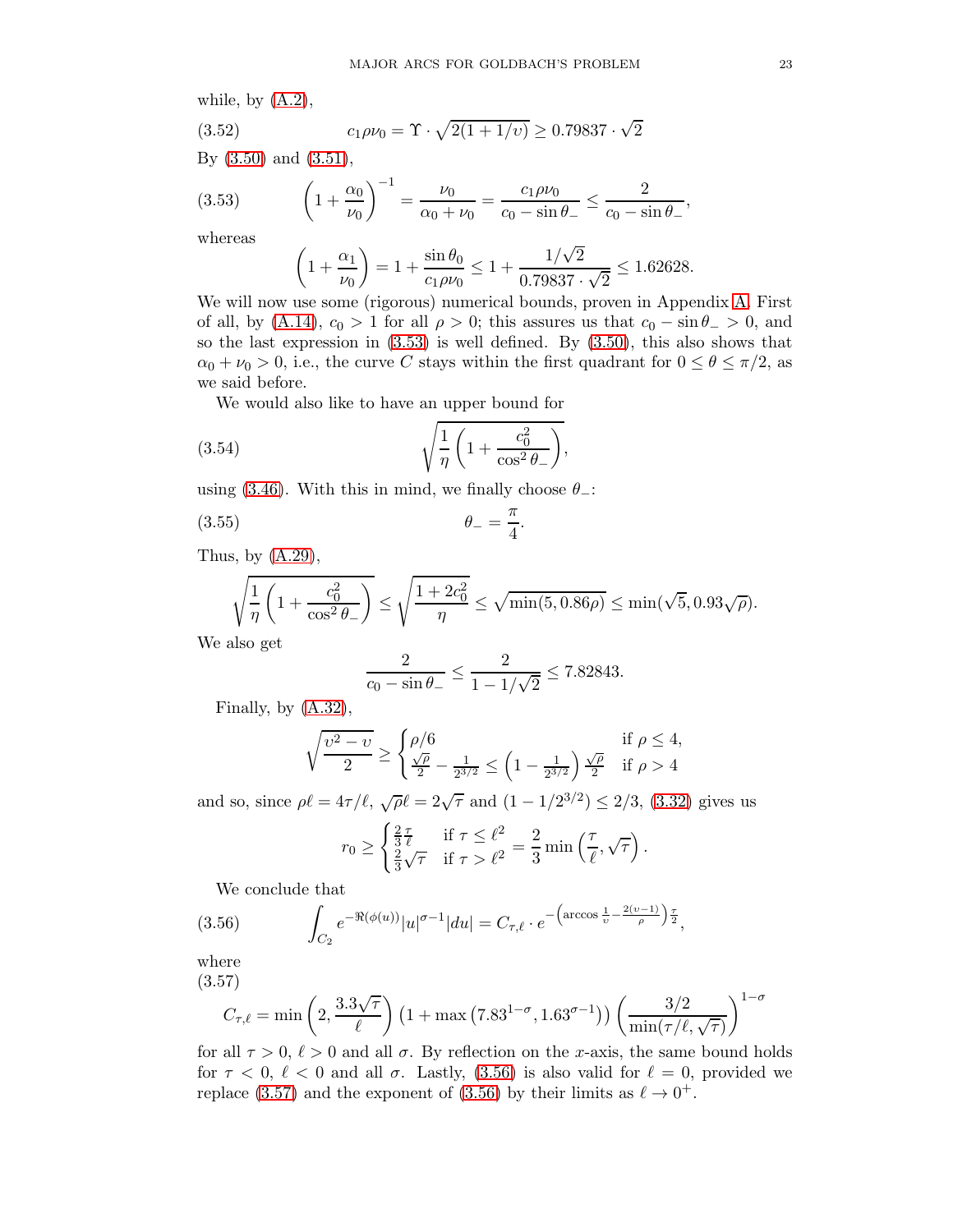<span id="page-23-0"></span>3.8. The integral over the rest of the contour. It remains to complete the contour. Since we have set  $\theta = \pi/4$ ,  $C_1$  will be a segment of the ray at 45 degrees from the x-axis, counterclockwise (i.e.,  $y = x, x \ge 0$ ). The segment will go from  $(0,0)$  up to  $(x, y) = (r_-/\sqrt{2}, r_-/\sqrt{2})$ , where, by  $(3.30)$ ,

<span id="page-23-1"></span>
$$
\frac{1}{\sqrt{2}} = \frac{y}{r_-} = -\frac{c_1}{\ell}r + c_0,
$$

and so

(3.58) 
$$
r_{-} = \frac{\ell}{c_1} \left( c_0 - \frac{1}{\sqrt{2}} \right).
$$

Let  $w = (1 + i)/\sqrt{2}$ . Looking at [\(3.9\)](#page-12-6), we see that (3.59)

<span id="page-23-3"></span>
$$
\left| \int_{C_1} e^{-u^2/2} e(\delta u) u^{s-1} du \right| = \left| \int_{C_1} e^{-\phi(u)} u^{\sigma-1} du \right|
$$
  

$$
\leq \int_{C_1} e^{-\Re(\phi(u))} |u|^{\sigma-1} |du| = \int_0^{r-1} e^{-\Re(\phi(tw))} t^{\sigma-1} dt,
$$

where  $\phi(u)$  is as in [\(3.36\)](#page-17-1). Here

(3.60) 
$$
\Re(\phi(tw)) = \Re\left(\frac{t^2}{2}i + \ell iwt - i\tau\left(\log t + i\frac{\pi}{4}\right)\right) = -\frac{\ell t}{\sqrt{2}} + \frac{\pi}{4}\tau,
$$

and, by [\(A.33\)](#page-66-1),

<span id="page-23-2"></span>
$$
-\frac{\ell r_-}{\sqrt{2}} + \frac{\pi}{4}\tau \ge -0.07639 \ell^2 \rho + \frac{\pi}{4}\tau = \left(\frac{\pi}{4} - 0.30556\right)\tau > 0.4798\tau.
$$

Consider first the case  $\sigma \geq 1$ . Then

<span id="page-23-4"></span>
$$
\int_0^{r_-} e^{-\Re(\phi(tw))} t^{\sigma-1} dt \le r_-^{\sigma-1} \int_0^{r_-} e^{\frac{\ell t}{\sqrt{2}} - \frac{\pi}{4} \tau} dt \le r_-^{\sigma} e^{\frac{\ell r_-}{\sqrt{2}} - \frac{\pi}{4} \tau}.
$$

By [\(3.58\)](#page-23-1) and [\(A.33\)](#page-66-1),

(3.61) 
$$
r_{-} \leq \sqrt{\rho} \ell / 2 \leq \sqrt{\tau},
$$

Hence, for  $\sigma \geq 1$ ,

<span id="page-23-5"></span>(3.62) 
$$
\left| \int_{C_1} e^{-u^2/2} e(\delta u) u^{s-1} du \right| \leq \tau^{\sigma/2} e^{-0.4798\tau}.
$$

Assume now that  $0 \leq \sigma < 1$ ,  $s \neq 0$ . We can see that it is wise to start by an integration by parts, so as to avoid convergence problems arising from the term  $t^{\sigma-1}$  within the integral as  $\sigma \to 0^+$ . We have

$$
\int_{C_1} e^{-u^2/2} e(\delta u) u^{s-1} du = e^{-u^2/2} e(\delta u) \frac{u^s}{s} \Big|_0^{wr-1} - \int_{C_1} \left( e^{-u^2/2} e(\delta u) \right)' \frac{u^s}{s} du.
$$

By [\(3.60\)](#page-23-2),

$$
\left| e^{-u^2/2} e(\delta u) \frac{u^s}{s} \Big|_0^{wr_-} \right| = e^{-\Re(\phi(wr_-))} \cdot \frac{r_-^{\sigma}}{|s|} \le \frac{r_-^{\sigma}}{\tau} \cdot e^{\frac{\ell r_-}{\sqrt{2}} - \frac{\pi}{4}\tau}
$$

As for the integral,  $(9.63)$ 

(3.63)  
\n
$$
\int_{C_1} \left( e^{-u^2/2} e(\delta u) \right)' \frac{u^s}{s} du = - \int_{C_1} (u + \ell i) e^{-u^2/2 - \ell i u} \frac{u^s}{s} du
$$
\n
$$
= -\frac{1}{s} \int_{C_1} e^{-u^2/2} e(\delta u) u^{s+1} du - \frac{\ell i}{s} \int_{C_1} e^{-u^2/2} e(\delta u) u^s du.
$$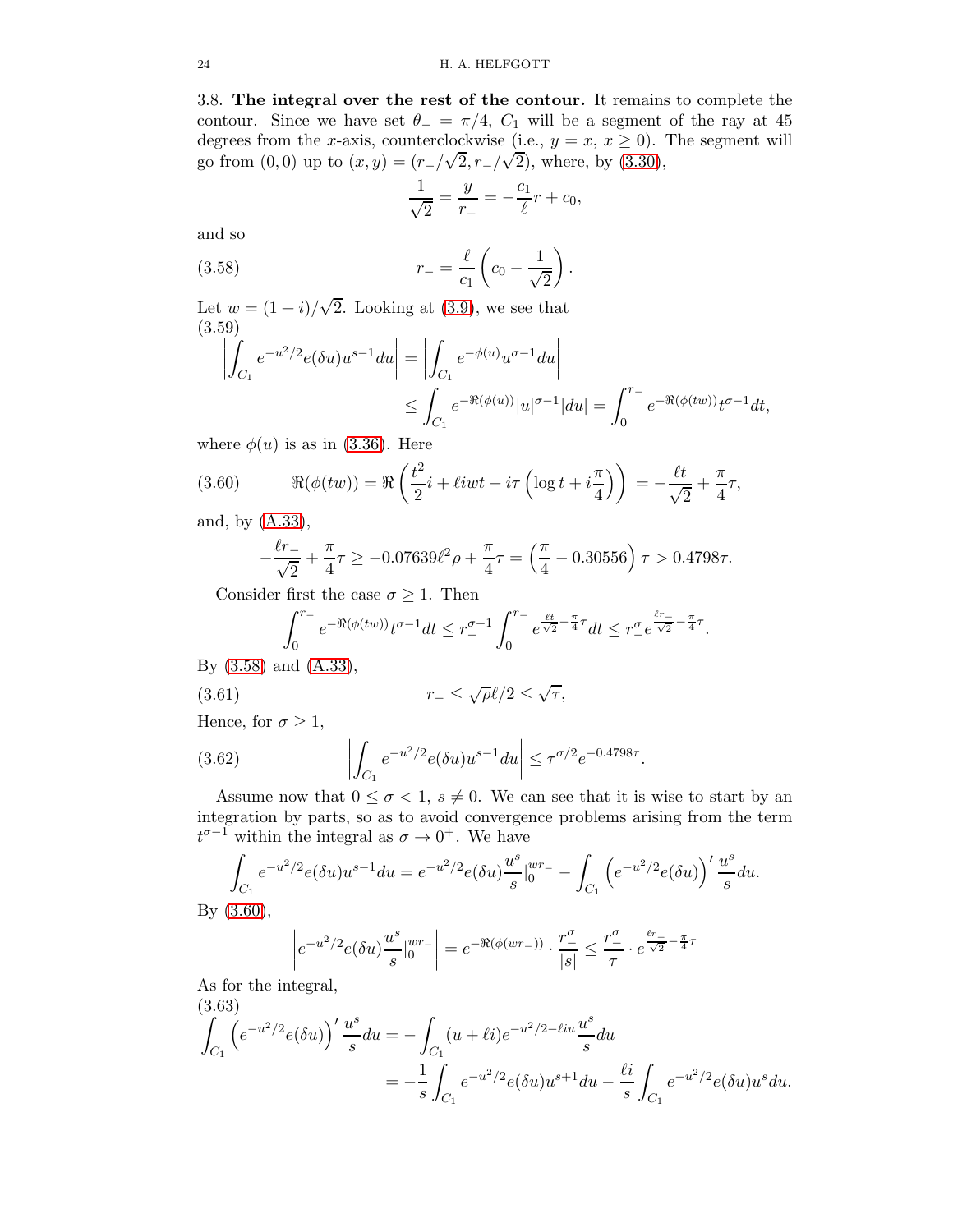Hence, by [\(3.59\)](#page-23-3) and [\(3.60\)](#page-23-2),

$$
\left| \int_{C_1} \left( e^{-u^2/2} e(\delta u) \right)' \frac{u^s}{s} du \right| \leq \frac{1}{|s|} \int_0^{r_-} e^{\frac{\ell t}{\sqrt{2}} - \frac{\pi}{4} \tau} t^{\sigma+1} dt + \frac{\ell}{|s|} \int_0^{r_-} e^{\frac{\ell t}{\sqrt{2}} - \frac{\pi}{4} \tau} t^{\sigma} dt
$$
  

$$
\leq \left( \frac{r_-^{\sigma+1}}{|s|} + \frac{\ell r_-^{\sigma}}{|s|} \right) \int_0^{r_-} e^{\frac{\ell t}{\sqrt{2}} - \frac{\pi}{4} \tau} dt
$$
  

$$
\leq \frac{r_-^{\sigma+1} + \ell r_-^{\sigma}}{\tau} \cdot \min \left( \frac{\sqrt{2}}{\ell}, r_- \right) \cdot e^{\frac{\ell r_-}{2} - \frac{\pi}{4} \tau}
$$
  

$$
\leq \left( \frac{r_-^{\sigma+2}}{\tau} + \frac{\sqrt{2} r_-^{\sigma}}{\tau} \right) \cdot e^{\frac{\ell r_-}{2} - \frac{\pi}{4} \tau}.
$$

By [\(3.61\)](#page-23-4),

$$
\left(\frac{r_-^{\sigma+2}}{\tau} + \frac{(1+\sqrt{2})r_-^{\sigma}}{\tau}\right) \le \frac{\tau^{\frac{\sigma}{2}+1} + (1+\sqrt{2})\tau^{\frac{\sigma}{2}}}{\tau}.
$$

We conclude that

$$
\left| \int_{C_1} e^{-u^2/2} e(\delta u) u^{s-1} du \right| \le \frac{\tau^{\frac{\sigma}{2}+1} + (1+\sqrt{2})\tau^{\frac{\sigma}{2}}}{\tau} \cdot e^{-\frac{\ell r_-}{2} + \frac{\pi}{4}\tau}
$$

$$
\le \left(1 + \frac{1+\sqrt{2}}{\tau}\right) \tau^{\frac{\sigma}{2}} \cdot e^{-0.4798\tau}
$$

when  $\sigma \in [0, 1)$ ; by [\(3.62\)](#page-23-5), this is true for  $\sigma \ge 1$  as well.

Now let us examine the contribution of the last segment  $C_3$  of the contour. Since  $C_2$  hits the x-axis at  $c_0 \ell/c_1$ , we define  $C_3$  to be the segment of the x-axis going from  $x = c_0 \ell/c_1$  till  $x = \infty$ . Then

$$
(3.64) \qquad \left| \int_{C_3} e^{-t^2/2} e(\delta t) t^s \frac{dt}{t} \right| = \left| \int_{\frac{c_0 \ell}{c_1}}^{\infty} e^{-x^2/2} e(\delta x) x^s \frac{dx}{x} \right| \le \int_{\frac{c_0 \ell}{c_1}}^{\infty} e^{-x^2/2} x^{\sigma} \frac{dx}{x}.
$$

Now

$$
\left(-e^{-x^2/2}x^{\sigma-2}\right)' = e^{-x^2/2}x^{\sigma-1} - (\sigma-2)e^{-x^2/2}x^{\sigma-3}
$$

$$
\left(-e^{-x^2/2}(x^{\sigma-2} + (\sigma-2)x^{\sigma-4})\right)' = e^{-x^2/2}x^{\sigma-1} - (\sigma-2)(\sigma-4)e^{-x^2/2}x^{\sigma-5}
$$

and so on, implying that

$$
\int_{t}^{\infty} e^{-x^{2}/2} x^{\sigma} \frac{dx}{x}
$$
\n
$$
\leq e^{-x^{2}/2} \cdot \begin{cases}\nx^{\sigma-2} & \text{if } 0 \leq \sigma \leq 2, \\
(x^{\sigma-2} + (\sigma-2)x^{\sigma-4}) & \text{if } 2 \leq \sigma \leq 4. \\
x^{\sigma-2} + (\sigma-2)x^{\sigma-4} + (\sigma-2)(\sigma-4)x^{\sigma-6} & \text{if } 4 \leq \sigma \leq 6,\n\end{cases}
$$

and so on. By  $(A.36)$ ,

$$
\frac{c_0 \ell}{c_1} \ge \min\left(\frac{\tau}{\ell}, \frac{5}{4}\sqrt{\tau}\right).
$$

We conclude that

$$
\left| \int_{C_3} e^{-t^2/2} e(\delta t) t^s \frac{dt}{t} \right| \leq P_{\sigma} \left( \min \left( \frac{\tau}{\ell}, \frac{5}{4} \sqrt{\tau} \right) \right) e^{-\min \left( \frac{1}{2} \left( \frac{\tau}{\ell} \right)^2, \frac{25}{32} \tau \right)},
$$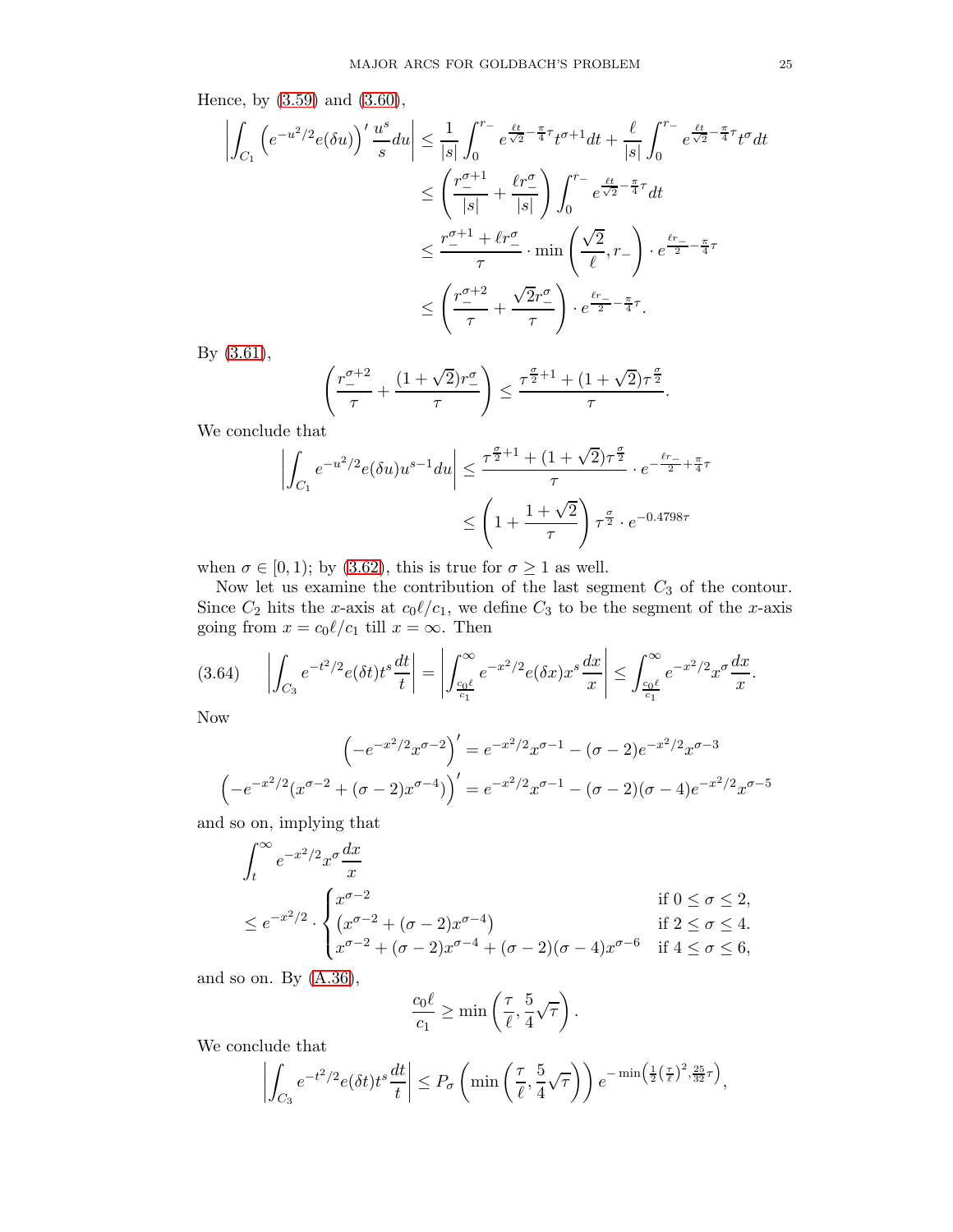where we can set  $P_{\sigma}(x) = x^{\sigma-2}$  if  $\sigma \in [0,2]$ ,  $P_{\sigma}(x) = x^{\sigma-2} + (\sigma-2)x^{\sigma-4}$  if  $\sigma \in [2,4]$ and  $P_{\sigma}(x) = x^{\sigma-2} + (\sigma - 2)x^{\sigma-4} + \ldots + (\sigma - 2k)x^{\sigma-2(k+1)}$  if  $\sigma \in [2k, 2(k+1)].$ \* \* \*

We have left the case  $\ell < 0$  for the very end. In this case, we can afford to use a straight ray from the origin as our contour of integration. Let  $C'$  be the ray at angle  $\pi/4 - \alpha$  from the origin, i.e.,  $y = (\tan(\pi/4 - \alpha))x$ ,  $x > 0$ , where  $\alpha > 0$  is small. Write  $v = e^{(\pi/4 - \alpha)i}$ . The integral to be estimated is

$$
I=\int_{C'}e^{-u^2/2}e(\delta u)u^{s-1}du.
$$

Let us try  $\alpha = 0$  first. Much as in [\(3.59\)](#page-23-3) and [\(3.60\)](#page-23-2), we obtain, for  $\ell < 0$ ,

<span id="page-25-0"></span>(3.65)  

$$
|I| \leq \int_0^\infty e^{-\left(\frac{-\ell t}{\sqrt{2}} + \frac{\pi}{4}\tau\right)} t^{\sigma - 1} dt = e^{-\frac{\pi}{4}\tau} \int_0^\infty e^{-|\ell|t/\sqrt{2}} t^{\sigma} \frac{dt}{t}
$$

$$
= e^{-\frac{\pi}{4}\tau} \cdot \left(\frac{\sqrt{2}}{|\ell|}\right)^{\sigma} \int_0^\infty e^{-t} t^{\sigma} \frac{dt}{t} = \left(\frac{\sqrt{2}}{|\ell|}\right)^{\sigma} \Gamma(\sigma) \cdot e^{-\frac{\pi}{4}\tau}
$$

for  $\sigma > 0$ . Recall that  $\Gamma(\sigma) \leq \sigma^{-1}$  for  $0 < \sigma < 1$  (because  $\sigma \Gamma(\sigma) = \Gamma(\sigma + 1)$ ) and  $\Gamma(\sigma) \leq 1$  for all  $\sigma \in [1,2]$ ; the inequality  $\Gamma(\sigma) \leq 1$  for  $\sigma \in [1,2]$  can in turn be proven by  $\Gamma(1) = \Gamma(2) = 1$ ,  $\Gamma'(1) < 0 < \Gamma'(2)$  and the convexity of  $\Gamma(\sigma)$ ). We see that, while [\(3.65\)](#page-25-0) is very good in most cases, it poses problems when either  $\sigma$  or  $\ell$  is close to 0.

Let us first deal with the issue of  $\ell$  small. For general  $\alpha$  and  $\ell \leq 0$ ,

$$
|I| \leq \int_0^\infty e^{-\left(\frac{t^2}{2}\sin 2\alpha - \ell t \cos\left(\frac{\pi}{4} - \alpha\right) + \left(\frac{\pi}{4} - \alpha\right)\tau\right)} t^{\sigma - 1} dt
$$
  
\n
$$
\leq e^{-\left(\frac{\pi}{4} - \alpha\right)\tau} \int_0^\infty e^{-\frac{t^2}{2}\sin 2\alpha} t^{\sigma} \frac{dt}{t} = \frac{e^{-\left(\frac{\pi}{4} - \alpha\right)\tau}}{(\sin 2\alpha)^{\sigma/2}} \int_0^\infty e^{-\frac{t^2}{2}} t^{\sigma} \frac{dt}{t}
$$
  
\n
$$
= \frac{e^{-\left(\frac{\pi}{4} - \alpha\right)\tau}}{(\sin 2\alpha)^{\sigma/2}} \cdot 2^{\sigma/2 - 1} \int_0^\infty e^{-y} y^{\frac{\sigma}{2}} \frac{dy}{y} = \frac{e^{\alpha \tau}}{2(\sin 2\alpha)^{\sigma/2}} \cdot 2^{\sigma/2} \Gamma(\sigma/2) e^{-\frac{\pi}{4}\tau}.
$$

Here we can choose  $\alpha = (\arcsin 2/\tau)/2$  (for  $\tau \geq 2$ ). Then  $2\alpha \leq (\pi/2) \cdot (2/\tau) =$  $\pi/\tau$ , and so

<span id="page-25-1"></span>(3.66) 
$$
|I| \leq \frac{e^{\frac{\pi}{2\tau}\cdot\tau}}{2(2/\tau)^{\sigma/2}} \cdot 2^{\sigma/2} \Gamma(\sigma/2) e^{-\frac{\pi}{4}\tau} \leq \frac{e^{\pi/2}}{2} \tau^{\sigma/2} \Gamma(\sigma/2) \cdot e^{-\frac{\pi}{4}\tau}.
$$

The only issue that remains is that  $\sigma$  may be close to 0, in which case  $\Gamma(\sigma/2)$ can be large. We can resolve this, as before, by doing an integration by parts. In general, for  $-1 < \sigma < 1$ ,  $s \neq 0$ :

<span id="page-25-2"></span>(3.67) 
$$
|I| \le e^{-u^2/2} e(\delta u) \frac{u^s}{s} |_{0}^{\infty} - \int_{C'} \left( e^{-u^2/2} e(\delta u) \right)' \frac{u^s}{s} du
$$

$$
= \int_{C'} (u + \ell i) e^{-u^2/2 - \ell i u} \frac{u^s}{s} du
$$

$$
= \frac{1}{s} \int_{C'} e^{-u^2/2} e(\delta u) u^{s+1} du + \frac{\ell i}{s} \int_{C'} e^{-u^2/2} e(\delta u) u^s du.
$$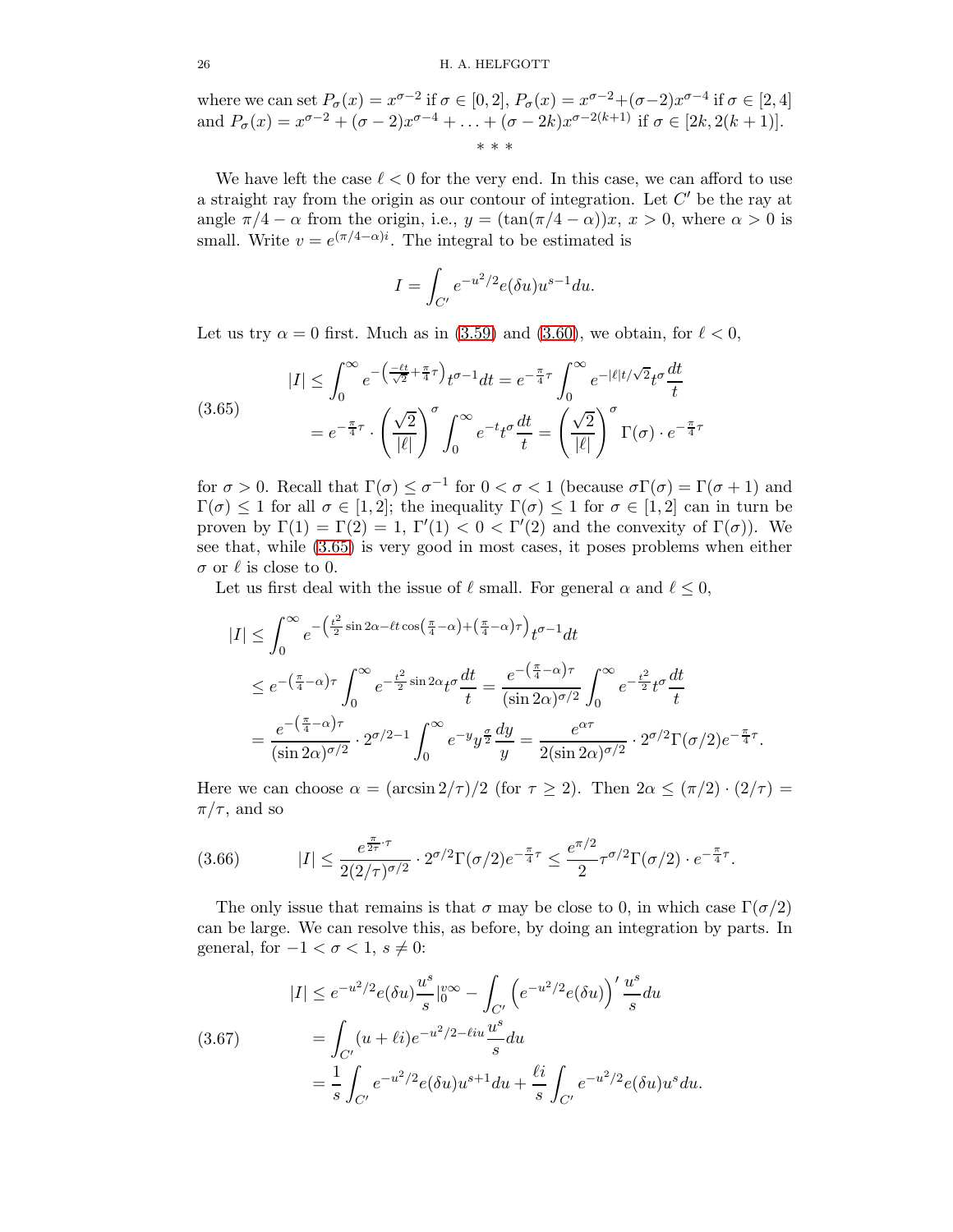Now we apply  $(3.65)$  with  $s + 1$  and  $s + 2$  instead of s, and get that

$$
|I| = \frac{1}{|s|} \left(\frac{\sqrt{2}}{|\ell|}\right)^{\sigma+2} \Gamma(\sigma+2) \cdot e^{-\frac{\pi}{4}\tau} + \frac{|\ell|}{|s|} \left(\frac{\sqrt{2}}{|\ell|}\right)^{\sigma+1} \Gamma(\sigma+1) \cdot e^{-\frac{\pi}{4}\tau}
$$

$$
\leq \frac{1}{\tau} \left(\frac{\sqrt{2}}{|\ell|}\right)^{\sigma} \left(\frac{4}{\ell^2} + \sqrt{2}\right) e^{-\frac{\pi}{4}\tau}.
$$

Alternatively, we may apply [\(3.66\)](#page-25-1) and obtain

$$
|I| \leq \frac{1}{|s|} \frac{e^{\pi/2}}{2} \Gamma((\sigma+2)/2) \cdot \tau^{(\sigma+2)/2} e^{-\frac{\pi}{4}\tau} + \frac{|\ell|}{|s|} \frac{e^{\pi/2}}{2} \Gamma((\sigma+1)/2) \cdot \tau^{(\sigma+1)/2} e^{-\frac{\pi}{4}\tau}
$$
  

$$
\leq \frac{e^{\pi/2} \tau^{\sigma/2}}{2} \left(1 + \frac{\sqrt{\pi}|\ell|}{\sqrt{\tau}}\right) e^{-\frac{\pi}{4}\tau}
$$

for  $\sigma \in [0,1]$ , where we are using the facts that  $\Gamma(s) \leq \sqrt{\pi}$  for  $s \in [1/2,1]$  and  $\Gamma(s) \leq 1$  for  $s \in [1,2]$ .

<span id="page-26-0"></span>3.9. Conclusion. Summing [\(3.56\)](#page-22-1) with the bounds obtained in §[3.8,](#page-23-0) we obtain our final estimate. Recall that we can reduce the case  $\tau < 0$  to the case  $\tau > 0$  by reflection. This finishes the proof of Theorem [3.1.](#page-8-1) Let us now extract its main corollary – in effect, a simplified restatement of the theorem.

*Proof of Corollary [3.2.](#page-9-0)* Let  $E(\rho)$  be as in [\(3.2\)](#page-9-1). Let

(3.68) 
$$
L(\rho) = \begin{cases} 0.1598 & \text{if } \rho \ge 1.5, \\ 0.1065\rho & \text{if } \rho < 1.5. \end{cases}
$$

Note that  $0.1598 \leq E(1.5)$ , whereas  $0.1065 \leq E(1.5)/1.5$ . We claim that  $E(\rho) \geq$  $L(\rho)$ : this is so for  $\rho \geq 1.5$  because  $E(\rho)$  is increasing on  $\rho$ , and for  $\rho \leq 1.19$ because of [\(3.79\)](#page-28-0), and for  $\rho \in [1.19, 1.5]$  by the bisection method (with 20 iterations).

By Thm. [3.1,](#page-8-1) for  $0 \leq k \leq 2$  and  $s = \sigma + i\tau$  with  $\sigma \in [0,1]$  and  $|\tau| \geq$  $\max(4\pi^2|\delta|, 100),$ 

<span id="page-26-1"></span>
$$
|F_{\delta}(s+k)| + |F_{\delta}(k+1-s)|
$$

is at most

<span id="page-26-2"></span>
$$
(3.69) \ C_{0,\tau,\ell} \cdot e^{-E\left(\frac{|\tau|}{(\pi\delta)^2}\right)\cdot\tau} + C_{1,\tau} \cdot e^{-0.4798\tau} + C_{2,\tau,\ell} \cdot e^{-\min\left(\frac{1}{8}\left(\frac{\tau}{\pi\delta}\right)^2, \frac{25}{32}|\tau|\right)} + C_{\tau}' e^{-\frac{\pi}{4}|\tau|},
$$

where  $C_{0,\tau,\ell}$  is at most

$$
2 \cdot (1 + 7.83^{1-\sigma}) \left(\frac{3/2}{2\pi}\right)^{1-\sigma} \le 4.217 \quad \text{if } k = 0,
$$
  

$$
2 \cdot (1 + 1.63) \left(\frac{\min\left(\frac{|\tau|}{|\ell|}, \sqrt{|\tau|}\right)}{3/2}\right) \le 3.507 \min\left(\frac{|\tau|}{|\ell|}, \sqrt{|\tau|}\right) \quad \text{if } k = 1,
$$
  

$$
2 \cdot (1 + 1.63^2) \cdot \left(\frac{\min\left(\frac{|\tau|}{|\ell|}, \sqrt{|\tau|}\right)}{3/2}\right)^2 \le 3.251 \min\left(\left(\frac{\tau}{|\ell|}\right)^2, |\tau|\right) \quad \text{if } k = 2,
$$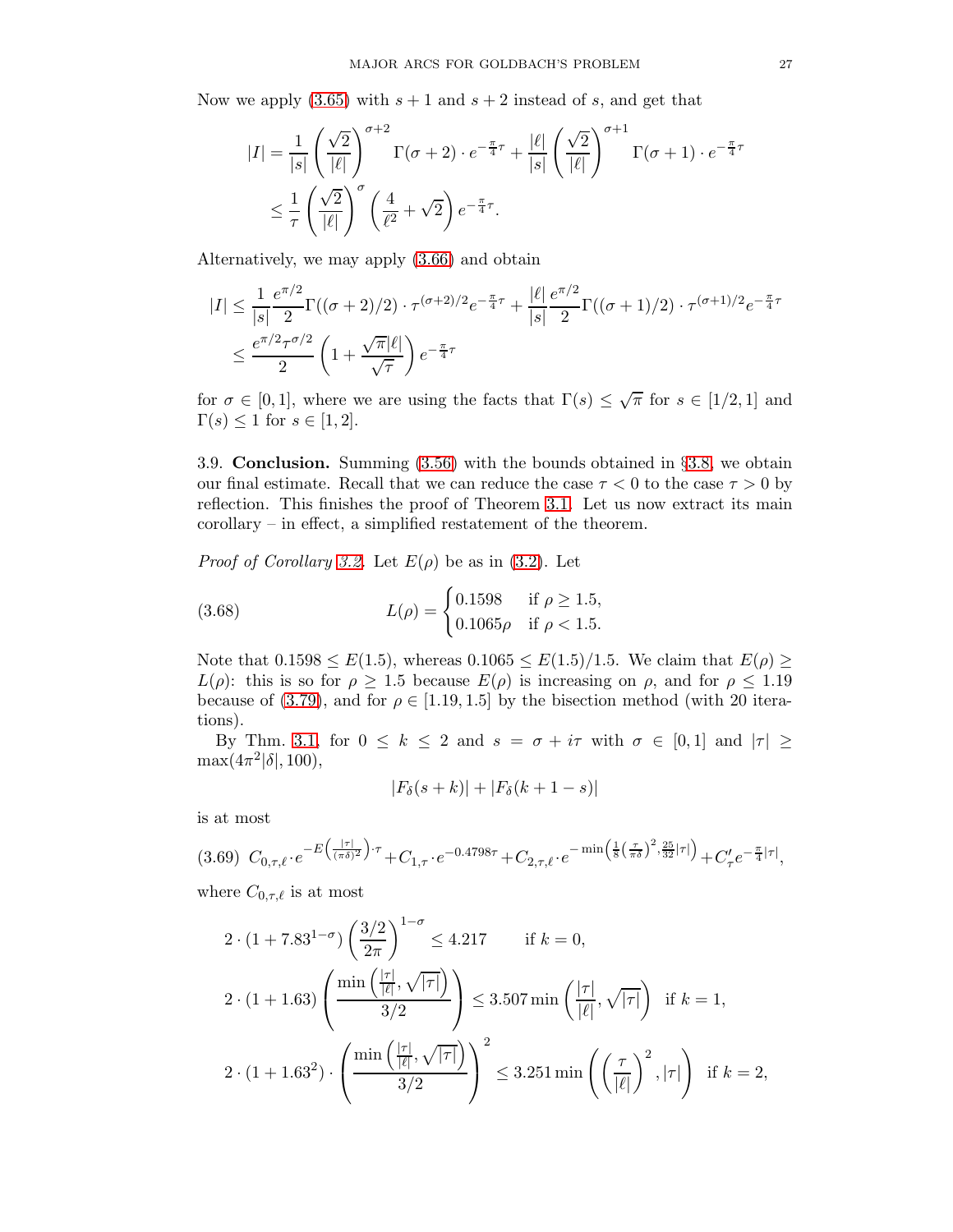and where (3.70)

<span id="page-27-0"></span>
$$
C_{1,\tau} \le \left(1 + \frac{1 + \sqrt{2}}{|\tau|}\right) |\tau|^{\frac{k+1}{2}}, \quad C_{2,\tau,\ell} \le \begin{cases} \min\left(\frac{|\tau|}{|\ell|}, \frac{5}{4}\sqrt{|\tau|}\right)^{-1} & \text{if } k = 0, \\ 1 & \text{if } k = 1, \\ \min\left(\frac{|\tau|}{|\ell|}, \frac{5}{4}\sqrt{|\tau|}\right) + 1 & \text{if } k = 2, \end{cases}
$$

$$
C_{\tau,\ell}' \le \frac{e^{\pi/2} |\tau|^{\frac{k+1}{2}}}{2} \cdot \begin{cases} 1 + \frac{\sqrt{\pi}|\ell|}{\sqrt{|\tau|}} & \text{for } k = 0, \\ \sqrt{\pi} & \text{for } k = 1, \\ 1 & \text{for } k = 2. \end{cases}
$$

(We define, as usual,  $\ell = -2\pi\delta$ .) Since  $|\tau| \ge \max(2\pi|\ell|, 100)$ ,

$$
\left(1 + \frac{1 + \sqrt{2}}{|\tau|}\right) + \frac{e^{\pi/2}}{2} \max\left(1 + \frac{\sqrt{\pi}|\ell|}{\sqrt{|\tau|}}, \sqrt{\pi}\right) \cdot e^{-\left(\frac{\pi}{4} - 0.4798\right)|\tau|}
$$
\n
$$
\leq 1.0242 + 2.406 \max\left(1 + \frac{|\tau|^{1/2}}{2\sqrt{\pi}}, \sqrt{\pi}\right) e^{-\left(\frac{\pi}{4} - 0.4798\right)|\tau|}
$$
\n
$$
\leq 1.0242 + 9.194e^{-\left(\frac{\pi}{4} - 0.4798\right)100} \leq 1.025
$$

and so

$$
(3.72) \t C_{1,\tau} \cdot e^{-0.4798|\tau|} + C_{\tau}' e^{-\frac{\pi}{4}|\tau|} \le 1.025|\tau|^{\frac{k+1}{2}} e^{-0.4798|\tau|}.
$$

Since  $|\tau| \ge 100$  and  $t^r e^{-ct}$   $(r, c \ge 0)$  is decreasing for  $t \ge r/c$ ,

<span id="page-27-1"></span>
$$
(3.73) \quad 1.025|\tau|^{(k+1)/2}e^{-0.4798|\tau|} \le 1.025 \cdot 10^{k+1} \cdot e^{-(0.4798-0.1598)\cdot 100}e^{-0.1598|\tau|}
$$
\n
$$
\le 1.3 \cdot 10^{-11} \cdot e^{-0.1598|\tau|}
$$

for  $k \leq 2$ .

Yet again by  $|\tau| \ge \max(4\pi^2|\delta|, 100)$ ,

$$
(3.74) \qquad e^{-\frac{1}{8} \left(\frac{\tau}{\pi \delta}\right)^2} \le e^{-0.0184 \left(\frac{\tau}{\pi \delta}\right)^2} \cdot e^{-0.1066 \left(\frac{\tau}{\pi \delta}\right)^2} \le 0.055 \cdot e^{-0.1066 \left(\frac{\tau}{\pi \delta}\right)^2},
$$
\n
$$
e^{-\frac{25}{32}\tau} \le 1.03 \cdot 10^{-27} \cdot e^{-0.1598|\tau|}.
$$

<span id="page-27-2"></span>We also get (starting from [\(3.70\)](#page-27-0))

<span id="page-27-3"></span>
$$
(3.75) \quad \frac{0.055 \cdot C_{2,\tau,\ell}}{\min\left(\left(\frac{\tau}{|\ell|}\right)^k, |\tau|^{\frac{k}{2}}\right)} \leq \begin{cases} 0.055/\min(2\pi, 12.5) \leq 0.0088 & \text{if } k = 0, \\ 0.055/2\pi \leq 0.0088 & \text{if } k = 1, \\ 0.055((2\pi)^{-1} + (2\pi)^{-2}) \leq 0.0102 & \text{if } k = 2. \end{cases}
$$

It is easy to see from [\(3.68\)](#page-26-1) that

$$
e^{-L\left(\frac{|\tau|}{(\pi\delta)^2}\right)\cdot|\tau|} \ge \max\left(e^{-0.1066\left(\frac{\tau}{\pi\delta}\right)^2}, e^{-0.1598|\tau|}\right),
$$

whether  $|\tau|/(\pi\delta)^2$  is greater than 1.5 or not. We conclude that [\(3.69\)](#page-26-2) is at most

$$
(4.217 + 0.0089)e^{-L(|\tau|/(\pi\delta)^2)}
$$

if  $k = 0$ , at most

$$
(3.507 + 0.0089)\min(|\tau|/\ell,\sqrt{|\tau|})e^{-L(|\tau|/(\pi\delta)^2)}
$$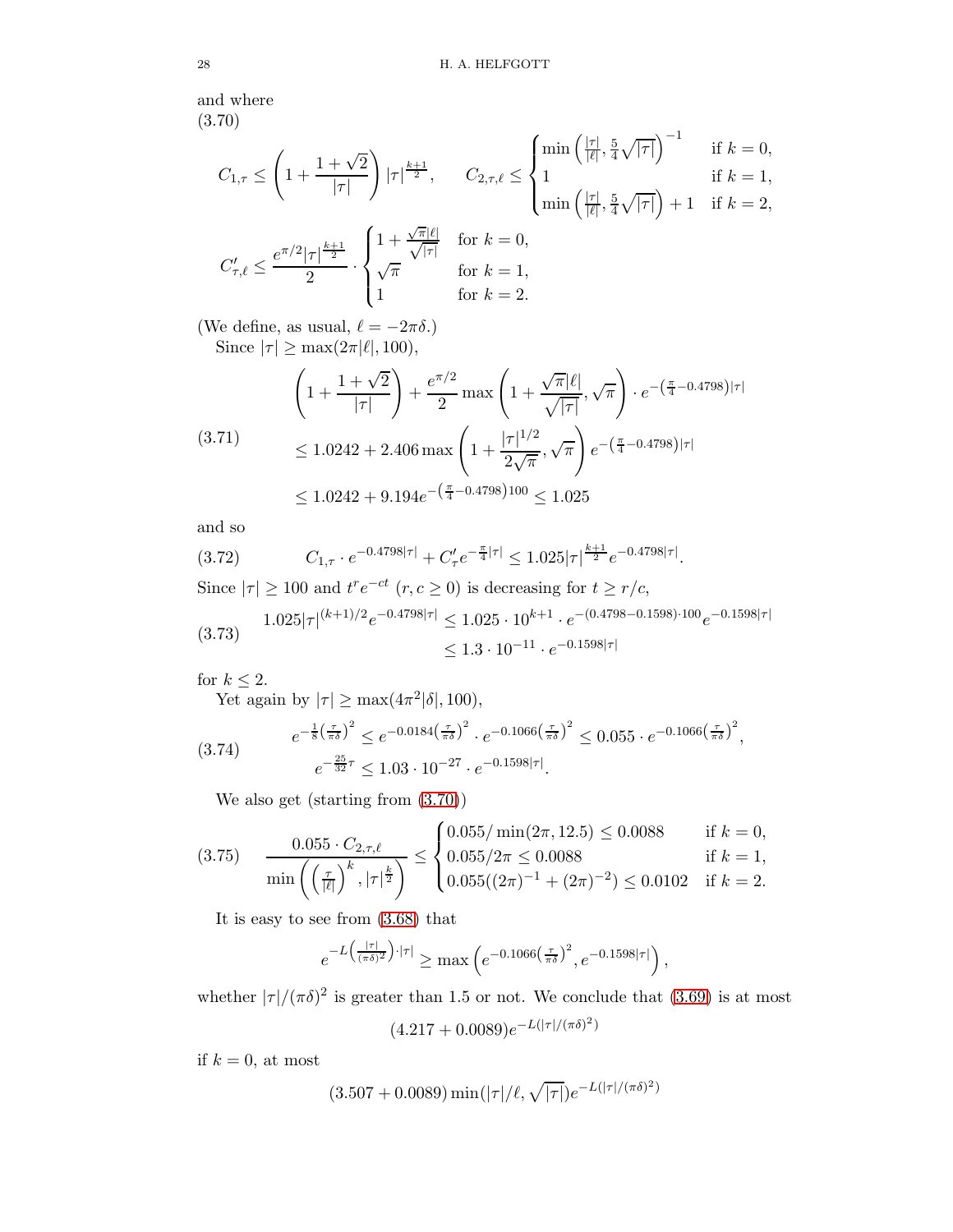if  $k = 1$ , and at most

$$
(3.251 + 0.0103)\min((|\tau|/\ell)^2, |\tau|)e^{-L(|\tau|/(\pi\delta)^2)}
$$

 $22.21 + 12.280$ 

if  $k = 2$ . (We see that the error terms coming from  $(3.73)$  and the second line of [\(3.74\)](#page-27-2) are being absorbed by the least significant digits of the bound from [\(3.75\)](#page-27-3).) We simplify matters further by using  $\min((|\tau|/\ell)^2, |\tau|) = (|\tau|/|\ell|)^2$  for  $|\tau| < 1.5(\pi\delta)^2$ , and bounding min $((|\tau|/\ell)^2, |\tau|) \le |\tau|$  for  $|\tau| \ge 1.5(\pi\delta)^2$  $\Box$ 

Let us take a second look at Thm. [3.1.](#page-8-1) While, in the present paper, we will use it only through Corollary [3.2,](#page-9-0) it seems worthwhile to say a few words more on the behavior of its bounds.

The terms in [\(3.1\)](#page-8-2) other than  $C_{0,\tau,\ell} \cdot e^{-E(|\tau|/(\pi\delta)^2)|\tau|}$  are usually very small. In practice, Thm. [3.1](#page-8-1) should be applied when  $|\tau|/2\pi|\delta|$  is larger than a moderate constant (say 8) and  $|\tau|$  is larger than a somewhat larger constant (say 100). The assumptions of Cor. [3.2](#page-9-0) are thus typical.

For comparison, the Mellin transform of  $e^{-t^2/2}$  (i.e.,  $F_0 = Mf_0$ ) is  $2^{s/2-1}\Gamma(s/2)$ , which decays like  $e^{-(\pi/4)|\tau|}$ . For  $\tau$  very small (e.g.,  $|\tau| < 2$ ), it can make sense to use the trivial bound

(3.76) 
$$
|F_{\delta}(s)| \le F_0(\sigma) = \int_0^{\infty} e^{-t^2/2} t^{\sigma} \frac{dt}{t} = 2^{\sigma/2 - 1} \Gamma(\sigma/2) \le \frac{2^{\sigma/2}}{\sigma}
$$

for  $\sigma \in (0,1]$ . Alternatively, we could use integration by parts (much as in [\(3.67\)](#page-25-2)), followed by the trivial bound:

$$
(3.77) \tF_{\delta}(s) = -\int_0^{\infty} \left( e^{-u^2/2} e(\delta u) \right)' \frac{u^s}{s} du = \frac{F_{\delta}(s+2)}{s} - \frac{2\pi \delta i}{s} F_{\delta}(s+1),
$$

and so

$$
(3.78)\qquad |F_{\delta}(s)| \le \frac{2^{\frac{\sigma+2}{2}-1}\Gamma\left(\frac{\sigma+2}{2}\right)+2^{\frac{\sigma+1}{2}-1}|2\pi\delta|\Gamma\left(\frac{\sigma+1}{2}\right)}{|s|} \le \sqrt{\frac{\pi}{2}} \cdot \frac{1+2\pi|\delta|}{|s|}
$$

for  $0 \leq \sigma \leq 1$ , since  $2^x \Gamma(x) \leq \sqrt{2\pi}$  for  $x \in [1/2, 3/2]$ .

In the proof of Corollary [3.2,](#page-9-0) we used a somewhat crude approximation to the function  $E(\rho)$  defined in [\(3.2\)](#page-9-1). It is worthwhile to give some approximations to  $E(\rho)$  that, while still simple, are a little better.

**Lemma 3.3.** Let  $E(\rho)$  and  $v(\rho)$  be as in [\(3.2\)](#page-9-1). Then

<span id="page-28-0"></span>(3.79) 
$$
E(\rho) \ge \frac{1}{8}\rho - \frac{5}{384}\rho^3
$$

for all  $\rho > 0$ . We can also write

<span id="page-28-1"></span>(3.80) 
$$
E(\rho) = \frac{\pi}{4} - \frac{\beta}{2} - \frac{\sin 2\beta}{4(1 + \sin \beta)},
$$

where  $\beta = \arcsin(1/v(\rho)).$ 

Clearly,  $(3.79)$  is useful for  $\rho$  small, whereas  $(3.80)$  is useful for  $\rho$  large (since then  $\beta$  is close to 0). Taking derivatives, we see that [\(3.80\)](#page-28-1) implies that  $E(\rho)$  is decreasing on  $\beta$ ; thus,  $E(\rho)$  is increasing on  $\rho$ . Note that [\(3.79\)](#page-28-0) gives us that

(3.81) 
$$
E\left(\frac{|\tau|}{(\pi\delta)^2}\right) \cdot |\tau| \ge \frac{1}{2} \left(\frac{\tau}{2\pi\delta}\right)^2 \cdot \left(1 - \frac{5}{48\pi^4} \left(\frac{\tau}{|\delta|^2}\right)^2\right).
$$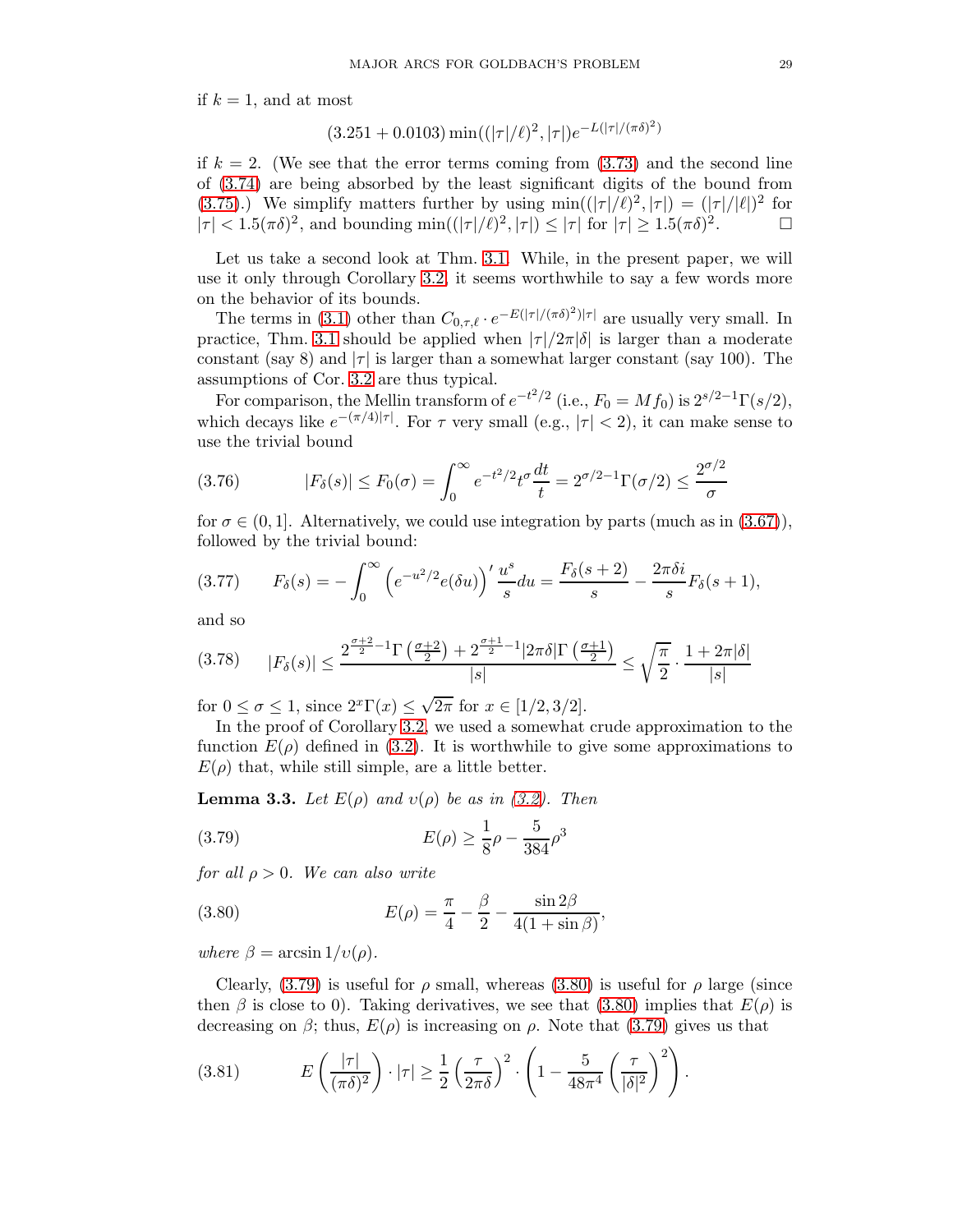*Proof.* Let  $\alpha = \arccos 1/v(\rho)$ . Then  $v(\rho) = 1/(\cos \alpha)$ , whereas

<span id="page-29-1"></span>(3.82)  
\n
$$
\sqrt{1+\rho^2} = 2v^2(\rho) - 1 = \frac{2}{\cos^2 \alpha} - 1,
$$
\n
$$
\rho = \sqrt{\left(\frac{2}{\cos^2 \alpha} - 1\right)^2 - 1} = \sqrt{\frac{4}{\cos^4 \alpha} - \frac{4}{\cos^2 \alpha}}
$$
\n
$$
= \frac{2\sqrt{1 - \cos^2 \alpha}}{\cos^2 \alpha} = \frac{2\sin \alpha}{\cos^2 \alpha}.
$$

Thus (3.83)

<span id="page-29-2"></span>
$$
2E(\rho) = \alpha - \frac{2\left(\frac{1}{\cos\alpha} - 1\right)}{\frac{2\sin\alpha}{\cos^2\alpha}} = \alpha - \frac{(1 - \cos\alpha)\cos\alpha}{\sin\alpha} = \alpha - \frac{(1 - \cos^2\alpha)\cos\alpha}{\sin\alpha(1 + \cos\alpha)}
$$

$$
= \alpha - \frac{\sin\alpha\cos\alpha}{1 + \cos\alpha} = \alpha - \frac{\sin 2\alpha}{4\cos^2\frac{\alpha}{2}}.
$$

By  $(A.37)$  and  $(3.82)$ , this implies that

$$
2E(\rho) \ge \frac{\rho}{4} - \frac{5\rho^3}{24 \cdot 8},
$$

giving us  $(3.79)$ .

To obtain [\(3.80\)](#page-28-1), simply define  $\beta = \pi/2 - \alpha$ ; the desired inequality follows om the last two steps of (3.83) from the last two steps of [\(3.83\)](#page-29-2).

#### 4. Explicit formulas

<span id="page-29-0"></span>An explicit formula is an expression restating a sum such as  $S_{\eta,\chi}(\delta/x, x)$  as a sum of the Mellin transform  $G_{\delta}(s)$  over the zeros of the L function  $L(s, \chi)$ . More specifically, for us,  $G_{\delta}(s)$  is the Mellin transform of  $\eta(t)e(\delta t)$  for some smoothing function  $\eta$  and some  $\delta \in \mathbb{R}$ . We want a formula whose error terms are good both for  $\delta$  very close or equal to 0 and for  $\delta$  farther away from 0. (Indeed, our choice(s) of  $\eta$  will be made so that  $F_{\delta}(s)$  decays rapidly in both cases.)

We will be able to base all of our work on a single, general explicit formula, namely, Lemma [4.1.](#page-30-1) This explicit formula has simple error terms given purely in terms of a few norms of the given smoothing function  $\eta$ . We also give a common framework for estimating the contribution of zeros on the critical strip (Lemmas [4.3](#page-36-0) and [4.4\)](#page-37-0).

The first example we work out is that of the Gaussian smoothing  $\eta(t) = e^{-t^2/2}$ . We actually do this in part for didactic purposes and in part because of its likely applicability elsewhere; for our applications, we will always use smoothing functions based on  $te^{-t^2/2}$  and  $t^2e^{-t^2/2}$ , generally in combination with something else. Since  $\eta(t) = e^{-t^2/2}$  does not vanish at  $t = 0$ , its Mellin transform has a pole at  $s = 0$  – something that requires some additional work (Lemma [4.2;](#page-34-0) see also the proof of Lemma [4.1\)](#page-30-1).

Other than that, for each function  $\eta(t)$ , all that has to be done is to bound an integral (from Lemma [4.3\)](#page-36-0) and bound a few norms. Still, both for  $\eta_*$  and for  $\eta_{+}$ , we find a few interesting complications. Since  $\eta_{+}$  is defined in terms of a truncation of a Mellin transform (or, alternatively, in terms of a multiplicative convolution with a Dirichlet kernel, as in  $(1.3)$  and  $(1.5)$ , bounding the norms of  $\eta_+$  and  $\eta'_+$  takes a little work. We leave this to Appendix [B.](#page-67-0) The effect of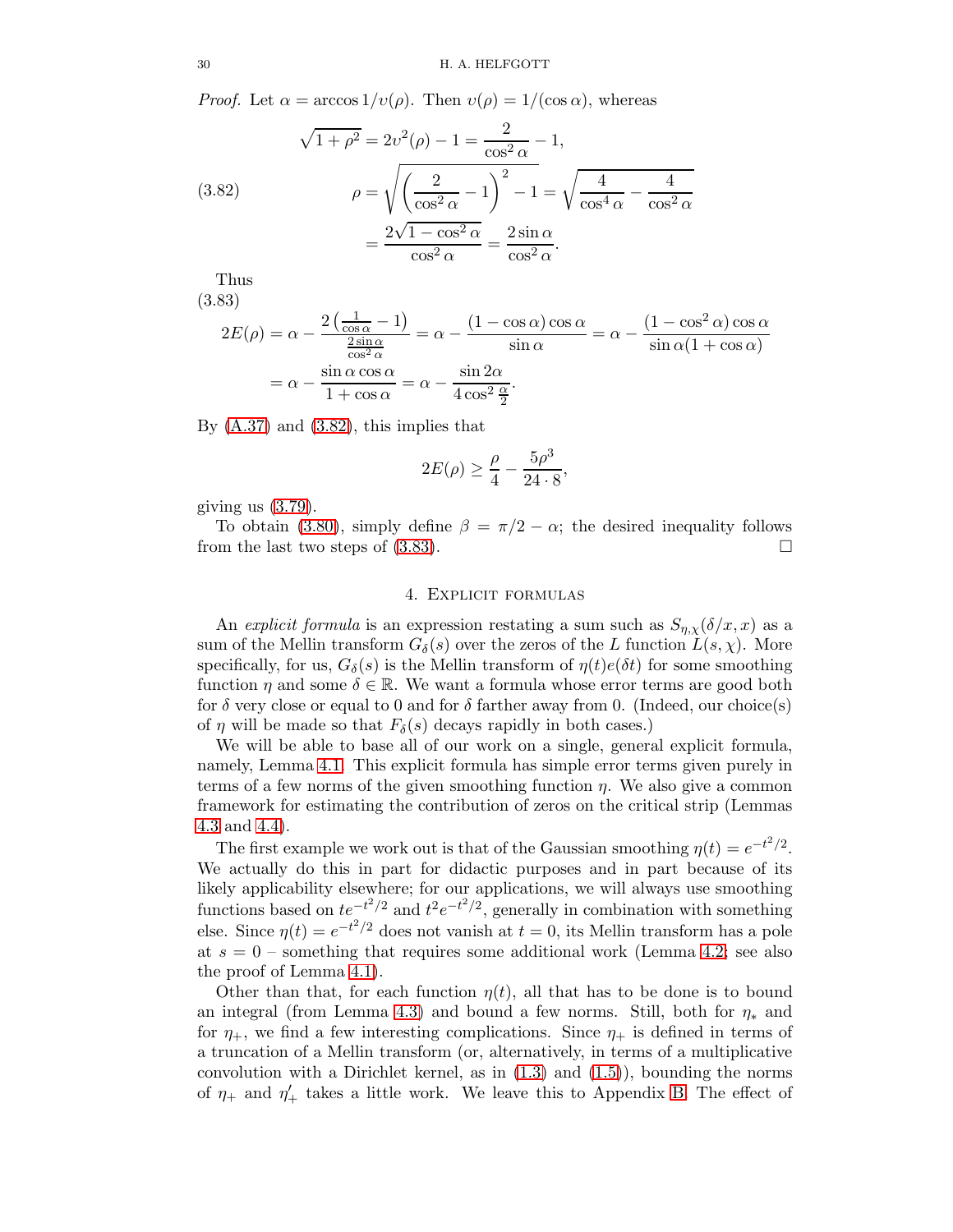the convolution is then just to delay the decay a shift, in that a rapidly decaying function  $f(\tau)$  will get replaced by  $f(\tau - H)$ , H a constant.

The smoothing function  $\eta_*$  is defined as a multiplicative convolution of  $t^2 e^{-t^2/2}$ with something else. Given that we have an explicit formula for  $t^2 e^{-t^2/2}$ , we obtain an explicit formula for  $\eta_*$  by what amounts to just exchanging the order of a sum and an integral; this is an idea valid in general (see [\(4.54\)](#page-46-0)).

<span id="page-30-0"></span>4.1. A general explicit formula. We will prove an explicit formula valid whenever the smoothing  $\eta$  and its derivative  $\eta'$  satisfy rather mild assumptions – they will be assumed to be  $L_2$ -integrable and to have strips of definition containing  $\{s: 1/2 \leq \Re(s) \leq 3/2\}$ , though any strip of the form  $\{s: \epsilon \leq \Re(s) \leq 1+\epsilon\}$ would do just as well.

(For explicit formulas with different sets of assumptions, see, e.g., [\[IK04,](#page-77-20) §5.5] and [\[MV07,](#page-77-12) Ch. 12].)

The main idea in deriving any explicit formula is to start with an expression giving a sum as integral over a vertical line with an integrand involving a Mellin transform (here,  $G_{\delta}(s)$ ) and an L-function (here,  $L(s, \chi)$ ). We then shift the line of integration to the left. If stronger assumptions were made (as in Exercise 5 in [\[IK04,](#page-77-20) §5.5]), we could shift the integral all the way to  $\Re(s) = -\infty$ ; the integral would then disappear, replaced entirely by a sum over zeros (or even, as in the same Exercise 5, by a particularly simple integral). Another possibility is to shift the line only to  $\Re(s) = 1/2 + \epsilon$  for some  $\epsilon > 0$  – but this gives a weaker result, and at any rate the factor  $L'(s,\chi)/L(s,\chi)$  can be large and messy to estimate within the critical strip  $0 < \Re(s) < 1$ .

Instead, we will shift the line to  $\Re s = -1/2$ . We can do this because the assumptions on  $\eta$  and  $\eta'$  are enough to continue  $G_{\delta}(s)$  analytically up to there (with a possible pole at  $s = 0$ ). The factor  $L'(s, \chi)/L(s, \chi)$  is easy to estimate for  $\Re s < 0$  and  $s = 0$  (by the functional equation), and the part of the integral on  $\Re s = -1/2$  coming from  $G_{\delta}(s)$  can be estimated easily using the fact that the Mellin transform is an isometry.

<span id="page-30-1"></span>**Lemma 4.1.** Let  $\eta: \mathbb{R}_0^+ \to \mathbb{R}$  be in  $C^1$ . Let  $x \in \mathbb{R}^+$ ,  $\delta \in \mathbb{R}$ . Let  $\chi$  be a primitive character mod q,  $q \geq 1$ .

Write  $G_{\delta}(s)$  for the Mellin transform of  $\eta(t)e(\delta t)$ . Assume that  $\eta(t)$  and  $\eta'(t)$ are in  $\ell_2$  (with respect to the measure dt) and that  $\eta(t)t^{\sigma-1}$  and  $\eta'(t)t^{\sigma-1}$  are in  $\ell_1$  (again with respect to dt) for all  $\sigma$  in an open interval containing [1/2, 3/2]. Then

(4.1) 
$$
\sum_{n=1}^{\infty} \Lambda(n)\chi(n)e\left(\frac{\delta}{x}n\right)\eta(n/x) = I_{q=1} \cdot \hat{\eta}(-\delta)x - \sum_{\rho} G_{\delta}(\rho)x^{\rho} - R + O^*\left((\log q + 6.01) \cdot (|\eta'|_2 + 2\pi|\delta||\eta|_2)\right)x^{-1/2},
$$

where

(4.2)  
\n
$$
I_{q=1} = \begin{cases} 1 & \text{if } q = 1, \\ 0 & \text{if } q \neq 1, \end{cases}
$$
\n
$$
R = \eta(0) \left( \log \frac{2\pi}{q} + \gamma - \frac{L'(1, \chi)}{L(1, \chi)} \right) + O^*(c_0)
$$
\n
$$
f_{\Omega_0} g \ge 1 - R - \eta(0) \log 2\pi \text{ for } q = 1 \text{ and}
$$

for  $q > 1$ ,  $R = \eta(0) \log 2\pi$  for  $q = 1$  and

(4.3) 
$$
c_0 = \frac{2}{3}O^*\left(\left|\frac{\eta'(t)}{\sqrt{t}}\right|_1 + \left|\eta'(t)\sqrt{t}\right|_1 + 2\pi|\delta|\left(\left|\frac{\eta(t)}{\sqrt{t}}\right|_1 + |\eta(t)\sqrt{t}|_1\right)\right).
$$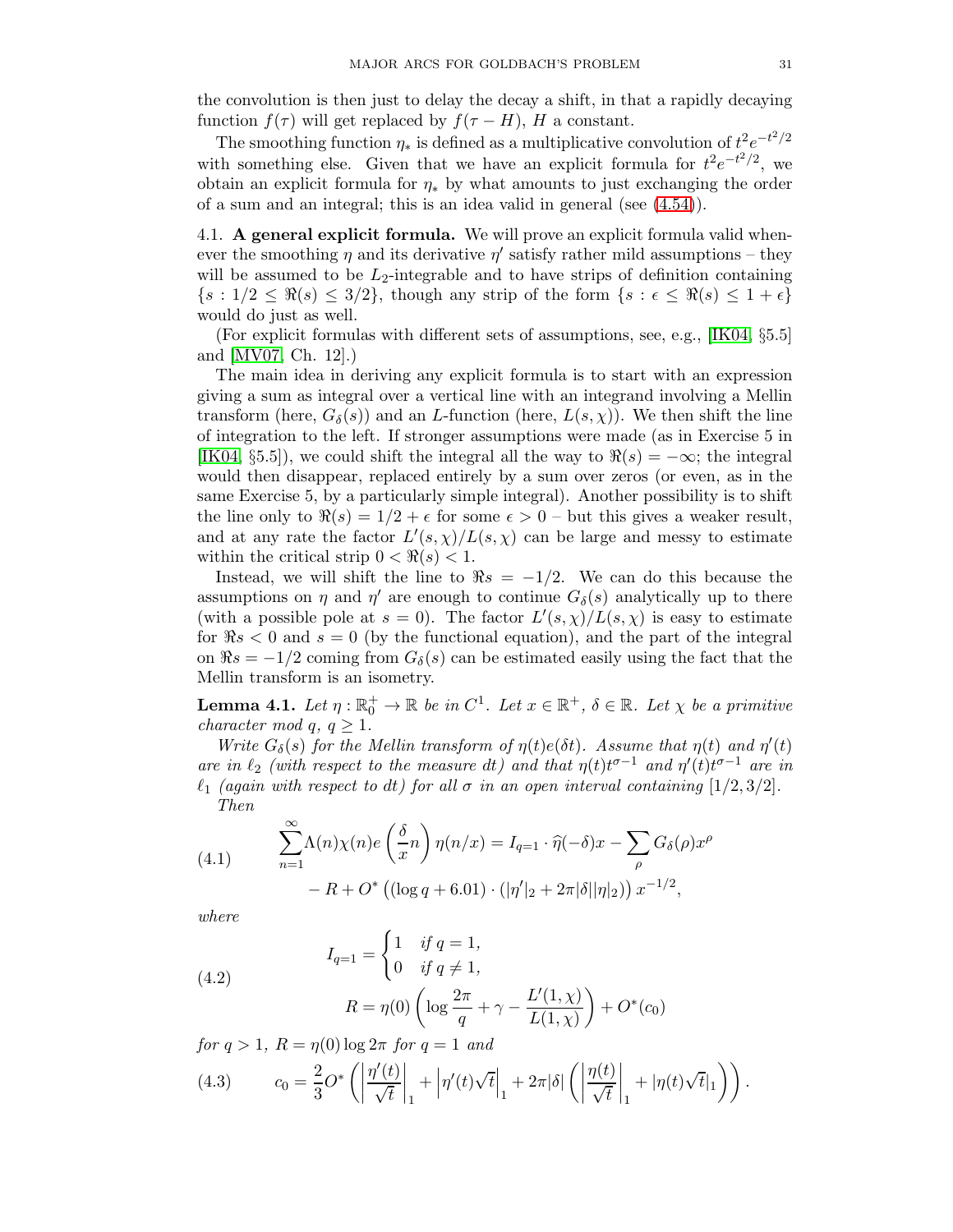The norms  $|\eta|_2$ ,  $|\eta'|_2$ ,  $|\eta'(t)/\sqrt{t}|_1$ , etc., are taken with respect to the usual measure dt. The sum  $\sum_{\rho}$  is a sum over all non-trivial zeros  $\rho$  of  $L(s, \chi)$ .

*Proof.* Since (a)  $\eta(t)t^{\sigma-1}$  is in  $\ell_1$  for  $\sigma$  in an open interval containing 3/2 and (b)  $\eta(t)e(\delta t)$  has bounded variation (since  $\eta, \eta' \in \ell_1$ , implying that the derivative of  $\eta(t)e(\delta t)$  is also in  $\ell_1$ , the Mellin inversion formula (as in, e.g., [\[IK04,](#page-77-20) 4.106]) holds:

$$
\eta(n/x)e(\delta n/x) = \frac{1}{2\pi i} \int_{\frac{3}{2} - i\infty}^{\frac{3}{2} + i\infty} G_{\delta}(s) x^s n^{-s} ds.
$$

Since  $G_{\delta}(s)$  is bounded for  $\Re(s) = 3/2$  (by  $\eta(t)t^{3/2-1} \in \ell_1$ ) and  $\sum_{n} \Lambda(n) n^{-3/2}$ is bounded as well, we can change the order of summation and integration as follows:

<span id="page-31-0"></span>
$$
\sum_{n=1}^{\infty} \Lambda(n)\chi(n)e(\delta n/x)\eta(n/x) = \sum_{n=1}^{\infty} \Lambda(n)\chi(n) \cdot \frac{1}{2\pi i} \int_{\frac{3}{2}-i\infty}^{\frac{3}{2}+i\infty} G_{\delta}(s)x^{s}n^{-s}ds
$$
\n
$$
= \frac{1}{2\pi i} \int_{\frac{3}{2}-i\infty}^{\frac{3}{2}+i\infty} \sum_{n=1}^{\infty} \Lambda(n)\chi(n)G_{\delta}(s)x^{s}n^{-s}ds
$$
\n
$$
= \frac{1}{2\pi i} \int_{\frac{3}{2}-i\infty}^{\frac{3}{2}+i\infty} -\frac{L'(s,\chi)}{L(s,\chi)}G_{\delta}(s)x^{s}ds.
$$

(This is the way the procedure always starts: see, for instance, [\[HL23,](#page-77-1) Lemma 1] or, to look at a recent standard reference, [\[MV07,](#page-77-12) p. 144]. We are being very scrupulous about integration because we are working with general  $\eta$ .)

The first question we should ask ourselves is: up to where can we extend  $G_{\delta}(s)$ ? Since  $\eta(t)t^{\sigma-1}$  is in  $\ell_1$  for  $\sigma$  in an open interval I containing  $[1/2,3/2]$ , the transform  $G_{\delta}(s)$  is defined for  $\Re(s)$  in the same interval I. However, we also know that the transformation rule  $M(t f'(t)) (s) = -s \cdot M f(s)$  (see [\(2.6\)](#page-8-3); by integration by parts) is valid when s is in the holomorphy strip for both  $M(t f'(t))$ and Mf. In our case  $(f(t) = \eta(t)e(\delta t))$ , this happens when  $\Re(s) \in (I-1) \cap I$  (so that both sides of the equation in the rule are defined). Hence  $s \cdot G_{\delta}(s)$  (which equals  $s \cdot Mf(s)$  can be analytically continued to  $\Re(s)$  in  $(I-1) \cup I$ , which is an open interval containing  $[-1/2, 3/2]$ . This implies immediately that  $G_{\delta}(s)$  can be analytically continued to the same region, with a possible pole at  $s = 0$ .

When does  $G_{\delta}(s)$  have a pole at  $s = 0$ ? This happens when  $sG_{\delta}(s)$  is non-zero at  $s = 0$ , i.e., when  $M(t f'(t)) (0) \neq 0$  for  $f(t) = \eta(t) e(\delta t)$ . Now

$$
M(t f'(t)) (0) = \int_0^\infty f'(t) dt = \lim_{t \to \infty} f(t) - f(0).
$$

We already know that  $f'(t) = (d/dt)(\eta(t)e(\delta t))$  is in  $\ell_1$ . Hence,  $\lim_{t\to\infty} f(t)$ exists, and must be 0 because f is in  $\ell_1$ . Hence  $-M(t f'(t))(0) = f(0) = \eta(0)$ .

Let us look at the next term in the Laurent expansion of  $G_{\delta}(s)$  at  $s = 0$ . It is

$$
\lim_{s \to 0} \frac{sG_{\delta}(s) - \eta(0)}{s} = \lim_{s \to 0} \frac{-M(t f'(t))(s) - f(0)}{s} = -\lim_{s \to 0} \frac{1}{s} \int_0^{\infty} f'(t)(t^s - 1)dt
$$

$$
= -\int_0^{\infty} f'(t) \lim_{s \to 0} \frac{t^s - 1}{s} dt = -\int_0^{\infty} f'(t) \log t dt.
$$

Here we were able to exchange the limit and the integral because  $f'(t)t^{\sigma}$  is in  $\ell_1$ for  $\sigma$  in a neighborhood of 0; in turn, this is true because  $f'(t) = \eta'(t) + 2\pi i \delta \eta(t)$ and  $\eta'(t)t^{\sigma}$  and  $\eta(t)t^{\sigma}$  are both in  $\ell_1$  for  $\sigma$  in a neighborhood of 0. In fact, we will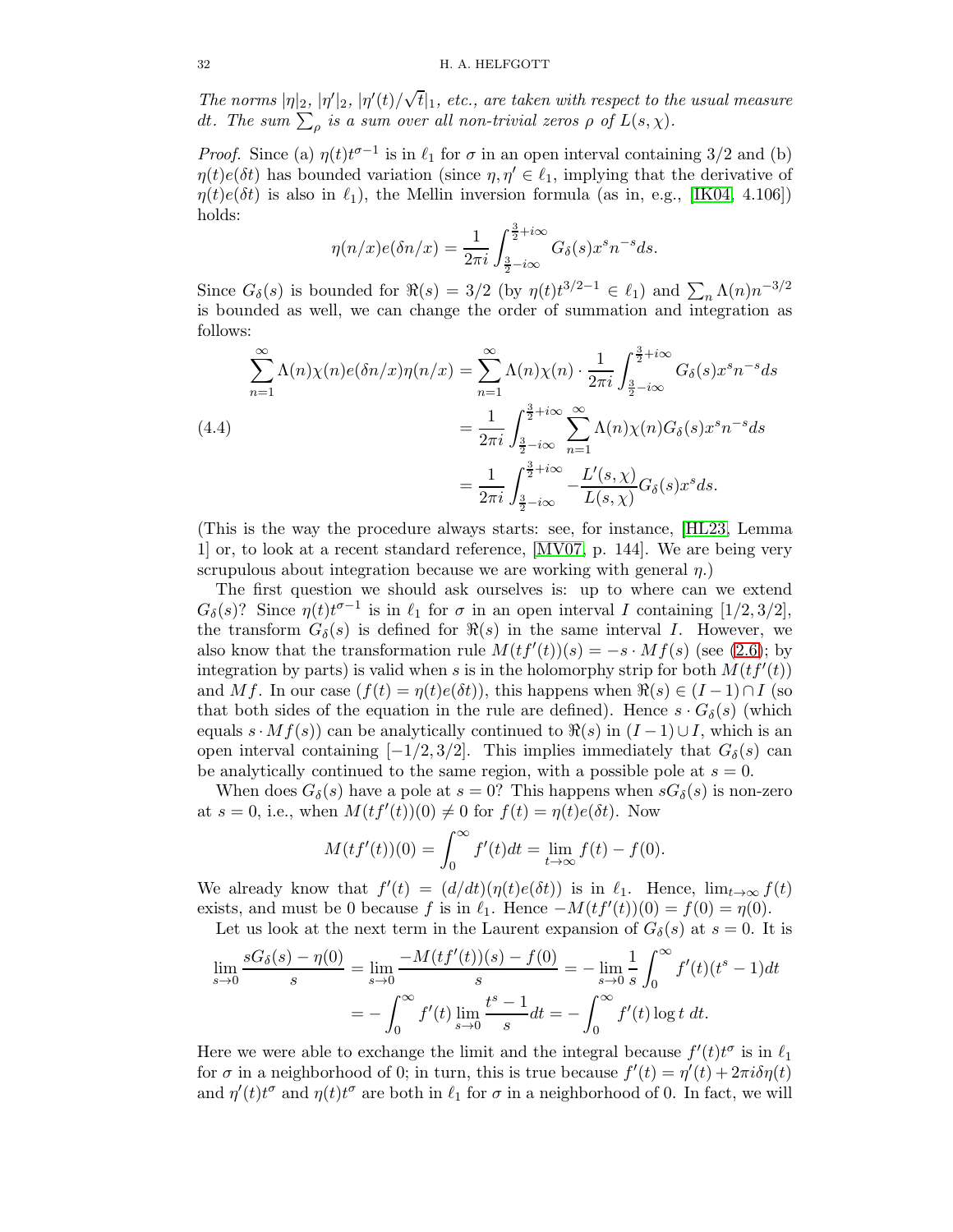use the easy bounds  $|\eta(t) \log t| \leq (2/3)(|\eta(t)t^{-1/2}|_1 + |\eta(t)t^{1/2}|_1), |\eta'(t) \log t| \leq$  $(2/3)(|\eta'(t)t^{-1/2}|_1 + |\eta'(t)t^{1/2}|_1)$ , resulting from the inequality

(4.5) 
$$
\frac{2}{3} \left( t^{-\frac{1}{2}} + t^{\frac{1}{2}} \right) \le |\log t|,
$$

valid for all  $t > 0$ .

We conclude that the Laurent expansion of  $G_{\delta}(s)$  at  $s = 0$  is

(4.6) 
$$
G_{\delta}(s) = \frac{\eta(0)}{s} + c_0 + c_1 s + \dots,
$$

where

<span id="page-32-0"></span>
$$
c_0 = O^*(|f'(t)\log t|_1)
$$
  
=  $\frac{2}{3}O^*\left(\left|\frac{\eta'(t)}{\sqrt{t}}\right|_1 + \left|\eta'(t)\sqrt{t}\right|_1 + 2\pi\delta\left(\left|\frac{\eta(t)}{\sqrt{t}}\right|_1 + |\eta(t)\sqrt{t}|_1\right)\right).$ 

We shift the line of integration in  $(4.4)$  to  $\Re(s) = -1/2$ . We obtain

<span id="page-32-1"></span>(4.7) 
$$
\frac{1}{2\pi i} \int_{2-i\infty}^{2+i\infty} -\frac{L'(s,\chi)}{L(s,\chi)} G_{\delta}(s) x^s ds = I_{q=1} G_{\delta}(1) x - \sum_{\rho} G_{\delta}(\rho) x^{\rho} - R - \frac{1}{2\pi i} \int_{-1/2 - i\infty}^{-1/2 + i\infty} \frac{L'(s,\chi)}{L(s,\chi)} G_{\delta}(s) x^s ds,
$$

where

$$
R = \text{Res}_{s=0} \frac{L'(s, \chi)}{L(s, \chi)} G_{\delta}(s).
$$

Of course,

$$
G_{\delta}(1) = M(\eta(t)e(\delta t))(1) = \int_0^\infty \eta(t)e(\delta t)dt = \hat{\eta}(-\delta).
$$

Let us work out the Laurent expansion of  $L'(s, \chi)/L(s, \chi)$  at  $s = 0$ . By the functional equation (as in, e.g., [\[IK04,](#page-77-20) Thm. 4.15]),

<span id="page-32-2"></span>(4.8) 
$$
\frac{L'(s,\chi)}{L(s,\chi)} = \log \frac{\pi}{q} - \frac{1}{2}\psi\left(\frac{s+\kappa}{2}\right) - \frac{1}{2}\psi\left(\frac{1-s+\kappa}{2}\right) - \frac{L'(1-s,\overline{\chi})}{L(1-s,\overline{\chi})},
$$

where  $\psi(s) = \Gamma'(s)/\Gamma(s)$  and

$$
\kappa = \begin{cases} 0 & \text{if } \chi(-1) = 1 \\ 1 & \text{if } \chi(-1) = -1. \end{cases}
$$

By  $\psi(1-x) - \psi(x) = \pi \cot \pi x$  (immediate from  $\Gamma(s)\Gamma(1-s) = \pi/\sin \pi s$ ) and  $\psi(s) + \psi(s+1/2) = 2(\psi(2s) - \log 2)$  (Legendre; [\[AS64,](#page-77-13) (6.3.8)]),

<span id="page-32-3"></span>
$$
(4.9) \quad -\frac{1}{2}\left(\psi\left(\frac{s+\kappa}{2}\right)+\psi\left(\frac{1-s+\kappa}{2}\right)\right)=-\psi(1-s)+\log 2+\frac{\pi}{2}\cot\frac{\pi(s+\kappa)}{2}.
$$

Hence, unless  $q = 1$ , the Laurent expansion of  $L'(s, \chi)/L(s, \chi)$  at  $s = 0$  is

$$
\frac{1-\kappa}{s} + \left(\log\frac{2\pi}{q} - \psi(1) - \frac{L'(1,\chi)}{L(1,\chi)}\right) + \frac{a_1}{s} + \frac{a_2}{s^2} + \dots
$$

Here  $\psi(1) = -\gamma$ , the Euler gamma constant [\[AS64,](#page-77-13) (6.3.2)].

There is a special case for  $q = 1$  due to the pole of  $\zeta(s)$  at  $s = 1$ . We know that  $\zeta'(0)/\zeta(0) = \log 2\pi$  (see, e.g., [\[MV07,](#page-77-12) p. 331]).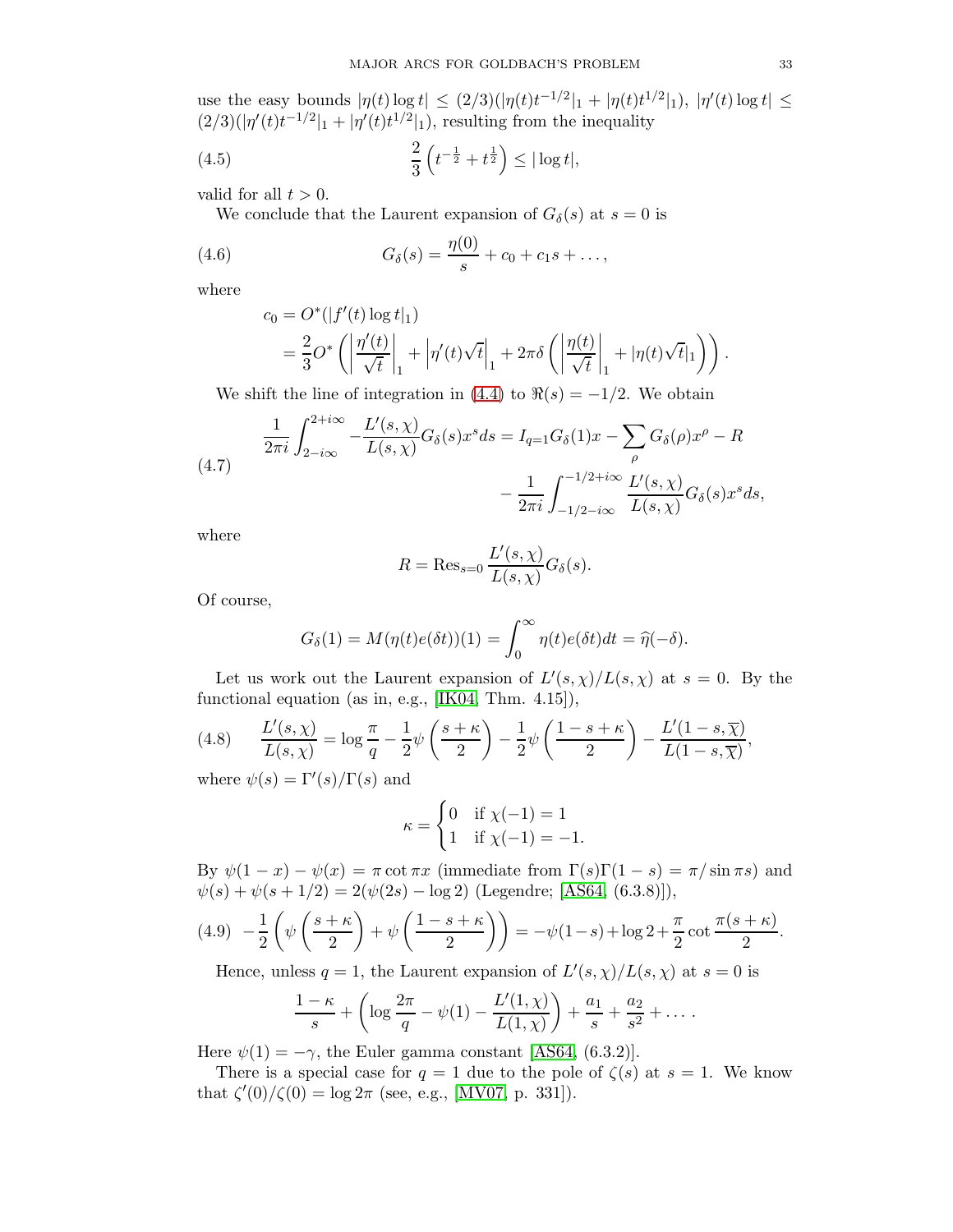From this and [\(4.6\)](#page-32-0), we conclude that, if  $\eta(0) = 0$ , then

$$
R = \begin{cases} c_0 & \text{if } q > 1 \text{ and } \chi(-1) = 1, \\ 0 & \text{otherwise,} \end{cases}
$$

where  $c_0 = O^*(|\eta'(t) \log t|_1 + 2\pi |\delta||\eta(t) \log t|_1)$ . If  $\eta(0) \neq 0$ , then

$$
R = \eta(0) \left( \log \frac{2\pi}{q} + \gamma - \frac{L'(1,\chi)}{L(1,\chi)} \right) + \begin{cases} c_0 & \text{if } \chi(-1) = 1 \\ 0 & \text{otherwise.} \end{cases}
$$

for  $q > 1$ , and

$$
R = \eta(0) \log 2\pi
$$

for  $q=1$ .

It is time to estimate the integral on the right side of [\(4.7\)](#page-32-1). For that, we will need to estimate  $L'(s, \chi)/L(s, \chi)$  for  $\Re(s) = -1/2$  using [\(4.8\)](#page-32-2) and [\(4.9\)](#page-32-3).

If  $\Re(z) = 3/2$ , then  $|t^2 + z^2| \ge 9/4$  for all real t. Hence, by [\[OLBC10,](#page-77-21) (5.9.15)] and [\[GR00,](#page-77-8) (3.411.1)],

$$
\psi(z) = \log z - \frac{1}{2z} - 2 \int_0^\infty \frac{t dt}{(t^2 + z^2)(e^{2\pi t} - 1)}
$$

$$
= \log z - \frac{1}{2z} + 2 \cdot O^* \left( \int_0^\infty \frac{t dt}{\frac{9}{4}(e^{2\pi t} - 1)} \right)
$$

$$
= \log z - \frac{1}{2z} + \frac{8}{9}O^* \left( \int_0^\infty \frac{t dt}{e^{2\pi t} - 1} \right)
$$

(4.10)

$$
= \log z - \frac{1}{2z} + \frac{8}{9}C \left( \int_0^z \frac{e^{2\pi t} - 1}{e^{2\pi t} - 1} \right)
$$
  
=  $\log z - \frac{1}{2z} + \frac{8}{9} \cdot C^* \left( \frac{1}{(2\pi)^2} \Gamma(2) \zeta(2) \right)$   
=  $\log z - \frac{1}{2z} + C^* \left( \frac{1}{27} \right) = \log z + C^* \left( \frac{10}{27} \right)$ 

.

Thus, in particular,  $\psi(1-s) = \log(3/2 - i\tau) + O^*(10/27)$ , where we write  $s =$  $1/2 + i\tau$ . Now

$$
\left|\cot\frac{\pi(s+\kappa)}{2}\right| = \left|\frac{e^{\mp\frac{\pi}{4}i - \frac{\pi}{2}\tau} + e^{\pm\frac{\pi}{4}i + \frac{\pi}{2}\tau}}{e^{\mp\frac{\pi}{4}i - \frac{\pi}{2}\tau} - e^{\pm\frac{\pi}{4}i + \frac{\pi}{2}\tau}}\right| = 1.
$$

Since  $\Re(s) = -1/2$ , a comparison of Dirichlet series gives

(4.11) 
$$
\left| \frac{L'(1-s,\overline{\chi})}{L(1-s,\overline{\chi})} \right| \le \frac{|\zeta'(3/2)|}{|\zeta(3/2)|} \le 1.50524,
$$

where  $\zeta'(3/2)$  and  $\zeta(3/2)$  can be evaluated by Euler-Maclaurin. Therefore, [\(4.8\)](#page-32-2) and [\(4.9\)](#page-32-3) give us that, for  $s = -1/2 + i\tau$ ,

<span id="page-33-0"></span>(4.12) 
$$
\left| \frac{L'(s, \chi)}{L(s, \chi)} \right| \le \left| \log \frac{q}{\pi} \right| + \log \left| \frac{3}{2} + i\tau \right| + \frac{10}{27} + \log 2 + \frac{\pi}{2} + 1.50524
$$

$$
\le \left| \log \frac{q}{\pi} \right| + \frac{1}{2} \log \left( \tau^2 + \frac{9}{4} \right) + 4.1396.
$$

Recall that we must bound the integral on the right side of [\(4.7\)](#page-32-1). The absolute value of the integral is at most  $x^{-1/2}$  times

<span id="page-33-1"></span>(4.13) 
$$
\frac{1}{2\pi} \int_{-\frac{1}{2}-i\infty}^{-\frac{1}{2}+i\infty} \left| \frac{L'(s,\chi)}{L(s,\chi)} G_{\delta}(s) \right| ds.
$$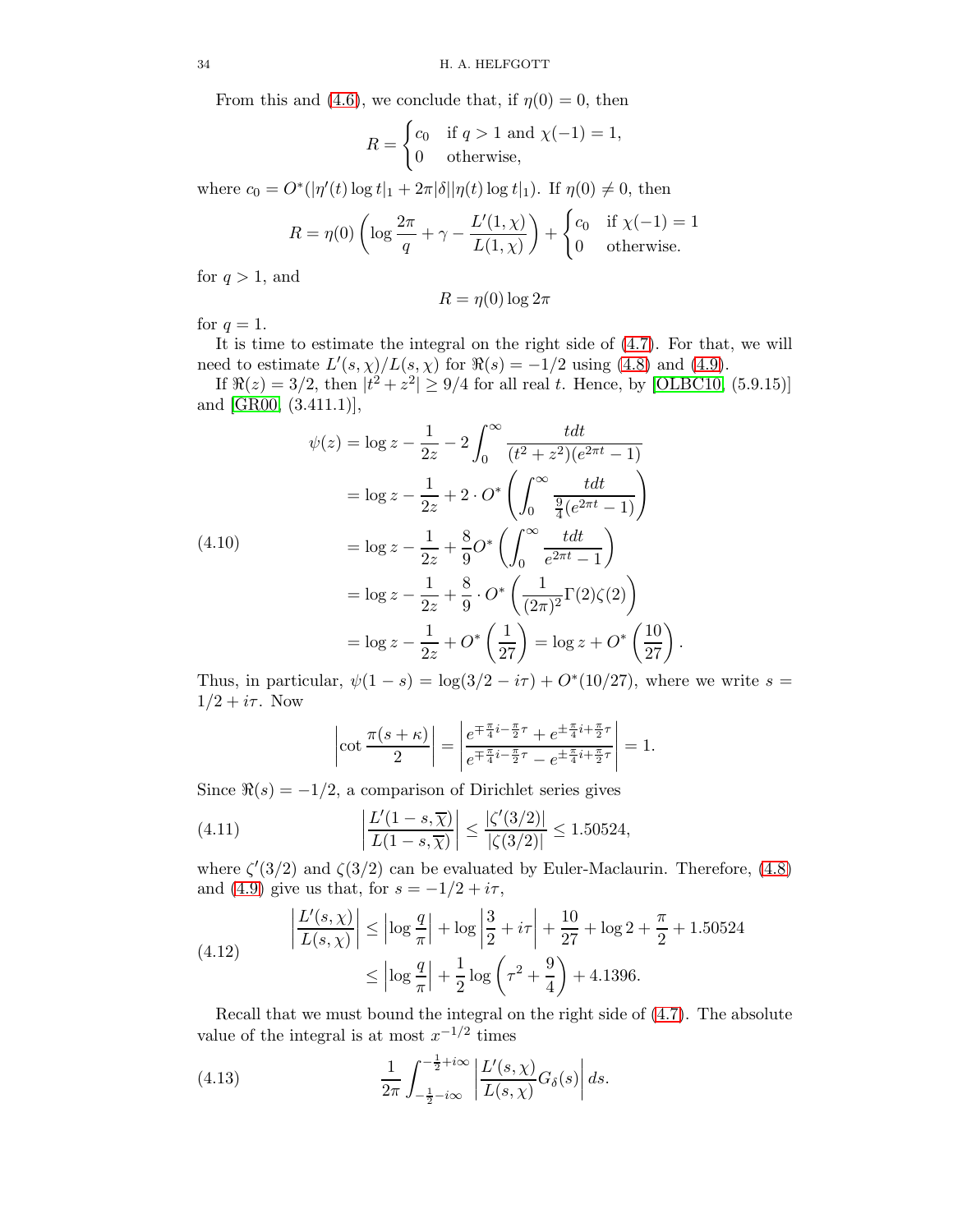By Cauchy-Schwarz, this is at most

$$
\sqrt{\frac{1}{2\pi}\int_{-\frac{1}{2}-i\infty}^{-\frac{1}{2}+i\infty}\left|\frac{L'(s,\chi)}{L(s,\chi)}\cdot\frac{1}{s}\right|^2|ds|}\cdot\sqrt{\frac{1}{2\pi}\int_{-\frac{1}{2}-i\infty}^{-\frac{1}{2}+i\infty}|G_\delta(s)s|^2\, |ds|}
$$

By [\(4.12\)](#page-33-0),

$$
\sqrt{\int_{-\frac{1}{2}-i\infty}^{-\frac{1}{2}+i\infty} \left|\frac{L'(s,\chi)}{L(s,\chi)}\cdot\frac{1}{s}\right|^2 |ds|} \le \sqrt{\int_{-\frac{1}{2}-i\infty}^{-\frac{1}{2}+i\infty} \left|\frac{\log q}{s}\right|^2 |ds|}
$$

$$
+ \sqrt{\int_{-\infty}^{\infty} \frac{\left|\frac{1}{2}\log\left(\tau^2 + \frac{9}{4}\right) + 4.1396 + \log \pi\right|^2}{\frac{1}{4} + \tau^2}} d\tau
$$

$$
\le \sqrt{2\pi} \log q + \sqrt{226.844},
$$

where we compute the last integral numerically.<sup>[4](#page-34-1)</sup>

Again, we use the fact that, by  $(2.6)$ ,  $sG_{\delta}(s)$  is the Mellin transform of

(4.14) 
$$
-t\frac{d(e(\delta t)\eta(t))}{dt} = -2\pi i \delta t e(\delta t)\eta(t) - te(\delta t)\eta'(t)
$$

Hence, by Plancherel (as in  $(2.2)$ ),

(4.15)

$$
\sqrt{\frac{1}{2\pi} \int_{-\frac{1}{2} - i\infty}^{-\frac{1}{2} + i\infty} |G_{\delta}(s)s|^2 |ds|} = \sqrt{\int_0^{\infty} |-2\pi i \delta t e(\delta t)\eta(t) - t e(\delta t)\eta'(t)|^2 t^{-2} dt}
$$
  
=  $2\pi |\delta| \sqrt{\int_0^{\infty} |\eta(t)|^2 dt} + \sqrt{\int_0^{\infty} |\eta'(t)|^2 dt}.$ 

Thus, [\(4.13\)](#page-33-1) is at most

$$
\left(\log q + \sqrt{\frac{226.844}{2\pi}}\right) \cdot \left(|\eta'|_2 + 2\pi|\delta||\eta|_2\right).
$$

Lemma [4.1](#page-30-1) leaves us with three tasks: bounding the sum of  $G_{\delta}(\rho)x^{\rho}$  over all non-trivial zeroes  $\rho$  with small imaginary part, bounding the sum of  $G_{\delta}(\rho)x^{\rho}$  over all non-trivial zeroes  $\rho$  with large imaginary part, and bounding  $L'(1,\chi)/L(1,\chi)$ . Let us start with the last task: while, in a narrow sense, it is optional – in that, in most of our applications, we will have  $\eta(0) = 0$ , thus making the term  $L'(1,\chi)/L(1,\chi)$  disappear – it is also very easy and can be dealt with quickly.

Since we will be using a finite GRH check in all later applications, we might as well use it here.

<span id="page-34-0"></span>**Lemma 4.2.** Let  $\chi$  be a primitive character mod q,  $q > 1$ . Assume that all non-trivial zeroes  $\rho = \sigma + it$  of  $L(s, \chi)$  with  $|t| \leq 5/8$  satisfy  $\Re(\rho) = 1/2$ . Then

$$
\left|\frac{L'(1,\chi)}{L(1,\chi)}\right| \le \frac{5}{2}\log M(q) + c,
$$

<span id="page-34-1"></span><sup>&</sup>lt;sup>4</sup>By a rigorous integration from  $\tau = -100000$  to  $\tau = 100000$  using VNODE-LP [\[Ned06\]](#page-77-22), which runs on the PROFIL/BIAS interval arithmetic package[Knü99].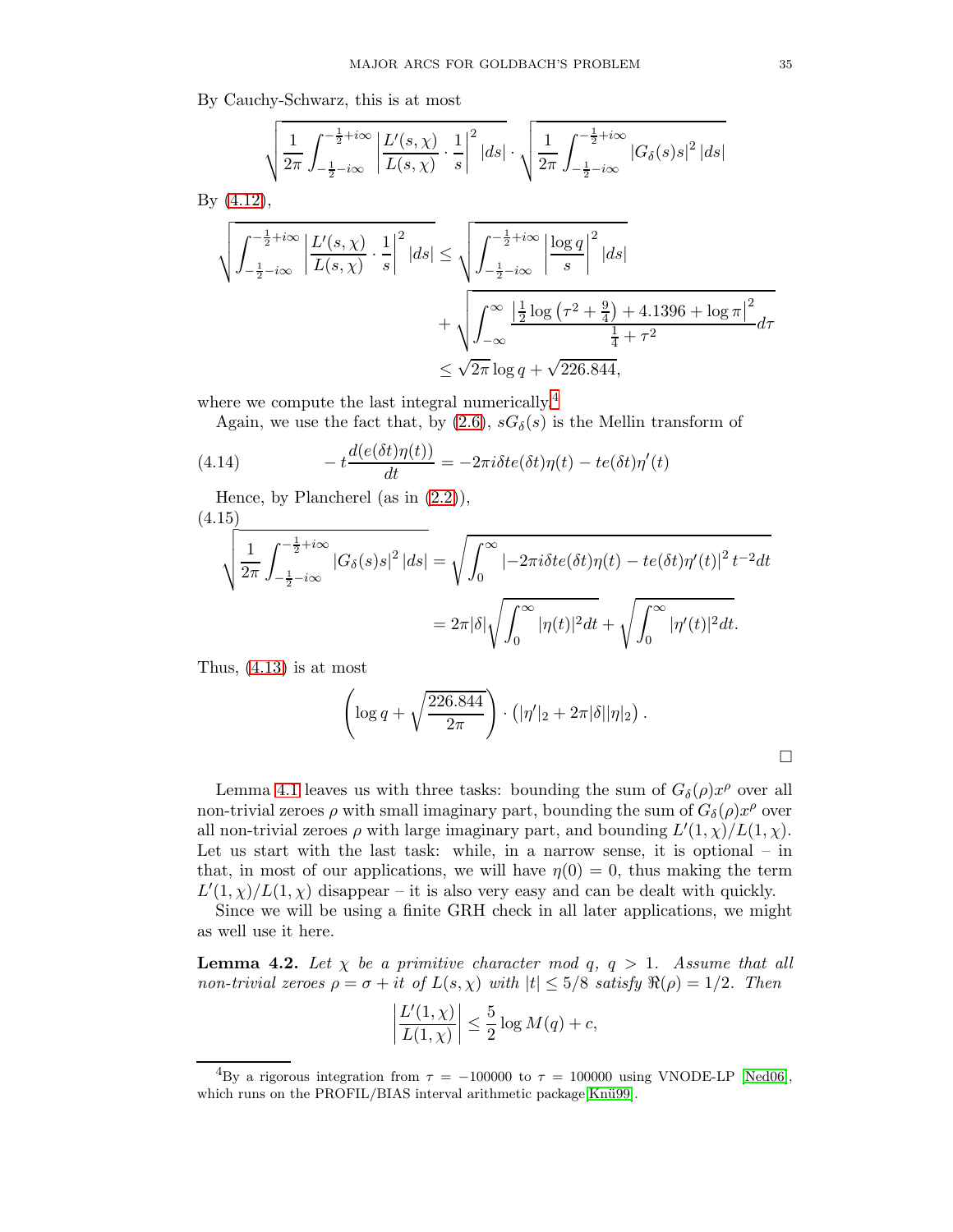where  $M(q) = \max_n$  $\sum_{m\leq n}\chi(m)\Big|\text{ and}$ 

$$
c = 5 \log \frac{2\sqrt{3}}{\zeta(9/4)/\zeta(9/8)} = 15.07016\dots.
$$

Proof. By a lemma of Landau's (see, e.g., [\[MV07,](#page-77-12) Lemma 6.3], where the constants are easily made explicit) based on the Borel-Carathéodory Lemma (as in [\[MV07,](#page-77-12) Lemma 6.2]), any function f analytic and zero-free on a disc  $C_{s_0,R} = \{s :$  $|s - s_0| \le R$  of radius  $R > 0$  around  $s_0$  satisfies

(4.16) 
$$
\frac{f'(s)}{f(s)} = O^* \left( \frac{2R \log M / |f(s_0)|}{(R - r)^2} \right)
$$

for all s with  $|s - s_0| \leq r$ , where  $0 < r < R$  and M is the maximum of  $|f(z)|$ on  $C_{s_0,R}$ . Assuming  $L(s,\chi)$  has no non-trivial zeros off the critical line with  $|\Im(s)| \leq H$ , where  $H > 1/2$ , we set  $s_0 = 1/2 + H$ ,  $r = H - 1/2$ , and let  $R \to H^-$ . We obtain

(4.17) 
$$
\frac{L'(1,\chi)}{L(1,\chi)} = O^* \left( 8H \log \frac{\max_{s \in C_{s_0,H}} |L(s,\chi)|}{|L(s_0,\chi)|} \right).
$$

Now

<span id="page-35-0"></span>
$$
|L(s_0, \chi)| \ge \prod_p (1 + p^{-s_0})^{-1} = \prod_p \frac{(1 - p^{-2s_0})^{-1}}{(1 - p^{-s_0})^{-1}} = \frac{\zeta(2s_0)}{\zeta(s_0)}
$$

Since  $s_0 = 1/2 + H$ ,  $C_{s_0,H}$  is contained in  $\{s \in \mathbb{C} : \Re(s) > 1/2\}$  for any value of H. We choose (somewhat arbitrarily)  $H = 5/8$ .

By partial summation, for  $s = \sigma + it$  with  $1/2 \leq \sigma < 1$  and any  $N \in \mathbb{Z}^+$ ,

(4.18)  

$$
L(s, \chi) = \sum_{n \le N} \chi(m) n^{-s} - \left(\sum_{m \le N} \chi(m)\right) (N+1)^{-s}
$$

$$
+ \sum_{n \ge N+1} \left(\sum_{m \le n} \chi(m)\right) (n^{-s} - (n+1)^{-s+1})
$$

$$
= O^* \left(\frac{N^{1-1/2}}{1-1/2} + N^{1-\sigma} + M(q)N^{-\sigma}\right),
$$

where  $M(q) = \max_n$  $\sum_{m \leq n} \chi(m)$ . We set  $N = M(q)/3$ , and obtain

(4.19) 
$$
|L(s,\chi)| \le 2M(q)N^{-1/2} = 2\sqrt{3}\sqrt{M(q)}.
$$

We put this into [\(4.17\)](#page-35-0) and are done.

Let  $M(q)$  be as in the statement of Lem. [4.2.](#page-34-0) Since the sum of  $\chi(n)$  ( $\chi \mod q$ ,  $q > 1$ ) over any interval of length q is 0, it is easy to see that  $M(q) \leq q/2$ . We also have the following explicit version of the Pólya-Vinogradov inequality:

(4.20) 
$$
M(q) \le \begin{cases} \frac{2}{\pi^2} \sqrt{q} \log q + \frac{4}{\pi^2} \sqrt{q} \log \log q + \frac{3}{2} \sqrt{q} & \text{if } \chi(-1) = 1, \\ \frac{1}{2\pi} \sqrt{q} \log q + \frac{1}{\pi} \sqrt{q} \log \log q + \sqrt{q} & \text{if } \chi(-1) = 1. \end{cases}
$$

Taken together with  $M(q) \leq q/2$ , this implies that

(4.21) M(q) ≤ q 4/5

$$
\qquad \qquad \Box
$$

.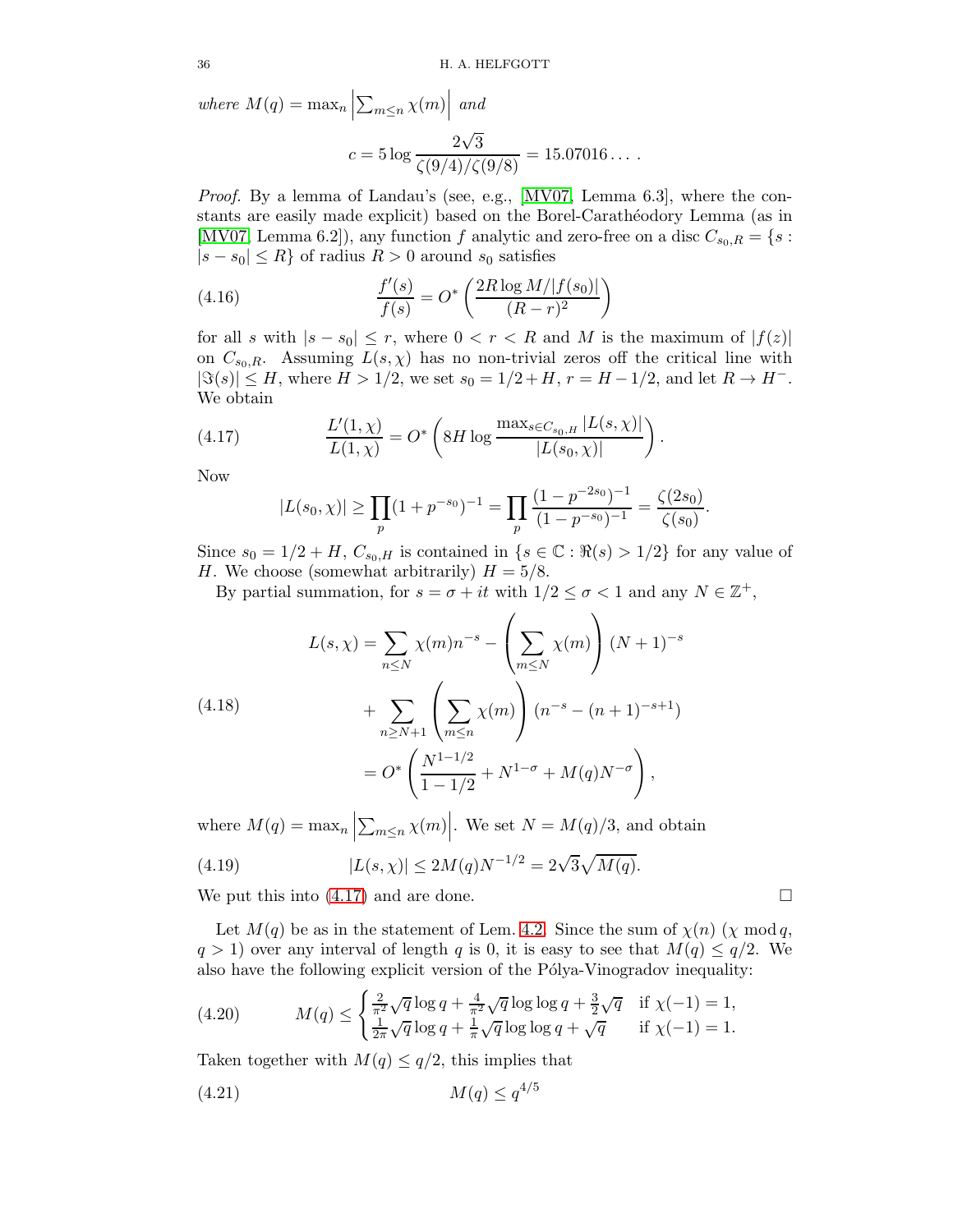for all  $q \geq 1$ , and also that

(4.22) M(q) ≤ 2q 3/5

for all  $q \geq 1$ .

Notice, lastly, that

$$
\left|\log\frac{2\pi}{q}+\gamma\right|\leq\log q+\log\frac{e^{\gamma}\cdot 2\pi}{3^2}
$$

for all  $q \geq 3$ . (There are no primitive characters modulo 2, so we can omit  $q = 2$ .) We conclude that, for  $\chi$  primitive and non-trivial,

$$
\left| \log \frac{2\pi}{q} + \gamma - \frac{L'(1,\chi)}{L(1,\chi)} \right| \le \log \frac{e^{\gamma} \cdot 2\pi}{3^2} + \log q + \frac{5}{2} \log q^{\frac{4}{5}} + 15.07017
$$
  

$$
\le 3 \log q + 15.289.
$$

Obviously, 15.289 is more than  $\log 2\pi$ , the bound for  $\chi$  trivial. Hence, the absolute value of the quantity  $R$  in the statement of Lemma [4.1](#page-30-0) is at most

(4.23) 
$$
|\eta(0)|(3\log q + 15.289) + |c_0|
$$

for all primitive  $\chi$ .

It now remains to bound the sum  $\sum_{\rho} G_{\delta}(\rho) x^{\rho}$  in [\(4.1\)](#page-30-1). Clearly

<span id="page-36-3"></span>
$$
\left|\sum_{\rho} G_{\delta}(\rho) x^{\rho}\right| \leq \sum_{\rho} |G_{\delta}(\rho)| \cdot x^{\Re(\rho)}.
$$

Recall that these are sums over the non-trivial zeros  $\rho$  of  $L(s, \chi)$ .

We first prove a general lemma on sums of values of functions on the non-trivial zeros of  $L(s, \chi)$ . This is little more than partial summation, given a (classical) bound for the number of zeroes  $N(T, \chi)$  of  $L(s, \chi)$  with  $|\Im(s)| \leq T$ . The error term becomes particularly simple if  $f$  is real-valued and decreasing; the statement is then practically identical to that of [\[Leh66,](#page-77-0) Lemma 1] (for  $\chi$  principal), except for the fact that the error term is improved here.

<span id="page-36-2"></span>**Lemma 4.3.** Let  $f : \mathbb{R}^+ \to \mathbb{C}$  be piecewise  $C^1$ . Assume  $\lim_{t \to \infty} f(t)t \log t = 0$ . Let  $\chi$  be a primitive character mod q,  $q \geq 1$ ; let  $\rho$  denote the non-trivial zeros  $\rho$  of  $L(s, \chi)$ . Then, for any  $y \geq 1$ ,

<span id="page-36-0"></span>(4.24) 
$$
\sum_{\rho \text{ non-trivial}} f(\Im(\rho)) = \frac{1}{2\pi} \int_{y}^{\infty} f(T) \log \frac{qT}{2\pi} dT + \frac{1}{2} O^* \left( |f(y)| g_{\chi}(y) + \int_{y}^{\infty} |f'(T)| \cdot g_{\chi}(T) dT \right),
$$

where

(4.25) 
$$
g_{\chi}(T) = 0.5 \log qT + 17.7
$$

If f is real-valued and decreasing on  $[y,\infty)$ , the second line of  $(4.24)$  equals

<span id="page-36-1"></span>
$$
O^*\left(\frac{1}{4}\int_y^\infty \frac{f(T)}{T} dT\right).
$$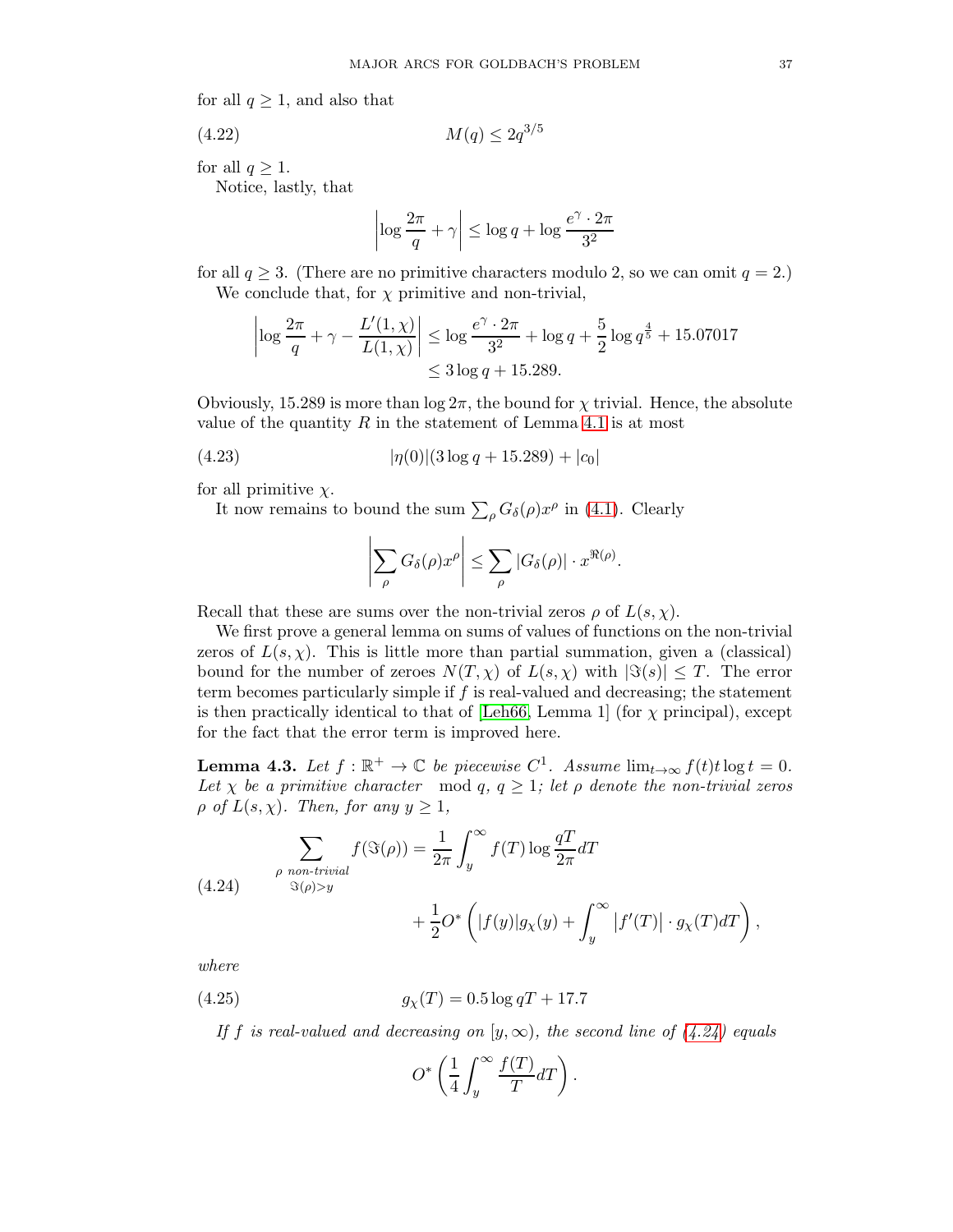*Proof.* Write  $N(T, \chi)$  for the number of non-trivial zeros of  $L(s, \chi)$  with  $|\Im(s)| \leq$ T. Write  $N^+(T,\chi)$  for the number of (necessarily non-trivial) zeros of  $L(s,\chi)$ with  $0 < \Im(s) \leq T$ . Then, for any  $f : \mathbb{R}^+ \to \mathbb{C}$  with f piecewise differentiable and  $\lim_{t\to\infty} f(t)N(T, \chi) = 0$ ,

$$
\sum_{\rho:\Im(\rho)>y} f(\Im(\rho)) = \int_y^\infty f(T) dN^+(T, \chi)
$$
  
= 
$$
- \int_y^\infty f'(T)(N^+(T, \chi) - N^+(y, \chi))dT
$$
  
= 
$$
- \frac{1}{2} \int_y^\infty f'(T)(N(T, \chi) - N(y, \chi))dT.
$$

Now, by [\[Ros41,](#page-78-0) Thms. 17–19] and [\[McC84,](#page-77-1) Thm. 2.1] (see also [\[Tru,](#page-78-1) Thm. 1]),

<span id="page-37-0"></span>(4.26) 
$$
N(T, \chi) = \frac{T}{\pi} \log \frac{qT}{2\pi e} + O^* (g_\chi(T))
$$

for  $T \geq 1$ , where  $g_{\chi}(T)$  is as in [\(4.25\)](#page-36-1). (This is a classical formula; the references serve to prove the explicit form [\(4.25\)](#page-36-1) for the error term  $g_{\chi}(T)$ .)

Thus, for  $y \geq 1$ ,

(4.27) 
$$
\sum_{\rho:\Im(\rho)>y} f(\Im(\rho)) = -\frac{1}{2} \int_y^\infty f'(T) \left(\frac{T}{\pi} \log \frac{qT}{2\pi e} - \frac{y}{\pi} \log \frac{qy}{2\pi e}\right) dT + \frac{1}{2} O^* \left(|f(y)|g_X(y) + \int_y^\infty |f'(T)| \cdot g_X(T) dT\right).
$$

Here

$$
(4.28)\quad -\frac{1}{2}\int_{y}^{\infty}f'(T)\left(\frac{T}{\pi}\log\frac{qT}{2\pi e}-\frac{y}{\pi}\log\frac{qy}{2\pi e}\right)dT=\frac{1}{2\pi}\int_{y}^{\infty}f(T)\log\frac{qT}{2\pi}dT.
$$

If f is real-valued and decreasing (and so, by  $\lim_{t\to\infty} f(t) = 0$ , non-negative),

$$
|f(y)|g_X(y) + \int_y^{\infty} |f'(T)| \cdot g_X(T)dT = f(y)g_X(y) - \int_y^{\infty} f'(T)g_X(T)dT
$$
  
= 0.5 
$$
\int_y^{\infty} \frac{f(T)}{T} dT,
$$

since  $g'_{\chi}(T) \leq 0.5/T$  for all  $T \geq T_0$ .

Now we can bound the sum  $\sum_{\rho} G_{\delta}(\rho) x^{\rho}$ . The bound we will give is proportional to  $\sqrt{T_0} \log q T_0$ , whereas a more obvious approach would give a bound proportional to  $T_0 \log qT_0$ . This (large) improvement is due to our usage of isometry (after an application of Cauchy-Schwarz) to bound integrals throughout. It is also this usage that allows us to give a general bound depending only on a few norms of  $\eta$  and its variants.

<span id="page-37-1"></span>**Lemma 4.4.** Let  $\eta : \mathbb{R}_0^+ \to \mathbb{R}$  be such that both  $\eta(t)$  and  $(\log t)\eta(t)$  lie in  $L_1 \cap L_2$ and  $\eta(t)/\sqrt{t}$  lies in  $L_1$  (with respect to dt). Let  $\delta \in \mathbb{R}$ . Let  $G_{\delta}(s)$  be the Mellin transform of  $\eta(t)e(\delta t)$ .

Let  $\chi$  be a primitive character mod q,  $q \geq 1$ . Let  $T_0 \geq 1$ . Assume that all non-trivial zeros  $\rho$  of  $L(s,\chi)$  with  $|\Im(\rho)| \leq T_0$  lie on the critical line. Then

$$
\sum_{\substack{\rho \text{ non-trivial} \\ |\Im(\rho)| \le T_0}} |G_{\delta}(\rho)|
$$

$$
\qquad \qquad \Box
$$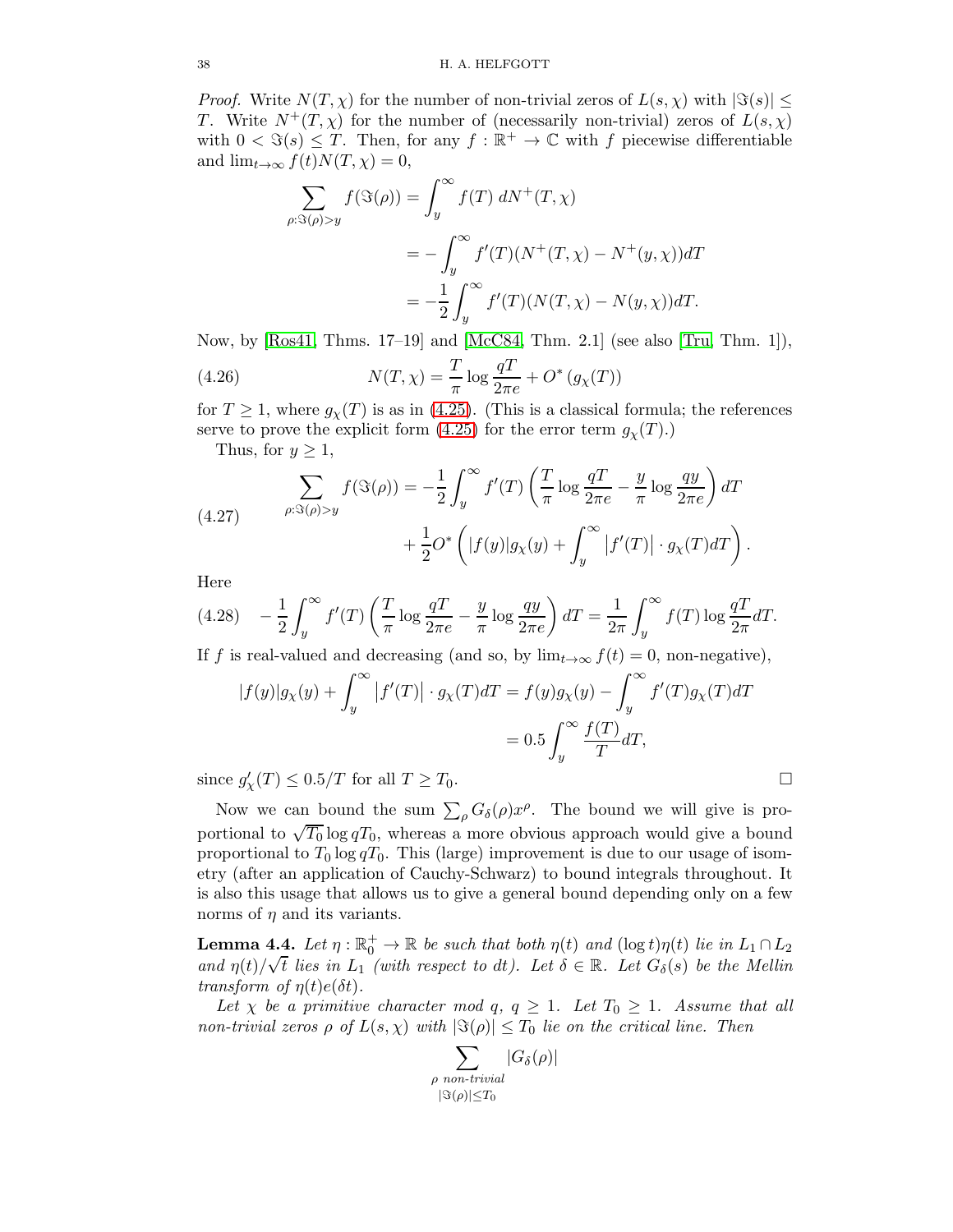is at most

<span id="page-38-2"></span>(4.29) 
$$
(|\eta|_2 + |\eta \cdot \log|_2) \sqrt{T_0} \log q T_0 + (17.21|\eta \cdot \log|_2 - (\log 2\pi \sqrt{e})|\eta|_2) \sqrt{T_0} + |\eta(t)/\sqrt{t}|_1 \cdot (1.32 \log q + 34.5)
$$

*Proof.* For  $s = 1/2 + i\tau$ , we have the trivial bound

(4.30) 
$$
|G_{\delta}(s)| \leq \int_0^{\infty} |\eta(t)| t^{1/2} \frac{dt}{t} = |\eta(t)/\sqrt{t}|_1,
$$

where  $F_{\delta}$  is as in [\(4.44\)](#page-43-0). We also have the trivial bound (4.31)

<span id="page-38-0"></span>
$$
|G'_{\delta}(s)| = \left| \int_0^{\infty} (\log t) \eta(t) t^s \frac{dt}{t} \right| \le \int_0^{\infty} |(\log t) \eta(t)| t^{\sigma} \frac{dt}{t} = |(\log t) \eta(t) t^{\sigma - 1}|_1
$$

for  $s = \sigma + i\tau$ .

Let us start by bounding the contribution of very low-lying zeros ( $|\Im(\rho)| \leq 1$ ). By [\(4.26\)](#page-37-0) and [\(4.25\)](#page-36-1),

$$
N(1,\chi) = \frac{1}{\pi} \log \frac{q}{2\pi e} + O^*(0.5 \log q + 17.7) = O^*(0.819 \log q + 16.8).
$$

Therefore,

$$
\sum_{\substack{\rho \text{ non-trivial} \\ |\Im(\rho)| \le 1}} |G_{\delta}(\rho)| \le \left| \eta(t) t^{-1/2} \right|_1 \cdot (0.819 \log q + 16.8).
$$

Let us now consider zeros  $\rho$  with  $|\Im(\rho)| > 1$ . Apply Lemma [4.3](#page-36-2) with  $y = 1$  and

$$
f(t) = \begin{cases} |G_{\delta}(1/2 + it)| & \text{if } t \leq T_0, \\ 0 & \text{if } t > T_0. \end{cases}
$$

This gives us that

<span id="page-38-1"></span>(4.32) 
$$
\sum_{\rho:1<|\Im(\rho)|\leq T_0} f(\Im(\rho)) = \frac{1}{\pi} \int_1^{T_0} f(T) \log \frac{qT}{2\pi} dT + O^* \left( |f(1)| g_\chi(1) + \int_1^\infty |f'(T)| \cdot g_\chi(T) dT \right),
$$

where we are using the fact that  $f(\sigma + i\tau) = f(\sigma - i\tau)$  (because  $\eta$  is real-valued). By Cauchy-Schwarz,

$$
\frac{1}{\pi} \int_{1}^{T_0} f(T) \log \frac{qT}{2\pi} dT \le \sqrt{\frac{1}{\pi} \int_{1}^{T_0} |f(T)|^2 dT} \cdot \sqrt{\frac{1}{\pi} \int_{1}^{T_0} \left( \log \frac{qT}{2\pi} \right)^2 dT}.
$$

Now

$$
\frac{1}{\pi} \int_1^{T_0} |f(T)|^2 dT \le \frac{1}{2\pi} \int_{-\infty}^{\infty} \left| G_\delta \left( \frac{1}{2} + iT \right) \right|^2 dT \le \int_0^{\infty} |e(\delta t)\eta(t)|^2 dt = |\eta|_2^2
$$

by Plancherel (as in [\(2.2\)](#page-7-0)). We also have

$$
\int_1^{T_0} \left( \log \frac{qT}{2\pi} \right)^2 dT \le \frac{2\pi}{q} \int_0^{\frac{qT_0}{2\pi}} (\log t)^2 dt \le \left( \left( \log \frac{qT_0}{2\pi e} \right)^2 + 1 \right) \cdot T_0.
$$

Hence

$$
\frac{1}{\pi} \int_{1}^{T_0} f(T) \log \frac{qT}{2\pi} dT \le \sqrt{\left(\log \frac{qT_0}{2\pi e}\right)^2 + 1} \cdot |\eta|_2 \sqrt{T_0}.
$$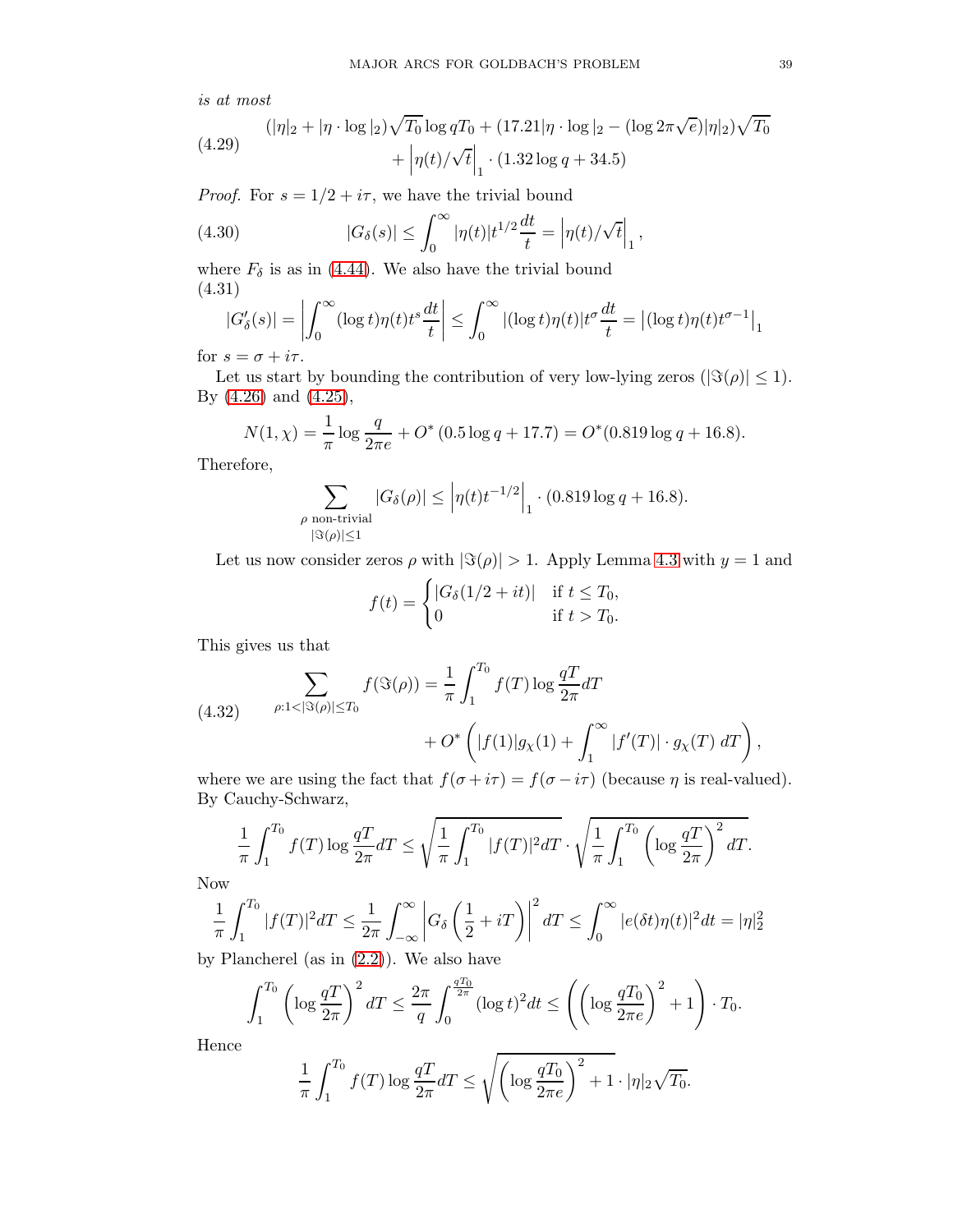Again by Cauchy-Schwarz,

$$
\int_1^\infty |f'(T)|\cdot g_\chi(T)\;dT \leq \sqrt{\frac{1}{2\pi}\int_{-\infty}^\infty |f'(T)|^2 dT}\cdot \sqrt{\frac{1}{\pi}\int_1^{T_0}|g_\chi(T)|^2 dT}.
$$

Since  $|f'(T)| = |G'_{\delta}(1/2 + iT)|$  and  $(M\eta)'(s)$  is the Mellin transform of  $log(t)$ .  $e(\delta t)\eta(t)$  (by  $(2.6)$ ),

$$
\frac{1}{2\pi} \int_{-\infty}^{\infty} |f'(T)|^2 dT = |\eta(t) \log(t)|_2.
$$

Much as before,

$$
\int_{1}^{T_0} |g_\chi(T)|^2 dT \le \int_{0}^{T_0} (0.5 \log qT + 17.7)^2 dT
$$
  
=  $(0.25(\log qT_0)^2 + 17.2(\log qT_0) + 296.09)T_0.$ 

Summing, we obtain

$$
\frac{1}{\pi} \int_{1}^{T_0} f(T) \log \frac{qT}{2\pi} dT + \int_{1}^{\infty} |f'(T)| \cdot g_{\chi}(T) dT
$$
\n
$$
\leq \left( \left( \log \frac{qT_0}{2\pi e} + \frac{1}{2} \right) |\eta|_2 + \left( \frac{\log qT_0}{2} + 17.21 \right) |\eta(t) (\log t)|_2 \right) \sqrt{T_0}
$$

Finally, by [\(4.30\)](#page-38-0) and [\(4.25\)](#page-36-1),

$$
|f(1)|g_{\chi}(1) \leq |\eta(t)/\sqrt{t}|_1 \cdot (0.5 \log q + 17.7).
$$

By [\(4.32\)](#page-38-1) and the assumption that all non-trivial zeros with  $|\Im(\rho)| \leq T_0$  lie on the line  $\Re(s) = 1/2$ , we conclude that

$$
\sum_{\rho \text{ non-trivial}} |G_{\delta}(\rho)| \le (|\eta|_2 + |\eta \cdot \log|_2) \sqrt{T_0} \log q T_0
$$
  

$$
1 < |\Im(\rho)| \le T_0
$$
  

$$
+ (17.21|\eta \cdot \log|_2 - (\log 2\pi \sqrt{e})|\eta|_2) \sqrt{T_0}
$$
  

$$
+ |\eta(t)/\sqrt{t}|_1 \cdot (0.5 \log q + 17.7).
$$

4.2. Sums and decay for the Gaussian:  $\eta_{\heartsuit}(t) = e^{-t^2/2}$ . It is now time to derive our bounds for the Gaussian smoothing. Thanks to the general work we have done so far, there is really only one thing left to do, namely, an estimate for the sum  $\sum_{\rho} |F_{\delta}(\rho)|$  over non-trivial zeros with  $|\Im(\rho)| > T_0$ .

<span id="page-39-0"></span>**Lemma 4.5.** Let  $\eta_{\heartsuit}(t) = e^{-t^2/2}$ . Let  $x \in \mathbb{R}^+$ ,  $\delta \in \mathbb{R}$ . Let  $\chi$  be a primitive character mod q,  $q \geq 1$ . Assume that all non-trivial zeros  $\rho$  of  $L(s,\chi)$  with  $|\Im(\rho)| \leq T_0$  satisfy  $\Re(s) = 1/2$ . Assume that  $T_0 \geq \max(4\pi^2|\delta|, 100)$ . Write  $F_{\delta}(s)$  for the Mellin transform of  $\eta(t)e(\delta t)$ . Then

 $\blacktriangledown$ ρ non-trivial  $|\Im(\rho)|>T_0$  $|F_\delta(\rho)| \leq \log \frac{qT_0}{2\pi}$ .  $\sqrt{ }$  $4.329e^{-0.1598T_0}+0.802\vert\delta\vert e^{-0.1065\left(\frac{T_0}{\pi\vert\delta\vert}\right)^2}\Bigg)$ .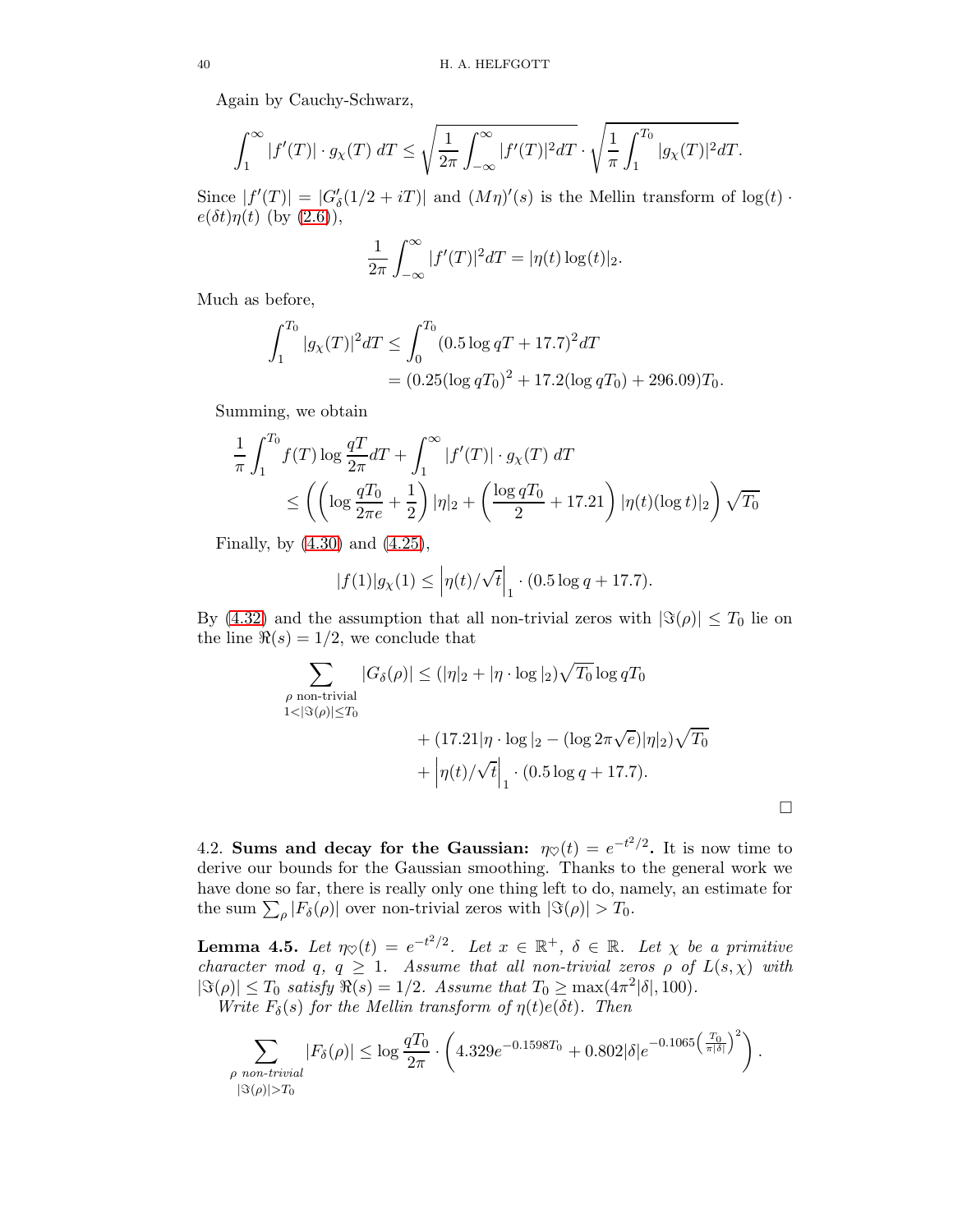Here we have preferred to give a bound with a simple form. It is probably feasible to derive from Theorem [3.1](#page-8-1) a bound essentially proportional to  $e^{-E(\rho)T_0}$ , where  $\rho = T_0/(\pi \delta)^2$  and  $E(\rho)$  is as in [\(3.2\)](#page-9-0). (As we discussed in §[3.9,](#page-26-0)  $E(\rho)$ behaves as  $e^{-(\pi/4)T_0}$  for  $\rho$  large and as  $e^{-0.125(T_0/(\pi\delta))^2}$  for  $\rho$  small.)

Proof. First of all,

$$
\sum_{\substack{\rho \text{ non-trivial} \\ |\Im(\rho)| > T_0}} |F_\delta(\rho)| = \sum_{\substack{\rho \text{ non-trivial} \\ \Im(\rho) > T_0}} (|F_\delta(\rho)| + |F_\delta(1 - \rho)|),
$$

by the functional equation (which implies that non-trivial zeros come in pairs  $\rho$ ,  $1 - \rho$ ). Hence, by Cor. [3.2,](#page-9-1)

(4.33) 
$$
\sum_{\substack{\rho \text{ non-trivial} \\ |\Im(\rho)| > T_0}} |F_{\delta}(\rho)| \leq \sum_{\substack{\rho \text{ non-trivial} \\ \Im(\rho) > T_0}} f(\Im(\rho)),
$$

where

<span id="page-40-1"></span>(4.34) 
$$
f(\tau) = 4.226 \cdot \begin{cases} e^{-0.1065 \left(\frac{\tau}{\pi \delta}\right)^2} & \text{if } |\tau| < \frac{3}{2} (\pi \delta)^2, \\ e^{-0.1598|\tau|} & \text{if } |\tau| \ge \frac{3}{2} (\pi \delta)^2. \end{cases}
$$

It is easy to check that  $f(\tau)$  is a decreasing function of  $\tau$  for  $\tau \geq T_0$ . We now apply Lemma [4.3.](#page-36-2) We obtain that

<span id="page-40-2"></span>(4.35) 
$$
\sum_{\substack{\rho \text{ non-trivial} \\ \Im(\rho) > T_0}} f(\Im(\rho)) \le \int_{T_0}^{\infty} f(T) \left( \frac{1}{2\pi} \log \frac{q}{2\pi} + \frac{1}{4T} \right) dT.
$$

We just need to estimate some integrals. For any  $y \ge 1$ ,  $c, c_1 > 0$ ,

$$
\int_{y}^{\infty} \left( \log t + \frac{c_1}{t} \right) e^{-ct} dt \le \int_{y}^{\infty} \left( \log t - \frac{1}{ct} \right) e^{-ct} dt + \left( \frac{1}{c} + c_1 \right) \int_{y}^{\infty} \frac{e^{-ct}}{t} dt
$$

$$
= \frac{(\log y)e^{-cy}}{c} + \left( \frac{1}{c} + c_1 \right) E_1(cy),
$$

where  $E_1(x) = \int_x^{\infty} e^{-t} dt/t$ . Clearly,  $E_1(x) \leq \int_x^{\infty} e^{-t} dt/x = e^{-x}/x$ . Hence

$$
\int_{y}^{\infty} \left( \log t + \frac{c_1}{t} \right) e^{-ct} dt \le \left( \log y + \left( \frac{1}{c} + c_1 \right) \frac{1}{y} \right) \frac{e^{-cy}}{c}.
$$

We conclude that

$$
\int_{T_0}^{\infty} e^{-0.1598t} \left( \frac{1}{2\pi} \log \frac{qt}{2\pi} + \frac{1}{4t} \right) dt
$$
  
\n
$$
\leq \frac{1}{2\pi} \int_{T_0}^{\infty} \left( \log t + \frac{\pi/2}{t} \right) e^{-ct} dt + \frac{\log \frac{q}{2\pi}}{2\pi c} \int_{T_0}^{\infty} e^{-ct} dt
$$
  
\n
$$
= \frac{1}{2\pi c} \left( \log T_0 + \log \frac{q}{2\pi} + \left( \frac{1}{c} + \frac{\pi}{2} \right) \frac{1}{T_0} \right) e^{-cT_0}
$$

with  $c = 0.1598$ . Since  $T_0 \ge 100$ , this is at most

<span id="page-40-0"></span>(4.36) 
$$
1.0242 \log \frac{qT_0}{2\pi} e^{-cT_0}.
$$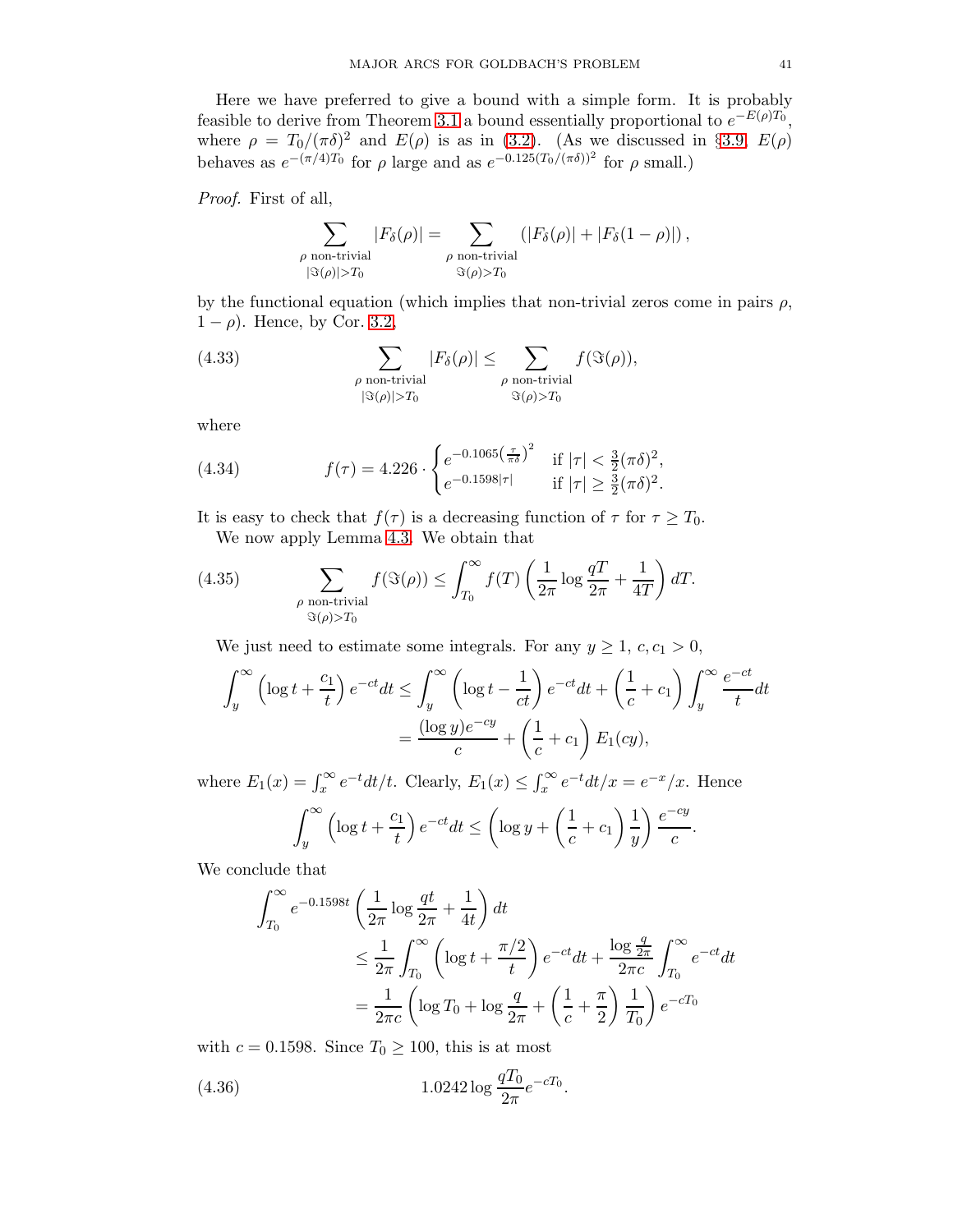## 42 H. A. HELFGOTT

Now let us deal with the Gaussian term. (It appears only if  $T_0 < (3/2)(\pi \delta)^2$ , as otherwise  $|\tau| \ge (3/2)(\pi \delta)^2$  holds whenever  $|\tau| \ge T_0$ .) For any  $y \ge e, c \ge 0$ ,

(4.37) 
$$
\int_{y}^{\infty} e^{-ct^{2}} dt = \frac{1}{\sqrt{c}} \int_{\sqrt{c}y}^{\infty} e^{-t^{2}} dt \le \frac{1}{cy} \int_{\sqrt{c}y}^{\infty} t e^{-t^{2}} dt \le \frac{e^{-cy^{2}}}{2cy},
$$

(4.38) 
$$
\int_{y}^{\infty} \frac{e^{-ct^{2}}}{t} dt = \int_{cy^{2}}^{\infty} \frac{e^{-t}}{2t} dt = \frac{E_{1}(cy^{2})}{2} \leq \frac{e^{-cy^{2}}}{2cy^{2}},
$$

(4.39) 
$$
\int_{y}^{\infty} (\log t) e^{-ct^2} dt \le \int_{y}^{\infty} \left( \log t + \frac{\log t - 1}{2ct^2} \right) e^{-ct^2} dt = \frac{\log y}{2cy} e^{-cy^2}.
$$

Hence

<span id="page-41-0"></span>
$$
\int_{T_0}^{\infty} e^{-0.1065\left(\frac{T}{\pi\delta}\right)^2} \left(\frac{1}{2\pi} \log \frac{qT}{2\pi} + \frac{1}{4T}\right) dT
$$
\n
$$
= \int_{\frac{T_0}{\pi|\delta|}}^{\infty} e^{-0.1065t^2} \left(\frac{|\delta|}{2} \log \frac{q|\delta|t}{2} + \frac{1}{4t}\right) dt
$$
\n
$$
\leq \left(\frac{\frac{|\delta|}{2} \log \frac{T_0}{\pi|\delta|}}{2c \frac{T_0}{\pi|\delta|}} + \frac{\frac{|\delta|}{2} \log \frac{q|\delta|}{2}}{2c \frac{T_0}{\pi|\delta|}} + \frac{1}{8c \left(\frac{T_0}{\pi|\delta\right)^2}}\right) e^{-c \left(\frac{T_0}{\pi|\delta\right)^2}}
$$

with  $c = 0.1065$ . Since  $T_0 \ge 100$  and  $q \ge 1$ ,

$$
\frac{2\pi}{8T_0} \le \frac{\pi}{400} \le 0.0057 \cdot \frac{1}{2} \log \frac{qT_0}{2\pi}
$$

Thus, the last line of [\(4.40\)](#page-41-0) is less than

<span id="page-41-1"></span>(4.41) 
$$
1.0057 \frac{\frac{|\delta|}{2} \log \frac{qT_0}{2\pi}}{\frac{2cT_0}{\pi |\delta|}} e^{-c \left(\frac{T_0}{\pi |\delta|}\right)^2} = 1.0057 \frac{\pi \delta^2}{4cT_0} e^{-c \left(\frac{T_0}{\pi |\delta|}\right)^2}.
$$

Again by  $T_0 \ge 4\pi^2 |\delta|$ , we see that  $1.0057\pi |\delta|/(4cT_0) \le 1.0057/(16c\pi) \le 0.18787$ .

To obtain our final bound, we simply sum [\(4.36\)](#page-40-0) and [\(4.41\)](#page-41-1), and multiply by 4.266 (the constant in [\(4.34\)](#page-40-1)). We conclude that the integral in [\(4.35\)](#page-40-2) is at most

$$
\left(4.329e^{-0.1598T_0} + 0.8015|\delta|e^{-0.1065\left(\frac{T_0}{\pi|\delta|}\right)^2}\right)\log\frac{qT_0}{2\pi}.
$$

We need to record a few norms related to the Gaussian  $\eta_{\heartsuit}(t) = e^{-t^2/2}$  before we proceed. Recall we are working with the one-sided Gaussian, i.e., we set

$$
\Box
$$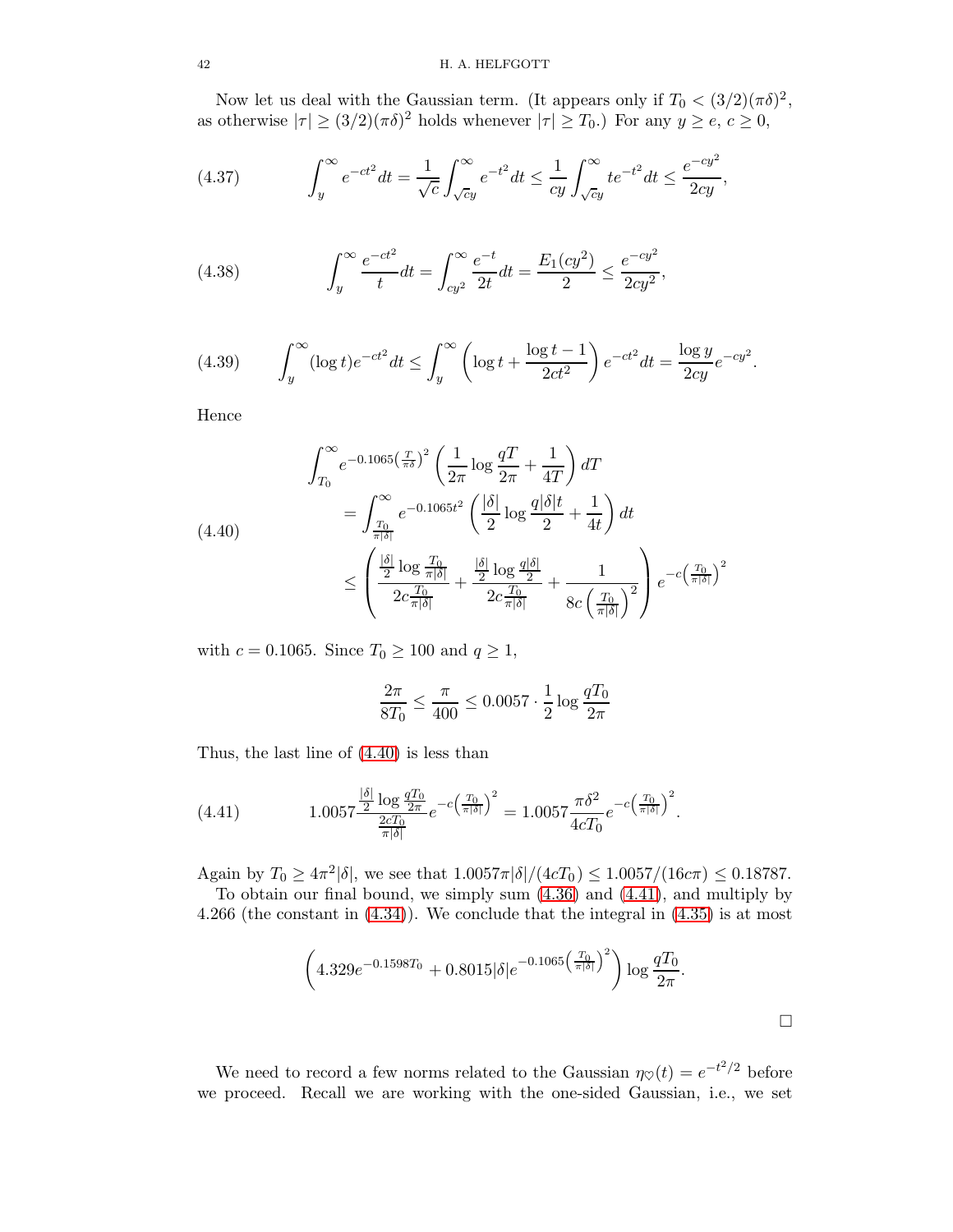$\eta_{\heartsuit}(t) = 0$  for  $t < 0$ . Symbolic integration then gives (4.42)

<span id="page-42-0"></span>
$$
|\eta_{\heartsuit}|_2^2 = \int_0^\infty e^{-t^2} dt = \frac{\sqrt{\pi}}{2},
$$
  
\n
$$
|\eta_{\heartsuit}'|_2^2 = \int_0^\infty (te^{-t^2/2})^2 dt = \frac{\sqrt{\pi}}{4},
$$
  
\n
$$
|\eta_{\heartsuit} \cdot \log|_2^2 = \int_0^\infty e^{-t^2} (\log t)^2 dt
$$
  
\n
$$
= \frac{\sqrt{\pi}}{16} (\pi^2 + 2\gamma^2 + 8\gamma \log 2 + 8(\log 2)^2) \le 1.94753,
$$
  
\n
$$
|\eta_{\heartsuit}(t)/\sqrt{t}|_1 = \int_0^\infty \frac{e^{-t^2/2}}{\sqrt{t}} dt = \frac{\Gamma(1/4)}{2^{3/4}} \le 2.15581
$$
  
\n
$$
|\eta_{\heartsuit}'(t)/\sqrt{t}| = |\eta_{\heartsuit}(t)\sqrt{t}|_1 = \int_0^\infty e^{-\frac{t^2}{2}} \sqrt{t} dt = \frac{\Gamma(3/4)}{2^{1/4}} \le 1.03045
$$
  
\n
$$
|\eta_{\heartsuit}'(t)t^{1/2}|_1 = |\eta_{\heartsuit}(t)t^{3/2}|_1 = \int_0^\infty e^{-\frac{t^2}{2}} t^{\frac{3}{2}} dt = 1.07791.
$$

We can now state what is really our main result for the Gaussian smoothing. (The version in the introduction will, as we shall later see, follow from this, given numerical inputs.)

<span id="page-42-1"></span>**Proposition 4.6.** Let  $\eta(t) = e^{-t^2/2}$ . Let  $x \geq 1$ ,  $\delta \in \mathbb{R}$ . Let  $\chi$  be a primitive character mod q,  $q \geq 1$ . Assume that all non-trivial zeros  $\rho$  of  $L(s, \chi)$  with  $|\Im(\rho)| \leq T_0$  lie on the critical line. Assume that  $T_0 \geq \max(4\pi^2|\delta|, 100)$ . Then

(4.43)

$$
\sum_{n=1}^{\infty} \Lambda(n)\chi(n)e\left(\frac{\delta}{x}n\right)\eta\left(\frac{n}{x}\right) = \begin{cases} \widehat{\eta}(-\delta)x + O^* \left(\text{err}_{\eta,\chi}(\delta,x)\right) \cdot x & \text{if } q=1, \\ O^* \left(\text{err}_{\eta,\chi}(\delta,x)\right) \cdot x & \text{if } q>1, \end{cases}
$$

where

$$
err_{\eta,\chi}(\delta,x) = \log \frac{qT_0}{2\pi} \cdot \left( 4.329e^{-0.1598T_0} + 0.802|\delta|e^{-0.1065\left(\frac{T_0}{\pi|\delta|}\right)^2} \right) + (2.337\sqrt{T_0}\log qT_0 + 21.817\sqrt{T_0} + 2.85\log q + 74.38)x^{-\frac{1}{2}} + (3\log q + 14|\delta| + 17)x^{-1} + (\log q + 6) \cdot (1 + 5|\delta|) \cdot x^{-3/2}.
$$

*Proof.* Let  $F_\delta(s)$  be the Mellin transform of  $\eta \circ (t) e(\delta t)$ . By Lemmas [4.4](#page-37-1) (with  $G_{\delta} = F_{\delta}$  and [4.5,](#page-39-0)

$$
\left|\sum_{\rho \text{ non-trivial}} F_{\delta}(\rho) x^{\rho}\right|
$$

is at most [\(4.29\)](#page-38-2) (with  $\eta = \eta_{\heartsuit}$ ) times  $\sqrt{x}$ , plus

$$
\log \frac{qT_0}{2\pi} \cdot \left(4.329e^{-0.1598T_0} + 0.802|\delta|e^{-0.1065\left(\frac{T_0}{\pi|\delta|}\right)^2}\right) \cdot x.
$$

By the norm computations in  $(4.42)$ , we see that  $(4.29)$  is at most

$$
2.337\sqrt{T_0}\log qT_0 + 21.817\sqrt{T_0} + 2.85\log q + 74.38.
$$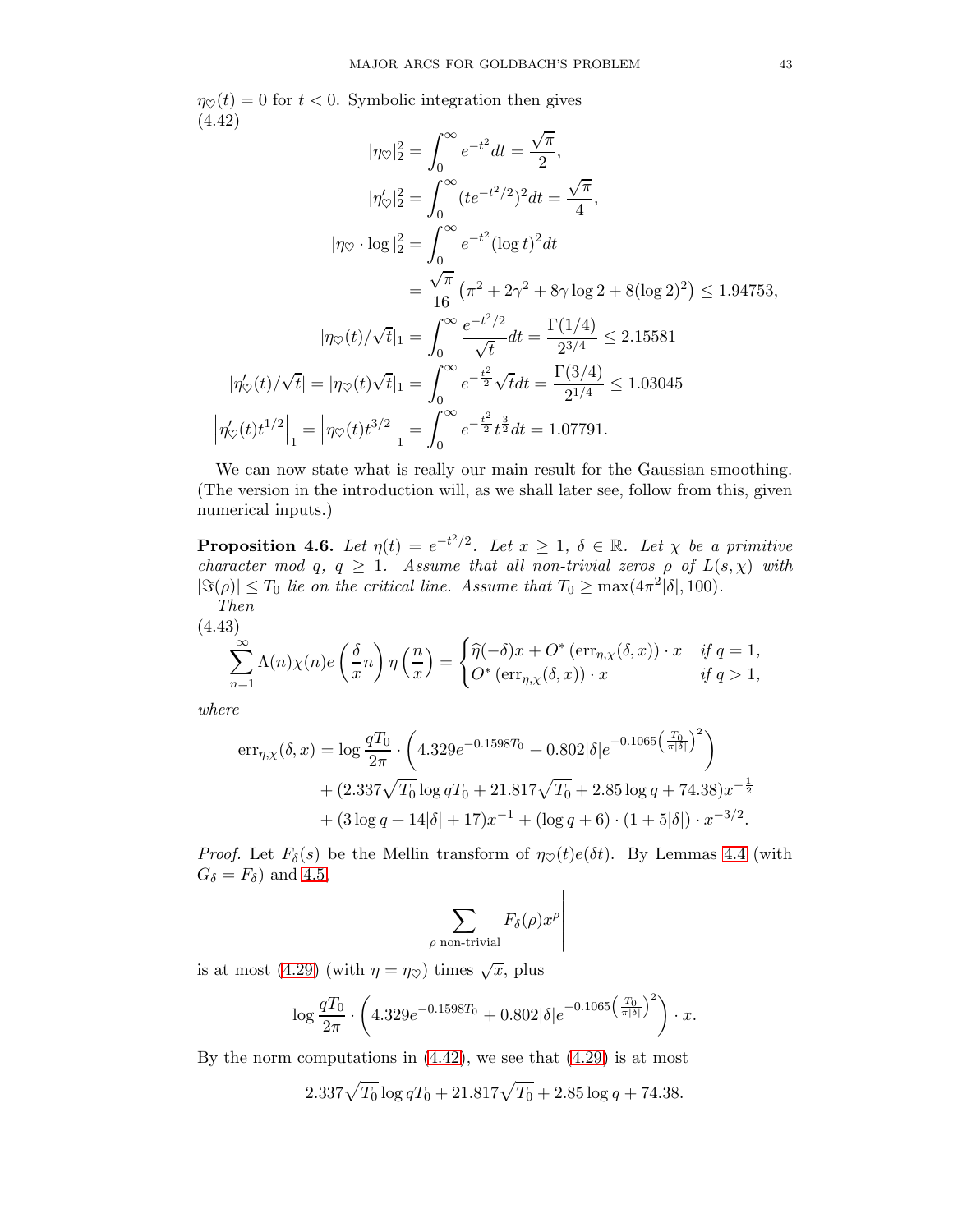Let us now apply Lemma [4.1.](#page-30-0) We saw that the value of  $R$  in Lemma [4.1](#page-30-0) is bounded by [\(4.23\)](#page-36-3). We know that  $\eta \circ (0) = 1$ . Again by [\(4.42\)](#page-42-0), we get from [\(4.3\)](#page-30-2) that  $c_0 \leq 1.4056 + 13.3466 |\delta|$ . Hence

$$
|R| \le 3\log q + 13.347|\delta| + 16.695.
$$

Lastly,

$$
|\eta'_{\heartsuit}|_2 + 2\pi|\delta||\eta_{\heartsuit}|_2 \le 0.942 + 4.183|\delta| \le 1 + 5|\delta|.
$$

Clearly

$$
(6.01-6)\cdot(1+5|\delta|)+13.347|\delta|+16.695<14|\delta|+17,
$$

and so we are done.

4.3. The case of  $\eta(t) = t^2 e^{-t^2/2}$  and  $\eta_*(t)$ . We will now work with a weight based on the Gaussian:

$$
\eta(t) = \begin{cases} t^2 e^{-t^2/2} & \text{if } t \ge 0, \\ 0 & \text{if } t < 0. \end{cases}
$$

The fact that this vanishes at  $t = 0$  actually makes it easier to work with at several levels.

Its Mellin transform is just a shift of that of the Gaussian. Write

(4.44) 
$$
F_{\delta}(s) = (M(e^{-\frac{t^2}{2}}e(\delta t)))(s),
$$

$$
G_{\delta}(s) = (M(\eta(t)e(\delta t)))(s).
$$

Then, by the definition of the Mellin transform,

<span id="page-43-0"></span>
$$
G_{\delta}(s) = F_{\delta}(s+2).
$$

We start by bounding the contribution of zeros with large imaginary part, just as before.

<span id="page-43-1"></span>**Lemma 4.7.** Let  $\eta(t) = t^2 e^{-t^2/2}$ . Let  $x \in \mathbb{R}^+$ ,  $\delta \in \mathbb{R}$ . Let  $\chi$  be a primitive character mod q,  $q \geq 1$ . Assume that all non-trivial zeros  $\rho$  of  $L(s,\chi)$  with  $|\Im(\rho)| \leq T_0$  satisfy  $\Re(s) = 1/2$ . Assume that  $T_0 \geq \max(4\pi^2|\delta|, 100)$ .

Write  $G_{\delta}(s)$  for the Mellin transform of  $\eta(t)e(\delta t)$ . Then

$$
\sum_{\substack{\rho \text{ non-trivial} \\ |\Im(\rho)| > T_0}} |G_{\delta}(\rho)| \le T_0 \log \frac{qT_0}{2\pi} \cdot \left(3.5e^{-0.1598T_0} + 0.64e^{-0.1065 \cdot \frac{T_0^2}{(\pi \delta)^2}}\right).
$$

Proof. We start by writing

$$
\sum_{\substack{\rho \text{ non-trivial} \\ |\Im(\rho)| > T_0}} |G_\delta(\rho)| = \sum_{\substack{\rho \text{ non-trivial} \\ \Im(\rho) > T_0}} (|F_\delta(\rho + 2)| + |F_\delta((1 - \rho) + 2)|),
$$

where we are using  $G_{\delta}(\rho) = F_{\delta}(\rho + 2)$  and the fact that non-trivial zeros come in pairs  $\rho$ ,  $1 - \rho$ .

By Cor. [3.2](#page-9-1) with  $k = 2$ ,

$$
\sum_{\substack{\rho \text{ non-trivial} \\ |\Im(\rho)| > T_0}} |G_\delta(\rho)| \le \sum_{\substack{\rho \text{ non-trivial} \\ \Im(\rho) > T_0}} f(\Im(\rho)),
$$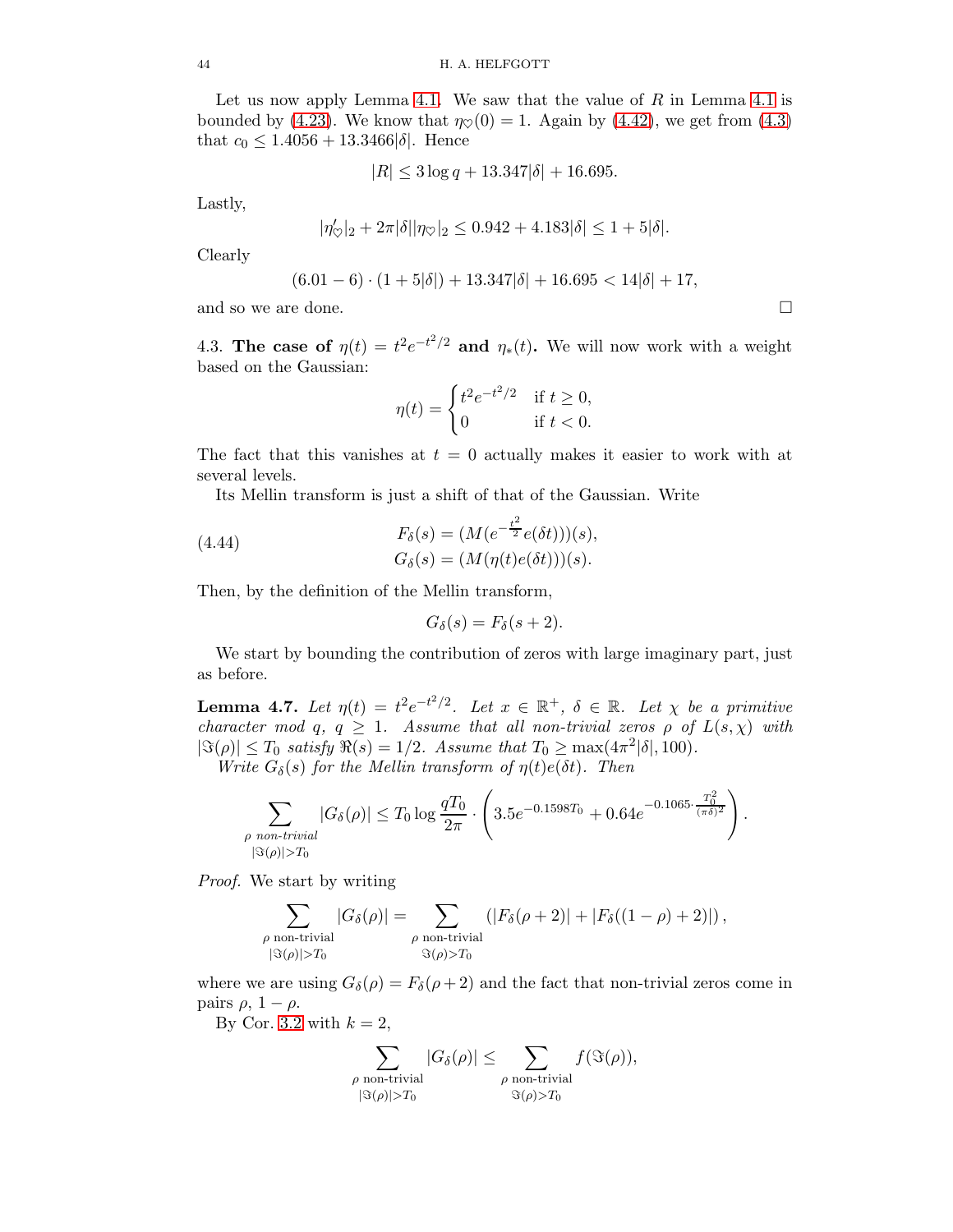where

<span id="page-44-0"></span>
$$
(4.45) \t f(\tau) = c_2 \cdot \begin{cases} |\tau|e^{-0.1598|\tau|} + \frac{1}{4} \left(\frac{|\tau|}{\pi \delta}\right)^2 e^{-0.1065 \left(\frac{|\tau|}{\pi \delta}\right)^2} & \text{if } |\tau| < \frac{3}{2} (\pi \delta)^2, \\ |\tau|e^{-0.1598|\tau|} & \text{if } |\tau| \ge \frac{3}{2} (\pi \delta)^2, \end{cases}
$$

where  $c_2 = 3.262$ . We are including the term  $c_2|\tau|e^{-0.1598|\tau|}$  in both cases in part because we will not bother to take it out (just as we did not bother in the proof of Lem. [4.5\)](#page-39-0) and in part to ensure that  $f(\tau)$  is a decreasing function of  $\tau$  for  $\tau > T_0$ .

We can now apply Lemma [4.3.](#page-36-2) We obtain, again,

(4.46) 
$$
\sum_{\substack{\rho \text{ non-trivial} \\ \Im(\rho) > T_0}} f(\Im(\rho)) \le \int_{T_0}^{\infty} f(T) \left( \frac{1}{2\pi} \log \frac{q}{2\pi} + \frac{1}{4T} \right) dT.
$$

Just as before, we will need to estimate some integrals.

For any  $y \ge 1, c, c_1 > 0$ ,

$$
\int_{y}^{\infty} te^{-ct}dt = \left(\frac{y}{c} + \frac{1}{c^2}\right)e^{-cy},
$$

$$
\int_{y}^{\infty} \left(t\log t + \frac{c_1}{t}\right)e^{-ct}dt \le \int_{y}^{\infty} \left(\left(t + \frac{a-1}{c}\right)\log t - \frac{1}{c} - \frac{a}{c^2t}\right)e^{-ct}dt
$$

$$
= \left(\frac{y}{c} + \frac{a}{c^2}\right)e^{-cy}\log y,
$$

where

$$
a = \frac{\frac{\log y}{c} + \frac{1}{c} + \frac{c_1}{y}}{\frac{\log y}{c} - \frac{1}{c^2 y}}.
$$

Setting  $c = 0.1598$ ,  $c_1 = \pi/2$ ,  $y = T_0 \ge 100$ , we obtain that

$$
\int_{T_0}^{\infty} \left( \frac{1}{2\pi} \log \frac{q}{2\pi} + \frac{1}{4T} \right) T e^{-0.1598T} dT
$$
  

$$
\leq \frac{1}{2\pi} \left( \log \frac{q}{2\pi} \cdot \left( \frac{T_0}{c} + \frac{1}{c^2} \right) + \left( \frac{T_0}{c} + \frac{a}{c^2} \right) \log T_0 \right) e^{-0.1598T_0}
$$

and

$$
a = \frac{\frac{\log T_0}{0.1598} + \frac{1}{0.1598} + \frac{\pi/2}{T_0}}{\frac{\log T_0}{0.1598} - \frac{1}{0.1598^2 T_0}} \le 1.235.
$$

Multiplying by  $c_2 = 3.262$  and simplifying by the assumption  $T_0 \ge 100$ , we obtain that

<span id="page-44-1"></span>
$$
(4.47) \quad \int_{T_0}^{\infty} 3.255Te^{-0.1598T} \left(\frac{1}{2\pi} \log \frac{qT_0}{2\pi} + \frac{1}{4T}\right) dT \le 3.5T_0 \log \frac{qT_0}{2\pi} \cdot e^{-0.1598T_0}.
$$

Now let us examine the Gaussian term. First of all – when does it arise? If  $T_0 \geq (3/2)(\pi\delta)^2$ , then  $|\tau| \geq (3/2)(\pi\delta)^2$  holds whenever  $|\tau| \geq T_0$ , and so [\(4.45\)](#page-44-0) does not give us a Gaussian term. Recall that  $T_0 \geq 4\pi^2 |\delta|$ , which means that  $|\delta| \leq 8/3$  implies that  $T_0 \geq (3/2)(\pi \delta)^2$ . We can thus assume from now on that  $|\delta| > 8/3$ , since otherwise there is no Gaussian term to treat.

For any  $y \ge 1, c, c_1 > 0$ ,

$$
\int_{y}^{\infty} t^{2} e^{-ct^{2}} dt < \int_{y}^{\infty} \left( t^{2} + \frac{1}{4c^{2}t^{2}} \right) e^{-ct^{2}} dt = \left( \frac{y}{2c} + \frac{1}{4c^{2}y} \right) \cdot e^{-cy^{2}},
$$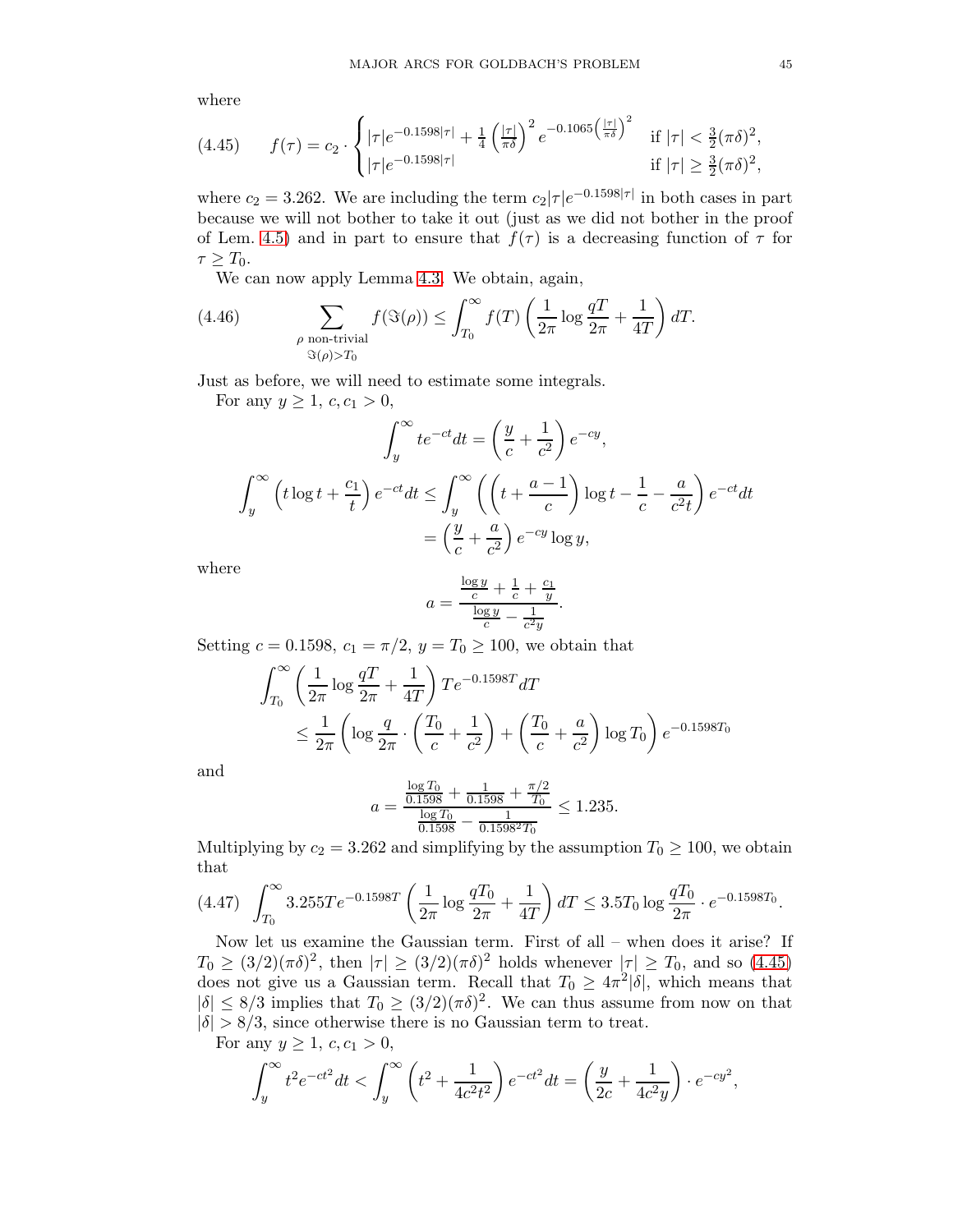46 H. A. HELFGOTT

$$
\int_{y}^{\infty} (t^2 \log t + c_1 t) \cdot e^{-ct^2} dt \le \int_{y}^{\infty} \left( t^2 \log t + \frac{at \log et}{2c} - \frac{\log et}{2c} - \frac{a}{4c^2 t} \right) e^{-ct^2} dt
$$

$$
= \frac{(2cy + a) \log y + a}{4c^2} \cdot e^{-cy^2},
$$

where

$$
a = \frac{c_1 y + \frac{\log ey}{2c}}{\frac{y \log ey}{2c} - \frac{1}{4c^2 y}} = \frac{1}{y} + \frac{c_1 y + \frac{1}{4c^2 y^2}}{\frac{y \log ey}{2c} - \frac{1}{4c^2 y}}
$$

.

(Note that a decreases as  $y \ge 1$  increases.) Setting  $c = 0.1065$ ,  $c_1 = 1/(2|\delta|) \le$  $3/16$  and  $y = T_0/(\pi|\delta|) \ge 4\pi$ , we obtain

$$
\int_{\frac{T_0}{\pi|\delta|}}^{\infty} \left( \frac{1}{2\pi} \log \frac{q|\delta|t}{2} + \frac{1}{4\pi|\delta|t} \right) t^2 e^{-0.1065t^2} dt
$$
\n
$$
\leq \left( \frac{1}{2\pi} \log \frac{q|\delta|}{2} \right) \cdot \left( \frac{T_0}{2\pi c|\delta|} + \frac{1}{4c^2 \cdot 4\pi} \right) \cdot e^{-0.1065 \left( \frac{T_0}{\pi|\delta|} \right)^2}
$$
\n
$$
+ \frac{1}{2\pi} \cdot \frac{\left( 2c \frac{T_0}{\pi|\delta|} + a \right) \log \frac{T_0}{\pi|\delta|} + a}{4c^2} \cdot e^{-0.1065 \left( \frac{T_0}{\pi|\delta|} \right)^2}
$$

and

$$
a \le \frac{1}{4\pi} + \frac{4\pi \cdot \frac{3}{16} + \frac{1}{4 \cdot 0.1065^2 \cdot (4\pi)^2}}{\frac{4\pi \log 4\pi e}{2 \cdot 0.1065} - \frac{1}{4 \cdot 0.1065^2 \cdot 4\pi}} \le 0.092.
$$

Multiplying by  $(c_2/4)\pi|\delta|$ , we get that

<span id="page-45-0"></span>(4.48) 
$$
\int_{T_0}^{\infty} \frac{c_2}{4} \left(\frac{T}{\pi |\delta|}\right)^2 e^{-0.1065 \left(\frac{T}{\pi |\delta|}\right)^2} \left(\frac{1}{2\pi} \log \frac{qT_0}{2\pi} + \frac{1}{4T}\right) dT
$$

is at most  $e^{-0.1065\left(\frac{T_0}{\pi|\delta|}\right)^2}$ times

$$
(4.49)
$$
\n
$$
\begin{aligned}\n\left( (0.61T_0 + 0.716|\delta|) \cdot \log \frac{q|\delta|}{2} + 0.61T_0 \log \frac{T_0}{\pi|\delta|} + 0.827|\delta| \log \frac{eT_0}{\pi|\delta|} \right) \\
&\le \left( 0.61 + 0.828 \cdot \frac{1 + \frac{1}{\log T_0/\pi|\delta|}}{T_0/|\delta|} \right) T_0 \log \frac{qT_0}{2\pi} \le 0.64T_0 \log \frac{qT_0}{2\pi},\n\end{aligned}
$$

where we are using several times the assumption that  $T_0 \geq 4\pi^2 |\delta|$ .

We sum [\(4.47\)](#page-44-1) and the estimate for [\(4.48\)](#page-45-0) we have just got to reach our conclusion.  $\Box$ 

Again, we record some norms obtained by symbolic integration: (4.50)

$$
|\eta|_2^2 = \frac{3}{8}\sqrt{\pi}, \qquad |\eta'|_2^2 = \frac{7}{16}\sqrt{\pi},
$$
  
\n
$$
|\eta \cdot \log|_2^2 = \frac{\sqrt{\pi}}{64} \left(8(3\gamma - 8)\log 2 + 3\pi^2 + 6\gamma^2 + 24(\log 2)^2 + 16 - 32\gamma\right)
$$
  
\n
$$
\leq 0.16364,
$$
  
\n
$$
|\eta(t)/\sqrt{t}|_1 = \frac{2^{1/4}\Gamma(1/4)}{4} \leq 1.07791, \qquad |\eta(t)\sqrt{t}|_1 = \frac{3}{4}2^{3/4}\Gamma(3/4) \leq 1.54568,
$$
  
\n
$$
|\eta'(t)/\sqrt{t}|_1 = \int_0^{\sqrt{2}} t^{3/2} e^{-\frac{t^2}{2}} dt - \int_{\sqrt{2}}^\infty t^{3/2} e^{-\frac{t^2}{2}} dt \leq 1.48469,
$$
  
\n
$$
|\eta'(t)\sqrt{t}|_1 \leq 1.72169.
$$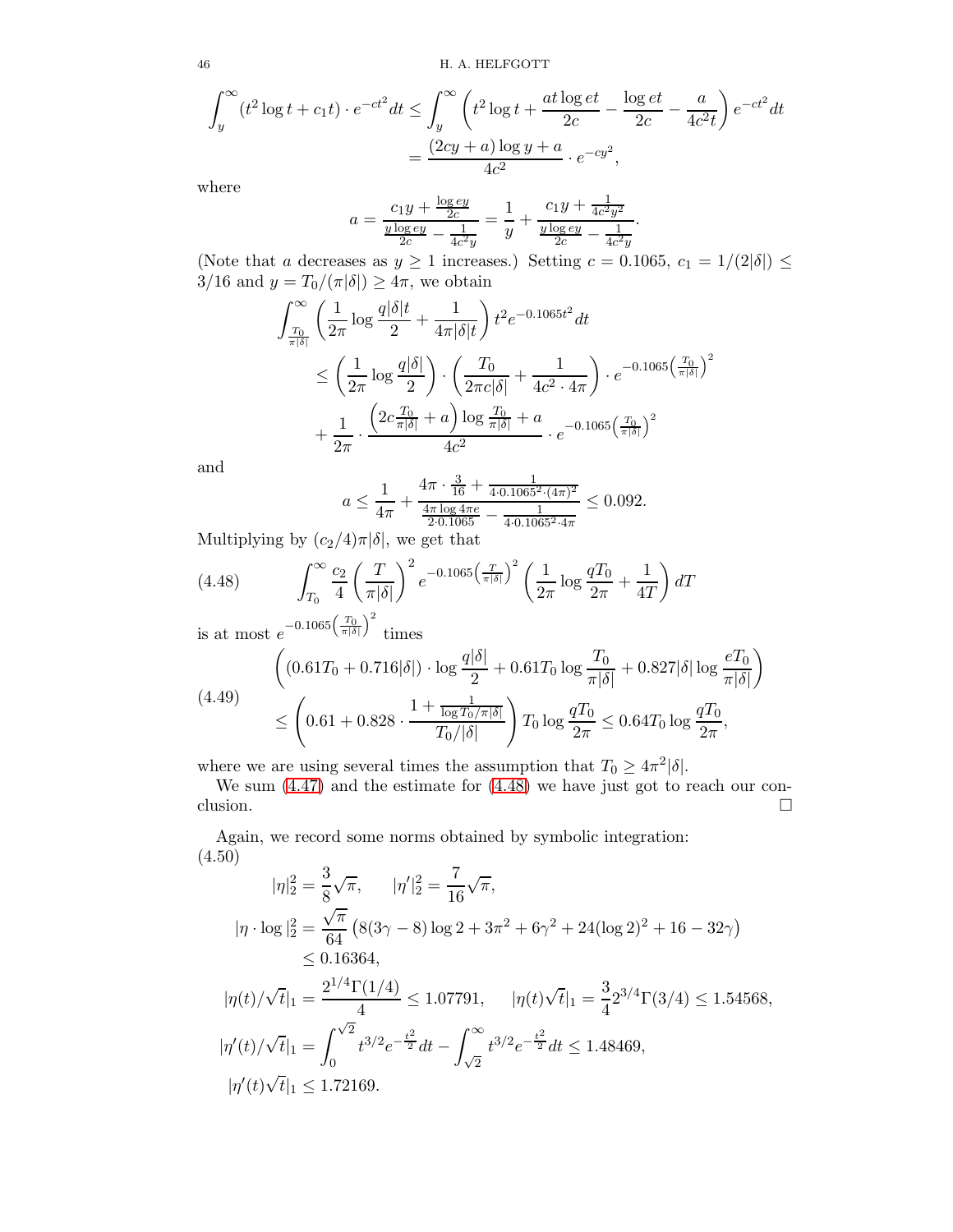<span id="page-46-0"></span>**Proposition 4.8.** Let  $\eta(t) = t^2 e^{-t^2/2}$ . Let  $x \geq 1$ ,  $\delta \in \mathbb{R}$ . Let  $\chi$  be a primitive character mod q,  $q \geq 1$ . Assume that all non-trivial zeros  $\rho$  of  $L(s,\chi)$  with  $|\Im(\rho)| \leq T_0$  lie on the critical line. Assume that  $T_0 \geq \max(4\pi^2|\delta|, 100)$ . Then

(4.51)  
\n
$$
\sum_{n=1}^{\infty} \Lambda(n)\chi(n)e\left(\frac{\delta}{x}n\right)\eta(n/x) = \begin{cases} \widehat{\eta}(-\delta)x + O^* \left(\operatorname{err}_{\eta,\chi}(\delta,x)\right) \cdot x & \text{if } q = 1, \\ O^* \left(\operatorname{err}_{\eta,\chi}(\delta,x)\right) \cdot x & \text{if } q > 1, \end{cases}
$$

where (4.52)

<span id="page-46-1"></span>
$$
err_{\eta,\chi}(\delta, x) = T_0 \log \frac{qT_0}{2\pi} \cdot \left( 3.5e^{-0.1598T_0} + 0.64e^{-0.1065 \cdot \frac{T_0^2}{(\pi \delta)^2}} \right) + \left( 1.22\sqrt{T_0} \log qT_0 + 5.053\sqrt{T_0} + 1.423 \log q + 37.19 \right) \cdot x^{-1/2} + (3 + 11|\delta|)x^{-1} + (\log q + 6) \cdot (1 + 6|\delta|) \cdot x^{-3/2}.
$$

Proof. We proceed as in the proof of Prop. [4.6.](#page-42-1) The contribution of Lemma [4.7](#page-43-1) is

$$
T_0 \log \frac{qT_0}{2\pi} \cdot \left(3.5e^{-0.1598T_0} + 0.64e^{-0.1065 \cdot \frac{T_0^2}{(\pi \delta)^2}}\right) \cdot x,
$$

whereas the contribution of Lemma [4.4](#page-37-1) is at most

$$
(1.22\sqrt{T_0}\log qT_0 + 5.053\sqrt{T_0} + 1.423\log q + 37.188)\sqrt{x}.
$$

Let us now apply Lemma [4.1.](#page-30-0) Since  $\eta(0) = 0$ , we have

$$
R = O^*(c_0) = O^*(2.138 + 10.99|\delta|).
$$

Lastly,

$$
|\eta'|_2 + 2\pi|\delta||\eta|_2 \le 0.881 + 5.123|\delta|.
$$

Now that we have Prop. [4.8,](#page-46-0) we can derive from it similar bounds for a smoothing defined as the multiplicative convolution of  $\eta$  with something else. In general, for  $\varphi_1, \varphi_2 : [0, \infty) \to \mathbb{C}$ , if we know how to bound sums of the form

(4.53) 
$$
S_{f,\varphi_1}(x) = \sum_n f(n)\varphi_1(n/x),
$$

we can bound sums of the form  $S_{f,\varphi_1*_M\varphi_2}$ , simply by changing the order of summation and integration:

$$
S_{f,\varphi_1 *_{M}\varphi_2} = \sum_{n} f(n)(\varphi_1 *_{M} \varphi_2) \left(\frac{n}{x}\right)
$$
  
= 
$$
\int_0^\infty \sum_{n} f(n)\varphi_1 \left(\frac{n}{wx}\right) \varphi_2(w) \frac{dw}{w} = \int_0^\infty S_{f,\varphi_1}(wx) \varphi_2(w) \frac{dw}{w}.
$$

This is particularly nice if  $\varphi_2(t)$  vanishes in a neighbourhood of the origin, since then the argument  $wx$  of  $S_{f,\varphi_1}(wx)$  is always large.

We will use  $\varphi_1(t) = t^2 e^{-t^2/2}$ ,  $\varphi_2(t) = \eta_1 *_M \eta_1$ , where  $\eta_1$  is 2 times the characteristic function of the interval  $[1/2, 1]$ . This is the example that will be used in [\[Helc\]](#page-77-2). The motivation for the choice of  $\varphi_1$  and  $\varphi_2$  is clear: we have just got bounds based on  $\varphi_1(t)$  in the major arcs, and the minor-arc bounds in [\[Helb\]](#page-77-3) (used in [\[Helc\]](#page-77-2), not here) were obtained for the weight  $\varphi_2(t)$ .

 $\Box$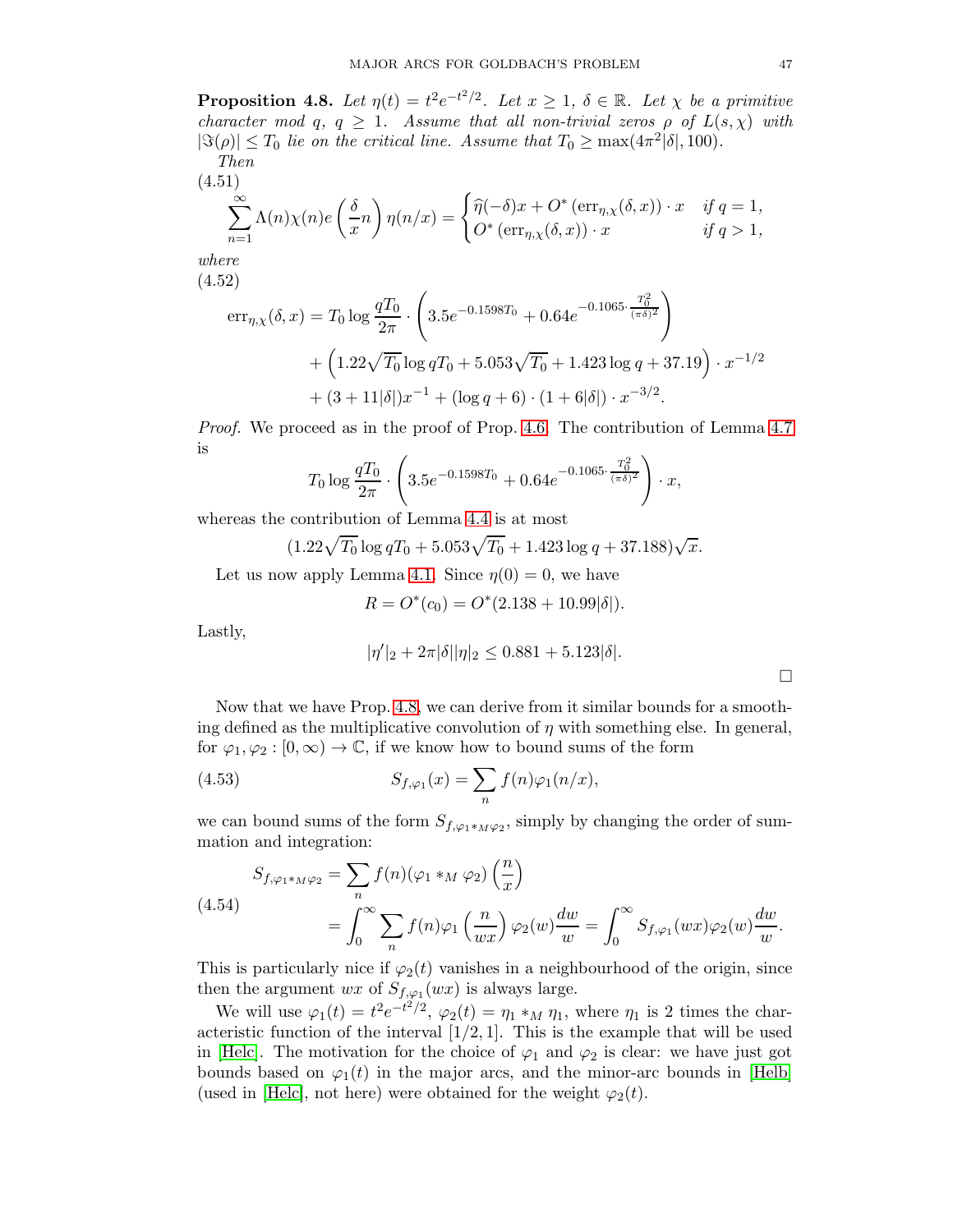<span id="page-47-4"></span>Corollary 4.9. Let  $\eta(t) = t^2 e^{-t^2/2}$ ,  $\eta_1 = 2 \cdot I_{[1/2,1]}$ ,  $\eta_2 = \eta_1 *_M \eta_1$ . Let  $\eta_* =$  $\eta_2 *_M \eta$ . Let  $x \in \mathbb{R}^+, \delta \in \mathbb{R}$ . Let  $\chi$  be a primitive character mod  $q, q \geq 1$ . Assume that all non-trivial zeros  $\rho$  of  $L(s,\chi)$  with  $|\Im(\rho)| \leq T_0$  lie on the critical line. Assume that  $T_0 \ge \max(4\pi^2|\delta|, 100)$ .

$$
Then\n(4.55)
$$

<span id="page-47-0"></span>
$$
\sum_{n=1}^{\infty} \Lambda(n)\chi(n)e\left(\frac{\delta}{x}n\right)\eta_*(n/x) = \begin{cases} \widehat{\eta_*}(-\delta)x + O^* \left(\text{err}_{\eta_*,\chi}(\delta,x)\right) \cdot x & \text{if } q=1, \\ O^* \left(\text{err}_{\eta_*,\chi}(\delta,x)\right) \cdot x & \text{if } q>1, \end{cases}
$$
  
where

(4.56)

<span id="page-47-3"></span>
$$
err_{\eta,\chi_{*}}(\delta,x) = T_0 \log \frac{qT_0}{2\pi} \cdot \left( 3.5e^{-0.1598T_0} + 0.0019 \cdot e^{-0.1065 \cdot \frac{T_0^2}{(\pi \delta)^2}} \right) + \left( 1.675\sqrt{T_0} \log qT_0 + 6.936\sqrt{T_0} + 1.954 \log q + 51.047 \right) \cdot x^{-\frac{1}{2}} + (6 + 22|\delta|)x^{-1} + (\log q + 6) \cdot (3 + 17|\delta|) \cdot x^{-3/2}.
$$

Proof. The left side of [\(4.55\)](#page-47-0) equals

$$
\int_0^\infty \sum_{n=1}^\infty \Lambda(n)\chi(n)e\left(\frac{\delta n}{x}\right)\eta\left(\frac{n}{wx}\right)\eta_2(w)\frac{dw}{w}
$$

$$
= \int_{\frac{1}{4}}^{1} \sum_{n=1}^{\infty} \Lambda(n) \chi(n) e\left(\frac{\delta w n}{w x}\right) \eta\left(\frac{n}{w x}\right) \eta_2(w) \frac{dw}{w},
$$

since  $\eta_2$  is supported on [−1/4, 1]. By Prop. [4.8,](#page-46-0) the main term (if  $q = 1$ ) contributes

$$
\int_{\frac{1}{4}}^1 \hat{\eta}(-\delta w) xw \cdot \eta_2(w) \frac{dw}{w} = x \int_0^\infty \hat{\eta}(-\delta w) \eta_2(w) dw
$$
  
=  $x \int_0^\infty \int_{-\infty}^\infty \eta(t) e(\delta wt) dt \cdot \eta_2(w) dw = x \int_0^\infty \int_{-\infty}^\infty \eta\left(\frac{r}{w}\right) e(\delta r) \frac{dt}{w} \eta_2(w) dw$   
=  $x \int_{-\infty}^\infty \left(\int_0^\infty \eta\left(\frac{r}{w}\right) \eta_2(w) \frac{dw}{w}\right) e(\delta r) dr = \hat{\eta_2}(-\delta) \cdot x.$ 

The error term is

(4.57) 
$$
\int_{\frac{1}{4}}^{1} \operatorname{err}_{\eta, \chi}(\delta w, wx) \cdot wx \cdot \eta_2(w) \frac{dw}{w} = x \cdot \int_{\frac{1}{4}}^{1} \operatorname{err}_{\eta, \chi}(\delta w, wx) \eta_2(w) dw.
$$

Since

<span id="page-47-2"></span>
$$
\int_{w} \eta_2(w) dw = 1,
$$
\n
$$
\int_{w} w^{-1/2} \eta_2(w) dw \le 1.37259,
$$
\n
$$
\int_{w} w^{-1} \eta_2(w) dw = 4(\log 2)^2 \le 1.92182,
$$
\n
$$
\int_{w} w^{-3/2} \eta_2(w) dw \le 2.74517
$$

and<sup>[5](#page-47-1)</sup>

$$
\int_{w} e^{-0.1065 \cdot (4\pi)^2 \left(\frac{1}{w^2} - 1\right)} \eta_2(w) dw \le 0.002866,
$$

we see that  $(4.52)$  and  $(4.57)$  imply  $(4.56)$ .

$$
\lfloor
$$

<span id="page-47-1"></span> $^{5}\mathrm{By}$  rigorous integration from 1/4 to 1/2 and from 1/2 to 1 using VNODE-LP [\[Ned06\]](#page-77-4).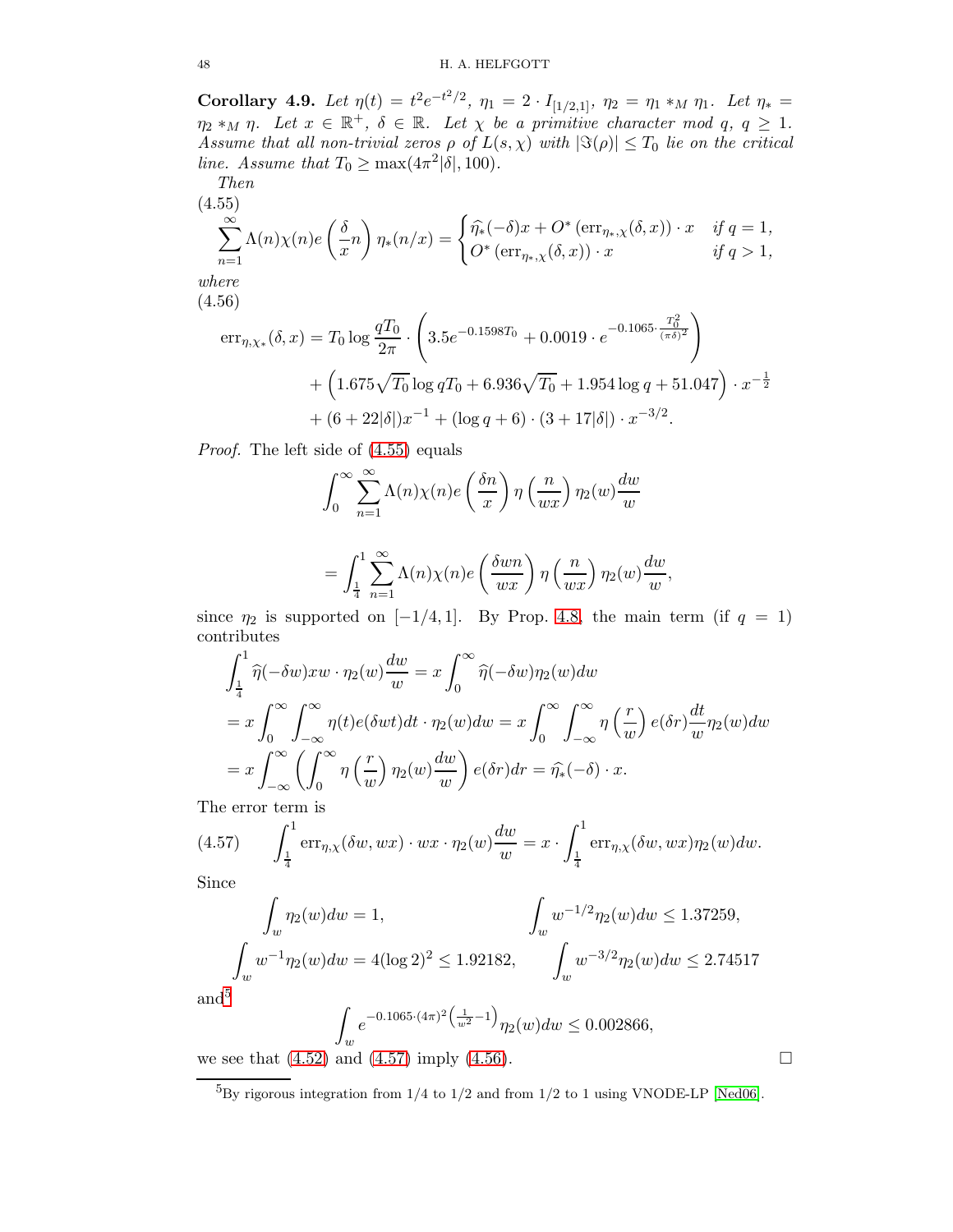4.4. The case of  $\eta_+(t)$ . We will work with

<span id="page-48-0"></span>(4.58) 
$$
\eta(t) = \eta_+(t) = h_H(t)t\eta_{\heartsuit}(t) = h_H(t)te^{-t^2/2},
$$

where  $h_H$  is as in [\(1.5\)](#page-3-0). We recall that  $h_H$  is a band-limited approximation to the function h defined in  $(1.4)$  – to be more precise,  $Mh_H(it)$  is the truncation of  $Mh(it)$  to the interval  $[-H, H]$ .

We are actually defining h,  $h_H$  and  $\eta$  in a slightly different way from what was done in the first draft of the present paper. The difference is instructive. There,  $\eta(t)$  was defined as  $h_H(t)e^{-t^2/2}$ , and  $h_H$  was a band-limited approximation to a function h defined as in [\(1.4\)](#page-3-1), but with  $t^3(2-t)^3$  instead of  $t^2(2-t)^3$ . The reason for our new definitions is that now the truncation of  $Mh(it)$  will not break the holomorphy of  $M\eta$ , and so we will be able to prove the general results we proved in §[4.1.](#page-30-3)

In essence, Mh will still be holomorphic because the Mellin transform of  $t\eta_{\heartsuit}(t)$ is holomorphic in the domain we care about, unlike the Mellin transform of  $\eta \circ (t)$ , which does have a pole at  $s = 0$ .

As usual, we start by bounding the contribution of zeros with large imaginary part. The procedure is much as before: since  $\eta_+(t) = \eta_H(t)\eta_{\heartsuit}(t)$ , the Mellin transform  $M\eta_+$  is a convolution of  $M(te^{-t^2/2})$  and something of support in  $[-H, H]i$ , namely,  $M\eta_H$  restricted to the imaginary axis. This means that the decay of  $M\eta_+$  is (at worst) like the decay of  $M(te^{-t^2/2})$ , delayed by H.

<span id="page-48-3"></span>**Lemma 4.10.** Let  $\eta = \eta_+$  be as in [\(4.58\)](#page-48-0) for some  $H \geq 5$ . Let  $x \in \mathbb{R}^+$ ,  $\delta \in \mathbb{R}$ . Let  $\chi$  be a primitive character mod q,  $q \geq 1$ . Assume that all non-trivial zeros  $\rho$ of  $L(s, \chi)$  with  $|\Im(\rho)| \leq T_0$  satisfy  $\Re(s) = 1/2$ , where  $T_0 \geq H + \max(4\pi^2|\delta|, 100)$ . Write  $G_{\delta}(s)$  for the Mellin transform of  $\eta(t)e(\delta t)$ . Then

$$
\sum_{\substack{\rho \text{ non-trivial} \\ |\Im(\rho)| > T_0}} |G_\delta(\rho)| \le \left(9.462 \sqrt{T'_0} e^{-0.1598T'_0} + 11.287 |\delta| e^{-0.1065 \left(\frac{T'_0}{\pi \delta}\right)^2}\right) \log \frac{qT_0}{2\pi},
$$

where  $T'_0 = T_0 - H$ .

Proof. As usual,

$$
\sum_{\substack{\rho \text{ non-trivial} \\ |\Im(\rho)| > T_0}} |G_\delta(\rho)| = \sum_{\substack{\rho \text{ non-trivial} \\ \Im(\rho) > T_0}} (|G_\delta(\rho)| + |G_\delta(1 - \rho)|).
$$

Let  $F_\delta$  be as in [\(4.44\)](#page-43-0). Then, since  $\eta_+(t)e(\delta t) = h_H(t)te^{-t^2/2}e(\delta t)$ , where  $h_H$  is as in  $(1.5)$ , we see by  $(2.5)$  that

$$
G_{\delta}(s) = \frac{1}{2\pi} \int_{-H}^{H} Mh(ir) F_{\delta}(s+1-ir) dr,
$$

and so, since  $|Mh(ir)| = |Mh(-ir)|$ , (4.59)

<span id="page-48-1"></span>
$$
|G_{\delta}(\rho)| + |G_{\delta}(1 - \rho)| \le \frac{1}{2\pi} \int_{-H}^{H} |Mh(ir)| (|F_{\delta}(1 + \rho - ir)| + |F_{\delta}(2 - (\rho - ir))|) dr.
$$

We apply Cor. [3.2](#page-9-1) with  $k = 1$  and  $T_0 - H$  instead of  $T_0$ , and obtain that  $|F_\delta(\rho)| + |F_\delta(1-\rho)| \leq g(\tau)$ , where

<span id="page-48-2"></span>(4.60) 
$$
g(\tau) = c_1 \cdot \left( \sqrt{|\tau|} e^{-0.1598|\tau|} + \frac{|\tau|}{2\pi|\delta|} \cdot e^{-0.1065\left(\frac{\tau}{\pi\delta}\right)^2} \right)
$$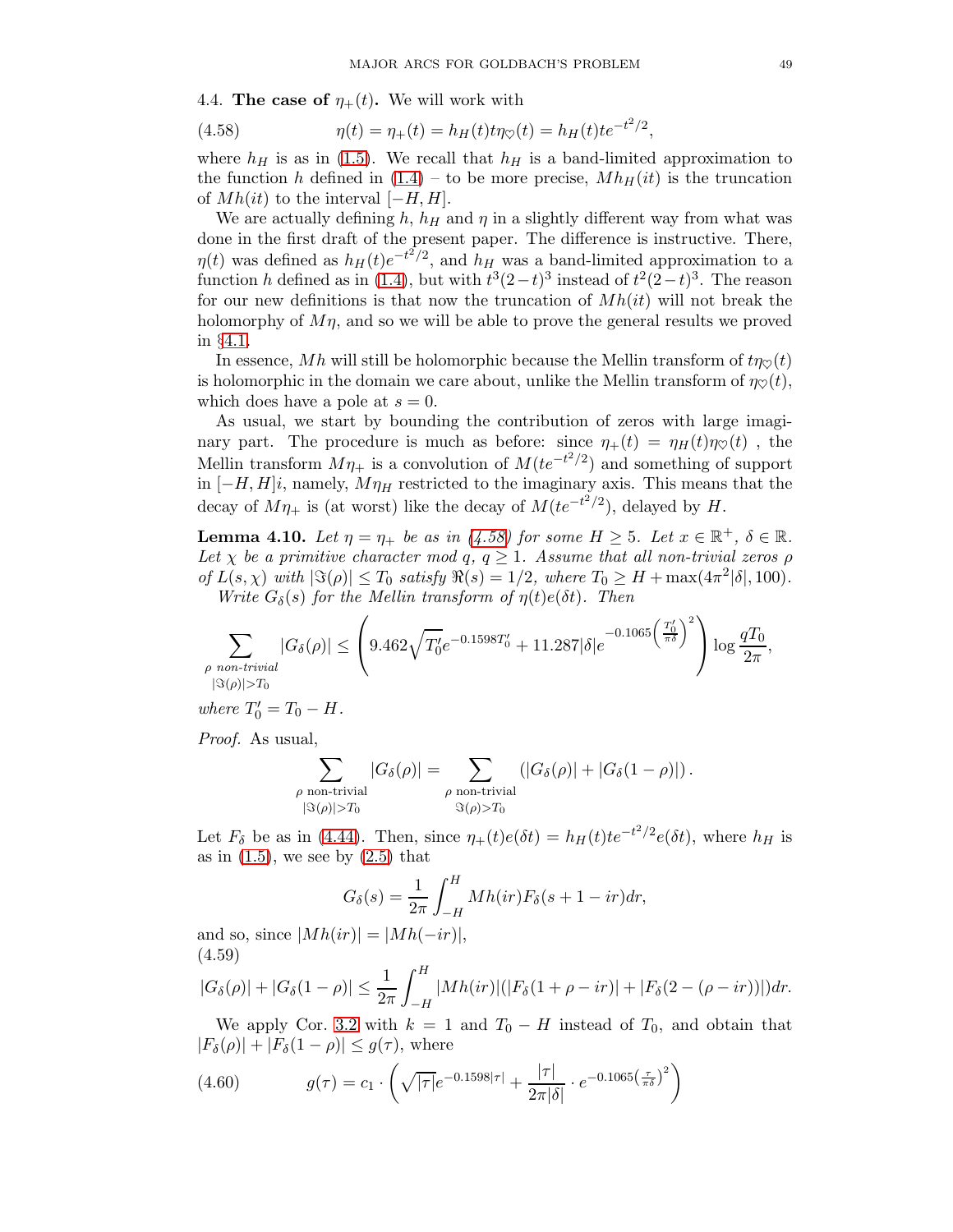where  $c_1 = 3.516$ . (As in the proof of Lemma [4.7,](#page-43-1) we are really putting in extra terms so as to simplify our integrals.)

From [\(4.59\)](#page-48-1), we conclude that

$$
|G_{\delta}(\rho)|+|G_{\delta}(1-\rho)|\leq f(\tau),
$$

for  $\rho = \sigma + i\tau$ ,  $\tau > 0$ , where

$$
f(\tau) = \frac{|Mh(ir)|_1}{2\pi} \cdot g(\tau - H)
$$

is decreasing for  $\tau \geq T_0$  (because  $g(\tau)$  is decreasing for  $\tau \geq T_0 - H$ ). By [\(B.17\)](#page-71-0),  $|Mh(ir)|_1 \leq 16.193918.$ 

We apply Lemma [4.3,](#page-36-2) and get that

<span id="page-49-0"></span>
$$
\sum_{\substack{\rho \text{ non-trivial} \\ |\Im(\rho)| > T_0}} |G_{\delta}(\rho)| \le \int_{T_0}^{\infty} f(T) \left(\frac{1}{2\pi} \log \frac{q}{2\pi} + \frac{1}{4T}\right) dT
$$
\n
$$
= \frac{|Mh(ir)|_1}{2\pi} \int_{T_0}^{\infty} g(T - H) \left(\frac{1}{2\pi} \log \frac{q}{2\pi} + \frac{1}{4T}\right) dT.
$$

Now we just need to estimate some integrals. For any  $y \ge e^2$ ,  $c > 0$  and  $\kappa, \kappa_1 \geq 0,$ 

$$
\int_{y}^{\infty} \sqrt{t}e^{-ct}dt \le \left(\frac{\sqrt{y}}{c} + \frac{1}{2c^2\sqrt{y}}\right)e^{-cy},
$$

$$
\int_{y}^{\infty} \left(\sqrt{t}\log(t+\kappa) + \frac{\kappa_1}{\sqrt{t}}\right)e^{-ct}dt \le \left(\frac{\sqrt{y}}{c} + \frac{a}{c^2\sqrt{y}}\right)\log(y+\kappa)e^{-cy},
$$

where

$$
a = \frac{1}{2} + \frac{1 + c\kappa_1}{\log(y + \kappa)}.
$$

The contribution of the exponential term in  $(4.60)$  to  $(4.61)$  thus equals

$$
(4.62) \frac{c_1 |Mh(ir)|_1}{2\pi} \int_{T_0}^{\infty} \left(\frac{1}{2\pi} \log \frac{qT}{2\pi} + \frac{1}{4T}\right) \sqrt{T - H} \cdot e^{-0.1598(T - H)} dT
$$
  

$$
(4.62) \le 9.06194 \int_{T_0 - H}^{\infty} \left(\frac{1}{2\pi} \log(T + H) + \frac{\log \frac{q}{2\pi}}{2\pi} + \frac{1}{4T}\right) \sqrt{T} e^{-0.1598T} dT
$$
  

$$
\le \frac{9.06194}{2\pi} \left(\frac{\sqrt{T_0 - H}}{0.1598} + \frac{a}{0.1598^2 \sqrt{T_0 - H}}\right) \log \frac{qT_0}{2\pi} \cdot e^{-0.1598(T_0 - H)},
$$

where  $a = 1/2 + (1 + 0.1598\pi/2)/\log T_0$ . Since  $T_0 - H \ge 100$  and  $T_0 \ge 105$ , this is at most

$$
9.4612\sqrt{T_0 - H} \log \frac{qT_0}{2\pi} \cdot e^{-0.1598(T_0 - H)}.
$$

We now estimate a few more integrals so that we can handle the Gaussian term in [\(4.60\)](#page-48-2). For any  $y > 1, c > 0, \kappa, \kappa_1 \geq 0$ ,

$$
\int_{y}^{\infty} te^{-ct^{2}} dt = \frac{e^{-cy^{2}}}{2c},
$$

$$
\int_{y}^{\infty} (t \log(t + \kappa) + \kappa_{1}) e^{-ct^{2}} dt \le \left(1 + \frac{\kappa_{1} + \frac{1}{2cy}}{y \log(y + \kappa)}\right) \frac{\log(y + \kappa) \cdot e^{-cy^{2}}}{2c}
$$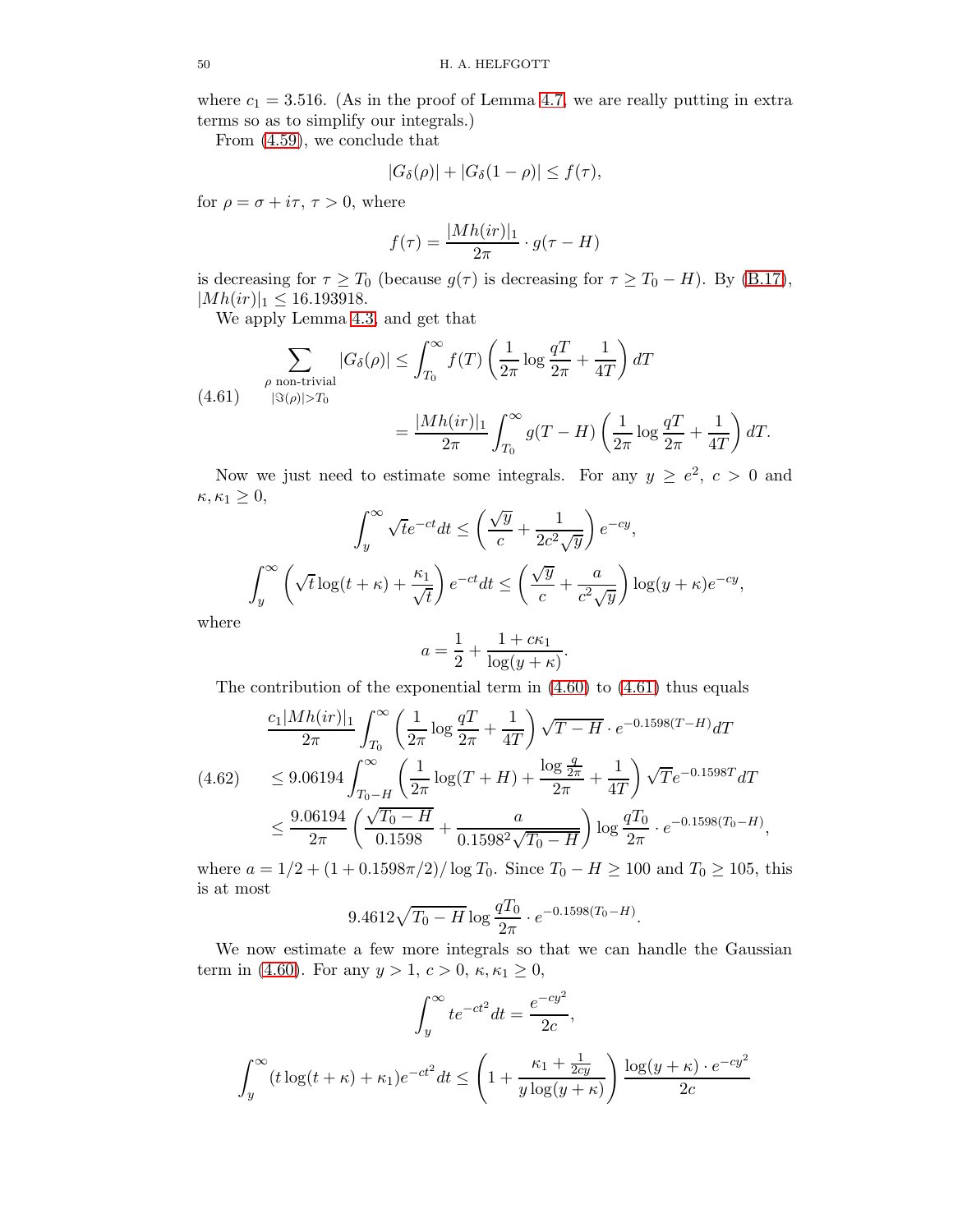Proceeding just as before, we see that the contribution of the Gaussian term in  $(4.60)$  to  $(4.61)$  is at most (4.63)

$$
\frac{c_1 |Mh(ir)|_1}{2\pi} \int_{T_0}^{\infty} \left(\frac{1}{2\pi} \log \frac{q}{2\pi} + \frac{1}{4T}\right) \frac{T - H}{2\pi |\delta|} \cdot e^{-0.1065\left(\frac{T - H}{\pi \delta}\right)^2} dT
$$
\n
$$
\leq 9.06194 \cdot \frac{|\delta|}{4} \int_{\frac{T_0 - H}{\pi |\delta|}}^{\infty} \left(\log \left(T + \frac{H}{\pi |\delta|}\right) + \log \frac{q |\delta|}{2} + \frac{\pi/2}{T}\right) T e^{-0.1065T^2} dT
$$
\n
$$
\leq 9.06194 \cdot \frac{|\delta|}{8 \cdot 0.1065} \left(1 + \frac{\frac{\pi}{2} + \frac{\pi |\delta|}{2 \cdot 0.1065 \cdot (T_0 - H)}}{\frac{T_0 - H}{\pi |\delta|} \log \frac{T_0}{\pi |\delta|}}\right) \log \frac{qT_0}{2\pi} \cdot e^{-0.1065\left(\frac{T_0 - H}{\pi \delta}\right)^2},
$$

Since  $(T_0 - H)/(\pi|\delta|) \geq 4\pi$ , this is at most

$$
11.287|\delta|\log\frac{qT_0}{2\pi} \cdot e^{-0.1065\left(\frac{T_0 - H}{\pi\delta}\right)^2}.
$$

**Proposition 4.11.** Let  $\eta = \eta_+$  be as in [\(4.58\)](#page-48-0) for some  $H \ge 50$ . Let  $x \ge 10^3$ ,  $\delta \in \mathbb{R}$ . Let  $\chi$  be a primitive character mod q,  $q \geq 1$ . Assume that all nontrivial zeros  $\rho$  of  $L(s,\chi)$  with  $|\Im(\rho)| \leq T_0$  lie on the critical line, where  $T_0 \geq$  $H + \max(4\pi^2|\delta|, 100).$ 

Then  
\n
$$
(4.64)
$$
\n
$$
\sum_{n=1}^{\infty} \Lambda(n)\chi(n)e\left(\frac{\delta}{x}n\right)\eta_{+}(n/x) = \begin{cases} \widehat{\eta_{+}}(-\delta)x + O^{*}\left(\text{err}_{\eta_{+},\chi}(\delta,x)\right) \cdot x & \text{if } q=1, \\ O^{*}\left(\text{err}_{\eta_{+},\chi}(\delta,x)\right) \cdot x & \text{if } q>1, \end{cases}
$$
\nwhere

(4.65)

 $($ 

<span id="page-50-0"></span>
$$
\begin{split} \text{err}_{\eta_{+},\chi}(\delta,x) &= \left( 9.462\sqrt{T_0'} \cdot e^{-0.1598T_0'} + 11.287|\delta|e^{-0.1065\left(\frac{T_0'}{\pi\delta}\right)^2} \right) \log\frac{qT_0}{2\pi} \\ &+ (1.631\sqrt{T_0}\log qT_0 + 12.42\sqrt{T_0} + 1.321\log q + 34.51)x^{-1/2}, \\ &+ (9+11|\delta|)x^{-1} + (\log q)(11+6|\delta|)x^{-3/2}, \end{split}
$$

where  $T'_0 = T_0 - H$ .

*Proof.* We can apply Lemmas [4.1](#page-30-0) and Lemma [4.4](#page-37-1) because  $\eta_+(t)$ ,  $(\log t)\eta_+(t)$  and  $\eta'_{+}(t)$  are in  $\ell_2$  (by [\(B.25\)](#page-72-0), [\(B.28\)](#page-73-0) and [\(B.32\)](#page-74-0)) and  $\eta_{+}(t)t^{\sigma-1}$  and  $\eta'_{+}(t)t^{\sigma-1}$  are in  $\ell_1$  for  $\sigma$  in an open interval containing [1/2, 3/2] (by [\(B.30\)](#page-73-1) and [\(B.33\)](#page-75-0)). (Because of [\(4.5\)](#page-32-0), the fact that  $\eta_+(t)t^{-1/2}$  and  $\eta_+(t)t^{1/2}$  are in  $\ell_1$  implies that  $\eta_+(t)$  log t is also in  $\ell_1$ , as is required by Lemma [4.4.](#page-37-1))

We apply Lemmas [4.1,](#page-30-0) [4.4](#page-37-1) and [4.10.](#page-48-3) We bound the norms involving  $\eta_+$  using the estimates in §[B.3](#page-72-1) and §[B.4.](#page-73-2) Since  $\eta_+(0) = 0$  (by the definition [\(B.3\)](#page-68-0) of  $\eta_+$ ), the term R in  $(4.2)$  is at most  $c_0$ , where  $c_0$  is as in  $(4.3)$ . We bound

$$
c_0 \le \frac{2}{3} \left( 2.922875 \left( \sqrt{\Gamma(1/2)} + \sqrt{\Gamma(3/2)} \right) + 1.062319 \left( \sqrt{\Gamma(5/2)} + \sqrt{\Gamma(7/2)} \right) \right) + \frac{4\pi}{3} |\delta| \cdot 1.062319 \left( \sqrt{\Gamma(3/2)} + \sqrt{\Gamma(5/2)} \right) \le 6.536232 + 9.319578|\delta| using (B.30) and (B.33). By (B.25), (B.32) and the assumption  $H \ge 50$ ,
$$

$$
|\eta_+|_2 \le 0.80044, \qquad |\eta'_+|_2 \le 10.845789.
$$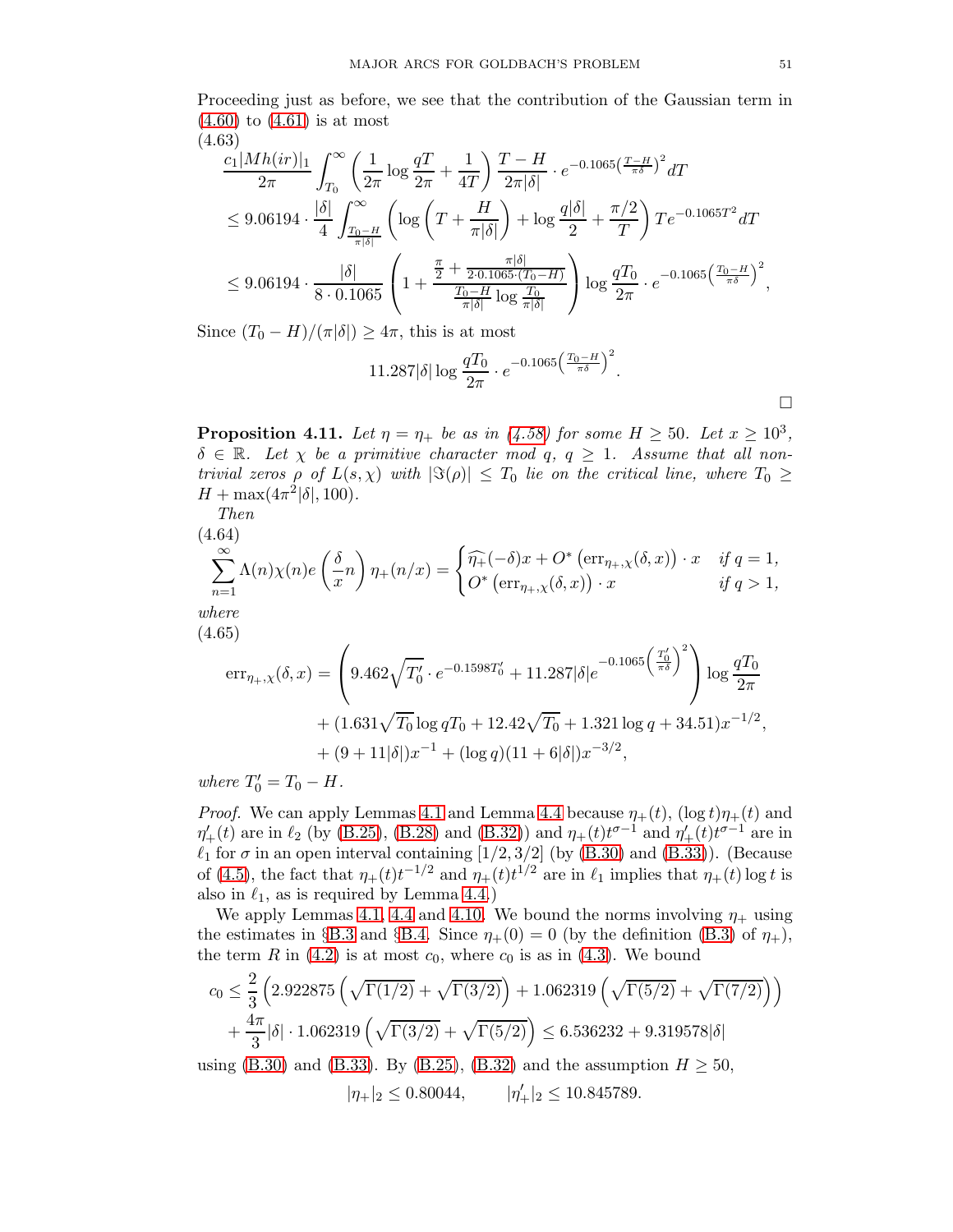Thus, the error terms in [\(4.1\)](#page-30-1) total at most

$$
(4.66) \quad 6.536232 + 9.319578|\delta| + (\log q + 6.01)(10.845789 + 2\pi \cdot 0.80044|\delta|)x^{-1/2}
$$
  

$$
\leq 9 + 11|\delta| + (\log q)(11 + 6|\delta|)x^{-1/2}.
$$

The part of the sum  $\sum_{\rho} G_{\delta}(\rho) x^{\rho}$  in [\(4.1\)](#page-30-1) corresponding to zeros  $\rho$  with  $|\Im(\rho)| >$  $T_0$  gets estimated by Lem [4.10.](#page-48-3) By Lemma [4.4,](#page-37-1) the part of the sum corresponding to zeros  $\rho$  with  $|\Im(\rho)| \leq T_0$  is at most

$$
(1.631\sqrt{T_0}\log qT_0 + 12.42\sqrt{T_0} + 1.321\log q + 34.51)x^{1/2},
$$

where we estimate the norms  $|\eta_+|_2$ ,  $|\eta \cdot \log|_2$  and  $|\eta(t)/\sqrt{t}|_1$  by [\(B.25\)](#page-72-0), [\(B.28\)](#page-73-0) and  $(B.30)$ .

4.5. A sum for  $\eta_+(t)^2$ . Using a smoothing function sometimes leads to considering sums involving the square of the smoothing function. In particular, [\[Hela\]](#page-77-5) requires a result involving  $\eta_+^2$  – something that could be slightly challenging to prove, given the way in which  $\eta_+$  is defined. Fortunately, we have bounds on  $|\eta_{+}|_{\infty}$  and other  $\ell_{\infty}$ -norms (see Appendix [B.5\)](#page-75-1). Our task will also be made easier by the fact that we do not have a phase  $e(\delta n/x)$  this time. All in all, this will be yet another demonstration of the generality of the framework developed in §[4.1.](#page-30-3)

<span id="page-51-3"></span>**Proposition 4.12.** Let  $\eta = \eta_+$  be as in [\(4.58\)](#page-48-0),  $H \ge 50$ . Let  $x \ge 10^8$ . Assume that all non-trivial zeros  $\rho$  of the Riemann zeta function  $\zeta(s)$  with  $|\Im(\rho)| \leq T_0$  lie on the critical line, where  $T_0 \geq 2H + \max(H/4, 50)$ .

<span id="page-51-1"></span>Then

$$
(4.67) \sum_{n=1}^{\infty} \Lambda(n) (\log n) \eta_+^2(n/x) = x \cdot \int_0^{\infty} \eta_+^2(t) \log xt \, dt + O^*(\text{err}_{\ell_2, \eta_+}) \cdot x \log x,
$$

where

<span id="page-51-2"></span>(4.68) 
$$
\begin{aligned} \n\text{err}_{\ell_2,\eta_+} &= \left( 0.607 \frac{(\log T_0)^2}{\log x} + 1.21 (\log T_0) \right) \sqrt{T_0} e^{-\frac{\pi (T_0 - 2H)}{4}} \\ \n&\quad + (2.06\sqrt{T_0} \log T_0 + 43.87) \cdot x^{-1/2} \n\end{aligned}
$$

*Proof.* We will need to consider two smoothing functions, namely,  $\eta_{+,0}(t)$  =  $\eta_{+}(t)^{2}$  and  $\eta_{+,1} = \eta_{+}(t)^{2} \log t$ . Clearly,

$$
\sum_{n=1}^{\infty} \Lambda(n) (\log n) \eta_{+}^{2}(n/x) = (\log x) \sum_{n=1}^{\infty} \Lambda(n) \eta_{+,0}(n/x) + \sum_{n=1}^{\infty} \Lambda(n) \eta_{+,1}(n/x).
$$

Since  $\eta_{+}(t) = h_H(t) t e^{-t^2/2}$ ,

$$
\eta_{+,0}(r) = h_H^2(t) t e^{-t^2}, \qquad \eta_{+,1}(r) = h_H^2(t) (\log t) t e^{-t^2}.
$$

Let  $\eta_{+,2} = (\log x)\eta_{+,0} + \eta_{+,1} = \eta_+^2(t) \log xt.$ 

We wish to apply Lemma [4.1.](#page-30-0) For this, we must first check that some norms are finite. Clearly,

$$
\eta_{+,2}(t) = \eta_+^2(t) \log x + \eta_+^2(t) \log t
$$
  

$$
\eta_{+,2}'(t) = 2\eta_+(t)\eta_+'(t) \log x + 2\eta_+(t)\eta_+'(t) \log t + \eta_+^2(t)/t.
$$

Thus, we see that  $\eta_{+2}(t)$  is in  $\ell_2$  because  $\eta_{+}(t)$  is in  $\ell_2$  and  $\eta_{+}(t)$ ,  $\eta_{+}(t)$  log t are both in  $\ell_{\infty}$  (see [\(B.25\)](#page-72-0), [\(B.38\)](#page-76-0), [\(B.40\)](#page-76-1)):

<span id="page-51-0"></span>(4.69) 
$$
|\eta_{+,2}(t)|_2 \le |\eta_+^2(t)|_2 \log x + |\eta_+^2(t) \log t|_2
$$

$$
\le |\eta_+|_\infty |\eta_+|_2 \log x + |\eta_+(t) \log t|_\infty |\eta_+|_2.
$$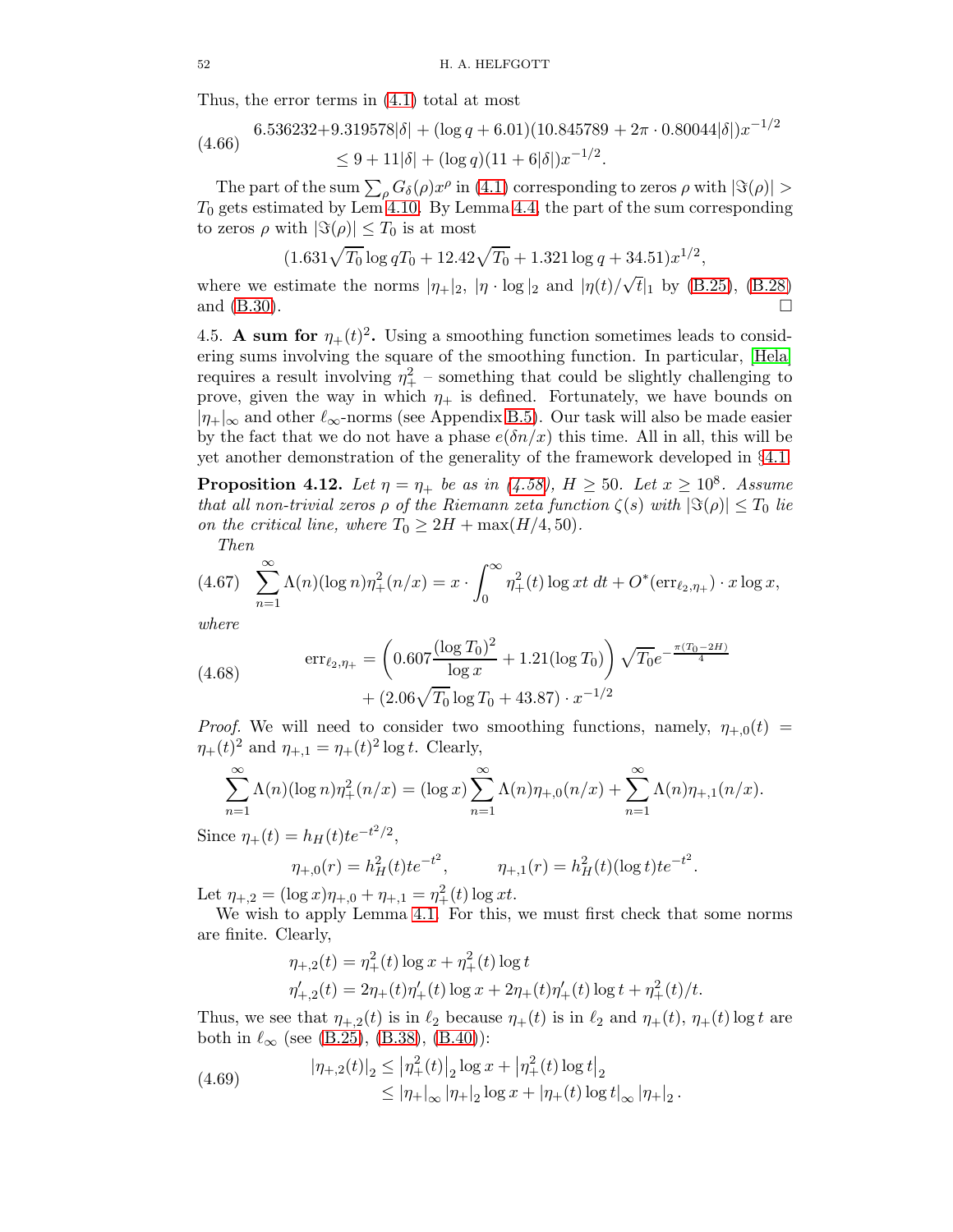Similarly,  $\eta'_{+,2}(t)$  is in  $\ell_2$  because  $\eta_+(t)$  is in  $\ell_2$ ,  $\eta'_+(t)$  is in  $\ell_2$  [\(B.32\)](#page-74-0), and  $\eta_+(t)$ ,  $\eta_+(t)$  log t and  $\eta_+(t)/t$  (see [\(B.41\)](#page-76-2)) are all in  $\ell_\infty$ : (4.70)

<span id="page-52-0"></span>
$$
\begin{aligned} \left| \eta'_{+,2}(t) \right|_2 &\leq \left| 2\eta_+(t) \eta'_+(t) \right|_2 \log x + \left| 2\eta_+(t) \eta'_+(t) \log t \right|_2 + \left| \eta_+^2(t)/t \right|_2 \\ &\leq 2 \left| \eta_+ \right|_\infty \left| \eta'_+ \right|_2 \log x + 2 \left| \eta_+(t) \log t \right|_\infty \left| \eta'_+ \right|_2 + \left| \eta_+(t)/t \right|_\infty \left| \eta_+ \right|_2. \end{aligned}
$$

In the same way, we see that  $\eta_{+,2}(t)t^{\sigma-1}$  is in  $\ell_1$  for all  $\sigma$  in  $(-1,\infty)$  (because the same is true of  $\eta_+(t)t^{\sigma-1}$  [\(B.30\)](#page-73-1), and  $\eta_+(t)$ ,  $\eta_+(t)$  log t are both in  $\ell_{\infty}$ ) and  $\eta'_{+,2}(t)t^{\sigma-1}$  is in  $\ell_1$  for all  $\sigma$  in  $(0,\infty)$  (because the same is true of  $\eta_+(t)t^{\sigma-1}$  and  $\eta'_{+}(t)t^{\sigma-1}$  [\(B.33\)](#page-75-0), and  $\eta_{+}(t)$ ,  $\eta_{+}(t)$  log t,  $\eta_{+}(t)/t$  are all in  $\ell_{\infty}$ ).

We now apply Lemma [4.1](#page-30-0) with  $q = 1$ ,  $\delta = 0$ . Since  $\eta_{+2}(0) = 0$ , the residue term R equals  $c_0$ , which, in turn, is at most  $2/3$  times

$$
\begin{aligned} &\left(|\eta_+|_\infty \log x+|\eta_+(t)\log t|_\infty\right)\left(\left|\eta_+(t)/\sqrt{t}\right|_1+\left|\eta_+(t)\sqrt{t}\right|_1\right)\\ &+2\left(|\eta_+|_\infty \log x+|\eta_+(t)\log t|_\infty\right)\left(\left|\eta_+'(t)/\sqrt{t}\right|_1+\left|\eta_+'(t)\sqrt{t}\right|_1\right)\\ &+|\eta_+(t)/t|_\infty\left(\left|\eta_+(t)/\sqrt{t}\right|_1+\left|\eta_+(t)\sqrt{t}\right|_1\right). \end{aligned}
$$

Using the bounds [\(B.38\)](#page-76-0), [\(B.40\)](#page-76-1), [\(B.41\)](#page-76-2) (with the assumption  $H \ge 50$ ), [\(B.30\)](#page-73-1) and [\(B.33\)](#page-75-0), we get that this means that

 $c_0 \leq 18.15014 \log x + 7.84532.$ 

Since  $q = 1$  and  $\delta = 0$ , we get from [\(4.70\)](#page-52-0) that

$$
\begin{aligned} \left(\log q + 6.01\right) \cdot \left(\left|\eta_{+,2}'\right|_2 + 2\pi |\delta| \left|\eta_{+,2}\right|_2\right) x^{-1/2} \\ &= 6.01 \left|\eta_{+,2}'\right|_2 x^{-1/2} \le (162.56 \log x + 59.325) x^{-1/2} .\end{aligned}
$$

Using the assumption  $x \ge 10^8$ , we obtain

<span id="page-52-4"></span>(4.71) 
$$
c_0 + (162.56 \log x + 59.325)x^{-1/2} \le 18.593 \log x.
$$

We now apply Lemma  $4.4$  – as we may, because of the finiteness of the norms we have already checked, together with

<span id="page-52-2"></span>
$$
(4.72)
$$
  
\n
$$
|\eta_{+,2}(t)\log t|_2 \le |\eta_+^2(t)\log t|_2 \log x + |\eta_+^2(t)(\log t)^2|_2
$$
  
\n
$$
\le |\eta_+(t)\log t|_\infty (|\eta_+(t)|_2 \log x + |\eta_+(t)\log t|_2)
$$
  
\n
$$
\le 0.40742 \cdot (0.80044 \log x + 0.82999) \le 0.32396 \log x + 0.33592
$$

(by  $(B.40)$ ,  $(B.25)$  and  $(B.28)$ ; use the assumption  $H \geq 50$ ). We will also need the bounds

<span id="page-52-1"></span>(4.73) 
$$
|\eta_{+,2}(t)|_2 \le 0.99811 \log x + 0.32612
$$

(from [\(4.69\)](#page-51-0), by the norm bounds [\(B.38\)](#page-76-0), [\(B.40\)](#page-76-1) and [\(B.25\)](#page-72-0), all with  $H \ge 50$ ) and

<span id="page-52-3"></span>(4.74) 
$$
\left|\eta_{+,2}(t)/\sqrt{t}\right|_{1} \leq (|\eta_{+}(t)|_{\infty} \log x + |\eta_{+}(t) \log t|_{\infty}) \left|\eta_{+}(t)/\sqrt{t}\right|_{1}
$$

$$
\leq 1.24703 \log x + 0.40745
$$

(by  $(B.38)$ ,  $(B.40)$  (again with  $H \ge 50$ ) and  $(B.30)$ ). We obtain that the sum  $\sum_{\rho} |G_0(\rho)| x^{\rho}$  (where  $G_0(\rho) = M\eta_{+,2}(\rho)$ ) over all non-trivial zeros  $\rho$  with  $|\Im(\rho)| \le$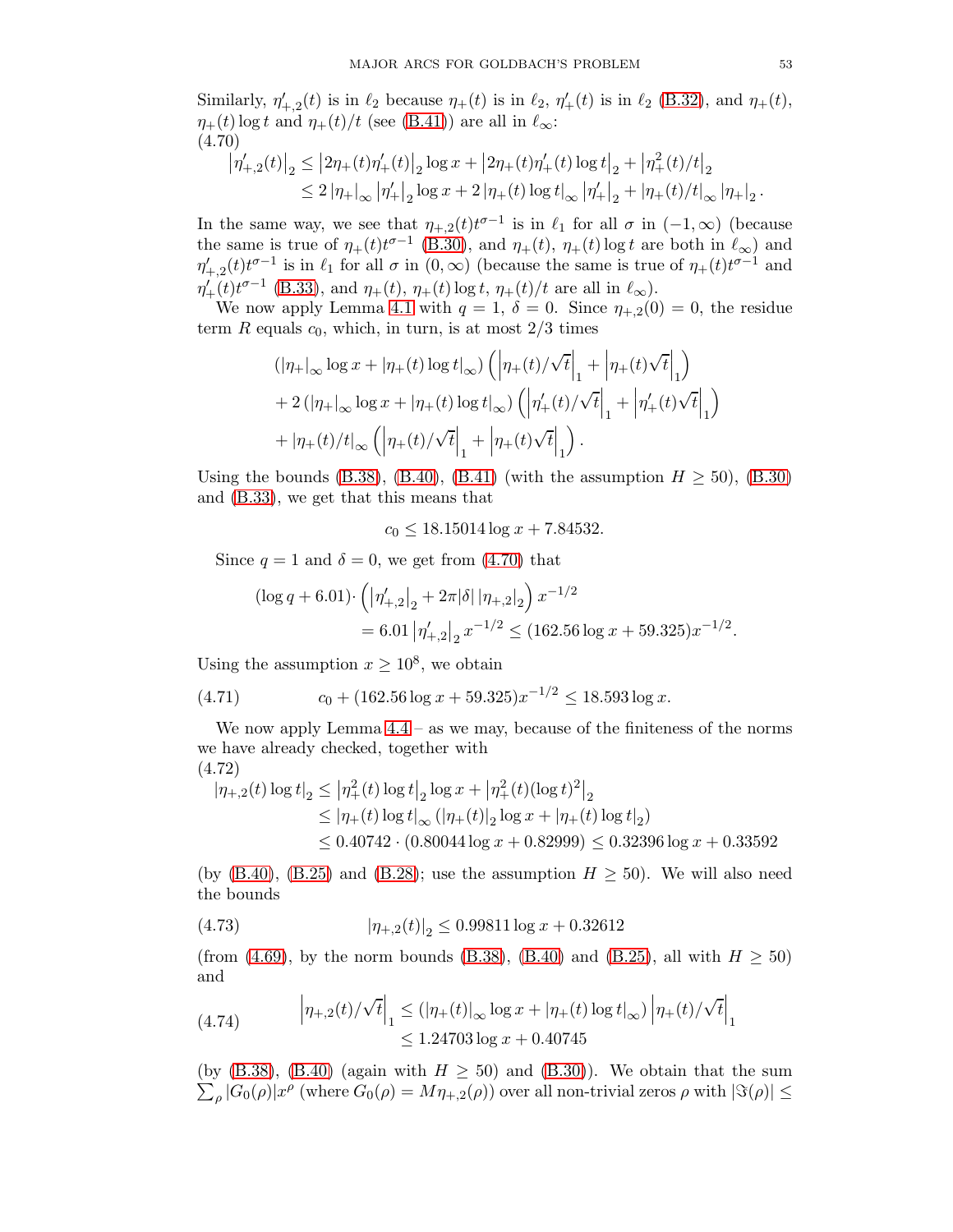$T_0$  is at most  $x^{1/2}$  times

<span id="page-53-0"></span>(4.75) 
$$
(1.3221 \log x + 0.6621)\sqrt{T_0} \log T_0 + (3.2419 \log x + 5.0188)\sqrt{T_0} + 43.1 \log x + 14.1,
$$

where we are bounding norms by  $(4.73)$ ,  $(4.72)$  and  $(4.74)$ . (We are using the fact that  $T_0 \geq 2\pi\sqrt{e}$  to ensure that the quantity  $\sqrt{T_0} \log T_0 - (\log 2\pi\sqrt{e})\sqrt{T_0}$  being multiplied by  $|\eta_{+,2}|_2$  is positive; thus, an upper bound for  $|\eta_{+,2}|_2$  suffices.) By the assumptions  $x \ge 10^8$ ,  $T_0 \ge 150$ , [\(4.75\)](#page-53-0) is at most

$$
2.06 \log x \cdot \sqrt{T_0} \log T_0 + 43.866 \log x.
$$

Note that the term  $18.539 \log x$  from  $(4.71)$  is at most  $0.002x^{1/2} \log x$ .

It remains to bound the sum of  $M\eta_{+2}(\rho)$  over non-trivial zeros with  $|\Im(\rho)| >$  $T_0$ . This we will do, as usual, by Lemma [4.3.](#page-36-2) For that, we will need to bound  $M\eta_{+2}(\rho)$  for  $\rho$  in the critical strip.

The Mellin transform of  $e^{-t^2}$  is  $\Gamma(s/2)/2$ , and so the Mellin transform of  $te^{-t^2}$ is  $\Gamma((s+1)/2)/2$ . By [\(2.6\)](#page-8-0), this implies that the Mellin transform of  $(\log t)te^{-t^2}$ is  $\Gamma'((s+1)/2)/4$ . Hence, by  $(2.5)$ ,

(4.76) 
$$
M\eta_{+,2}(s) = \frac{1}{4\pi} \int_{-\infty}^{\infty} M(h_H^2)(ir) \cdot F_x(s - ir) dr,
$$

where

(4.77) 
$$
F_x(s) = (\log x) \Gamma\left(\frac{s+1}{2}\right) + \frac{1}{2} \Gamma'\left(\frac{s+1}{2}\right).
$$

Moreover,

(4.78) 
$$
M(h_H^2)(ir) = \frac{1}{2\pi} \int_{-\infty}^{\infty} Mh_H(iu)Mh_H(i(r-u)) du,
$$

and so  $M(h_H^2)(ir)$  is supported on  $[-2H, 2H]$ . We also see that  $|Mh_H^2(ir)|_1 \le$  $|Mh_H(ir)|_1^2/2\pi$ . We know that  $|Mh_H(ir)|_1^2/2\pi \le 41.73727$  by [\(B.17\)](#page-71-0). Hence

$$
|M\eta_{+,2}(s)| \le \frac{1}{4\pi} \int_{-\infty}^{\infty} |M(h_H^2)(ir)| dr \cdot \max_{|r| \le 2H} |F_x(s - ir)|
$$
  

$$
\le \frac{41.73727}{4\pi} \cdot \max_{|r| \le 2H} |F_x(s - ir)| \le 3.32135 \cdot \max_{|r| \le 2H} |F_x(s - ir)|.
$$

<span id="page-53-1"></span>By [\[OLBC10,](#page-77-6) 5.6.9] (Stirling with explicit constants),

(4.80) 
$$
|\Gamma(s)| \leq \sqrt{2\pi}|s|^{\Re(s)-1/2}e^{-\pi|\Im(s)|/2}e^{1/6|z|},
$$

and so

(4.81) 
$$
|\Gamma(s)| \le 2.526 \sqrt{|\Im(s)|} e^{-\pi |\Im(s)|/2}
$$

for  $s \in \mathbb{C}$  with  $0 < \Re(s) \leq 1$  and  $|\Im(s)| \geq 25$ . Moreover, by [\[OLBC10,](#page-77-6) 5.11.2] and the remarks at the beginning of [\[OLBC10,](#page-77-6) 5.11(ii)],

$$
\frac{\Gamma'(s)}{\Gamma(s)} = \log s - \frac{1}{2s} + O^* \left( \frac{1}{12|s|^2} \cdot \frac{1}{\cos^3 \theta/2} \right)
$$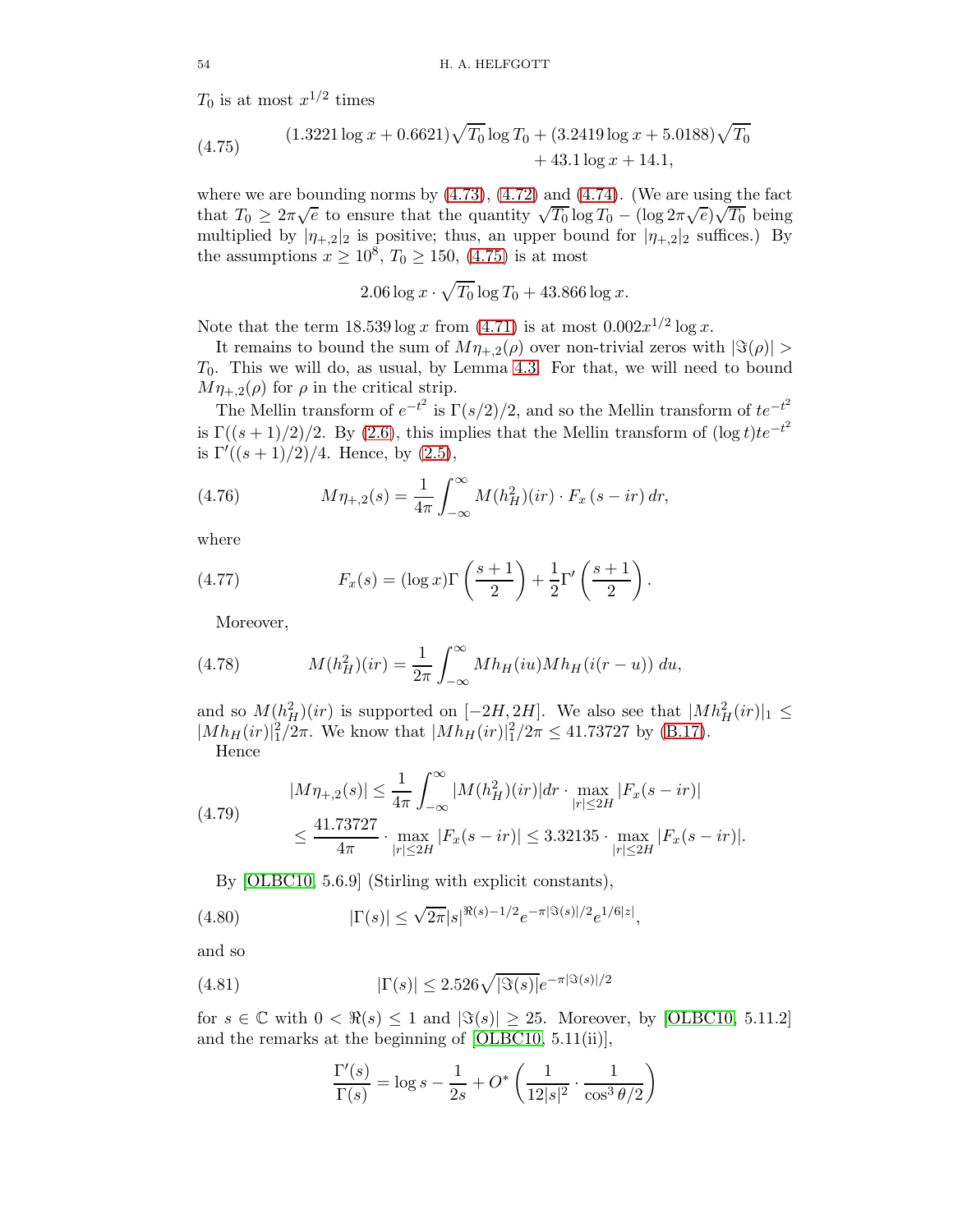for  $|\arg(s)| < \theta$  ( $\theta \in (-\pi, \pi)$ ). Again, for  $s = \sigma + i\tau$  with  $0 < \sigma \leq 1$  and  $|\tau| \geq 25$ , this gives us

$$
\frac{\Gamma'(s)}{\Gamma(s)} = \log |\tau| + \log \frac{\sqrt{|\tau|^2 + 1}}{|\tau|} + O^* \left(\frac{1}{2|\tau|}\right) + O^* \left(\frac{1}{12|\tau|^2} \cdot \frac{1}{\cos^3 \frac{\pi - \arctan |\tau|}{2}}\right)
$$

$$
= \log |\tau| + O^* \left(\frac{1}{2|\tau|^2} + \frac{1}{2|\tau|}\right) + \frac{O^*(0.236)}{|\tau|^2}
$$

$$
= \log |\tau| + O^* \left(\frac{0.53}{|\tau|}\right).
$$

Hence, for  $-1 \leq \Re(s) \leq 1$  and  $|\Im(s)| \geq 50$ ,

(4.82) 
$$
|F_x(s)| \le \left( (\log x) + \frac{1}{2} \log \left| \frac{\tau}{2} \right| + \frac{1}{2} O^* \left( \frac{0.53}{|\tau/2|} \right) \right) \Gamma \left( \frac{s+1}{2} \right) \le 2.526 ((\log x) + \frac{1}{2} \log |\tau| - 0.335) \sqrt{|\tau|} e^{-\pi |\tau|/2}.
$$

Thus, by [\(4.79\)](#page-53-1), for  $\rho = \sigma + i\tau$  with  $|\tau| \ge T_0 \ge 2H + 50$  and  $-1 \le \sigma \le 1$ ,

$$
|M\eta_{+,2}(\rho)| \le f(\tau)
$$

where

<span id="page-54-0"></span>(4.83) 
$$
f(T) = 8.39 \left( \log x + \frac{1}{2} \log T \right) \sqrt{\frac{|\tau|}{2} - H} \cdot e^{-\frac{\pi (|\tau| - 2H)}{4}}.
$$

The functions  $t \mapsto \sqrt{t}e^{-\pi t/2}$  and  $t \mapsto (\log t)\sqrt{t}e^{-\pi t/2}$  are decreasing for  $t \ge 3/\pi$ ; setting  $t = T/2 - H$ , we see that the right side of [\(4.83\)](#page-54-0) is a decreasing function of T for  $T \geq T_0$ , since  $T_0/2 - H \geq 25 > 3/\pi$ .

<span id="page-54-1"></span>We can now apply Lemma [4.3,](#page-36-2) and get that

(4.84) 
$$
\sum_{\substack{\rho \text{ non-trivial} \\ |\Im(\rho)| > T_0}} |M\eta_{+,2}(\rho)| \le \int_{T_0}^{\infty} f(T) \left(\frac{1}{2\pi} \log \frac{T}{2\pi} + \frac{1}{4T}\right) dT.
$$

Since  $T \geq T_0 \geq 150 > 2$ , we know that  $((1/2\pi) \log(T/2\pi) + 1/4T) \leq (1/2\pi) \log T$ . Hence, the right side of [\(4.84\)](#page-54-1) is at most

<span id="page-54-2"></span>(4.85) 
$$
\frac{8.39}{2\pi} \int_{T_0}^{\infty} \left( (\log x)(\log T) + \frac{(\log T)^2}{2} \right) \sqrt{\frac{T}{2}} e^{-\frac{\pi (T - 2H)}{4}} dT.
$$

In general, for  $T_0 \ge e^2$ ,

$$
\int_{T_0}^{\infty} \sqrt{T} (\log T)^2 e^{-\pi T/4} dT \le \frac{4}{\pi} \left( \sqrt{T_0} (\log T_0)^2 + \frac{2/\pi}{\sqrt{T_0}} (\log e^2 T_0)^2 \right) e^{-\frac{\pi T_0}{4}},
$$
  

$$
\int_{T_0}^{\infty} \sqrt{T} (\log T) e^{-\pi T/4} dT \le \frac{4}{\pi} \left( \sqrt{T_0} (\log T_0) + \frac{2/\pi}{\sqrt{T_0}} \log e^2 T_0 \right) e^{-\frac{\pi T_0}{4}};
$$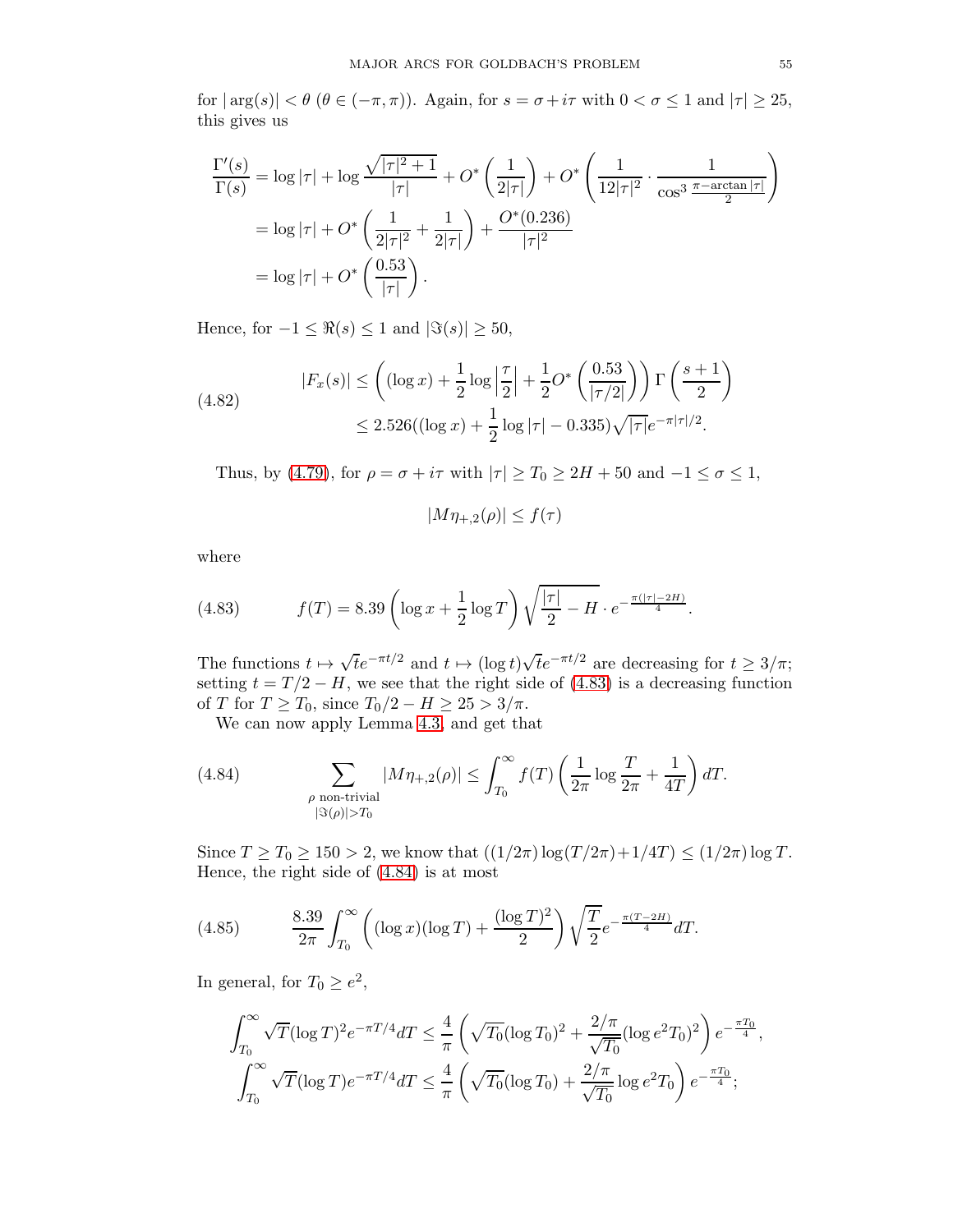for  $T_0 \ge 150$ , the quantities on the right are at most  $1.284\sqrt{T_0}(\log T_0)^2e^{-\pi T_0/4}$ and  $1.281\sqrt{T_0}(\log T_0)e^{-\pi T_0/4}$ , respectively. Thus, [\(4.84\)](#page-54-1) and [\(4.85\)](#page-54-2) give us that

$$
\sum_{\rho \text{ non-trivial}} |M\eta_{+,2}(\rho)|
$$
\n
$$
\beta(\rho)|>T_0
$$
\n
$$
\leq \frac{8.39}{2\pi \cdot \sqrt{2}} \left( \frac{1.284}{2} (\log T_0)^2 + 1.281 (\log x)(\log T_0) \right) \sqrt{T_0} e^{-\frac{\pi (T_0 - 2H)}{4}}
$$
\n
$$
\leq (0.607 (\log T_0)^2 + 1.21 (\log x)(\log T_0)) \sqrt{T_0} e^{-\frac{\pi (T_0 - 2H)}{4}}.
$$

4.6. A verification of zeros and its consequences. David Platt verified in his doctoral thesis [\[Pla11\]](#page-78-2), that, for every primitive character  $\chi$  of conductor  $q \leq 10^5$ , all the non-trivial zeroes of  $L(s,\chi)$  with imaginary part  $\leq 10^8/q$  lie on the critical line, i.e., have real part exactly 1/2. (We call this a GRH verification up to  $10^8/q$ .)

In work undertaken in coordination with the present project [\[Plab\]](#page-78-3), Platt has extended these computations to

- all odd  $q \leq 3 \cdot 10^5$ , with  $T_q = 10^8/q$ ,
- all even  $q \leq 4 \cdot 10^5$ , with  $T_q = \max(10^8/q, 200 + 7.5 \cdot 10^7/q)$ .

The method used was rigorous; its implementation uses interval arithmetic.

Let us see what this verification gives us when used as an input to Prop. [4.6.](#page-42-1) We are interested in bounds on  $|\text{err}_{\eta,\chi^*}(\delta,x)|$  for  $q \leq r$  and  $|\delta| \leq \delta_0 r/2q$ . We set  $r = 3 \cdot 10^5$  and  $\delta_0 = 8$ , and so  $|\delta| \leq 4r/q$ . (We will not be using the verification for q even with  $3 \cdot 10^5 < q \le 4 \cdot 10^5$ .

We let  $T_0 = 10^8/q$ . Thus,

(4.86) 
$$
T_0 \ge \frac{10^8}{3 \cdot 10^5} = \frac{1000}{3},
$$

$$
\frac{T_0}{\pi |\delta|} \ge \frac{10^8/q}{\pi \cdot 4r/q} = \frac{1000}{12\pi}
$$

and so

<span id="page-55-0"></span>
$$
4.329e^{-0.1598T_0} \le 3.184 \cdot 10^{-23},
$$

$$
0.802e^{-0.1065\frac{T_0^2}{(\pi\delta)^2}} \le 4.3166 \cdot 10^{-33}.
$$

Since  $|\delta| \le 4r/q \le 1.2 \cdot 10^6/q \le 1.2 \cdot 10^6$  and  $qT_0 \le 10^8$ , this gives us

$$
\log \frac{qT_0}{2\pi} \cdot \left( 4.329e^{-0.1598T_0} + 0.802|\delta|e^{-0.1065\frac{T_0^2}{(\pi\delta)^2}} \right) \le 5.28 \cdot 10^{-22} + \frac{8.59 \cdot 10^{-26}}{q}
$$
  

$$
\le 5.281 \cdot 10^{-22}.
$$

Again by  $T_0 = 10^8/q$ ,

$$
2.337\sqrt{T_0}\log qT_0 + 21.817\sqrt{T_0} + 2.85\log q + 74.38
$$

is at most

$$
\frac{648662}{\sqrt{q}} + 111,
$$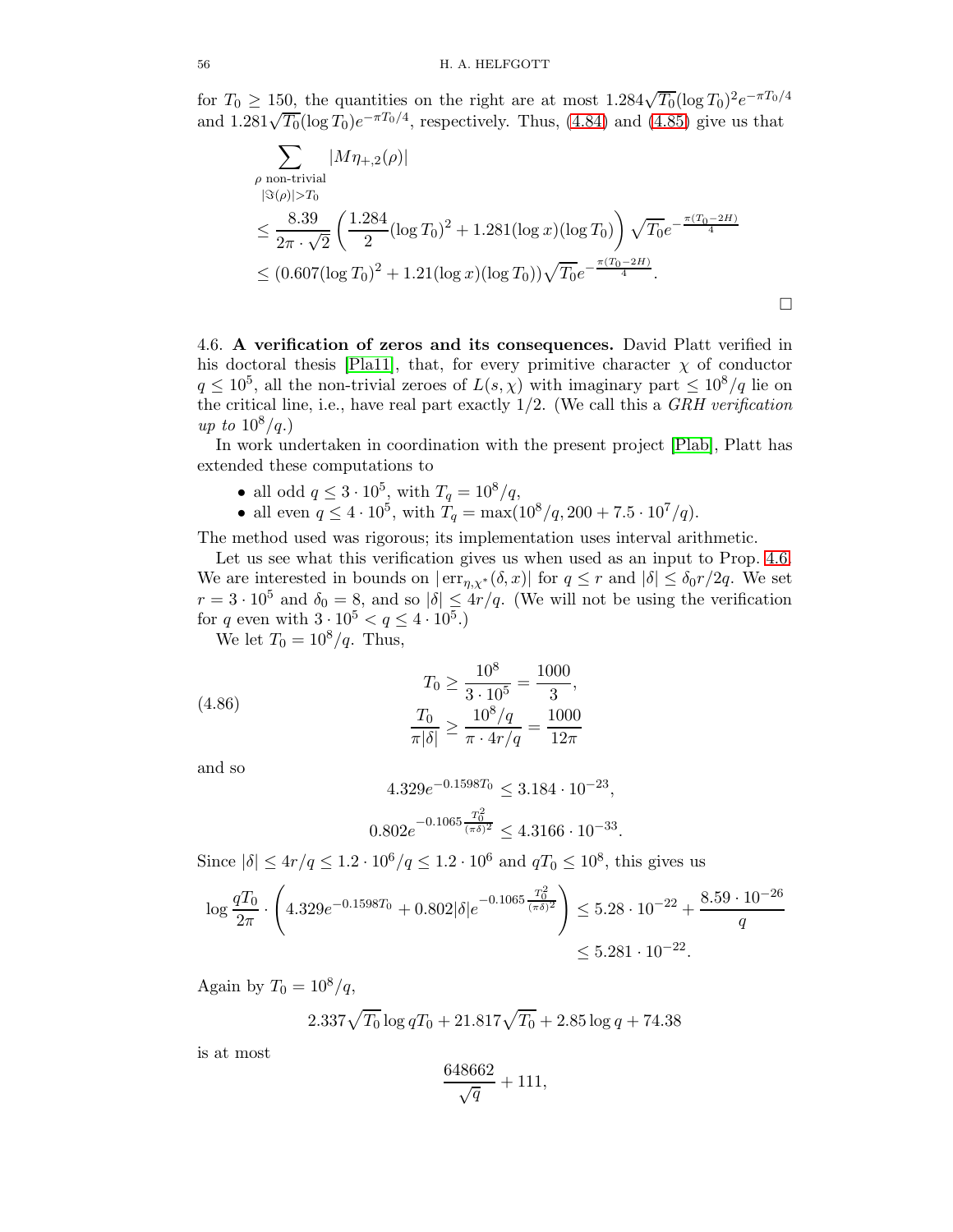and

$$
3\log q + 14|\delta| + 17 \le 55 + \frac{1.7 \cdot 10^7}{q},
$$
  

$$
(\log q + 6) \cdot (1 + 5|\delta|) \le 19 + \frac{1.2 \cdot 10^8}{q}.
$$

Hence, assuming  $x \ge 10^8$  to simplify, we see that Prop. [4.6](#page-42-1) gives us that

$$
err_{\eta,\chi}(\delta, x) \le 5.281 \cdot 10^{-22} + \frac{\frac{648662}{\sqrt{q}} + 111}{\sqrt{x}} + \frac{55 + \frac{1.7 \cdot 10^7}{q}}{x} + \frac{19 + \frac{1.2 \cdot 10^8}{q}}{x^{3/2}}
$$

$$
\le 5.281 \cdot 10^{-22} + \frac{1}{\sqrt{x}} \left(\frac{650400}{\sqrt{q}} + 112\right)
$$

for  $\eta(t) = e^{-t^2/2}$ . This proves Theorem [1.1.](#page-2-0)

Let us now see what Platt's calculations give us when used as an input to Prop. [4.8](#page-46-0) and Cor. [4.9.](#page-47-4) Again, we set  $r = 3 \cdot 10^5$ ,  $\delta_0 = 8$ ,  $|\delta| \leq 4r/q$  and  $T_0 = 10^8/q$ , so [\(4.86\)](#page-55-0) is still valid. We obtain

$$
T_0 \log \frac{qT_0}{2\pi} \cdot \left(3.5e^{-0.1598T_0} + 0.64e^{-0.1065 \cdot \frac{T_0^2}{(\pi \delta)^2}}\right) \le \frac{4.269 \cdot 10^{-14}}{q}.
$$

We use the same bound when we have 0.0019 instead of 0.64 on the left side, as in [\(4.56\)](#page-47-3). (The coefficient affects what is by far the smaller term, so we are wasting nothing.) Again by  $T_0 = 10^8/q$  and  $q \leq r$ ,

$$
1.22\sqrt{T_0}\log qT_0 + 5.053\sqrt{T_0} + 1.423\log q + 37.19 \le \frac{275263}{\sqrt{q}} + 55.2
$$
  

$$
1.675\sqrt{T_0}\log qT_0 + 6.936\sqrt{T_0} + 1.954\log q + 51.047 \le \frac{377907}{\sqrt{q}} + 75.7.
$$

For  $x \ge 10^8$ , we use  $|\delta| \le 4r/q \le 1.2 \cdot 10^6/q$  to bound

$$
(3+11|\delta|)x^{-1} + (\log q + 6) \cdot (1+6|\delta|) \cdot x^{-3/2} \le \left(0.0004 + \frac{1322}{q}\right)x^{-1/2}.
$$
  

$$
(6+22|\delta|)x^{-1} + (\log q + 6) \cdot (3+17|\delta|) \cdot x^{-3/2} \le \left(0.0007 + \frac{2644}{q}\right)x^{-1/2}.
$$

Summing, we obtain

$$
err_{\eta,\chi} \le \frac{4.269 \cdot 10^{-14}}{q} + \frac{1}{\sqrt{x}} \left( \frac{276600}{\sqrt{q}} + 56 \right)
$$

for  $\eta(t) = t^2 e^{-t^2/2}$  and

$$
\mathrm{err}_{\eta,\chi} \le \frac{4.269 \cdot 10^{-14}}{q} + \frac{1}{\sqrt{x}} \left( \frac{380600}{\sqrt{q}} + 76 \right)
$$

for  $\eta(t) = t^2 e^{-t^2/2} *_{M} \eta_2(t)$ . This proves Theorem [1.2](#page-2-1) and Corollary [1.3.](#page-2-2)

Now let us work with the smoothing weight  $\eta_+$ . This time around, set  $r =$ 150000 if q is odd, and  $r = 300000$  if q is even. As before, we assume

$$
q \le r, \qquad |\delta| \le 4r/q.
$$

We can see that Platt's verification [\[Plab\]](#page-78-3), mentioned before, allows us to take

$$
T_0 = H + \frac{250r}{q}, \quad H = 200,
$$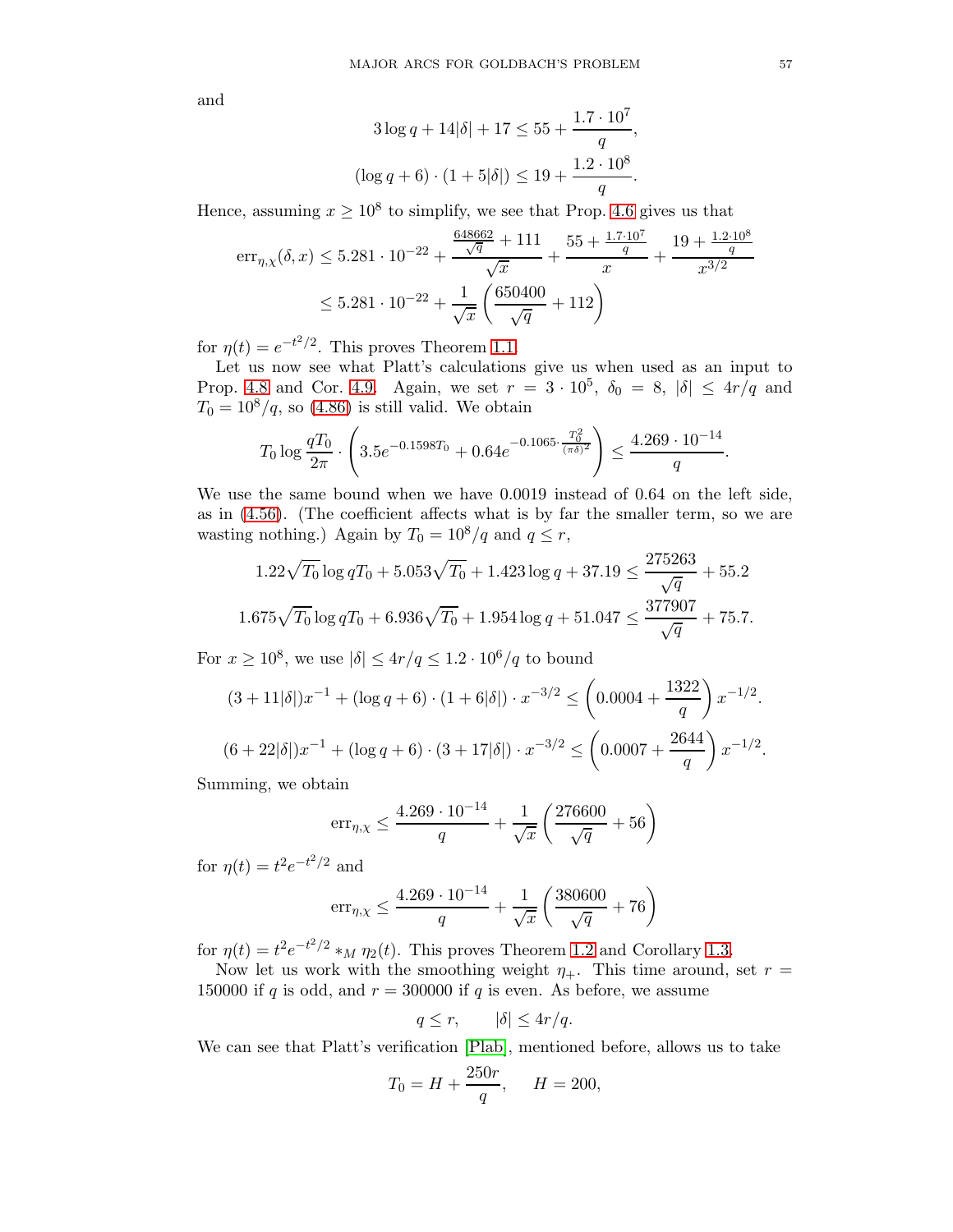since  $T_q$  is always at least this  $(T_q = 10^8/q > 200 + 3.75 \cdot 10^7/q$  for  $q \le 150000$ odd,  $T_q \ge 200 + 7.5 \cdot 10^7/q$  for  $q \le 300000$  even).

Thus,

$$
T_0 - H \ge \frac{250r}{r} = 250,
$$

$$
\frac{T_0 - H}{\pi \delta} \ge \frac{250r}{\pi \delta q} \ge \frac{250}{4\pi} = 19.89436...
$$

and also

 $T_0 \leq 200 + 250 \cdot 150000 \leq 3.751 \cdot 10^7$ ,  $qT_0 \leq rH + 250r \leq 1.35 \cdot 10^8$ . Hence

$$
9.462\sqrt{T_0 - He^{-0.1598(T_0 - H)} + 11.287|\delta|e^{-0.1065\frac{(T_0 - H)^2}{(\pi \delta)^2}}} \le 4.2259 \cdot 10^{-17} \sqrt{\frac{250r}{q} + \frac{4r}{q}} \cdot 5.57888 \cdot 10^{-18}
$$
  

$$
\le \frac{3.6598 \cdot 10^{-13}}{\sqrt{q}} + \frac{6.6947 \cdot 10^{-12}}{q}.
$$

Examining [\(4.65\)](#page-50-0), we get

$$
\begin{split} & \text{err}_{\eta_{+},\chi}(\delta,x) \leq \log \frac{1.35 \cdot 10^8}{2\pi} \cdot \left( \frac{3.6598 \cdot 10^{-13}}{\sqrt{q}} + \frac{6.6947 \cdot 10^{-12}}{q} \right) \\ & + \left( \left( 1.631 \log \left( 1.35 \cdot 10^8 \right) + 12.42 \right) \sqrt{\frac{1.35 \cdot 10^8}{q}} + 1.321 \log 300000 + 34.51 \right) x^{-\frac{1}{2}} \\ & + \left( 9 + 11 \cdot \frac{1.2 \cdot 10^6}{q} \right) x^{-1} + \left( \log 300000 \right) \left( 11 + 6 \cdot \frac{1.2 \cdot 10^6}{q} \right) x^{-3/2} \\ & \leq \frac{6.18 \cdot 10^{-12}}{\sqrt{q}} + \frac{1.14 \cdot 10^{-10}}{q} \\ & + \left( \frac{499076}{\sqrt{q}} + 51.17 + \frac{1.32 \cdot 10^6}{q \sqrt{x}} + \frac{9}{\sqrt{x}} + \frac{9.1 \cdot 10^7}{qx} + \frac{139}{x} \right) \frac{1}{\sqrt{x}} \end{split}
$$

Making the assumption  $x \ge 10^{12}$ , we obtain

$$
err_{\eta_+, \chi}(\delta, x) \le \frac{6.18 \cdot 10^{-12}}{\sqrt{q}} + \frac{1.14 \cdot 10^{-10}}{q} + \left(\frac{499100}{\sqrt{q}} + 52\right) \frac{1}{\sqrt{x}}.
$$

This proves Theorem [1.4](#page-3-2) for general q.

Let us optimize things a little more carefully for the trivial character  $\chi_T$ . Again, we will make the assumption  $x \geq 10^{12}$ . We will also assume, as we did before, that  $|\delta| \leq 4r/q$ ; this now gives us  $|\delta| \leq 600000$ , since  $q = 1$  and  $r = 150000$  for q odd. We will go up to a height  $T_0 = H + 600000\pi \cdot t$ , where  $H = 200$  and  $t \ge 10$ . Then

$$
\frac{T_0 - H}{\pi \delta} = \frac{600000 \pi t}{4 \pi r} \ge t.
$$

Hence

$$
9.462\sqrt{T_0 - He^{-0.1598(T_0 - H)} + 11.287|\delta|e^{-0.1065\frac{(T_0 - H)^2}{(\pi \delta)^2}}}
$$
  
\$\leq 10^{-1300000} + 6773000e^{-0.1065t^2}\$.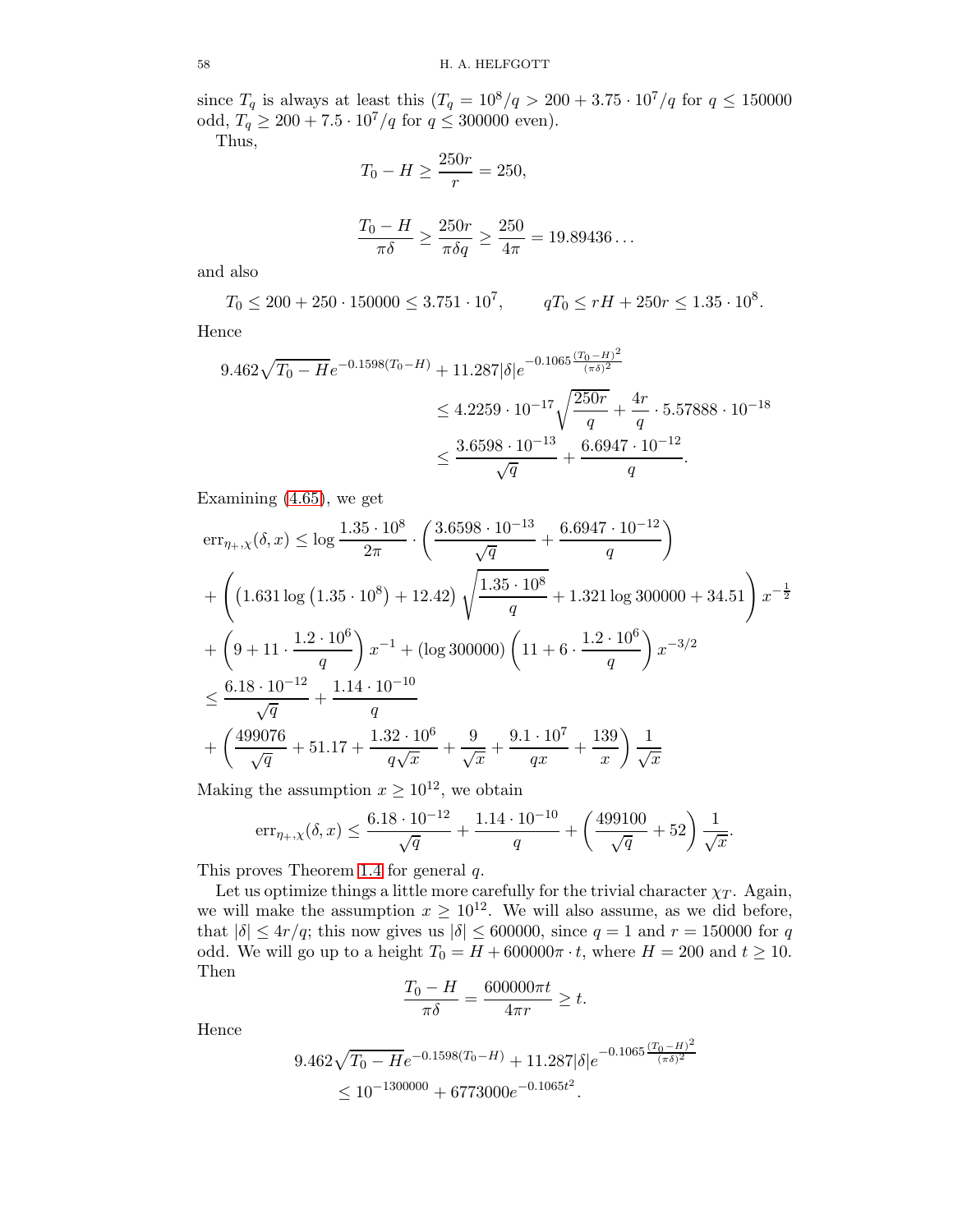Looking at [\(4.65\)](#page-50-0), we get

$$
err_{\eta_+, \chi_T}(\delta, x) \le \log \frac{T_0}{2\pi} \cdot \left( 10^{-1300000} + 6773000e^{-0.1065t^2} \right) + \left( (1.631 \log T_0 + 12.42) \sqrt{T_0} + 34.51 \right) x^{-1/2} + 6600009 x^{-1}.
$$

The value  $t = 20$  seems good enough; we choose it because it is not far from optimal in the range  $10^{27} \le x \le 10^{30}$ . We get that  $T_0 = 12000000\pi + 200$ ; since  $T_0 < 10^8$ , we are within the range of the computations in [\[Plab\]](#page-78-3) (or for that matter [\[Wed03\]](#page-78-4) or [\[Plaa\]](#page-78-5)). We obtain

$$
\mathrm{err}_{\eta_+, \chi_T}(\delta, x) \leq 3.34 \cdot 10^{-11} + \frac{251100}{\sqrt{x}}
$$

.

Lastly, let us look at the sum estimated in [\(4.67\)](#page-51-1). Here it will be enough to go up to just  $T_0 = 2H + \max(50, H/4) = 450$ , where, as before,  $H = 200$ . Of course, the verification of the zeros of the Riemann zeta function does go that far; as we already said, it goes until  $10^8$  (or rather more: see [\[Wed03\]](#page-78-4) and [\[Plaa\]](#page-78-5)). We make, again, the assumption  $x \ge 10^{12}$ . We look at [\(4.68\)](#page-51-2) and obtain

<span id="page-58-0"></span>
$$
\begin{aligned} \n\text{err}_{\ell_2, \eta_+} &\leq \left( 0.607 \frac{(\log 450)^2}{\log 10^{12}} + 1.21 \log 450 \right) \sqrt{450} e^{-\frac{\pi}{4} \cdot 50} \\ \n&\quad + \left( 2.06 \sqrt{450} \log 450 + 43.87 \right) \cdot x^{-\frac{1}{2}} \\ \n&\leq 1.536 \cdot 10^{-15} + \frac{310.84}{\sqrt{x}} .\n\end{aligned}
$$

It remains only to estimate the integral in [\(4.67\)](#page-51-1). First of all,

$$
\int_0^{\infty} \eta_+^2(t) \log xt \, dt = \int_0^{\infty} \eta_0^2(t) \log xt \, dt + 2 \int_0^{\infty} (\eta_+(t) - \eta_0(t)) \eta_0(t) \log xt \, dt + \int_0^{\infty} (\eta_+(t) - \eta_0(t))^2 \log xt \, dt.
$$

The main term will be given by

$$
\int_0^\infty \eta_\circ^2(t) \log xt \, dt = (0.64020599736635 + O(10^{-14})) \log x - 0.021094778698867 + O(10^{-15}),
$$

where the integrals were computed rigorously using VNODE-LP [\[Ned06\]](#page-77-4). (The integral  $\int_0^\infty \eta_{\circ}^2$  $\int_{0}^{2}(t)dt$  can also be computed symbolically.) By Cauchy-Schwarz and the triangle inequality,

$$
\int_0^\infty (\eta_+(t) - \eta_0(t))\eta_0(t) \log xt \, dt \le |\eta_+ - \eta_0|_2 |\eta_0(t) \log xt|_2
$$
  
\n
$$
\le |\eta_+ - \eta_0|_2 (|\eta_0|_2 \log x + |\eta_0 \cdot \log |_2)
$$
  
\n
$$
\le \frac{274.86}{H^{7/2}} (0.80013 \log x + 0.214)
$$
  
\n
$$
\le 1.944 \cdot 10^{-6} \cdot \log x + 5.2 \cdot 10^{-7},
$$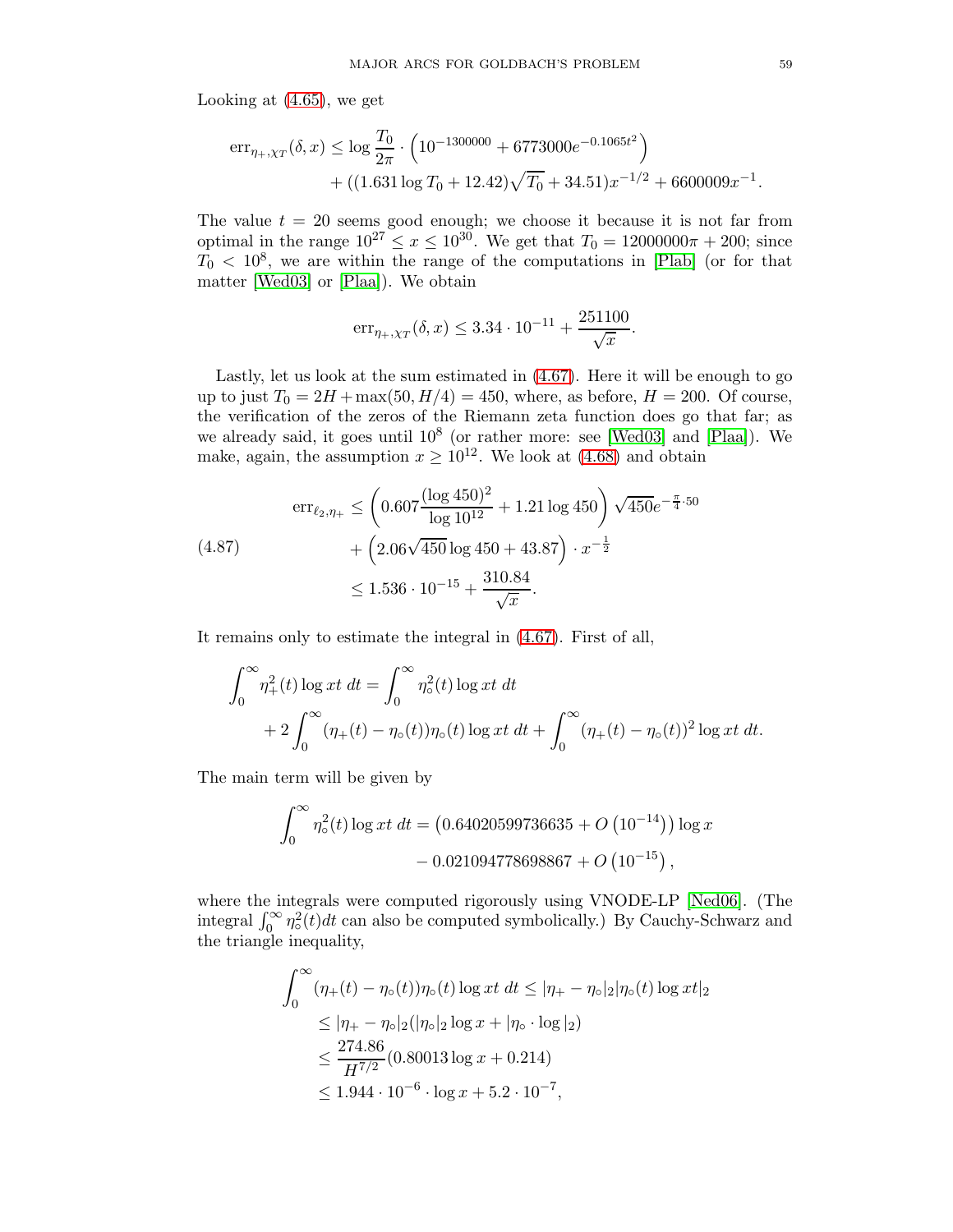where we are using [\(B.23\)](#page-72-2) and evaluate  $|\eta_{\circ} \cdot \log|_2$  rigorously as above. By (B.23) and [\(B.24\)](#page-72-3),

$$
\int_0^\infty (\eta_+(t) - \eta_\circ(t))^2 \log xt \, dt \le \left(\frac{274.86}{H^{7/2}}\right)^2 \log x + \frac{27428}{H^7}
$$
  

$$
\le 5.903 \cdot 10^{-12} \cdot \log x + 2.143 \cdot 10^{-12}.
$$

We conclude that

(4.88) 
$$
\int_0^\infty \eta_+^2(t) \log xt \, dt
$$
  
=  $(0.640206 + O^*(1.95 \cdot 10^{-6})) \log x - 0.021095 + O^*(5.3 \cdot 10^{-7})$ 

We add to this the error term  $1.536 \cdot 10^{-15} + 310.84/\sqrt{x}$  from [\(4.87\)](#page-58-0), and simplify using the assumption  $x \ge 10^{12}$ . We obtain:

(4.89) 
$$
\sum_{n=1}^{\infty} \Lambda(n) (\log n) \eta_+^2(n/x) = 0.640206x \log x - 0.021095x + O^* (2 \cdot 10^{-6} x \log x + 310.84 \sqrt{x} \log x),
$$

and so Prop. [4.12](#page-51-3) gives us Proposition [1.5.](#page-4-0)

As we can see, the relatively large error term  $4 \cdot 10^{-6}$  comes from the fact that we have wanted to give the main term in [\(4.67\)](#page-51-1) as an explicit constant, rather than as an integral. This is satisfactory; Prop. [1.5](#page-4-0) is an auxiliary result needed for  $[Helc]$ , as opposed to Thms. [1.1](#page-2-0)[–1.4,](#page-3-2) which, while crucial for  $[Helc]$ , are also of general applicability and interest.

## Appendix A. Extrema via bisection and truncated series

In the above, we found ourselves several times in the following familiar situation. Let  $f: I \to \mathbb{R}, I \subset \mathbb{R}$ . We wish to find the minima and maxima of f in I numerically, but rigorously.

(This is a situation in which a "proof by plot" would be convincing, but not, of course, rigorous.)

The bisection method (as described in, e.g., [\[Tuc11,](#page-78-6) §5.2]) can be used to show that the minimum (or maximum) of  $f$  on a compact interval  $I$  lies within an interval (usually a very small one). We will need to complement it by other arguments if either (a)  $I$  is not compact, or (b) we want to know the minimum or maximum exactly.

As in §[3.2,](#page-11-0) let  $j(\rho) = (1 + \rho^2)^{1/2}$  and  $v(\rho) = \sqrt{(1 + j(\rho))/2}$  for  $\rho \ge 0$ . Let  $\Upsilon$ ,  $\cos \theta_0$ ,  $\sin \theta_0$ ,  $c_0$  and  $c_1$  be understood as one-variable real-valued functions on  $\rho$ , given by [\(3.26\)](#page-15-0), [\(3.28\)](#page-15-1) and [\(3.34\)](#page-17-0).

First, let us bound  $\Upsilon(\rho)$  from below. By the bisection method<sup>[6](#page-59-0)</sup> applied with 32 iterations,

$$
0.798375987 \le \min_{0 \le \rho \le 10} \Upsilon(\rho) \le 0.798375989.
$$

Since  $j(\rho) \ge \rho$  and  $v(\rho) \ge \sqrt{j(\rho)/2} \ge \sqrt{\rho/2}$ ,

$$
0\leq \frac{\rho}{2\upsilon(\rho)(\upsilon(\rho)+j(\rho))}\leq \frac{\rho}{\sqrt{2}\rho^{3/2}}=\frac{1}{\sqrt{2\rho}},
$$

<span id="page-59-0"></span> ${}^{6}$ Implemented by the author from the description in [\[Tuc11,](#page-78-6) p. 87–88], using D. Platt's interval arithmetic package.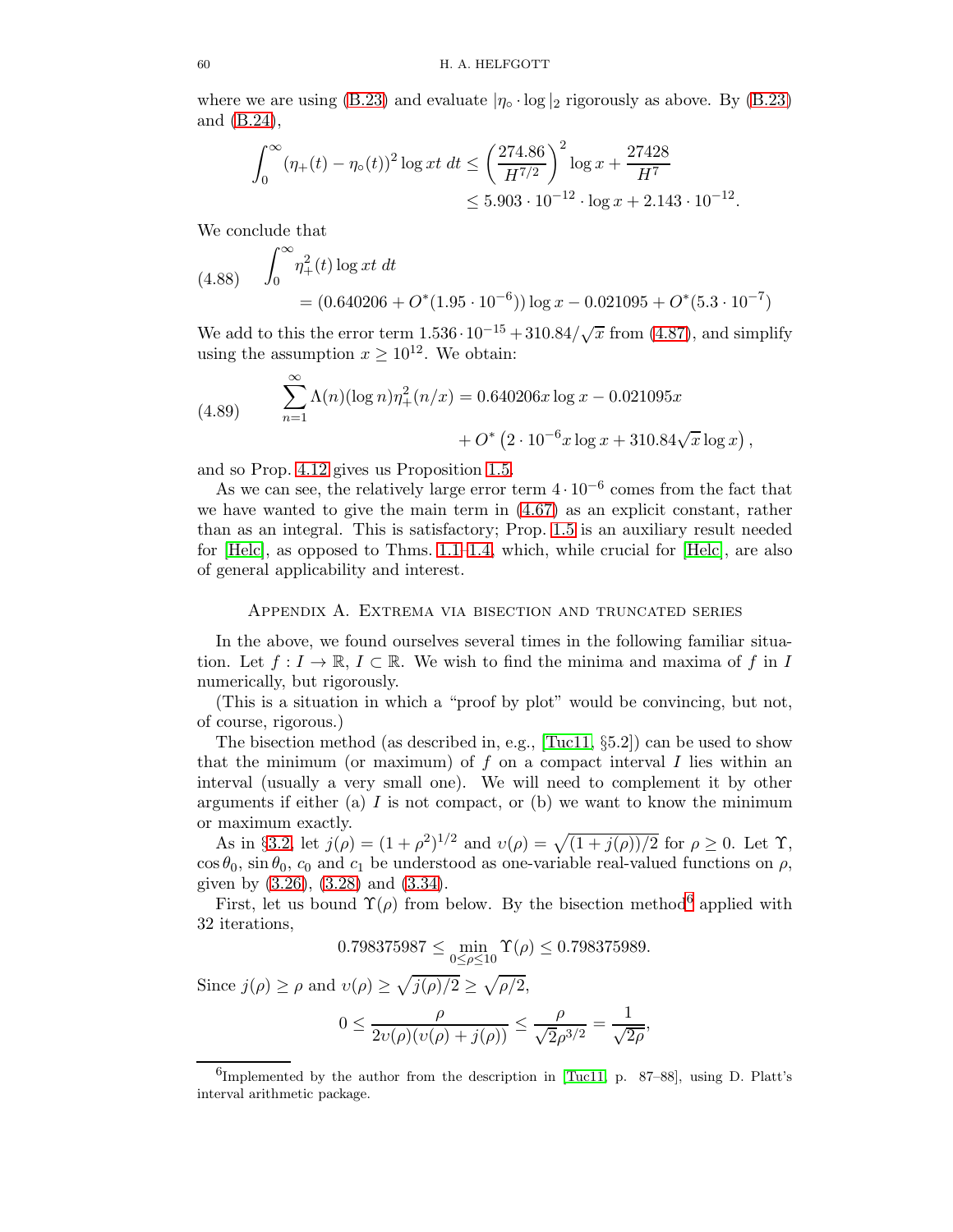and so

<span id="page-60-7"></span>(A.1) 
$$
\Upsilon(\rho) \ge 1 - \frac{\rho}{2\upsilon(\rho)(\upsilon(\rho) + j(\rho))} \ge 1 - \frac{1}{\sqrt{2\rho}}.
$$

Hence  $\Upsilon(\rho) \ge 0.8418$  for  $\rho \ge 20$ . We conclude that

(A.2) 
$$
0.798375987 \le \min_{\rho \ge 0} \Upsilon(\rho) \le 0.798375989.
$$

Now let us bound  $c_0(\rho)$  from below. For  $\rho \geq 8$ ,

<span id="page-60-6"></span><span id="page-60-5"></span><span id="page-60-0"></span>
$$
\sin \theta_0 = \sqrt{\frac{1}{2} - \frac{1}{2\nu}} \ge \sqrt{\frac{1}{2} - \frac{1}{\sqrt{2\rho}}} \ge \frac{1}{2},
$$

whereas  $\cos \theta_0 \geq 1/\sqrt{2}$  for all  $\rho \geq 0$ . Hence, by [\(A.2\)](#page-60-0)

(A.3) 
$$
c_0(\rho) \ge \frac{0.7983}{\sqrt{2}} + \frac{1}{2} > 1.06
$$

for  $\rho \geq 8$ . The bisection method applied with 28 iterations gives us that

(A.4) 
$$
\max_{0.01 \leq \rho \leq 8} c_0(\rho) \geq 1 + 5 \cdot 10^{-8} > 1.
$$

It remains to study  $c_0(\rho)$  for  $\rho \in [0, 0.01]$ . The method we are about to give actually works for all  $\rho \in [0, 1]$ .

Since

$$
\left(\sqrt{1+x}\right)' = \frac{1}{2\sqrt{1+x}}, \quad \left(\sqrt{1+x}\right)'' = -\frac{1}{4(1+x)^{3/2}},
$$
\n
$$
\left(\frac{1}{\sqrt{1+x}}\right)' = \frac{-1}{2(1+x)^{3/2}}, \quad \left(\frac{1}{\sqrt{1+x}}\right)'' = \left(\frac{-1/2}{(1+x)^{3/2}}\right)' = \frac{3/4}{(1+x)^{5/2}},
$$

a truncated Taylor expansion gives us that, for  $x \geq 0$ ,

<span id="page-60-1"></span>(A.5)  
\n
$$
1 + \frac{1}{2}x - \frac{1}{8}x^2 \le \sqrt{1+x} \le 1 + \frac{1}{2}x
$$
\n
$$
1 - \frac{1}{2}x \le \frac{1}{\sqrt{1+x}} \le 1 - \frac{1}{2}x + \frac{3}{8}x^2.
$$

Hence, for  $\rho \geq 0$ ,

<span id="page-60-2"></span>
$$
(A.6) \t 1 + \rho^2/2 - \rho^4/8 \le j(\rho) \le 1 + \rho^2/2,
$$
  

$$
1 + \rho^2/8 - 5\rho^4/128 + \rho^6/256 - \rho^8/2048 \le \nu(\rho) \le 1 + \rho^2/8,
$$

and so

<span id="page-60-4"></span>(A.7) 
$$
v(\rho) \ge 1 + \rho^2/8 - 5\rho^4/128
$$

for  $\rho \leq 8$ . We also get from [\(A.5\)](#page-60-1) that

<span id="page-60-3"></span>
$$
\frac{1}{\upsilon(\rho)} = \frac{1}{\sqrt{1 + \frac{j(\rho) - 1}{2}}} \le 1 - \frac{1}{2} \frac{j(\rho) - 1}{2} + \frac{3}{8} \left(\frac{j(\rho) - 1}{2}\right)^2
$$
\n(A.8)\n
$$
\le 1 - \frac{1}{2} \left(\frac{\rho^2}{4} - \frac{\rho^4}{16}\right) + \frac{3}{8} \frac{\rho^4}{16} \le 1 - \frac{\rho^2}{8} + \frac{7\rho^4}{128},
$$
\n
$$
\frac{1}{\upsilon(\rho)} = \frac{1}{\sqrt{1 + \frac{j(\rho) - 1}{2}}} \ge 1 - \frac{1}{2} \frac{j(\rho) - 1}{2} \ge 1 - \frac{\rho^2}{8}.
$$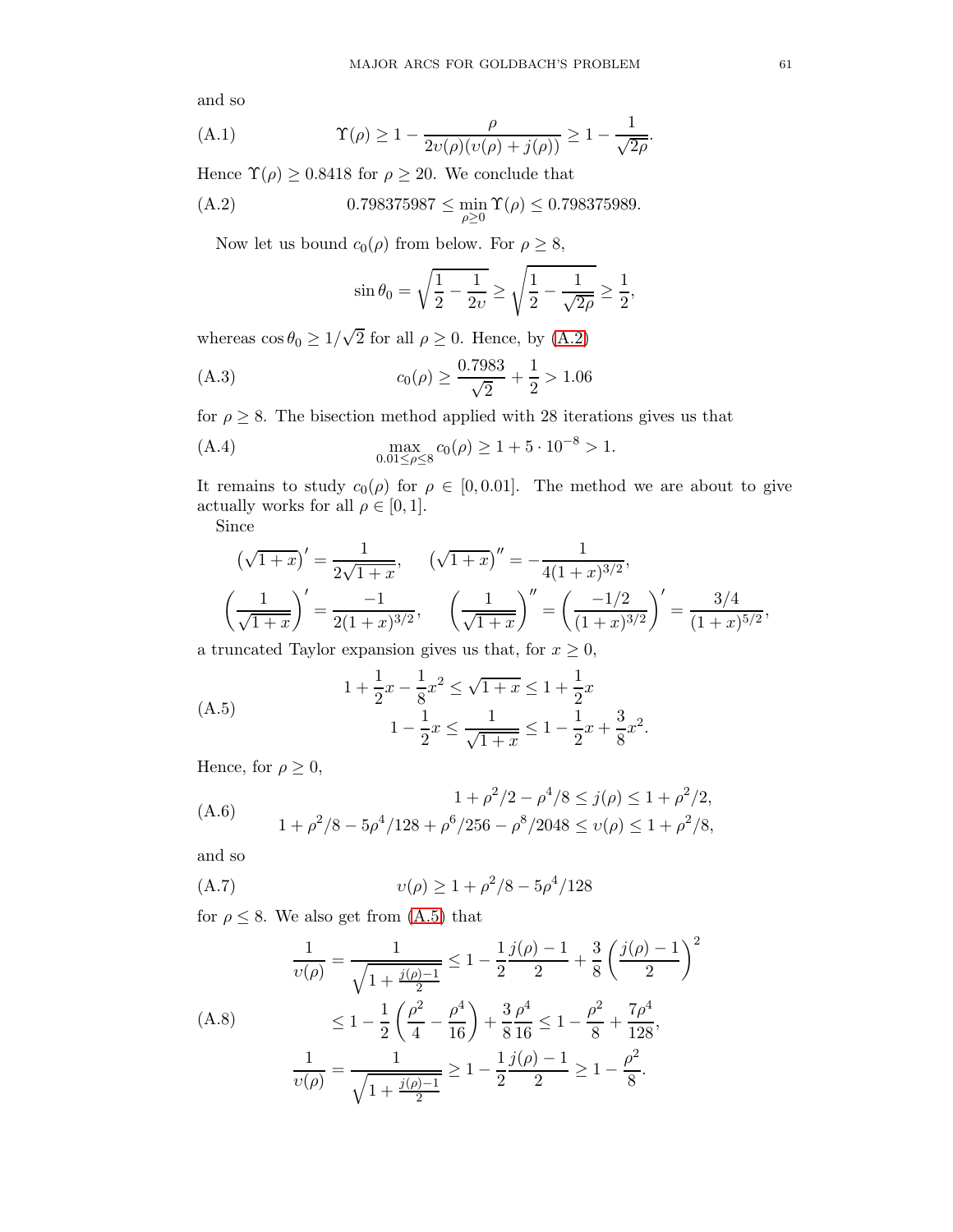Hence

(A.9) 
$$
\sin \theta_0 = \sqrt{\frac{1}{2} - \frac{1}{2\upsilon(\rho)}} \ge \sqrt{\frac{\rho^2}{16} - \frac{7\rho^4}{256}} = \frac{\rho}{4} \sqrt{1 - \frac{7}{16}\rho^2},
$$

$$
\sin \theta_0 \le \sqrt{\frac{\rho^2}{16}} = \frac{\rho}{4},
$$

while

(A.10) 
$$
\cos \theta_0 = \sqrt{\frac{1}{2} + \frac{1}{2\upsilon(\rho)}} \ge \sqrt{1 - \frac{\rho^2}{16}}, \quad \cos \theta_0 \le \sqrt{1 - \frac{\rho^2}{16} + \frac{7\rho^4}{256}},
$$

<span id="page-61-1"></span>By [\(A.6\)](#page-60-2) and [\(A.8\)](#page-60-3),

(A.11) 
$$
\frac{\rho}{2v(v+j)} \ge \frac{\rho}{2} \frac{1 - \rho^2/8}{2 + 5\rho^2/8} \ge \frac{\rho}{2} \left(\frac{1}{2} - \frac{3\rho^2}{32}\right) = \frac{\rho}{4} - \frac{3\rho^3}{64}.
$$

Assuming  $0\leq \rho \leq 1,$ 

$$
\frac{1}{1+\frac{5\rho^2}{16}-\frac{9\rho^4}{64}}\leq\left(1-\frac{5\rho^2}{16}+\frac{9\rho^4}{64}+\left(\frac{5\rho^2}{16}-\frac{9\rho^4}{64}\right)^2\right)\leq 1-\frac{5\rho^2}{16}+\frac{61\rho^4}{256},
$$

and so, by  $(A.7)$  and  $(A.8)$ ,

$$
\frac{\rho}{2\nu(\nu+j)} \leq \frac{\rho}{2} \frac{1 - \frac{\rho^2}{8} + \frac{7\rho^4}{128}}{2 + \frac{5\rho^2}{8} - \frac{21\rho^4}{128}} \n\leq \frac{\rho}{4} \left( 1 - \frac{\rho^2}{8} + \frac{7\rho^4}{128} \right) \left( 1 - \frac{5\rho^2}{16} + \frac{46\rho^4}{256} \right) \n\leq \frac{\rho}{4} \left( 1 - \frac{7\rho^2}{16} + \frac{35}{128}\rho^4 - \frac{81}{2048}\rho^6 + \frac{161}{2^{14}}\rho^8 \right) \leq \frac{\rho}{4} - \frac{7\rho^3}{64} + \frac{35\rho^5}{512}.
$$

Hence, we obtain

<span id="page-61-0"></span>
$$
\begin{aligned}\n\Upsilon(\rho) &= \sqrt{1 + \left(\frac{\rho}{2\upsilon(\upsilon + j)}\right)^2} - \frac{\rho}{2\upsilon(\upsilon + j)} \\
&\ge 1 + \frac{1}{2}\left(\frac{\rho}{4} - \frac{3\rho^3}{64}\right)^2 - \frac{1}{8}\left(\frac{\rho^2}{16}\right)^2 - \left(\frac{\rho}{4} - \frac{7\rho^3}{64} + \frac{35\rho^5}{512}\right) \\
&\ge 1 - \frac{\rho}{4} + \frac{\rho^2}{32} + \frac{7\rho^3}{64} - \left(\frac{3}{256} + \frac{1}{2048}\right)\rho^4 - \frac{35\rho^5}{512} + \frac{9\rho^6}{2^{13}} \\
&\ge 1 - \frac{\rho}{4} + \frac{\rho^2}{32} + \frac{7\rho^3}{64} - \frac{165\rho^4}{2048},\n\end{aligned}
$$

where, in the last line, we use again the assumption  $\rho \leq 1.$ For  $x \in [-1/4, 0],$ 

$$
\sqrt{1+x} \ge 1 + \frac{1}{2}x - \frac{x^2}{2} \frac{1}{4(1 - 1/4)^{3/2}} = 1 + \frac{x}{2} - \frac{x^2}{3^{3/2}}
$$
  

$$
\sqrt{1+x} \le 1 + \frac{1}{2}x - \frac{x^2}{8} \le 1 + \frac{1}{2}x.
$$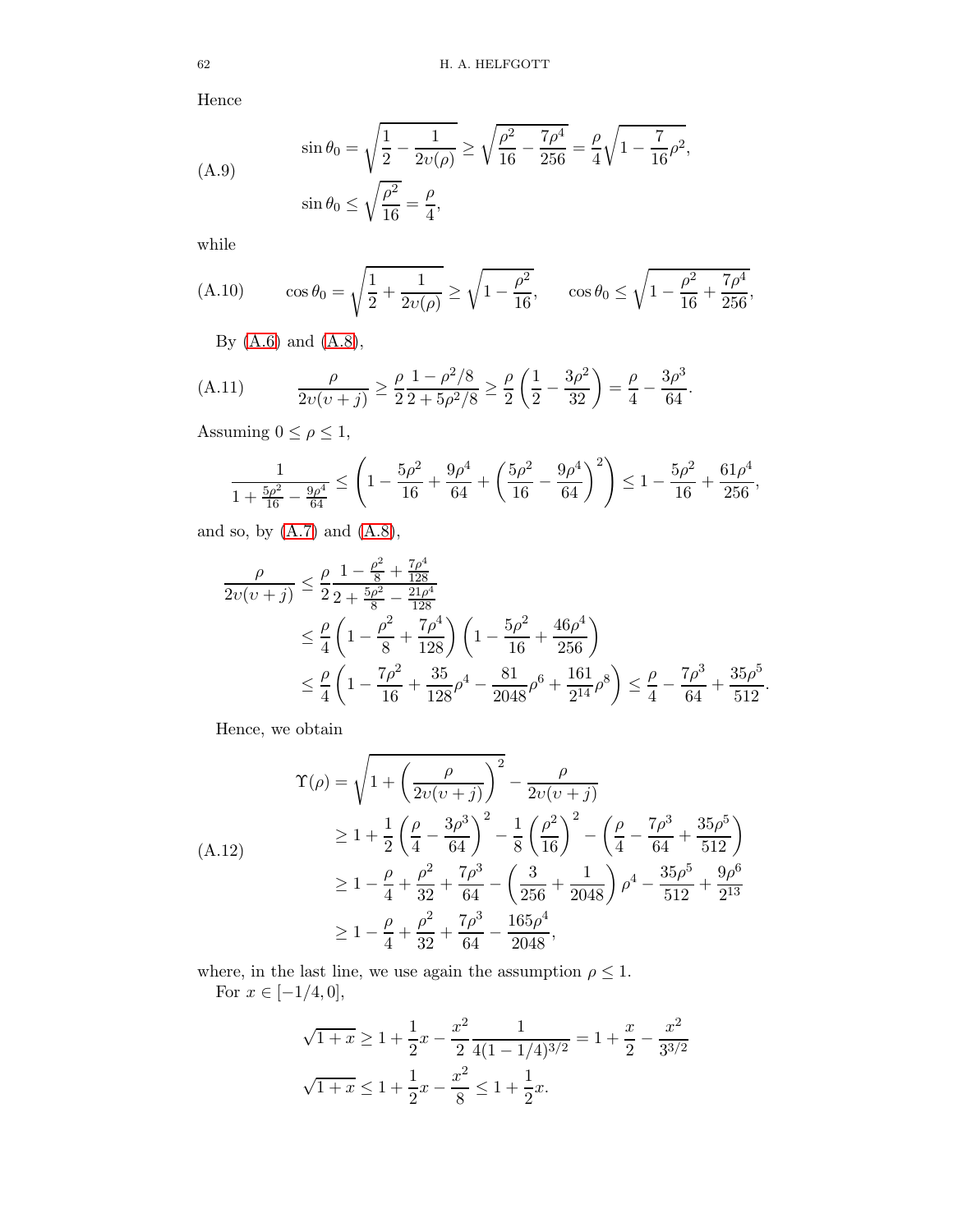Hence (A.13)

<span id="page-62-2"></span>
$$
1 - \frac{\rho^2}{32} - \frac{\rho^4}{3^{3/2} \cdot 256} \le \cos \theta_0 \le \sqrt{1 - \frac{\rho^2}{16} + \frac{7\rho^4}{256}} \le 1 - \frac{\rho^2}{32} + \frac{7\rho^4}{512}
$$

$$
\frac{\rho}{4} \left( 1 - \frac{7}{32} \rho^2 - \frac{49}{3^{3/2} \cdot 256} \rho^4 \right) \le \sin \theta_0 \le \frac{\rho}{4}
$$

for  $\rho \leq 1$ . Therefore,

$$
c_0(\rho) = \Upsilon(\rho) \cdot \cos \theta_0 + \sin \theta_0
$$
  
\n
$$
\geq \left(1 - \frac{\rho}{4} + \frac{\rho^2}{32} + \frac{7\rho^3}{64} - \frac{165}{2048}\rho^4\right) \left(1 - \frac{\rho^2}{32} - \frac{\rho^4}{3^{3/2} \cdot 256}\right)
$$
  
\n
$$
+ \frac{\rho}{4} - \frac{7}{128}\rho^3 - \frac{49}{3^{3/2} \cdot 1024}\rho^5
$$
  
\n
$$
\geq 1 + \frac{\rho^3}{16} - \left(\left(\frac{\sqrt{3}}{2304} + \frac{167}{2048}\right) + \left(\frac{7}{2048} + \frac{\sqrt{3}}{192}\right)\rho + \frac{7\sqrt{3}}{147456}\rho^3\right)\rho^4
$$
  
\n
$$
\geq 1 + \frac{\rho^3}{16} - 0.0949\rho^4,
$$

where we are again using  $\rho \leq 1$ . We conclude that, for all  $\rho \in (0, 1/2]$ ,

<span id="page-62-3"></span> $c_0(\rho) > 1.$ 

Together with [\(A.3\)](#page-60-5) and [\(A.4\)](#page-60-6), this shows that

$$
(A.14) \t\t\t c_0(\rho) > 1 \t\t \forall \rho > 0.
$$

It is easy to check that  $c_0(0) = 1$ .

(The truncated-Taylor series estimates above could themselves have been done automatically; see [\[Tuc11,](#page-78-6) Ch. 4] (automatic differentiation). The footnote in [\[Tuc11,](#page-78-6) p. 72] (referring to the work of Berz and Makino [\[BM98\]](#page-77-7) on "Taylor models") seems particularly relevant here. We have preferred to do matters "by hand" in the above.)

Now let us examine  $\eta(\rho)$ , given as in [\(3.46\)](#page-20-0). Let us first focus on the case of ρ large. We can use the lower bound [\(A.1\)](#page-60-7) on Υ(ρ). To obtain a good upper bound on  $\Upsilon(\rho)$ , we need to get truncated series expansions on  $1/\rho$  for v and j. These are:

(A.15)

<span id="page-62-0"></span>
$$
j(\rho) = \sqrt{\rho^2 + 1} = \rho \sqrt{1 + \frac{1}{\rho^2}} \le \rho \left(1 + \frac{1}{2\rho^2}\right) = \rho + \frac{1}{2\rho},
$$
  

$$
v(\rho) = \sqrt{\frac{1 + j}{2}} \le \sqrt{\frac{\rho}{2} + \frac{1}{2} + \frac{1}{4\rho}} = \sqrt{\frac{\rho}{2}} \sqrt{1 + \frac{1}{\rho} + \frac{1}{2\rho^2}} \le \sqrt{\frac{\rho}{2}} \left(1 + \frac{1}{\sqrt{2\rho}}\right),
$$

together with the trivial bounds  $j(\rho) \ge \rho$  and  $v(\rho) \ge \sqrt{j(\rho)/2} \ge \sqrt{\rho/2}$ . By  $(A.15),$  $(A.15),$ 

<span id="page-62-1"></span>
$$
\frac{1}{\upsilon^2 - \upsilon} \ge \frac{1}{\frac{\rho}{2} \left( 1 + \frac{1}{\sqrt{2}\rho} \right)^2 - \sqrt{\frac{\rho}{2}}} = \frac{\left( 1 + \sqrt{\frac{2}{\rho}} \right)}{\frac{\rho}{2} \left( \left( 1 + \frac{1}{\sqrt{2}\rho} \right)^2 - \sqrt{\frac{2}{\rho}} \right) \left( 1 + \sqrt{\frac{2}{\rho}} \right)}
$$
\n
$$
= \frac{\frac{2}{\rho} \left( 1 + \sqrt{\frac{2}{\rho}} \right)}{1 - \frac{2}{\rho} + \left( \frac{\sqrt{2}}{\rho} + \frac{1}{2\rho^2} \right) \left( 1 + \sqrt{\frac{2}{\rho}} \right)} \ge \frac{2}{\rho} + \frac{\sqrt{8}}{\rho^{3/2}}
$$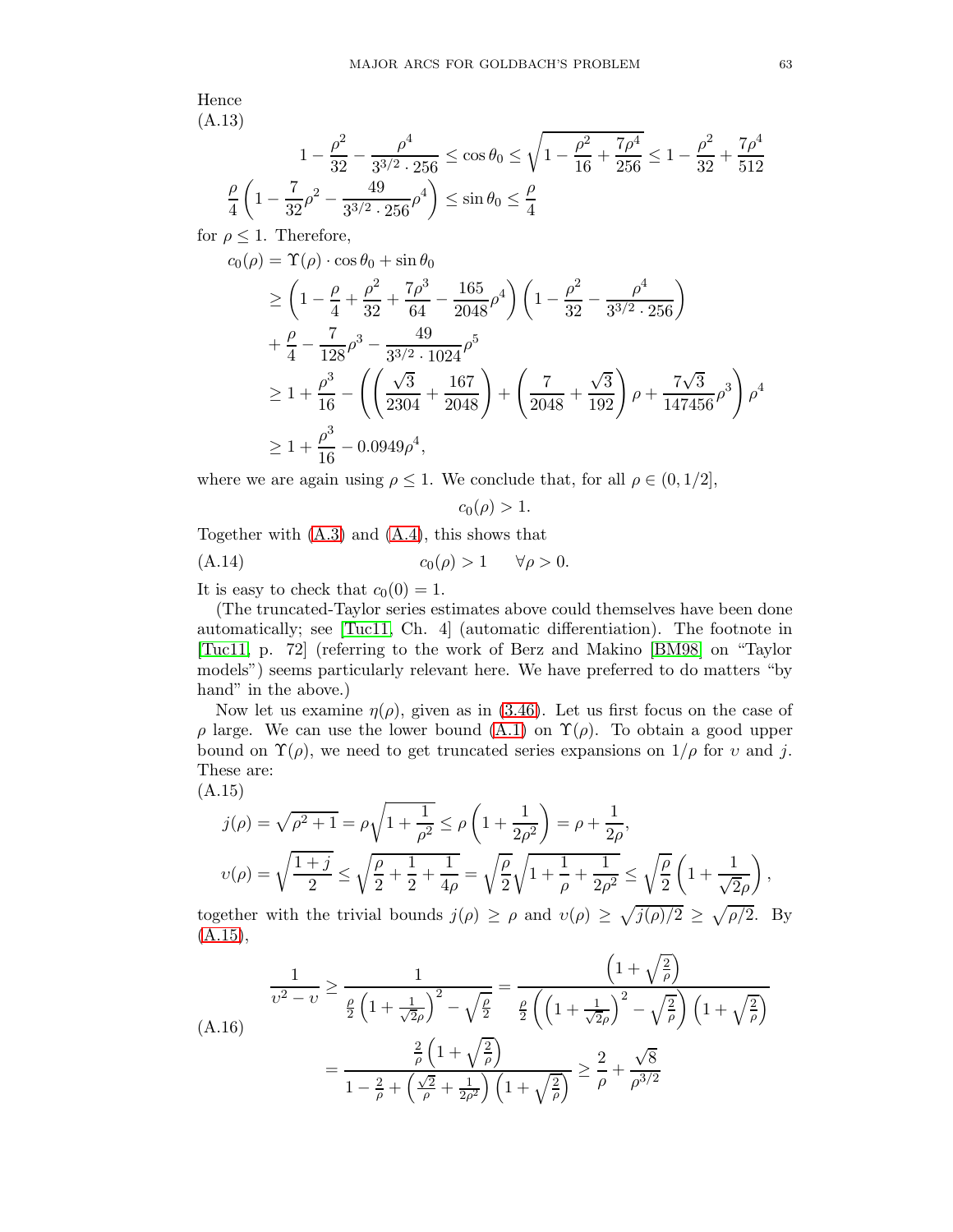for  $\rho \geq 15$ , and so

<span id="page-63-0"></span>
$$
\frac{j}{v^2 - v} \ge 2 + \sqrt{\frac{8}{\rho}}
$$

for  $\rho \geq 15$ . In fact, the bisection method (applied with 20 iterations, including 10 "initial" iterations after which the possibility of finding a minimum within each interval is tested) shows that [\(A.16\)](#page-62-1) (and hence [\(A.17\)](#page-63-0)) holds for all  $\rho \geq 1$ . By  $(A.15),$  $(A.15),$ 

<span id="page-63-1"></span>
$$
\frac{\rho}{2\upsilon(\upsilon+j)} \ge \frac{\rho}{\sqrt{2\rho} \left(1 + \frac{1}{\sqrt{2}\rho}\right) \left(\sqrt{\frac{\rho}{2}} \left(1 + \frac{1}{\sqrt{2}\rho}\right) + \rho + \frac{1}{2\rho}\right)} \ge \frac{1}{\sqrt{2\rho}} \cdot \frac{1}{1 + \frac{1}{\sqrt{2\rho}} + \frac{1}{\rho}} \ge \frac{1}{\sqrt{2\rho}} - \frac{1}{2\rho} - \frac{1}{\sqrt{2\rho^{3/2}}}
$$

for  $\rho \ge 16$ . (Again, [\(A.18\)](#page-63-1) is also true for  $1 \le \rho \le 16$  by the bisection method; it is trivially true for  $\rho \in [0, 1]$ , since the last term of  $(A.18)$  is then negative.) We also have the easy upper bound

<span id="page-63-2"></span>(A.19) 
$$
\frac{\rho}{2\upsilon(\upsilon+j)} \le \frac{\rho}{2\cdot\sqrt{\frac{\rho}{2}}\cdot(\sqrt{\frac{\rho}{2}+\rho})} = \frac{1}{\sqrt{2\rho}+1} \le \frac{1}{\sqrt{2\rho}} - \frac{1}{2\rho} + \frac{1}{(2\rho)^{3/2}}
$$

valid for  $\rho \geq 1/2$ .

Hence, by  $(A.5)$ ,  $(A.18)$  and  $(A.19)$ ,

$$
\begin{aligned} \Upsilon &= \sqrt{1 + \left(\frac{\rho}{2\upsilon(\upsilon + j)}\right)^2} - \frac{\rho}{2\upsilon(\upsilon + j)}\\ &\le 1 + \frac{1}{2} \left(\frac{1}{\sqrt{2\rho}} - \frac{1}{2\rho}\right)^2 - \frac{1}{\sqrt{2\rho}} + \frac{1}{2\rho} + \frac{1}{\sqrt{2}\rho^{3/2}} \le 1 - \frac{1}{\sqrt{2\rho}} + \frac{1}{\rho} \end{aligned}
$$

for  $\rho \geq 3$ . Again, we use the bisection method (with 20 iterations) on [1/2, 3], and note that  $1/\sqrt{2\rho} < 1/\rho$  for  $\rho < 1/2$ ; we thus obtain

$$
\Upsilon \le 1 - \frac{1}{\sqrt{2\rho}} + \frac{1}{\rho}
$$

for all  $\rho > 0$ .

<span id="page-63-3"></span>We recall [\(3.46\)](#page-20-0) and the lower bounds [\(A.17\)](#page-63-0) and [\(A.1\)](#page-60-7). We get

$$
\eta \ge \frac{1}{\sqrt{2}} \sqrt{2 + \sqrt{\frac{8}{\rho}}} \left( 1 + \left( 1 - \frac{1}{\sqrt{2\rho}} \right)^2 \right) - \frac{1}{2} \left( 1 - \frac{1}{\sqrt{2\rho}} + \frac{1}{\rho} \right)^2
$$
  
+ 
$$
\frac{1}{2} - \frac{1}{\sqrt{2\rho}} - \frac{\rho}{\rho + 1} \cdot \left( 1 - \frac{1}{\sqrt{2\rho}} + \frac{1}{\rho} \right)
$$
  
(A.21)  

$$
\ge \left( 1 + \frac{1}{\sqrt{2\rho}} - \frac{1}{4\rho} \right) \left( 2 - \frac{\sqrt{2}}{\sqrt{\rho}} + \frac{1}{2\rho} \right) - \frac{1}{2} \left( 1 - \frac{2}{\sqrt{2\rho}} + \frac{5}{2\rho} \right)
$$
  
+ 
$$
\frac{1}{2} - \frac{1}{\sqrt{2\rho}} - \left( 1 - \rho^{-1} + \rho^{-2} \right) \left( 1 - \frac{1}{\sqrt{2\rho}} + \frac{1}{\rho} \right)
$$
  

$$
\ge 1 + \frac{1}{\sqrt{2\rho}} - \frac{9}{4\rho} - \frac{1}{8\rho^2} + \frac{1}{\sqrt{2\rho^{5/2}} - \frac{1}{\rho^3} \ge 1 + \frac{1}{\sqrt{2\rho}} - \frac{37}{16\rho}
$$

for  $\rho \geq 2$ . This implies that  $\eta(\rho) > 1$  for  $\rho \geq 11$ . (Since our estimates always give an error of at most  $O(1/\sqrt{\rho})$ , we also get  $\lim_{\rho \to \infty} \eta(\rho) = 1$ .) The bisection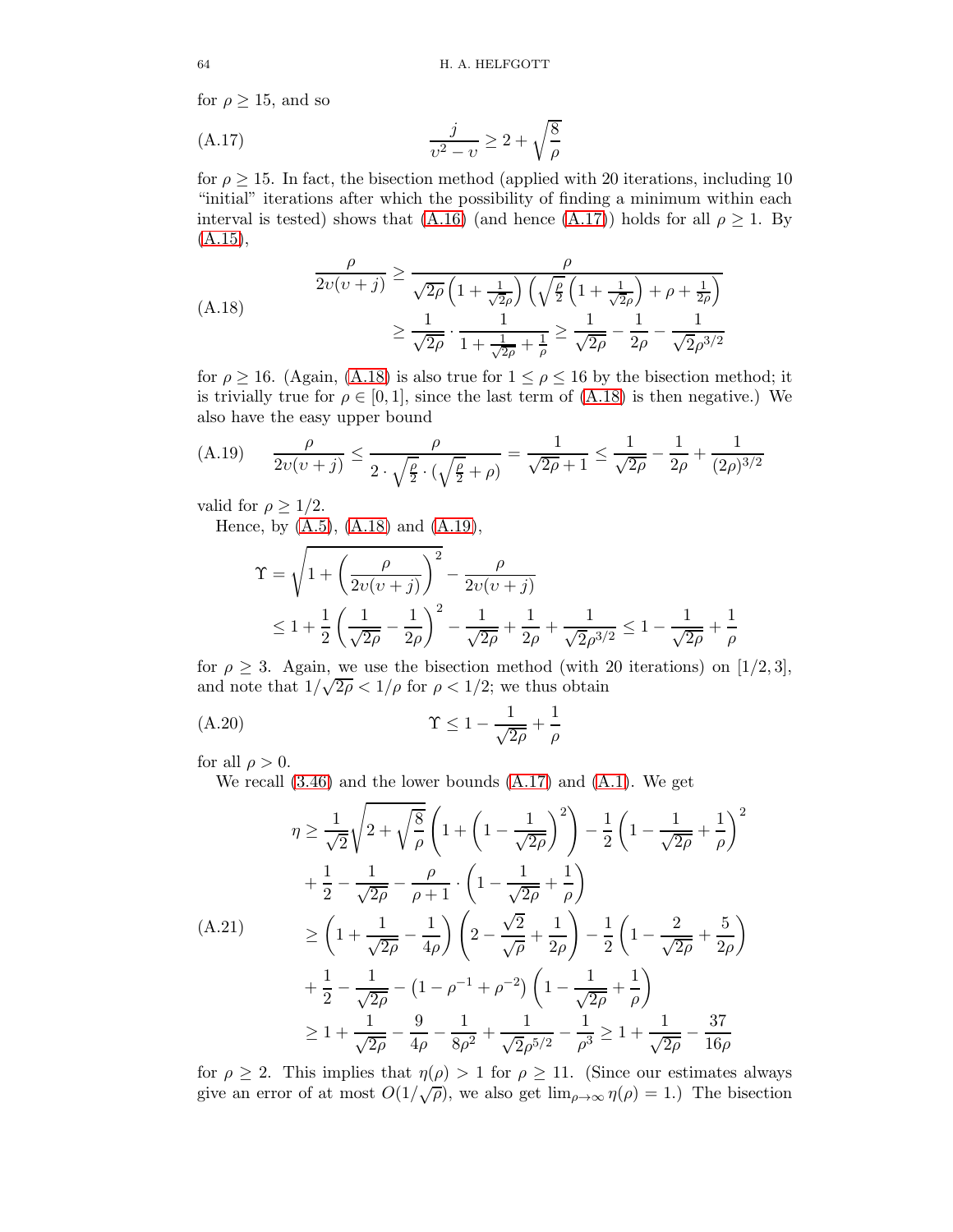method (with 20 iterations, including 6 initial iterations) gives that  $\eta(\rho) > 1$  also holds for  $1 \leq \rho \leq 11$ .

Let us now look at what happens for  $\rho \leq 1$ . From [\(A.12\)](#page-61-0), we get the simpler bound

(A.22) 
$$
\Upsilon \ge 1 - \frac{\rho}{4} + \frac{\rho^2}{32} + \frac{3\rho^3}{32} \ge 1 - \frac{\rho}{4}
$$

valid for  $\rho \leq 1$ , implying that

<span id="page-64-4"></span>
$$
\Upsilon^2 \ge 1 - \frac{\rho}{2} + \frac{\rho^2}{8} + \frac{11\rho^3}{64} - \frac{23\rho^4}{1024}
$$

for  $\rho \leq 1$ . We also have, by [\(3.26\)](#page-15-0) and [\(A.11\)](#page-61-1),

<span id="page-64-0"></span>(A.23) 
$$
\Upsilon \le 1 + \frac{1}{2} \left( \frac{\rho}{2v(v+j)} \right)^2 - \frac{\rho}{2v(v+j)} \le 1 + \frac{1}{2} \left( \frac{\rho}{4} \right)^2 - \left( \frac{\rho}{4} - \frac{3\rho^3}{64} \right) \le 1 - \frac{\rho}{4} + \frac{\rho^2}{32} + \frac{3\rho^3}{64} \le 1 - \frac{\rho}{4} + \frac{5\rho^2}{64}
$$

for  $\rho \leq 1$ . (This immediately implies the easy bound  $\Upsilon \leq 1$ , which follows anyhow from [\(3.25\)](#page-15-2) for all  $\rho \geq 0$ .)

By [\(A.6\)](#page-60-2),

$$
\frac{j}{v^2 - v} \ge \frac{1 + \rho^2/2 - \rho^4/8}{\left(1 + \frac{\rho^2}{8}\right)^2 - \left(1 + \frac{\rho^2}{8}\right)} \ge \frac{1 + \rho^2/2 - \rho^4/8}{\frac{\rho^2}{8} + \frac{\rho^4}{64}} \ge \frac{8}{\rho^2}
$$

for  $\rho \leq 1$ . Therefore, by  $(3.46)$ ,

$$
\begin{split} &\eta \geq \frac{1}{\sqrt{2}}\sqrt{\frac{8}{\rho^2}}\left(2-\frac{\rho}{2}+\frac{\rho^2}{8}+\frac{11\rho^3}{64}-\frac{3\rho^4}{128}\right)-\frac{1}{2}\left(1-\frac{\rho}{4}+\frac{5\rho^2}{64}\right)^2+\frac{1}{2}-\frac{1}{2}-\frac{\rho}{2}\\ &\geq \frac{4}{\rho}-1+\frac{\rho}{4}+\frac{11\rho^2}{32}-\frac{3\rho^3}{64}-\frac{1}{2}\left(1-\frac{\rho}{2}+\frac{7\rho^2}{32}\right)-\frac{\rho}{2}\geq \frac{4}{\rho}-\frac{3}{2}+\frac{15\rho^2}{64}-\frac{3\rho^3}{64}\\ &\geq \frac{4}{\rho}-\frac{3}{2} \end{split}
$$

for  $\rho \leq 1$ . This implies the bound  $\eta(\rho) > 1$  for all  $\rho \leq 1$ . Conversely,  $\eta(\rho) \geq$  $4/\rho - 3/2$  follows from  $\eta(\rho) > 1$  for  $\rho > 8/5$ . We check  $\eta(\rho) \ge 4/\rho - 3/2$  for  $\rho \in [1, 8/5]$  by the bisection method (5 iterations).

<span id="page-64-1"></span>We conclude that, for all  $\rho > 0$ ,

(A.24) 
$$
\eta \ge \max\left(1, \frac{4}{\rho} - \frac{3}{2}\right).
$$

This bound has the right asymptotics for  $\rho \to 0^+$  and  $\rho \to +\infty$ .

Let us now bound  $c_0$  from above. By  $(A.13)$  and  $(A.23)$ ,

<span id="page-64-3"></span>
$$
c_0(\rho) = \Upsilon(\rho) \cdot \cos \theta_0 + \sin \theta_0 \le \left(1 - \frac{\rho}{4} + \frac{5\rho^2}{64}\right) \left(1 - \frac{\rho^2}{32} + \frac{7\rho^4}{512}\right) + \frac{\rho}{4}
$$
  

$$
\le 1 + \frac{3\rho^2}{64} + \frac{\rho^3}{128} + \frac{23\rho^4}{2048} - \frac{7\rho^5}{2048} + \frac{35\rho^6}{2^{15}} \le 1 + \frac{\rho^2}{15}
$$

for  $\rho \leq 1$ . Since  $\Upsilon \leq 1$  and  $\theta_0 \in [0, \pi/4] \subset [0, \pi/2]$ , the bound

<span id="page-64-2"></span>
$$
(A.26) \t\t\t c_0(\rho) \le \cos \theta_0 + \sin \theta_0 \le \sqrt{2}
$$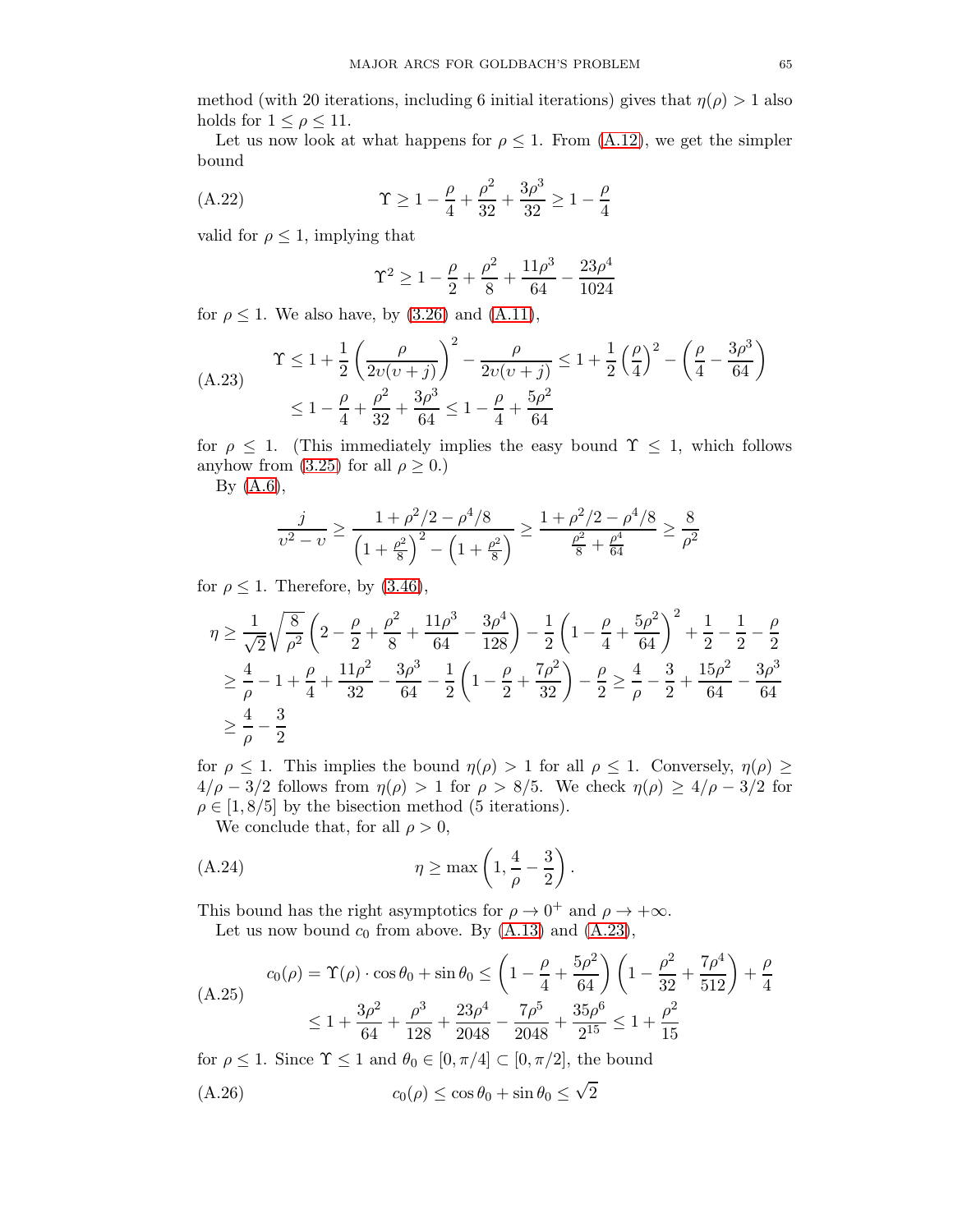holds for all  $\rho \geq 0$ . By [\(A.20\)](#page-63-3), we also know that, for  $\rho \geq 2$ ,

<span id="page-65-1"></span>
$$
c_0(\rho) \le \left(1 - \frac{1}{\sqrt{2\rho}} + \frac{1}{\rho}\right) \cos \theta_0 + \sin \theta_0
$$
  

$$
\le \sqrt{\left(1 - \frac{1}{\sqrt{2\rho}} + \frac{1}{\rho}\right)^2 + 1} \le \sqrt{2}\left(1 - \frac{1}{2\sqrt{2\rho}} + \frac{9}{16\rho}\right).
$$

From [\(A.24\)](#page-64-1) and [\(A.26\)](#page-64-2), we obtain that

(A.28) 
$$
\frac{1}{\eta} (1 + 2c_0^2) \le 1 \cdot (1 + 2 \cdot 2) = 5
$$

for all  $\rho \geq 0$ . At the same time, [\(A.24\)](#page-64-1) and [\(A.25\)](#page-64-3) imply that

<span id="page-65-0"></span>
$$
\frac{1}{\eta} \left( 1 + 2c_0^2 \right) \le \left( \frac{4}{\rho} - \frac{3}{2} \right)^{-1} \left( 3 + \frac{4\rho^2}{15} + \frac{2\rho^4}{15^2} \right)
$$

$$
= \frac{3\rho}{4} \left( 1 - \frac{3\rho}{8} \right)^{-1} \left( 1 + \frac{4\rho^2}{45} + \frac{\rho^4}{675} \right) \le \frac{3\rho}{4} \left( 1 + \frac{\rho}{2} \right)
$$

for  $\rho \leq 0.4$ . Hence  $(1 + 2c_0^2)/\eta \leq 0.86\rho$  for  $\rho < 0.29$ . The bisection method  $(20$  iterations, starting by splitting the range into  $2<sup>8</sup>$  equal intervals) shows that  $(1+2c_0^2)/\eta \leq 0.86\rho$  also holds for  $0.29 \leq \rho \leq 6$ ; for  $\rho > 6$ , the same inequality holds by  $(A.28)$ .

We have thus shown that

(A.29) 
$$
\frac{1+2c_0^2}{\eta} \le \min(5, 0.86\rho)
$$

for all  $\rho > 0$ .

Now we wish to bound  $\sqrt{(v^2 - v)/2}$  from below. By [\(A.7\)](#page-60-4) and [\(A.6\)](#page-60-2),

<span id="page-65-2"></span>
$$
v^2 - v \ge \left(1 + \frac{\rho^2}{8} - \frac{5\rho^4}{128}\right)^2 - \left(1 + \frac{\rho^2}{8}\right)
$$
  
=  $1 + \frac{\rho^2}{4} - \frac{5\rho^4}{64} + \left(\frac{5\rho^2}{128} - \frac{1}{8}\right)^2 \rho^4 - \left(1 + \frac{\rho^2}{8}\right) \ge \frac{\rho^2}{8} - \frac{5\rho^4}{64},$ 

for  $\rho \geq 1$ , and so

$$
\sqrt{\frac{\upsilon^2-\upsilon}{2}} \ge \frac{\rho}{4}\sqrt{1-\frac{5\rho^2}{8}},
$$

and this is greater than  $\rho/6$  for  $\rho \leq 1/3$ . The bisection method (20 iterations, 5) initial steps) confirms that  $\sqrt{(v^2 - v)/2} > \rho/6$  also holds for  $2/3 < \rho \leq 4$ . On the other hand, by [\(A.15\)](#page-62-0) and  $v^2 = (1+j)/2 \ge (1+\rho)/2$ ,

(A.31) 
$$
\sqrt{\frac{v^2 - v}{2}} \ge \sqrt{\frac{\frac{\rho + 1}{2} - \sqrt{\frac{\rho}{2}} \left(1 + \frac{1}{\sqrt{2}\rho}\right)}{2}} \ge \frac{\sqrt{\rho}}{2} \sqrt{1 + \frac{1}{\rho} - \sqrt{\frac{2}{\rho}} \left(1 + \frac{1}{\sqrt{2}\rho}\right)}
$$

$$
\ge \frac{\sqrt{\rho}}{2} \sqrt{1 - \sqrt{\frac{2}{\rho}} + \frac{1}{2\rho}} \ge \frac{\sqrt{\rho}}{2} \left(1 - \sqrt{\frac{1}{2\rho}}\right) = \frac{\sqrt{\rho}}{2} - \frac{1}{2^{3/2}}
$$

for  $\rho \geq 4$ . We check by the bisection method (20 iterations) that  $\sqrt{(v^2 - v)/2} \geq$  $\sqrt{\rho}/2 - 1/2^{3/2}$  also holds for all  $0 \le \rho \le 4$ .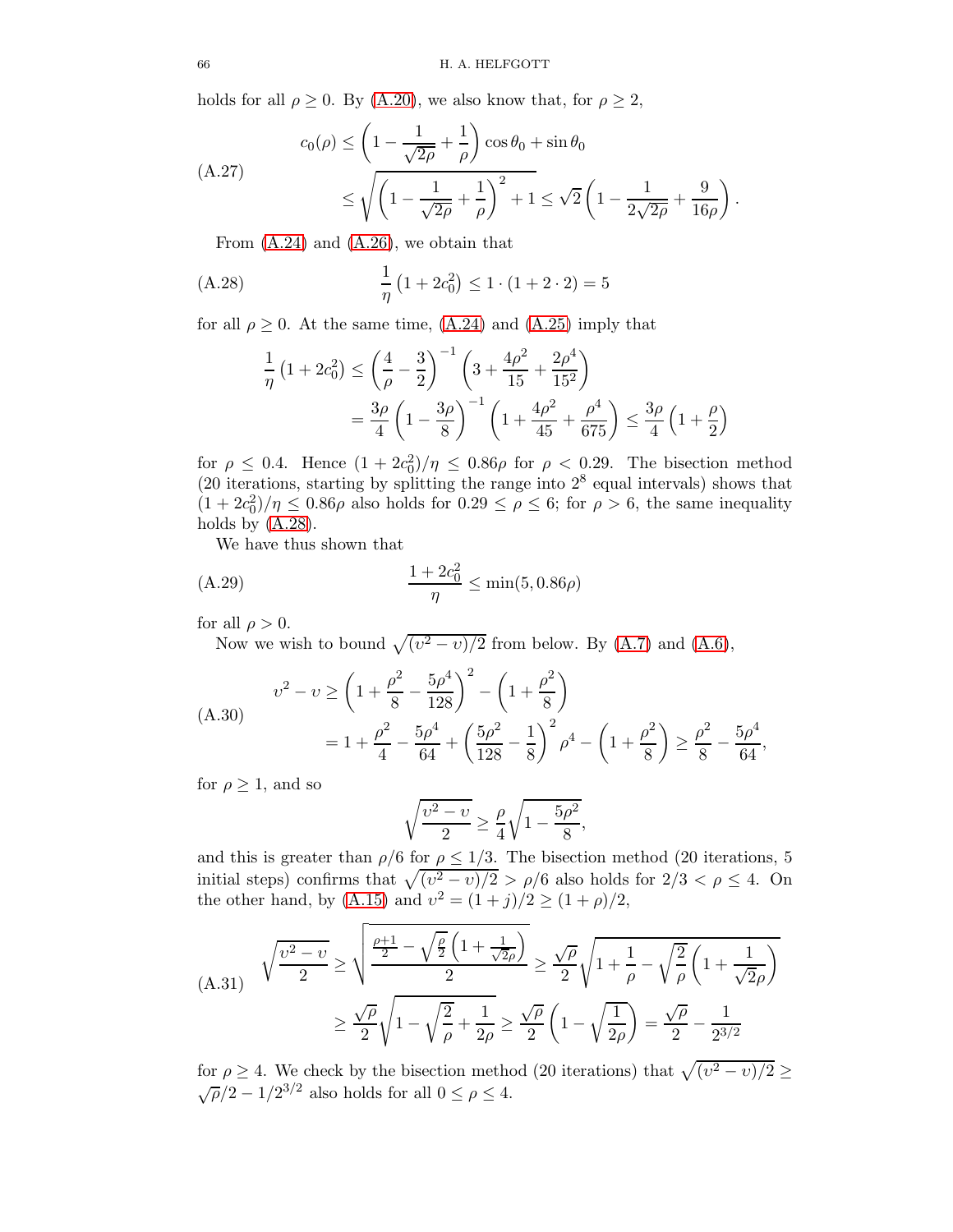We conclude that

(A.32) 
$$
\sqrt{\frac{v^2 - v}{2}} \ge \begin{cases} \rho/6 & \text{if } \rho \le 4, \\ \frac{\sqrt{\rho}}{2} - \frac{1}{2^{3/2}} & \text{for all } \rho. \end{cases}
$$

We still have a few other inequalities to check. Let us first derive an easy lower bound on  $c_1(\rho)$  for  $\rho$  large: by [\(A.1\)](#page-60-7), [\(A.16\)](#page-62-1) and [\(A.5\)](#page-60-1),

$$
c_1(\rho) = \sqrt{\frac{1+1/v}{v^2 - v}} \cdot \Upsilon \ge \sqrt{\frac{1}{v^2 - v}} \cdot \left(1 - \frac{1}{\sqrt{2\rho}}\right) \ge \sqrt{\frac{2}{\rho} + \frac{\sqrt{8}}{\rho^{3/2}}} \cdot \left(1 - \frac{1}{\sqrt{2\rho}}\right)
$$

$$
= \sqrt{\frac{2}{\rho}} \left(1 + \frac{1}{\sqrt{2\rho}} - \frac{1}{4\rho}\right) \cdot \left(1 - \frac{1}{\sqrt{2\rho}}\right) \ge \sqrt{\frac{2}{\rho}} \left(1 - \frac{3}{4\rho}\right)
$$

for  $\rho \geq 1$ . Together with [\(A.27\)](#page-65-1), this implies that, for  $\rho \geq 2$ ,

$$
\frac{c_0 - 1/\sqrt{2}}{\sqrt{2}c_1\rho} \le \frac{\sqrt{2}\left(\frac{1}{2} - \frac{1}{2\sqrt{2\rho}} + \frac{9}{16\rho}\right)}{\sqrt{2}\rho\sqrt{\frac{2}{\rho}}\left(1 - \frac{3}{4\rho}\right)} = \frac{1}{\sqrt{2\rho}} \cdot \frac{1 - \frac{1}{\sqrt{2\rho}} + \frac{9}{8\rho}}{2\left(1 - \frac{3}{4\rho}\right)},
$$

again for  $\rho \geq 1$ . This is  $\leq 1/\sqrt{8\rho}$  for  $\rho \geq 8$ . Hence it is  $\leq 1/\sqrt{8 \cdot 25} < 0.071$  for  $\rho \geq 25$ .

Let us now look at  $\rho$  small. By  $(A.6)$ ,

$$
v^{2} - v \le \left(1 + \frac{\rho^{2}}{8}\right)^{2} - \left(1 + \frac{\rho^{2}}{8} - \frac{5\rho^{4}}{32}\right) = \frac{\rho^{2}}{8} + \frac{9\rho^{4}}{32}
$$

for any  $\rho > 0$ . Hence, by  $(A.8)$  and  $(A.22)$ ,

$$
c_1(\rho) = \sqrt{\frac{1+1/v}{v^2-v}} \cdot \Upsilon \ge \sqrt{\frac{2-\rho^2/8}{\frac{\rho^2}{8} + \frac{9\rho^4}{32}}} \cdot \left(1 - \frac{\rho}{4}\right) \ge \frac{4}{\rho} \left(1 - \frac{5}{4}\rho^2\right) \left(1 - \frac{\rho}{4}\right),
$$

whereas, for  $\rho \leq 1$ ,

$$
c_0(\rho) = \Upsilon(\rho) \cdot \cos \theta_0 + \sin \theta_0 \le 1 + \sin \theta_0 \le 1 + \rho/4
$$

by  $(A.13)$ . Thus

$$
\frac{c_0 - 1/\sqrt{2}}{\sqrt{2}c_1\rho} \le \frac{1 + \frac{\rho}{4} - \frac{1}{\sqrt{2}}}{\sqrt{2} \cdot 4\left(1 - \frac{5}{4}\rho^2\right)\left(1 - \frac{\rho}{4}\right)} \le 0.0584
$$

for  $\rho \leq 0.1$ . We check the remaining interval [0.1, 25] (or [0.1, 8], if we aim at the bound  $\leq 1/\sqrt{8\rho}$ ) by the bisection method (with 24 iterations, including 12 initial iterations – or 15 iterations and 10 initial iterations, in the case of  $[0.1, 8]$  and obtain that

$$
(A.33) \qquad 0.0763895 \le \max_{\rho \ge 0} \frac{c_0 - 1/\sqrt{2}}{\sqrt{2}c_1\rho} \le 0.0763896
$$

$$
\sup_{\rho \ge 0} \frac{c_0 - 1/\sqrt{2}}{c_1\sqrt{\rho}} \le \frac{1}{2}.
$$

In the same way, we see that

$$
\frac{c_0}{c_1 \rho} \leq \frac{1}{\sqrt{\rho}} \frac{1}{1-\frac{3}{4\rho}} \leq 0.171
$$

for  $\rho \geq 36$  and

$$
\frac{c_0}{c_1\rho} \le \frac{1+\frac{\rho}{4}}{4\left(1-\frac{5}{4}\rho^2\right)\left(1-\frac{\rho}{4}\right)} \le 0.267
$$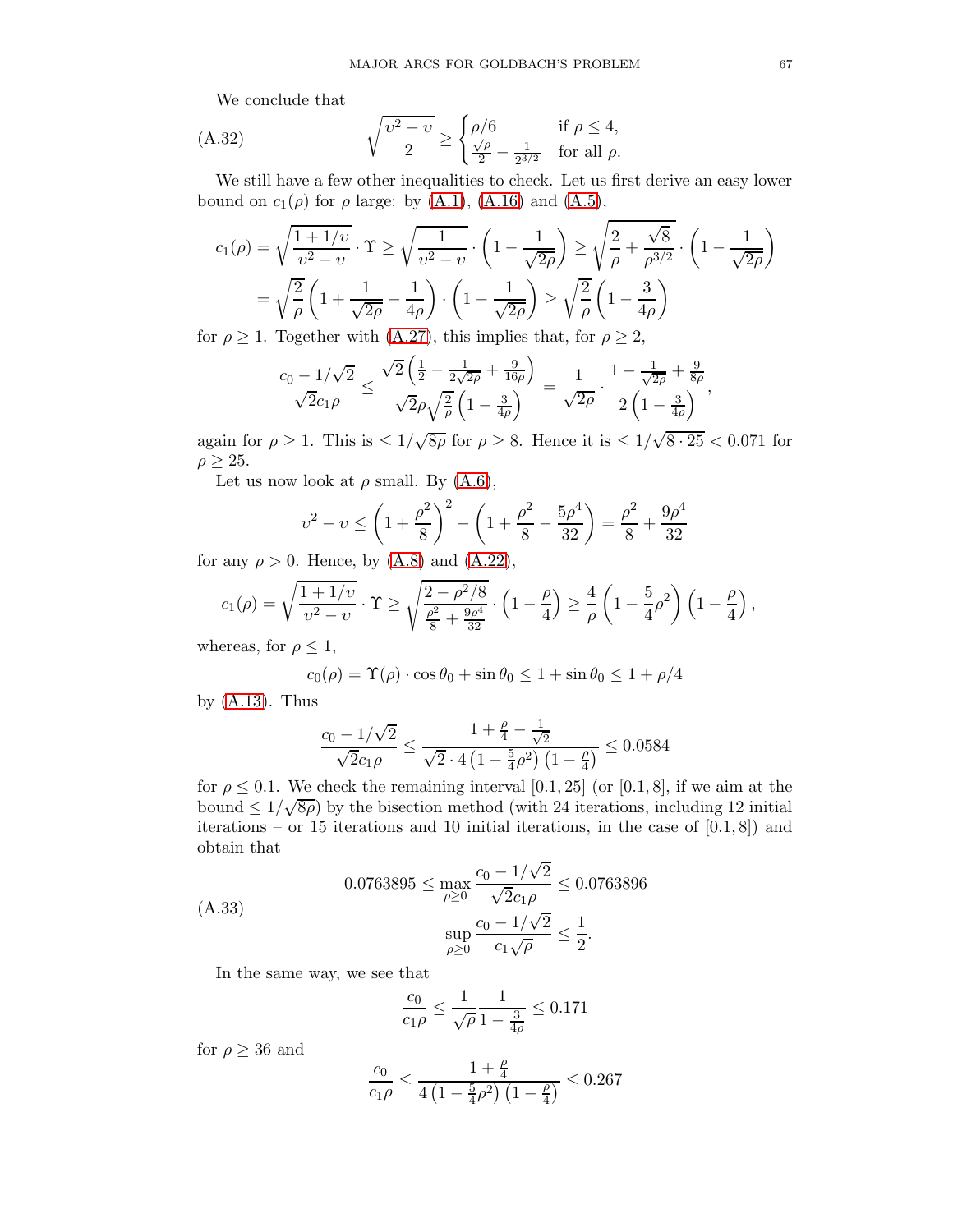for  $\rho \leq 0.1$ . The bisection method applied to [0.1, 36] with 24 iterations (including 12 initial iterations) now gives

(A.34) 
$$
0.29887 \le \max_{\rho > 0} \frac{c_0}{c_1 \rho} \le 0.29888.
$$

We would also like a lower bound for  $c_0/c_1$ . For  $c_0$ , we can use the lower bound  $c_0 \geq 1$  given by [\(A.14\)](#page-62-3). By [\(A.8\)](#page-60-3), [\(A.23\)](#page-64-0) and [\(A.30\)](#page-65-2),

$$
c_1(\rho) = \sqrt{\frac{1+1/v}{v^2-v}} \cdot \Upsilon \le \sqrt{\frac{2 - \frac{\rho^2}{8} + \frac{7\rho^4}{128}}{\rho^2/8 - 5\rho^4/64}} \cdot \left(1 - \frac{\rho}{4} + \frac{5\rho^2}{64}\right)
$$
  

$$
\le \frac{4}{\rho} \left(1 + \frac{5\rho^2}{16}\right) \left(1 - \frac{\rho}{4} + \frac{5\rho^2}{64}\right) < \frac{4}{\rho}
$$

for  $\rho \leq 1/4$ . Thus,  $c_0/(c_1 \rho) \geq 1/4$  for  $\rho \in [0, 1/4]$ . The bisection method (with 20 iterations, including 10 initial iterations) gives us that  $c_0/(c_1\rho) \geq 1/4$  also holds for  $\rho \in [1/4, 6.2]$ . Hence

$$
\frac{c_0}{c_1} \geq \frac{\rho}{4}
$$

for  $\rho \leq 6.2$ .

<span id="page-67-0"></span>Now consider the case of large  $\rho$ . By and  $\Upsilon \leq 1$ ,

(A.35) 
$$
\frac{c_0}{c_1\sqrt{\rho}} \ge \frac{1/\Upsilon}{\sqrt{\frac{1+1/v}{v^2-v}} \cdot \sqrt{\rho}} \ge \frac{\sqrt{(v^2-v)/\rho}}{\sqrt{1+1/v}} \ge \frac{1}{\sqrt{2}} \frac{1-1/\sqrt{2\rho}}{\sqrt{1+1/v}}.
$$

(This is off from optimal by a factor of about  $\sqrt{2}$ .) For  $\rho \ge 200$ , [\(A.35\)](#page-67-0) implies that  $c_0/(c_1\sqrt{\rho}) \geq 0.6405$ . The bisection method (with 20 iterations, including 5 initial iterations) gives us  $c_0/(c_1\sqrt{\rho}) \ge 5/8 = 0.625$  for  $\rho \in [6.2, 200]$ . We conclude that

(A.36) 
$$
\frac{c_0}{c_1} \ge \min\left(\frac{\rho}{4}, \frac{5}{8}\sqrt{\rho}\right).
$$

Finally, we verify an inequality that will be useful for the estimation a crucial exponent in Thm. [3.1.](#page-8-1) We wish to show that, for all  $\alpha \in [0, \pi/2]$ ,

<span id="page-67-1"></span>(A.37) 
$$
\alpha - \frac{\sin 2\alpha}{4\cos^2 \frac{\alpha}{2}} \ge \frac{\sin \alpha}{2\cos^2 \alpha} - \frac{5\sin^3 \alpha}{24\cos^6 \alpha}
$$

The left side is positive for all  $\alpha \in (0, \pi/2]$ , since  $\cos^2 \alpha/2 \ge 1/\sqrt{2}$  and  $(\sin 2\alpha)/2$ is less than  $2\alpha/2 = \alpha$ . The right side is negative for  $\alpha > 1$  (since it is negative for  $\alpha = 1$ , and  $(\sin \alpha)/(\cos \alpha)^2$  is increasing on  $\alpha$ ). Hence, it is enough to check [\(A.37\)](#page-67-1) for  $\alpha \in [0, 1]$ . The two sides of [\(A.37\)](#page-67-1) are equal for  $\alpha = 0$ ; moreover, the first four derivatives also match at  $\alpha = 0$ . We take the fifth derivatives of both sides; the bisection method (running on [0, 1] with 20 iterations, including 10 initial iterations) gives us that the fifth derivative of the left side minus the fifth derivative of the right side is always positive on  $[0, 1]$  (and minimal at 0, where it equals  $30.5 + O^*(10^{-9})$ .

## Appendix B. Norms of smoothing functions

Our aim here is to give bounds on the norms of some smoothing functions – and, in particular, on several norms of a smoothing function  $\eta_+ : [0, \infty) \to \mathbb{R}$ based on the Gaussian  $\eta_{\heartsuit}(t) = e^{-t^2/2}$ .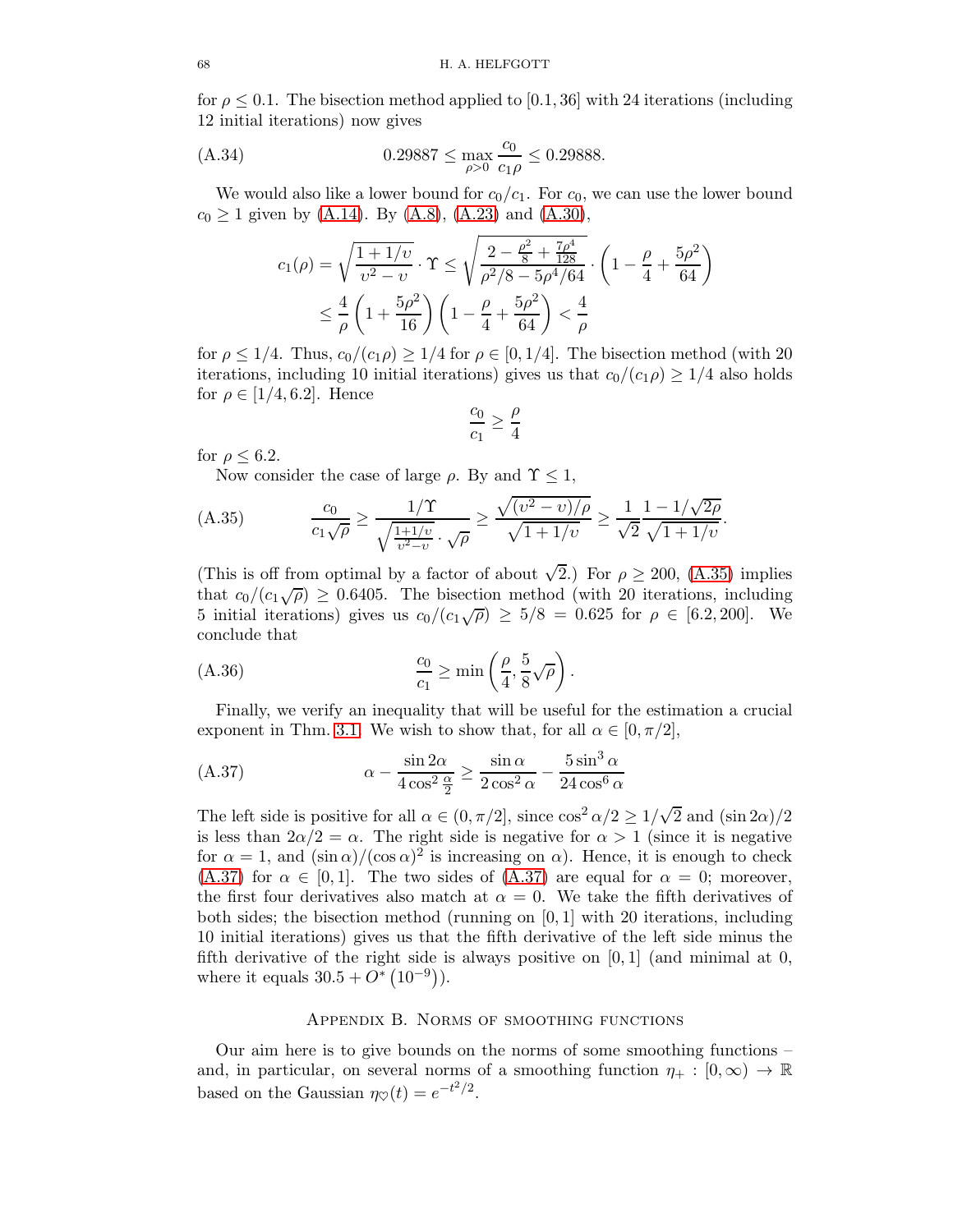As before, we write

(B.1) 
$$
h: t \mapsto \begin{cases} t^2(2-t)^3 e^{t-1/2} & \text{if } t \in [0,2], \\ 0 & \text{otherwise} \end{cases}
$$

We recall that we will work with an approximation  $\eta_+$  to the function  $\eta_{\circ}$ :  $[0,\infty) \to \mathbb{R}$  defined by

<span id="page-68-2"></span>(B.2) 
$$
\eta_{\circ}(t) = h(t)\eta_{\heartsuit}(t) = \begin{cases} t^3(2-t)^3e^{-(t-1)^2/2} & \text{for } t \in [0,2], \\ 0 & \text{otherwise.} \end{cases}
$$

The approximation  $\eta_+$  is defined by

<span id="page-68-0"></span>(B.3) 
$$
\eta_+(t) = h_H(t) t e^{-t^2/2},
$$

where

(B.4) 
$$
F_H(t) = \frac{\sin(H \log y)}{\pi \log y},
$$

$$
h_H(t) = (h *_M F_H)(y) = \int_0^\infty h(ty^{-1}) F_H(y) \frac{dy}{y}
$$

and H is a positive constant to be set later. By  $(2.4)$ ,  $Mh_H = Mh \cdot MF_H$ . Now  $F_H$  is just a Dirichlet kernel under a change of variables; using this, we get that, for  $\tau$  real,

(B.5) 
$$
MF_H(i\tau) = \begin{cases} 1 & \text{if } |\tau| < H, \\ 1/2 & \text{if } |\tau| = H, \\ 0 & \text{if } |\tau| > H. \end{cases}
$$

Thus,

(B.6) 
$$
Mh_H(i\tau) = \begin{cases} Mh(i\tau) & \text{if } |\tau| < H, \\ \frac{1}{2}Mh(i\tau) & \text{if } |\tau| = H, \\ 0 & \text{if } |\tau| > H. \end{cases}
$$

As it turns out, h,  $\eta_{\circ}$  and Mh (and hence  $Mh_H$ ) are relatively easy to work with, whereas we can already see that  $h_H$  and  $\eta_+$  have more complicated definitions. Part of our work will consist in expressing norms of  $h_H$  and  $\eta_+$  in terms of norms of h,  $\eta_{\circ}$  and Mh.

B.1. The decay of  $Mh(i\tau)$ . Now, consider any  $\phi : [0,\infty) \to \mathbb{C}$  that (a) has compact support (or fast decay), (b) satisfies  $\phi^{(k)}(t)t^{k-1} = O(1)$  for  $t \to 0^+$  and  $0 \leq k \leq 3$ , and (c) is  $C^2$  everywhere and quadruply differentiable outside a finite set of points.

By definition,

$$
M\phi(s) = \int_0^\infty \phi(x) x^s \frac{dx}{x}.
$$

Thus, by integration by parts, for  $\Re(s) > -1$  and  $s \neq 0$ ,

<span id="page-68-1"></span>
$$
M\phi(s) = \int_0^\infty \phi(x)x^s \frac{dx}{x} = \lim_{t \to 0^+} \int_t^\infty \phi(x)x^s \frac{dx}{x} = -\lim_{t \to 0^+} \int_t^\infty \phi'(x)\frac{x^s}{s}dx
$$
  
(B.7) 
$$
= \lim_{t \to 0^+} \int_t^\infty \phi''(x)\frac{x^{s+1}}{s(s+1)}dx = \lim_{t \to 0^+} -\int_t^\infty \phi^{(3)}(x)\frac{x^{s+2}}{s(s+1)(s+2)}dx
$$

$$
= \lim_{t \to 0^+} \int_t^\infty \phi^{(4)}(x)\frac{x^{s+3}}{s(s+1)(s+2)(s+3)}dx,
$$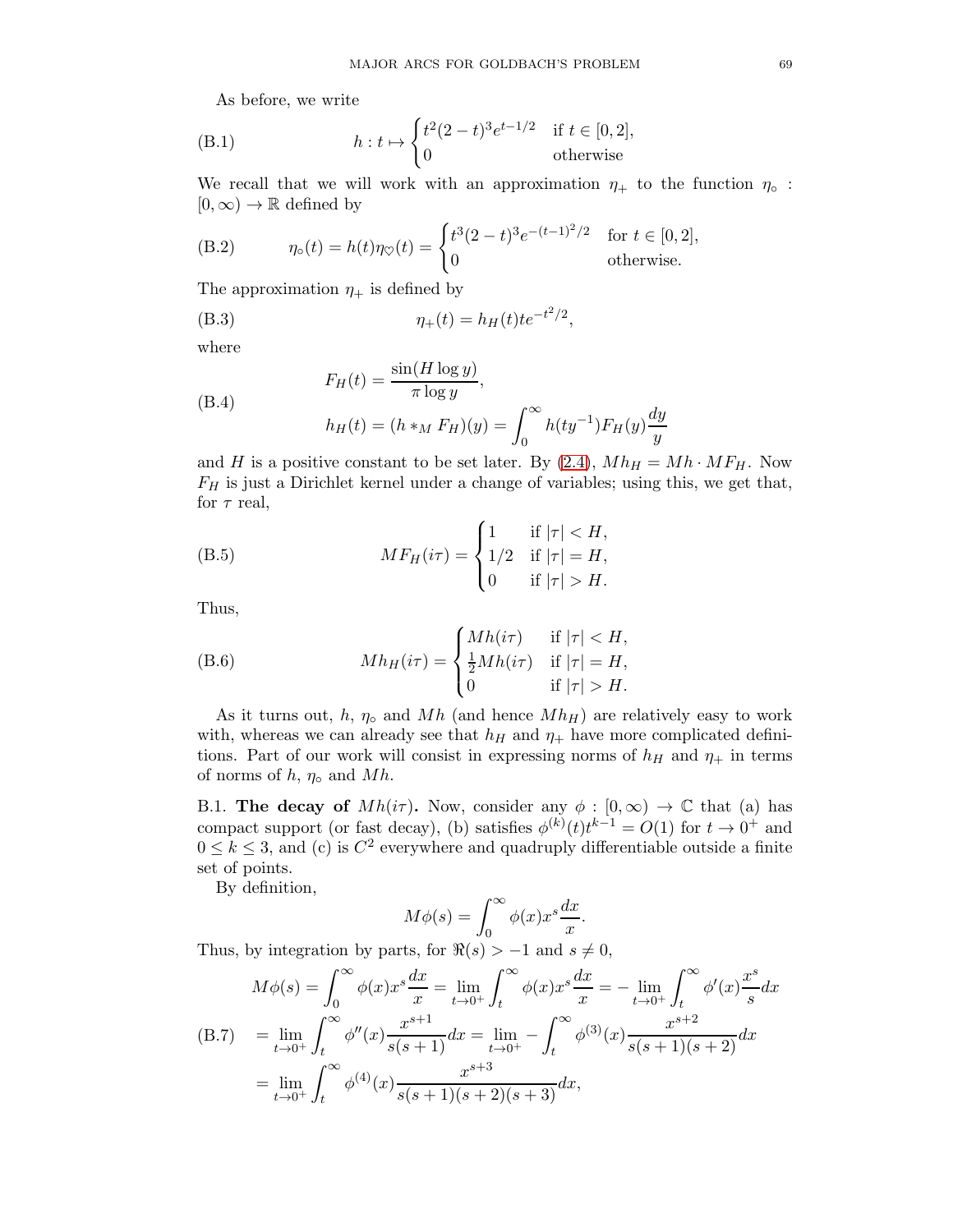where  $\phi^{(4)}(x)$  is understood in the sense of distributions at the finitely many points where it is not well-defined as a function.

Let  $s = it$ ,  $\phi = h$ . Let  $C_k = \lim_{t \to 0^+} \int_t^{\infty} |h^{(k)}(x)| x^{k-1} dx$  for  $0 \le k \le 4$ . Then [\(B.7\)](#page-68-1) gives us that (B.8)

<span id="page-69-1"></span>
$$
Mh(it) \le \min\left(C_0, \frac{C_1}{|t|}, \frac{C_2}{|t||t+i|}, \frac{C_3}{|t||t+i||t+2i|}, \frac{C_4}{|t||t+i||t+2i||t+3i|}\right).
$$

We must estimate the constants  $C_j$ ,  $0 \leq j \leq 4$ .

Clearly,  $h(t)t^{-1} = O(1)$  as  $t \to 0^+$ ,  $h^k(t) = O(1)$  as  $t \to 0^+$  for all  $k \ge 1$ ,  $h(2) = O(1)$  $h'(2) = h''(2) = 0$ , and  $h(x)$ ,  $h'(x)$  and  $h''(x)$  are all continuous. The function  $h^{\prime\prime\prime}$  has a discontinuity at  $t=2$ . As we said, we understand  $h^{(4)}$  in the sense of distributions at  $t = 2$ ; for example,  $\lim_{\epsilon \to 0} \int_{2-\epsilon}^{2+\epsilon}$  $2^{2+\epsilon} h^{(4)}(t)dt = \lim_{\epsilon \to 0} (h^{(3)}(2+\epsilon)$  $h^{(3)}(2 - \epsilon)$ ).

Symbolic integration easily gives that

(B.9) 
$$
C_0 = \int_0^2 t(2-t)^3 e^{t-1/2} dt = 92e^{-1/2} - 12e^{3/2} = 2.02055184...
$$

We will have to compute  $C_k$ ,  $1 \leq k \leq 4$ , with some care, due to the absolute value involved in the definition.

The function  $(x^2(2-x)^3e^{x-1/2})' = ((x^2(2-x)^3)' + x^2(2-x)^3)e^{x-1/2}$  has the same zeros as  $H_1(x) = (x^2(2-x)^3)' + x^2(2-x)^3$ , namely, -4, 0, 1 and 2. The sign of  $H_1(x)$  (and hence of  $h'(x)$ ) is + within  $(0,1)$  and – within  $(1,2)$ . Hence  $r \infty$ 

(B.10) 
$$
C_1 = \int_0^\infty |h'(x)| dx = |h(1) - h(0)| + |h(2) - h(1)| = 2h(1) = 2\sqrt{e}.
$$

The situation with  $(x^2(2-x)^3e^{x-1/2})''$  is similar: it has zeros at the roots of  $H_2(x) = 0$ , where  $H_2(x) = H_1(x) + H'_1(x)$  (and, in general,  $H_{k+1}(x) = H_k(x) +$  $H'_{k}(x)$ ). This time, we will prefer to find the roots numerically. It is enough to find (candidates for) the roots using any available tool<sup>[7](#page-69-0)</sup> and then check rigorously that the sign does change around the purported roots. In this way, we check that  $H_2(x) = 0$  has two roots  $\alpha_{2,1}, \alpha_{2,2}$  in the interval  $(0, 2)$ , another root at 2, and two more roots outside [0, 2]; moreover,

(B.11) 
$$
\alpha_{2,1} = 0.48756597185712...,
$$

$$
\alpha_{2,2} = 1.48777169309489...,
$$

where we verify the root using interval arithmetic. The sign of  $H_2(x)$  (and hence of  $h''(x)$ ) is first +, then -, then +. Write  $\alpha_{2,0} = 0$ ,  $\alpha_{2,3} = 2$ . By integration by parts,

(B.12)  
\n
$$
C_2 = \int_0^\infty |h''(x)|x \, dx = \int_0^{\alpha_{2,1}} h''(x)x \, dx - \int_{\alpha_{2,1}}^{\alpha_{2,2}} h''(x)x \, dx + \int_{\alpha_{2,2}}^2 h''(x)x \, dx
$$
\n
$$
= \sum_{j=1}^3 (-1)^{j+1} \left( h'(x)x|_{\alpha_{2,j-1}}^{\alpha_{2,j}} - \int_{\alpha_{2,j-1}}^{\alpha_{2,j}} h'(x) \, dx \right)
$$
\n
$$
= 2 \sum_{j=1}^2 (-1)^{j+1} \left( h'(\alpha_{2,j})\alpha_{2,j} - h(\alpha_{2,j}) \right) = 10.79195821037\dots
$$

<span id="page-69-0"></span> $7R$ outine find root in SAGE was used here.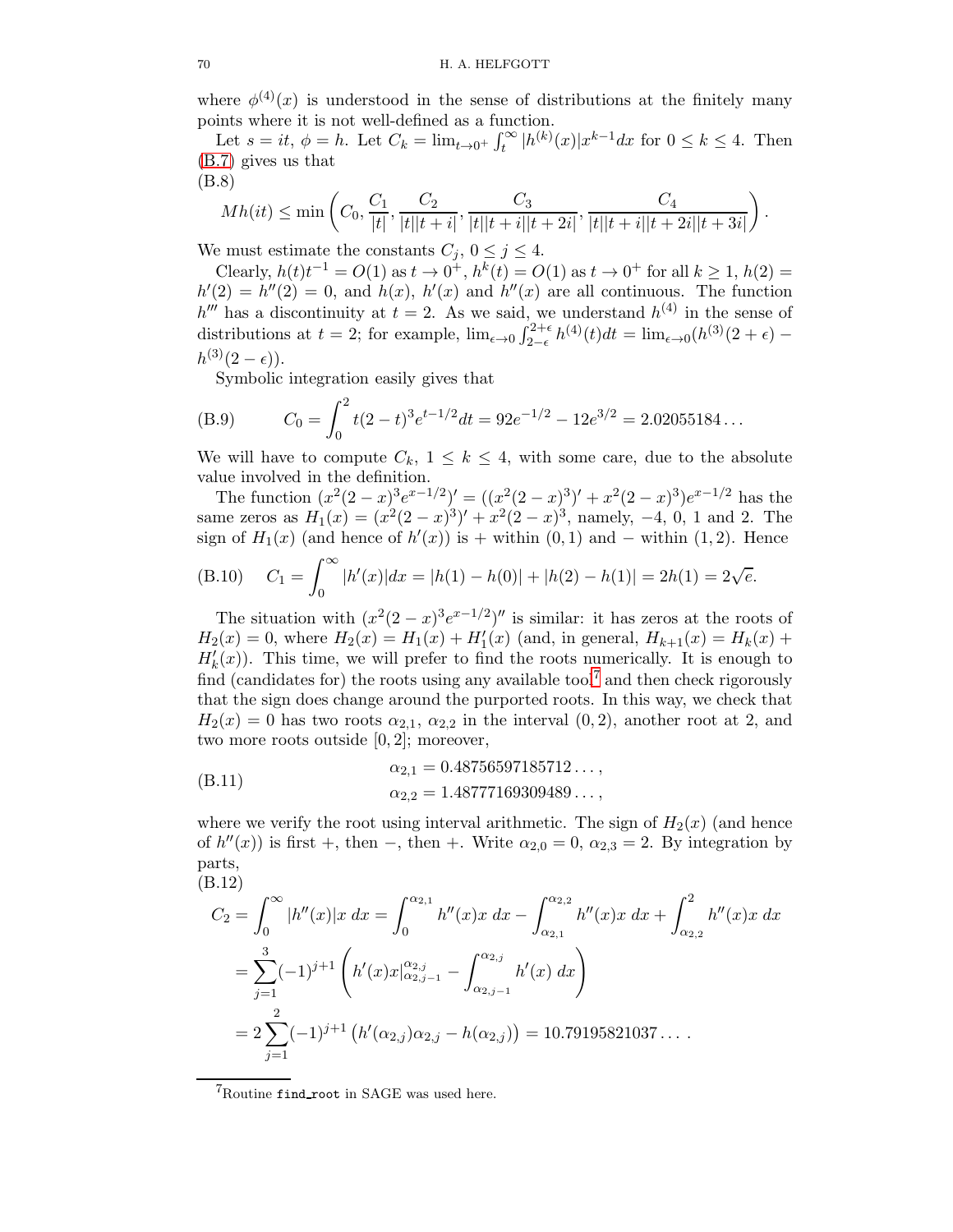To compute  $C_3$ , we proceed in the same way, finding two roots of  $H_3(x) = 0$ (numerically) within the interval  $(0, 2)$ , viz.,

$$
\alpha_{3,1} = 1.04294565694978\ldots
$$
  

$$
\alpha_{3,2} = 1.80999654602916\ldots
$$

The sign of  $H_3(x)$  on the interval [0, 2] is first –, then +, then –. Write  $\alpha_{3,0} = 0$ ,  $\alpha_{3,3} = 2$ . Proceeding as before – with the only difference that the integration by parts is iterated once now – we obtain that

$$
C_3 = \int_0^\infty |h'''(x)|x^2 dx = \sum_{j=1}^3 (-1)^j \int_{\alpha_{3,j-1}}^{\alpha_{3,j}} h'''(x)x^2 dx
$$
  
\n
$$
= \sum_{j=1}^3 (-1)^j \left( h''(x)x^2 \Big|_{\alpha_{3,j-1}}^{\alpha_{3,j}} - \int_{\alpha_{3,j-1}}^{\alpha_{3,j}} h''(x) \cdot 2x \right) dx
$$
  
\n(B.13)  
\n
$$
= \sum_{j=1}^3 (-1)^j \left( h''(x)x^2 - h'(x) \cdot 2x + 2h(x) \right) \Big|_{\alpha_{3,j-1}}^{\alpha_{3,j}}
$$
  
\n
$$
= 2 \sum_{j=1}^2 (-1)^j (h''(\alpha_{3,j})\alpha_{3,j}^2 - 2h'(\alpha_{3,j})\alpha_{3,j} + 2h(\alpha_{3,j}))
$$

and so interval arithmetic gives us

$$
(B.14) \tC_3 = 75.1295251672...
$$

The treatment of the integral in  $C_4$  is very similar, at least as first. There are two roots of  $H_4(x) = 0$  in the interval  $(0, 2)$ , namely,

$$
\alpha_{4,1} = 0.45839599852663\ldots
$$
  

$$
\alpha_{4,2} = 1.54626346975533\ldots
$$

The sign of  $H_4(x)$  on the interval [0, 2] is first –, +, then –. Using integration by parts as before, we obtain

$$
\int_{0^{+}}^{2^{-}} \left| h^{(4)}(x) \right| x^{3} dx
$$
\n
$$
= - \int_{0^{+}}^{\alpha_{4,1}} h^{(4)}(x) x^{3} dx + \int_{\alpha_{4,1}}^{\alpha_{4,2}} h^{(4)}(x) x^{3} dx - \int_{\alpha_{4,1}}^{2^{-}} h^{(4)}(x) x^{3} dx
$$
\n
$$
= 2 \sum_{j=1}^{2} (-1)^{j} \left( h^{(3)}(\alpha_{4,j}) \alpha_{4,j}^{3} - 3h^{(2)}(\alpha_{4,j}) \alpha_{4,j}^{2} + 6h'(\alpha_{4,j}) \alpha_{4,j} - 6h(\alpha_{4,j}) \right)
$$
\n
$$
- \lim_{t \to 2^{-}} h^{(3)}(t) t^{3} = 1152.69754862...,
$$

since  $\lim_{t\to 0^+} h^{(k)}(t)t^k = 0$  for  $0 \le k \le 3$ ,  $\lim_{t\to 2^-} h^{(k)}(t) = 0$  for  $0 \le k \le 2$  and  $\lim_{t\to 2^{-}} h^{(3)}(t) = -24e^{3/2}$ . Now

$$
\int_{2^{-}}^{\infty} |h^{(4)}(x)x^{3}| dx = \lim_{\epsilon \to 0^{+}} |h^{(3)}(2 + \epsilon) - h^{(3)}(2 - \epsilon)| \cdot 2^{3} = 2^{3} \cdot 24e^{3/2},
$$

Hence

(B.15) 
$$
C_4 = \int_{0^+}^{2^-} \left| h^{(4)}(x) \right| x^3 dx + 24e^{3/2} \cdot 2^3 = 2013.18185012...
$$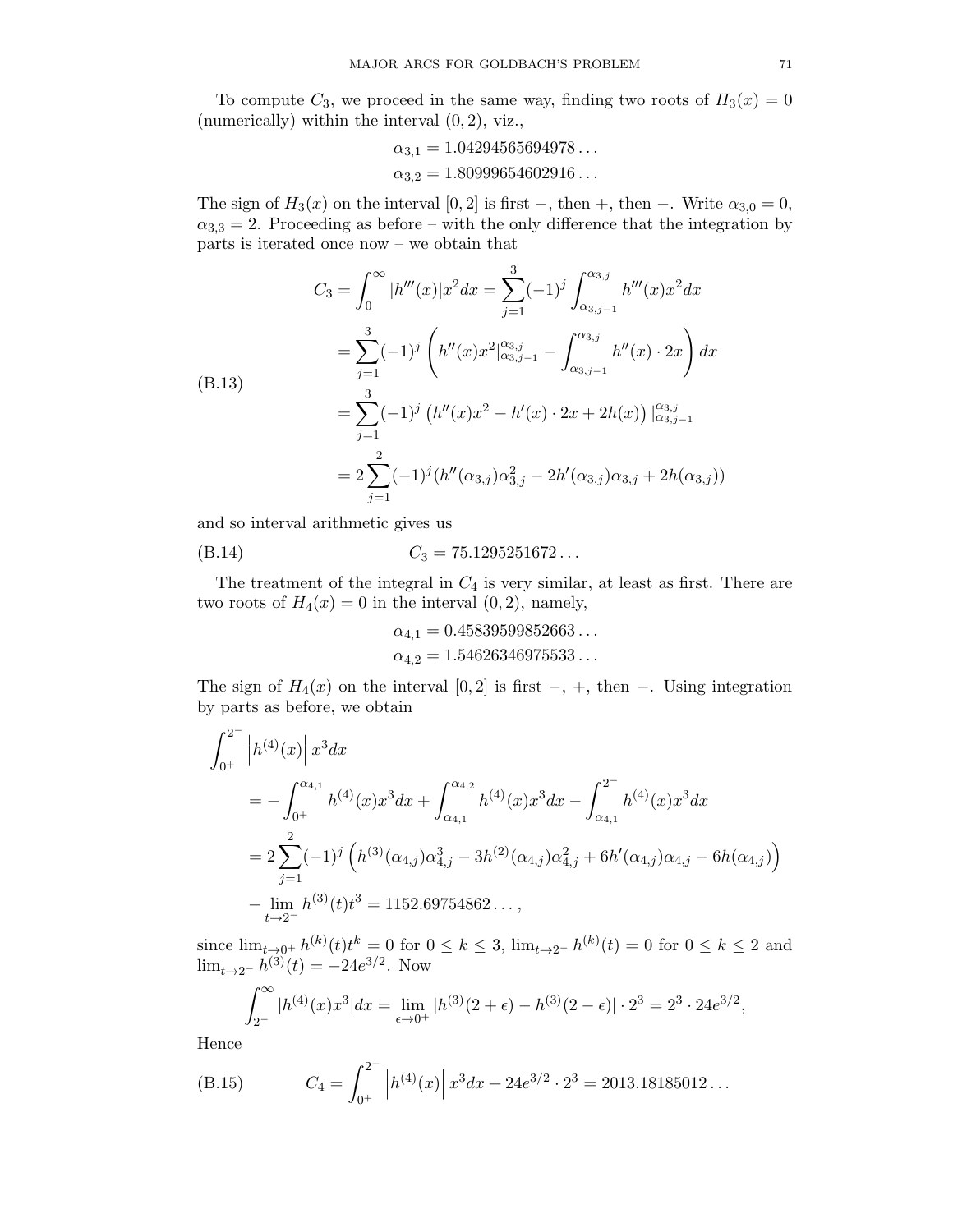We finish by remarking that can write down  $Mh$  explicitly: (B.16)  $1/2$ 

<span id="page-71-1"></span>
$$
Mh = -e^{-1/2}(-1)^{-s}(8\gamma(s+2,-2)+12\gamma(s+3,-2)+6\gamma(s+4,-2)+\gamma(s+5,-2)),
$$

where  $\gamma(s, x)$  is the *(lower)* incomplete Gamma function

$$
\gamma(s,x) = \int_0^x e^{-t} t^{s-1} dt.
$$

We will, however, find it easier to deal with  $Mh$  by means of the bound  $(B.8)$ , in part because [\(B.16\)](#page-71-1) amounts to an invitation to numerical instability.

For instance, it is easy to use [\(B.8\)](#page-69-1) to give a bound for the  $\ell_1$ -norm of  $Mh(it)$ . Since  $C_4/C_3 > C_3/C_2 > C_2/C_1 > C_1/C_0$ ,

$$
|Mh(it)|_1 = 2\int_0^\infty Mh(it)dt
$$
  
\n
$$
\leq 2\left(C_0 \cdot \frac{C_1}{C_0} + C_1 \int_{C_1/C_0}^{C_2/C_1} \frac{dt}{t} + C_2 \int_{C_2/C_1}^{C_3/C_2} \frac{dt}{t^2} + C_3 \int_{C_3/C_2}^{C_4/C_3} \frac{dt}{t^3} + C_4 \int_{C_4/C_3}^\infty \frac{dt}{t^4}\right)
$$
  
\n
$$
= 2\left(C_1 + C_1 \log \frac{C_2 C_0}{C_1^2} + C_2 \left(\frac{C_1}{C_2} - \frac{C_2}{C_3}\right) + \frac{C_3}{2} \left(\frac{C_2^2}{C_3^2} - \frac{C_3^2}{C_4^2}\right) + \frac{C_4}{3} \cdot \frac{C_3^3}{C_4^3}\right),
$$

and so

$$
(B.17) \t |Mh(it)|_1 \le 16.1939176.
$$

This bound is far from tight, but it will certainly be useful.

<span id="page-71-0"></span>Similarly,  $|(t + i)Mh(it)|_1$  is at most two times

$$
C_0 \int_0^{\frac{C_1}{C_0}} |t+i| dt + C_1 \int_{\frac{C_1}{C_0}}^{\frac{C_2}{C_1}} \left| 1 + \frac{i}{t} \right| dt + C_2 \int_{\frac{C_2}{C_1}}^{\frac{C_3}{C_2}} \frac{dt}{t} + C_3 \int_{\frac{C_3}{C_2}}^{\frac{C_4}{C_3}} \frac{dt}{t^2} + C_4 \int_{\frac{C_4}{C_3}}^{\infty} \frac{dt}{t^3}
$$
  
=  $\frac{C_0}{2} \left( \sqrt{\frac{C_1^4}{C_0^4} + \frac{C_1^2}{C_0^2}} + \sinh^{-1} \frac{C_1}{C_0} \right) + C_1 \left( \sqrt{t^2 + 1} + \log \left( \frac{\sqrt{t^2 + 1} - 1}{t} \right) \right) \Big|_{\frac{C_1}{C_0}}^{\frac{C_2}{C_1}} + C_2 \log \frac{C_3 C_1}{C_2^2} + C_3 \left( \frac{C_2}{C_3} - \frac{C_3}{C_4} \right) + \frac{C_4}{2} \frac{C_3^2}{C_4^2},$ 

and so

$$
(B.18) \qquad \qquad |(t+i)Mh(it)|_1 \leq 27.8622803.
$$

B.2. The difference  $\eta_+ - \eta_0$  in  $\ell_2$  norm. We wish to estimate the distance in  $\ell_2$  norm between  $\eta_{\circ}$  and its approximation  $\eta_{+}$ . This will be an easy affair, since, on the imaginary axis, the Mellin transform of  $\eta_+$  is just a truncation of the Mellin transform of  $\eta_{\circ}$ .

By [\(B.2\)](#page-68-2) and [\(B.3\)](#page-68-0),

(B.19) 
$$
|\eta_{+} - \eta_{\circ}|_{2}^{2} = \int_{0}^{\infty} \left| h_{H}(t)te^{-t^{2}/2} - h(t)te^{-t^{2}/2} \right|^{2} dt
$$

$$
\leq \left( \max_{t \geq 0} e^{-t^{2}} t^{3} \right) \cdot \int_{0}^{\infty} |h_{H}(t) - h(t)|^{2} dt
$$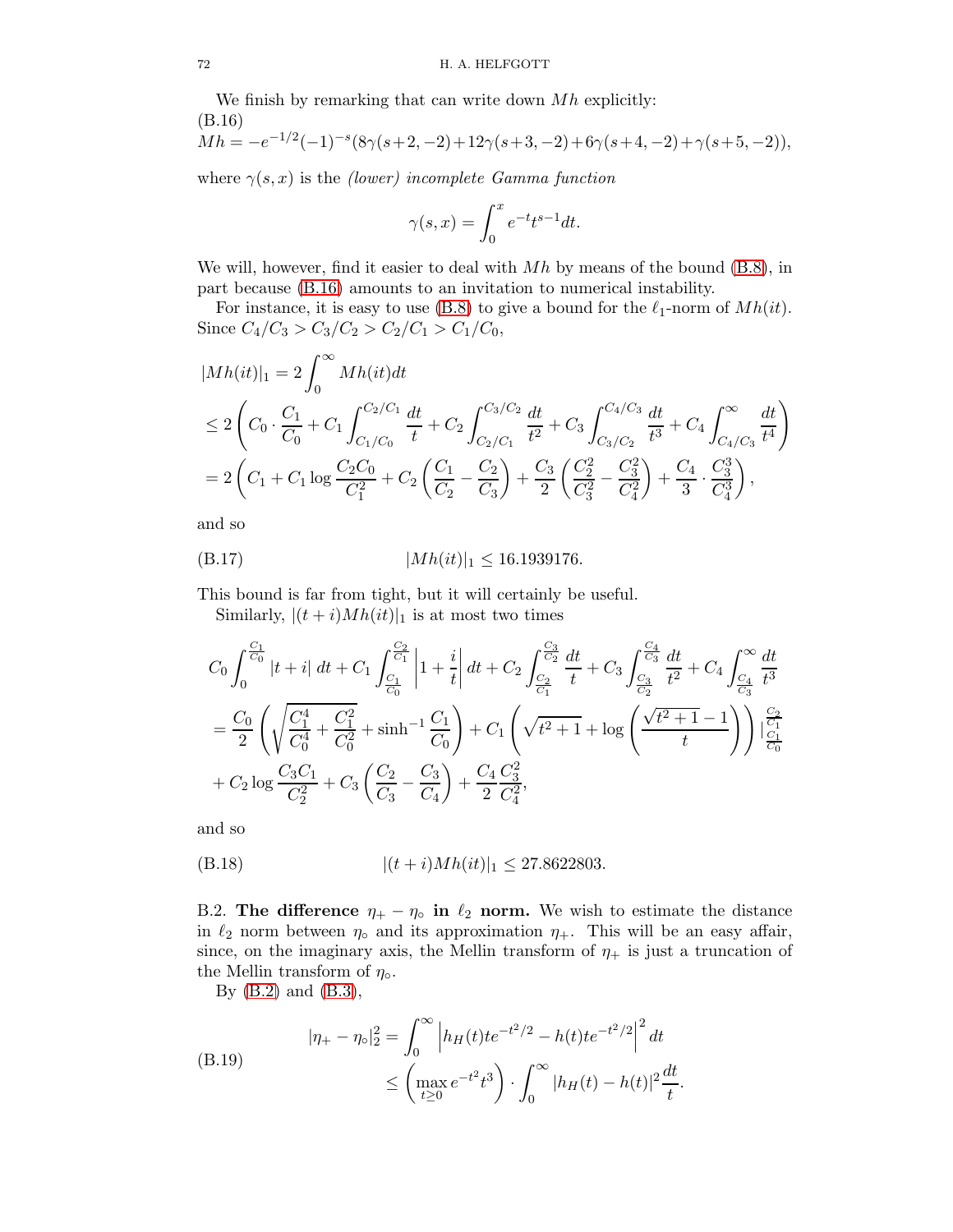The maximum  $\max_{t\geq 0} t^3 e^{-t^2}$  is  $(3/2)^{3/2} e^{-3/2}$ . Since the Mellin transform is an isometry (i.e., [\(2.2\)](#page-7-0) holds), (B.20)

$$
\int_0^\infty |h_H(t) - h(t)|^2 \frac{dt}{t} = \frac{1}{2\pi} \int_{-\infty}^\infty |Mh_H(it) - Mh(it)|^2 dt = \frac{1}{\pi} \int_H^\infty |Mh(it)|^2 dt.
$$
  
By (B.8),

(B.21) 
$$
\int_H^{\infty} |Mh(it)|^2 dt \leq \int_H^{\infty} \frac{C_4^2}{t^8} dt \leq \frac{C_4^2}{7H^7}.
$$

Hence

(B.22) 
$$
\int_0^\infty |h_H(t) - h(t)|^2 \frac{dt}{t} \le \frac{C_4^2}{7\pi H^7}.
$$

Using the bound  $(B.15)$  for  $C_4$ , we conclude that

(B.23) 
$$
|\eta_{+} - \eta_{\circ}|_{2} \leq \frac{C_{4}}{\sqrt{7\pi}} \left(\frac{3}{2e}\right)^{3/4} \cdot \frac{1}{H^{7/2}} \leq \frac{274.856893}{H^{7/2}}.
$$

It will also be useful to bound

<span id="page-72-2"></span><span id="page-72-1"></span>
$$
\left|\int_0^\infty (\eta_+(t)-\eta_\circ(t))^2 \log t \ dt\right|.
$$

This is at most

$$
\left(\max_{t\geq 0}e^{-t^2}t^3|\log t|\right)\cdot\int_0^\infty |h_H(t)-h(t)|^2\frac{dt}{t}.
$$

Now

$$
\max_{t \ge 0} e^{-t^2} t^3 |\log t| = \max \left( \max_{t \in [0,1]} e^{-t^2} t^3(-\log t), \max_{t \in [1,5]} e^{-t^2} t^3 \log t \right)
$$
  
= 0.14882234545...

where we find the maximum by the bisection method with 40 iterations.<sup>[8](#page-72-0)</sup> Hence, by [\(B.22\)](#page-72-1),

(B.24) 
$$
\int_0^\infty (\eta_+(t) - \eta_\circ(t))^2 |\log t| dt \le 0.148822346 \frac{C_4^2}{7\pi} \le \frac{27427.502}{H^7} \le \left(\frac{165.61251}{H^{7/2}}\right)^2.
$$

B.3. Norms involving  $\eta_+$ . Let us now bound some  $\ell_1$ - and  $\ell_2$ -norms involving  $\eta_+$ . Relatively crude bounds will suffice in most cases.

First, by  $(B.23)$ ,

(B.25) 
$$
|\eta_+|_2 \le |\eta_{\circ}|_2 + |\eta_+ - \eta_{\circ}|_2 \le 0.800129 + \frac{274.8569}{H^{7/2}},
$$

where we obtain

(B.26) 
$$
|\eta_{\circ}|_2 = \sqrt{0.640205997...} = 0.8001287...
$$

by symbolic integration.

<span id="page-72-0"></span><sup>8</sup>The bisection method (as described in, e.g., [\[Tuc11,](#page-78-0) §5.2]) can be used to show that the minimum (or maximum) of  $f$  on a compact interval  $I$  lies within an interval (usually a very small one). Here, the bisection method was carried rigorously, using interval arithmetic. The method was implemented by the author from the description in [\[Tuc11,](#page-78-0) p. 87–88], using D. Platt's interval arithmetic package.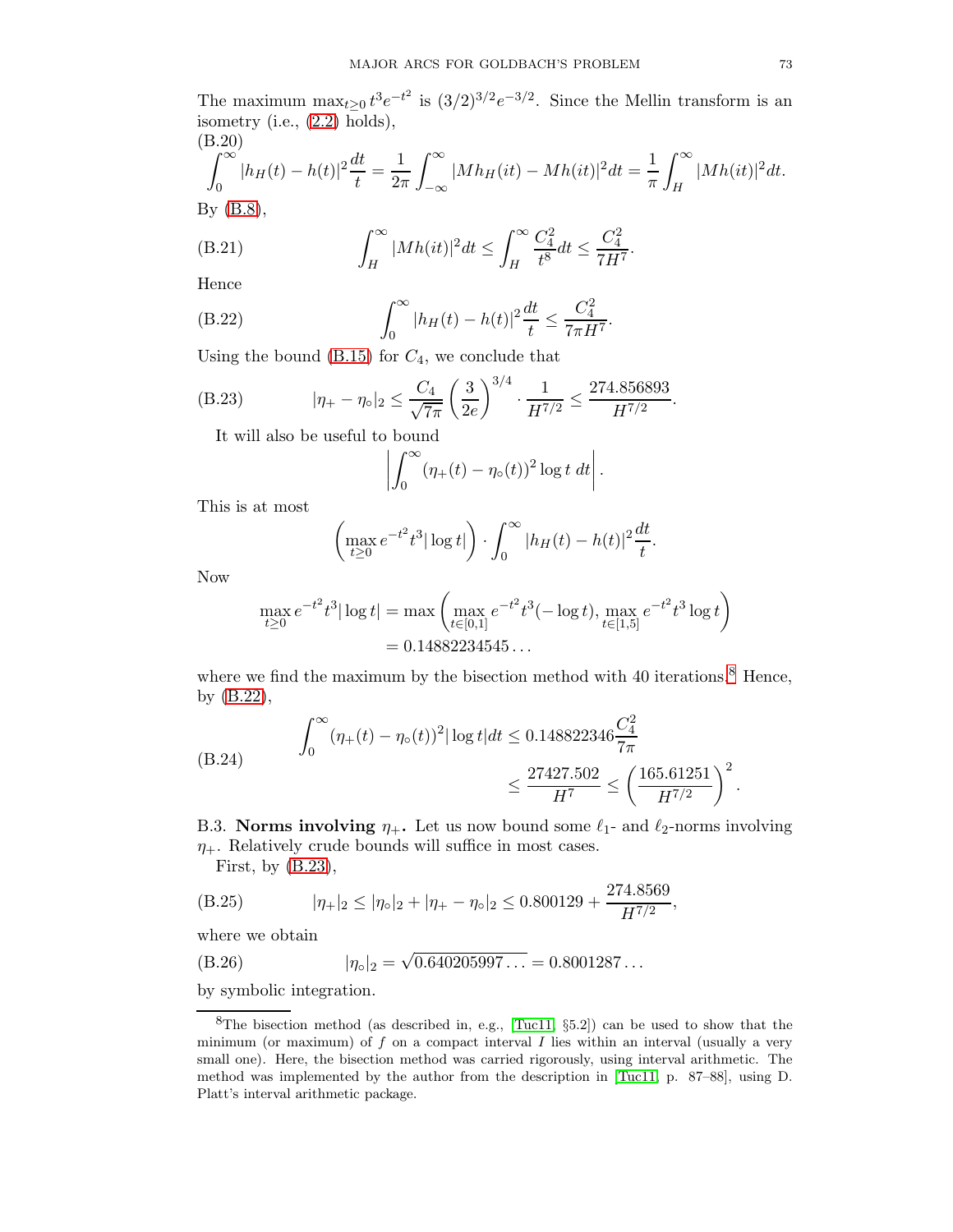Let us now bound  $|\eta_+ \cdot \log|_2^2$ . By isometry and [\(2.6\)](#page-8-0),

$$
|\eta_+ \cdot \log|_2^2 = \frac{1}{2\pi i} \int_{\frac{1}{2} - i\infty}^{\frac{1}{2} + i\infty} |M(\eta_+ \cdot \log)(s)|^2 ds = \frac{1}{2\pi i} \int_{\frac{1}{2} - i\infty}^{\frac{1}{2} + i\infty} |(M\eta_+)'(s)|^2 ds.
$$

Now,  $(M\eta_+)'(1/2 + it)$  equals  $1/2\pi$  times the additive convolution of  $Mh_H(it)$ and  $(M\eta_{\diamond})'(1/2 + it)$ , where  $\eta_{\diamond}(t) = te^{-t^2/2}$ . Hence, by Young's inequality,  $|(M\eta_+)'(1/2+it)|_2 \leq (1/2\pi)|Mh_H(it)|_1|(M\eta_{\diamondsuit})'(1/2+it)|_2.$ 

Again by isometry and [\(2.6\)](#page-8-0),

$$
|(M\eta_{\diamondsuit})'(1/2+it)|_2=\sqrt{2\pi}|\eta_{\diamondsuit}\cdot \log|_2.
$$

Hence, by  $(B.17)$ ,

$$
|\eta_+ \cdot \log|_2 \le \frac{1}{2\pi} |Mh_H(it)|_1 |\eta_{\diamondsuit} \cdot \log|_2 \le 2.5773421 \cdot |\eta_{\diamondsuit} \cdot \log|_2.
$$

Since, by symbolic integration,

(B.27) 
$$
|\eta_{\diamond} \cdot \log|_2 \le \sqrt{\frac{\sqrt{\pi}}{32} (8(\log 2)^2 + 2\gamma^2 + \pi^2 + 8(\gamma - 2) \log 2 - 8\gamma)} \le 0.3220301,
$$

we get that

$$
(B.28) \t\t |\eta_+ \cdot \log|_2 \le 0.8299818.
$$

Let us bound  $|\eta_+(t)t^{\sigma}|_1$  for  $\sigma \in (-2,\infty)$ . By Cauchy-Schwarz and Plancherel, (B.29)

<span id="page-73-1"></span>
$$
|\eta_{+}(t)t^{\sigma}|_{1} = \left|h_{H}(t)t^{1+\sigma}e^{-t^{2}/2}\right|_{1} \leq \left|t^{\sigma+3/2}e^{-t^{2}/2}\right|_{2} |h_{H}(t)/\sqrt{t}|_{2}
$$
  
\n
$$
= \left|t^{\sigma+3/2}e^{-t^{2}/2}\right|_{2} \sqrt{\int_{0}^{\infty} |h_{H}(t)|^{2} \frac{dt}{t}} = \left|t^{\sigma+3/2}e^{-t^{2}/2}\right|_{2} \sqrt{\frac{1}{2\pi} \int_{-H}^{H} |Mh(ir)|^{2} dr}
$$
  
\n
$$
\leq \left|t^{\sigma+3/2}e^{-t^{2}/2}\right|_{2} \sqrt{\frac{1}{2\pi} \int_{-\infty}^{\infty} |Mh(ir)|^{2} dr} = \left|t^{\sigma+3/2}e^{-t^{2}/2}\right|_{2} \cdot |h(t)/\sqrt{t}|_{2}.
$$

Since

<span id="page-73-0"></span>
$$
\left| t^{\sigma+3/2} e^{-t^2/2} \right|_2 = \sqrt{\int_0^\infty e^{-t^2} t^{2\sigma+3} dt} = \sqrt{\frac{\Gamma(\sigma+2)}{2}},
$$

$$
|h(t)/\sqrt{t}|_2 = \sqrt{\frac{31989}{8e} - \frac{585e^3}{8}} \le 1.5023459,
$$

we conclude that

(B.30) 
$$
|\eta_+(t)t^{\sigma}|_1 \le 1.062319 \cdot \sqrt{\Gamma(\sigma+2)}
$$

for  $\sigma > -2$ .

B.4. Norms involving  $\eta'_+$ . By one of the standard transformation rules (see [\(2.6\)](#page-8-0)), the Mellin transform of  $\eta'_+$  equals  $-(s-1) \cdot M\eta_+(s-1)$ . Since the Mellin transform is an isometry in the sense of  $(2.2)$ ,

$$
|\eta'_+|_2^2 = \frac{1}{2\pi i} \int_{\frac{1}{2}-i\infty}^{\frac{1}{2}+i\infty} |M(\eta'_+)(s)|^2 ds = \frac{1}{2\pi i} \int_{-\frac{1}{2}-i\infty}^{-\frac{1}{2}+i\infty} |s \cdot M\eta_+(s)|^2 ds.
$$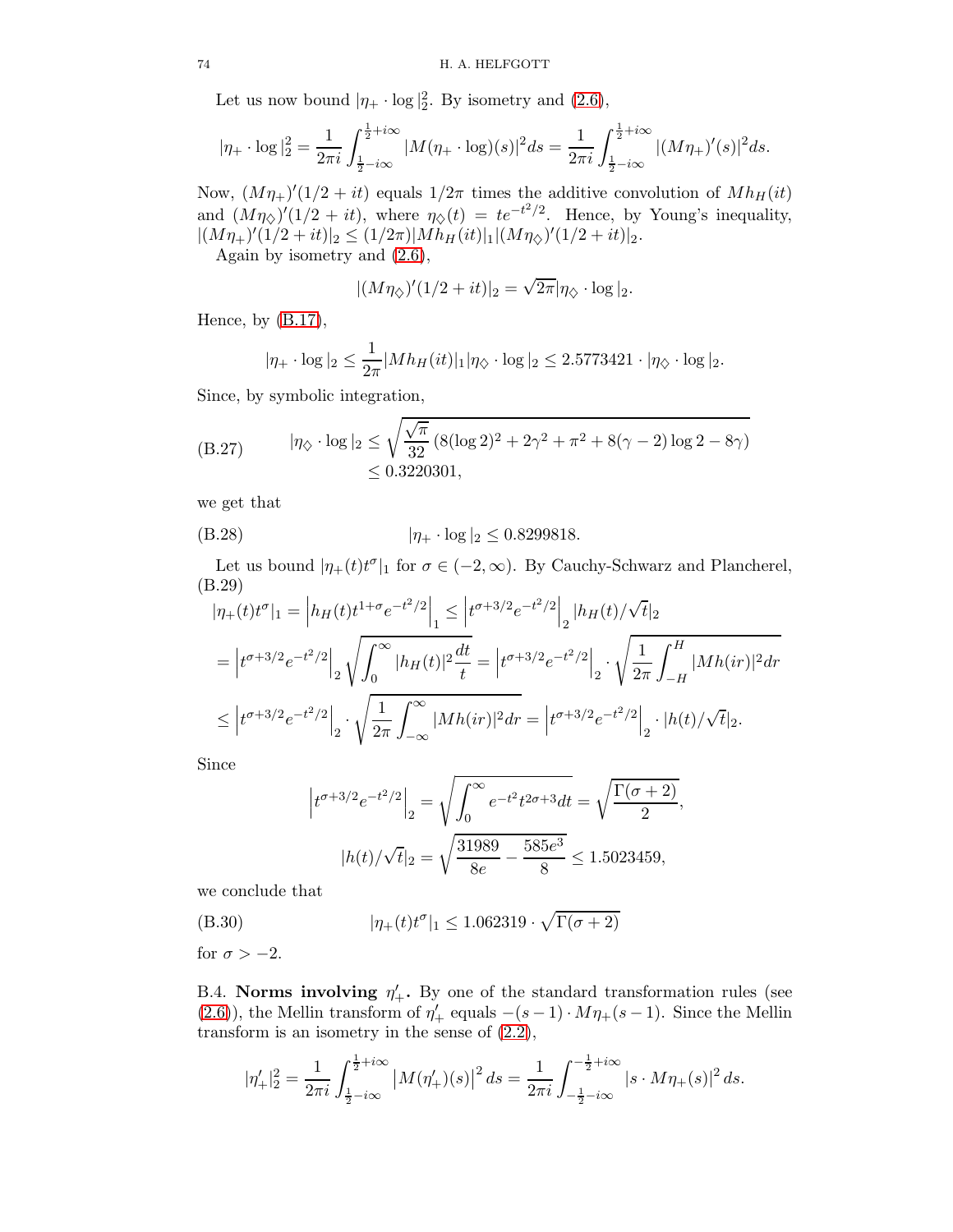Recall that  $\eta_+(t) = h_H(t)\eta_{\diamondsuit}(t)$ , where  $\eta_{\diamondsuit}(t) = te^{-t^2/2}$ . Thus, by [\(2.5\)](#page-7-1), the function  $M\eta_{+}(-1/2+it)$  equals  $1/2\pi$  times the (additive) convolution of  $Mh_H(it)$ and  $M\eta_{\diamondsuit}(-1/2 + it)$ . Therefore, for  $s = -1/2 + it$ ,

(B.31)  
\n
$$
|s| |M\eta_{+}(s)| = \frac{|s|}{2\pi} \int_{-H}^{H} Mh(ir) M\eta_{\diamondsuit}(s - ir) dr
$$
\n
$$
\leq \frac{3}{2\pi} \int_{-H}^{H} |ir - 1| |Mh(ir)| \cdot |s - ir| |M\eta_{\heartsuit}(s - ir)| dr
$$
\n
$$
= \frac{3}{2\pi} (f * g)(t),
$$

where  $f(t) = |it - 1| |Mh(it)|$  and  $g(t) = |-1/2 + it| |M\eta_{\diamondsuit}(-1/2 + it)|$ . (Since  $|(-1/2 + i(t - r)) + (1 + ir)| = |1/2 + it| = |s|$ , either  $|-1/2 + i(t - r)| \ge |s|/3$  or  $|1+ir| \geq 2|s|/3$ ; hence  $|s-ir||ir-1| = |-1/2+ i(t-r)||1+ir| ≥ |s|/3$ .) By Young's inequality (in a special case that follows from Cauchy-Schwarz),  $|f * g|_2 \leq |f|_1 |g|_2$ . By [\(B.18\)](#page-71-1),

$$
|f|_1 = |(r+i)Mh(ir)|_1 \le 27.8622803.
$$

Yet again by Plancherel,

$$
|g|_2^2 = \int_{-\frac{1}{2}-i\infty}^{-\frac{1}{2}+i\infty} |s|^2 |M\eta_{\diamondsuit}(s)|^2 ds = \int_{\frac{1}{2}-i\infty}^{\frac{1}{2}+i\infty} |(M(\eta_{\diamondsuit}'))(s)|^2 ds = 2\pi |\eta_{\diamondsuit}'|_2^2 = \frac{3\pi^{\frac{3}{2}}}{4}.
$$

Hence

(B.32) 
$$
|\eta'_+|_2 \le \frac{1}{\sqrt{2\pi}} \cdot \frac{3}{2\pi} |f * g|_2 \le \frac{1}{\sqrt{2\pi}} \frac{3}{2\pi} \cdot 27.8622803 \sqrt{\frac{3\pi^{\frac{3}{2}}}{4}} \le 10.845789.
$$

Let us now bound  $|\eta'_{+}(t)t^{\sigma}|_1$  for  $\sigma \in (-1,\infty)$ . First of all,

$$
|\eta'_{+}(t)t^{\sigma}|_{1} = \left| \left( h_{H}(t)te^{-t^{2}/2} \right)' t^{\sigma} \right|_{1} \leq \left| \left( h'_{H}(t)te^{-t^{2}/2} + h_{H}(t)(1-t^{2})e^{-t^{2}/2} \right) \cdot t^{\sigma} \right|_{1}
$$
  

$$
\leq \left| h'_{H}(t)t^{\sigma+1}e^{-t^{2}/2} \right|_{1} + |\eta_{+}(t)t^{\sigma-1}|_{1} + |\eta_{+}(t)t^{\sigma+1}|_{1}.
$$

We can bound the last two terms by [\(B.30\)](#page-73-0). Much as in [\(B.29\)](#page-73-1), we note that

$$
\left| h'_H(t)t^{\sigma+1}e^{-t^2/2} \right|_1 \leq \left| t^{\sigma+1/2}e^{-t^2/2} \right|_2 |h'_H(t)\sqrt{t}|_2,
$$

and then see that

$$
|h'_{H}(t)\sqrt{t}|_{2} = \sqrt{\int_{0}^{\infty} |h'_{H}(t)|^{2}t dt} = \sqrt{\frac{1}{2\pi} \int_{-\infty}^{\infty} |M(h'_{H})(1+ir)|^{2} dr}
$$
  
=  $\sqrt{\frac{1}{2\pi} \int_{-\infty}^{\infty} |(-ir)Mh_{H}(ir)|^{2} dr} = \sqrt{\frac{1}{2\pi} \int_{-H}^{H} |(-ir)Mh(ir)|^{2} dr}$   
=  $\sqrt{\frac{1}{2\pi} \int_{-H}^{H} |M(h')(1+ir)|^{2} dr} \le \sqrt{\frac{1}{2\pi} \int_{-\infty}^{\infty} |M(h')(1+ir)|^{2} dr} = |h'(t)\sqrt{t}|_{2},$ 

where we use the first rule in [\(2.6\)](#page-8-0) twice. Since

$$
\left| t^{\sigma+1/2} e^{-t^2/2} \right|_2 = \sqrt{\frac{\Gamma(\sigma+1)}{2}}, \quad |h'(t)\sqrt{t}|_2 = \sqrt{\frac{103983}{16e} - \frac{1899e^3}{16}} = 2.6312226,
$$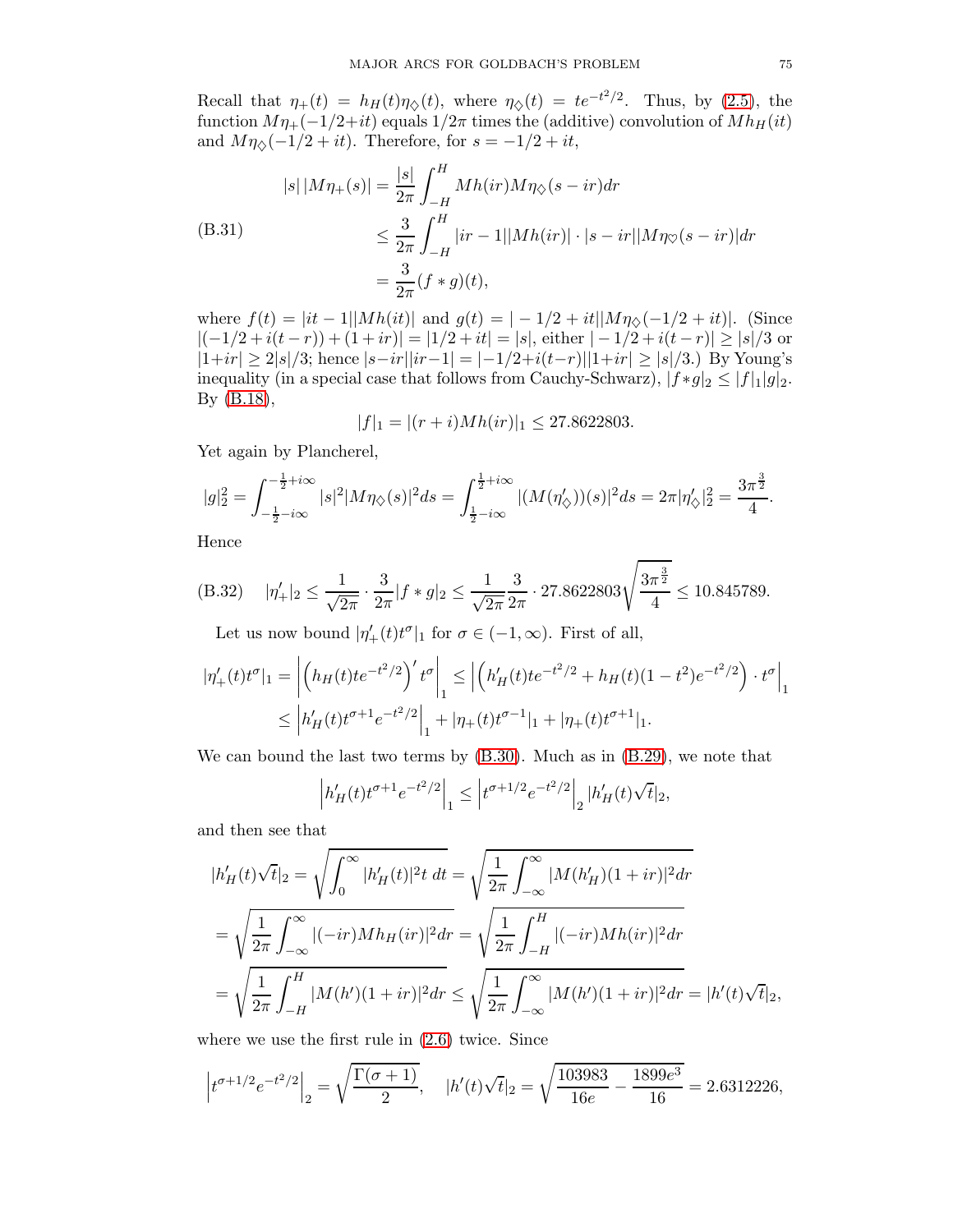we conclude that (B.33)

$$
|\eta'_{+}(t)t^{\sigma}|_{1} \le 1.062319 \cdot (\sqrt{\Gamma(\sigma+1)} + \sqrt{\Gamma(\sigma+3)}) + \sqrt{\frac{\Gamma(\sigma+1)}{2}} \cdot 2.6312226
$$
  

$$
\le 2.922875\sqrt{\Gamma(\sigma+1)} + 1.062319\sqrt{\Gamma(\sigma+3)}
$$

for  $\sigma > -1$ .

B.5. The  $\ell_{\infty}$ -norm of  $\eta_+$ . Let us now get a bound for  $|\eta_+|_{\infty}$ . Recall that  $\eta_+(t) = h_H(t)\eta_{\diamondsuit}(t)$ , where  $\eta_{\diamondsuit}(t) = te^{-t^2/2}$ . Clearly

(B.34)  
\n
$$
|\eta_+|_{\infty} = |h_H(t)\eta_{\diamondsuit}(t)|_{\infty} \le |\eta_{\circ}|_{\infty} + |(h(t) - h_H(t))\eta_{\diamondsuit}(t)|_{\infty}
$$
\n
$$
\le |\eta_{\circ}|_{\infty} + \left|\frac{h(t) - h_H(t)}{t}\right|_{\infty} |\eta_{\diamondsuit}(t)t|_{\infty}.
$$

Taking derivatives, we easily see that

<span id="page-75-1"></span>
$$
|\eta_{\circ}|_{\infty} = \eta_{\circ}(1) = 1, \qquad |\eta_{\diamondsuit}(t)t|_{\infty} = 2/e.
$$

It remains to bound  $|(h(t) - h_H(t))/t|_{\infty}$ . By [\(1.5\)](#page-3-0),

<span id="page-75-0"></span>(B.35) 
$$
h_H(t) = \int_{\frac{t}{2}}^{\infty} h(t y^{-1}) \frac{\sin(H \log y)}{\pi \log y} \frac{dy}{y} = \int_{-H \log \frac{2}{t}}^{\infty} h\left(\frac{t}{e^{w/H}}\right) \frac{\sin w}{\pi w} dw.
$$

The sine integral

$$
Si(x) = \int_0^x \frac{\sin t}{t} dt
$$

is defined for all x; it tends to  $\pi/2$  as  $x \to +\infty$  and to  $-\pi/2$  as  $x \to -\infty$  (see [\[AS64,](#page-77-0) (5.2.25)]). We apply integration by parts to the second integral in [\(B.35\)](#page-75-0), and obtain

$$
h_H(t) - h(t) = -\frac{1}{\pi} \int_{-H \log \frac{2}{t}}^{\infty} \left( \frac{d}{dw} h\left(\frac{t}{e^{w/H}}\right) \right) \text{Si}(w) dw - h(t)
$$
  

$$
= -\frac{1}{\pi} \int_{0}^{\infty} \left( \frac{d}{dw} h\left(\frac{t}{e^{w/H}}\right) \right) \left(\text{Si}(w) - \frac{\pi}{2}\right) dw
$$
  

$$
- \frac{1}{\pi} \int_{-H \log \frac{2}{t}}^{0} \left( \frac{d}{dw} h\left(\frac{t}{e^{w/H}}\right) \right) \left(\text{Si}(w) + \frac{\pi}{2}\right) dw.
$$

Now

$$
\left| \frac{d}{dw} h\left(\frac{t}{e^{w/H}}\right) \right| = \frac{t e^{-w/H}}{H} \left| h'\left(\frac{t}{e^{w/H}}\right) \right| \le \frac{t |h'|_{\infty}}{He^{w/H}}.
$$

Integration by parts easily yields the bounds  $|\operatorname{Si}(x) - \pi/2| < 2/x$  for  $x > 0$  and  $| \operatorname{Si}(x) + \pi/2 | < 2/|x|$  for  $x < 0$ ; we also know that  $0 \leq \operatorname{Si}(x) \leq x < \pi/2$  for  $x \in [0, 1]$  and  $-\pi/2 < x \leq \text{Si}(x) \leq 0$  for  $x \in [-1, 0]$ . Hence

$$
|h_H(t) - h(t)| \le \frac{2t|h'|_{\infty}}{\pi H} \left( \int_0^1 \frac{\pi}{2} e^{-w/H} dw + \int_1^{\infty} \frac{2e^{-w/H}}{w} dw \right)
$$
  
=  $t|h'|_{\infty} \cdot \left( (1 - e^{-1/H}) + \frac{4}{\pi} \frac{E_1(1/H)}{H} \right),$ 

where  $E_1$  is the exponential integral

$$
E_1(z) = \int_z^{\infty} \frac{e^{-t}}{t} dt.
$$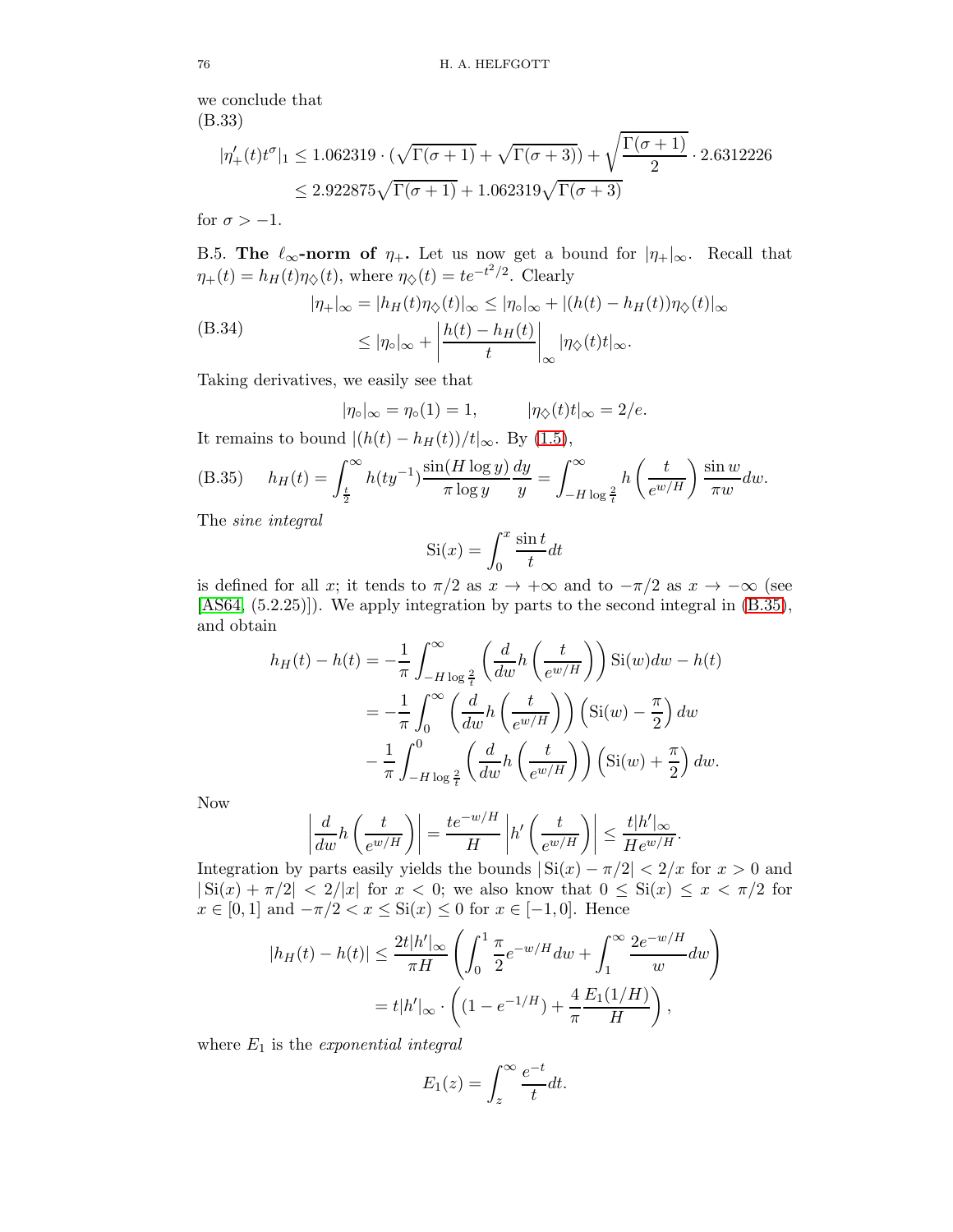By [\[AS64,](#page-77-0) (5.1.20)],

$$
0 < E_1(1/H) < \frac{\log(H+1)}{e^{1/H}},
$$

and, since  $\log(H+1) = \log H + \log(1+1/H) < \log H + 1/H < (\log H)(1+1/H) <$  $(\log H)e^{1/H}$  for  $H \ge e$ , we see that this gives us that  $E_1(1/H) < \log H$  (again for  $H \geq e$ , as is the case). Hence

<span id="page-76-0"></span>(B.36) 
$$
\frac{|h_H(t) - h(t)|}{t} < |h'|_{\infty} \cdot \left(1 - e^{-\frac{1}{H}} + \frac{4}{\pi} \frac{\log H}{H}\right) < |h'|_{\infty} \cdot \frac{1 + \frac{4}{\pi} \log H}{H},
$$

and so, by [\(B.34\)](#page-75-1),

<span id="page-76-1"></span>
$$
|\eta_+|_{\infty} \leq 1 + \frac{2}{e} \left| \frac{h(t) - h_H(t)}{t} \right|_{\infty} < 1 + \frac{2}{e} |h'|_{\infty} \cdot \frac{1 + \frac{4}{\pi} \log H}{H}.
$$

By [\(B.11\)](#page-69-1) and interval arithmetic, we determine that

(B.37) 
$$
|h'|_{\infty} = |h'(\alpha_{2,2})| \le 2.805820379671,
$$

where  $\alpha_{2,2}$  is a root of  $h''(x) = 0$  as in [\(B.11\)](#page-69-1). We have proven

(B.38) 
$$
|\eta_+|_{\infty} < 1 + \frac{2}{e} \cdot 2.80582038 \cdot \frac{1 + \frac{4}{\pi} \log H}{H} < 1 + 2.06440727 \cdot \frac{1 + \frac{4}{\pi} \log H}{H}.
$$

We will need three other bounds of this kind, namely, for  $\eta_+(t) \log t$ ,  $\eta_+(t)/t$ and  $\eta_+(t)t$ . We start as in [\(B.34\)](#page-75-1):

$$
|\eta_{+}\log t|_{\infty} \leq |\eta_{\circ}\log t|_{\infty} + |(h(t) - h_{H}(t))\eta_{\diamondsuit}(t)\log t|_{\infty}
$$
  
\n
$$
\leq |\eta_{\circ}\log t|_{\infty} + |(h - h_{H}(t))/t|_{\infty}|\eta_{\diamondsuit}(t)t\log t|_{\infty},
$$
  
\n
$$
|\eta_{+}(t)/t|_{\infty} \leq |\eta_{\circ}(t)/t|_{\infty} + |(h - h_{H}(t))/t|_{\infty}|\eta_{\diamondsuit}(t)|_{\infty}
$$
  
\n
$$
|\eta_{+}(t)t|_{\infty} \leq |\eta_{\circ}(t)t|_{\infty} + |(h - h_{H}(t))/t|_{\infty}|\eta_{\diamondsuit}(t)t^{2}|_{\infty}.
$$

By the bisection method with 30 iterations, implemented with interval arithmetic,

 $|\eta_{\circ}(t)\log t|_{\infty} \leq 0.279491, \qquad |\eta_{\diamond}(t)t\log t|_{\infty} \leq 0.3811561.$ 

Hence, by [\(B.36\)](#page-76-0) and [\(B.37\)](#page-76-1),

(B.40) 
$$
|\eta_+ \log t|_{\infty} \leq 0.279491 + 1.069456 \cdot \frac{1 + \frac{4}{\pi} \log H}{H}.
$$

By the bisection method with 32 iterations,

$$
|\eta_{\circ}(t)/t|_{\infty} \leq 1.08754396.
$$

(We can also obtain this by solving  $(\eta \circ (t)/t)' = 0$  symbolically.) It is easy to show that  $|\eta_{\diamondsuit}|_{\infty} = 1/\sqrt{e}$ . Hence, again by [\(B.36\)](#page-76-0) and [\(B.37\)](#page-76-1),

(B.41) 
$$
|\eta_+(t)/t|_{\infty} \le 1.08754396 + 1.70181609 \cdot \frac{1 + \frac{4}{\pi} \log H}{H}.
$$

By the bisection method with 32 iterations,

$$
|\eta_{\circ}(t)t|_{\infty} \leq 1.06473476.
$$

Taking derivatives, we see that  $|\eta_{\diamondsuit}(t)t^2|_{\infty} = 3^{3/2}e^{-3/2}$ . Hence, yet again by [\(B.36\)](#page-76-0) and [\(B.37\)](#page-76-1),

(B.42) 
$$
|\eta_+(t)t|_{\infty} \le 1.06473476 + 3.25312 \cdot \frac{1 + \frac{4}{\pi} \log H}{H}.
$$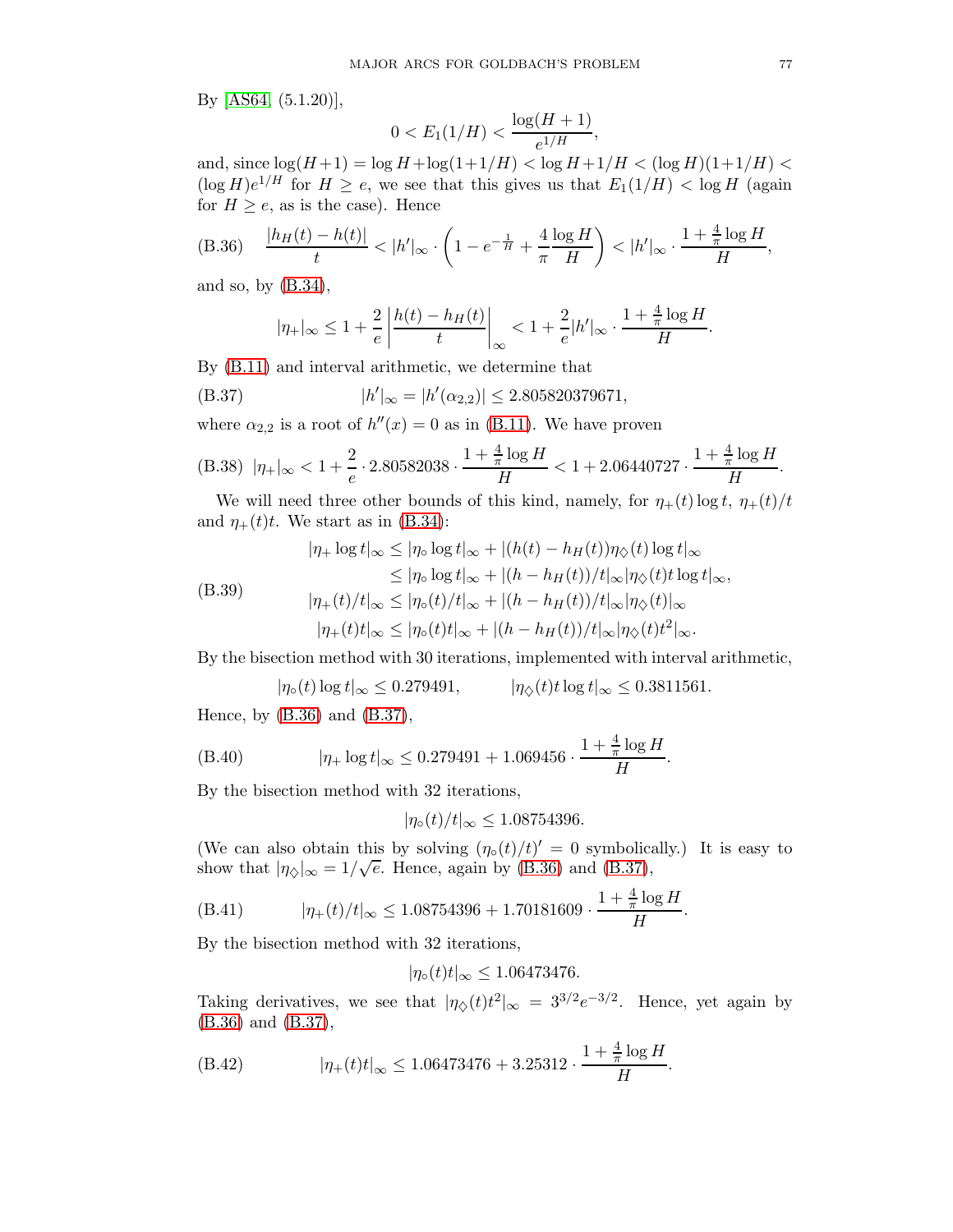## **REFERENCES**

- <span id="page-77-0"></span>[AS64] M. Abramowitz and I. A. Stegun. *Handbook of mathematical functions with formulas, graphs, and mathematical tables*, volume 55 of *National Bureau of Standards Applied Mathematics Series*. For sale by the Superintendent of Documents, U.S. Government Printing Office, Washington, D.C., 1964.
- [BBO10] J. Bertrand, P. Bertrand, and J.-P. Ovarlez. Mellin transform. In A. D. Poularikas, editor, *Transforms and applications handbook*. CRC Press, Boca Raton, FL, 2010.
- [BM98] Martin Berz and Kyoko Makino. Verified integration of ODEs and flows using differential algebraic methods on high-order Taylor models. *Reliab. Comput.*, 4(4):361–369, 1998.
- [Boo06] A. R. Booker. Turing and the Riemann hypothesis. *Notices Amer. Math. Soc.*, 53(10):1208–1211, 2006.
- [dB81] N. G. de Bruijn. *Asymptotic methods in analysis*. Dover Publications Inc., New York, third edition, 1981.
- [GR00] I. S. Gradshteyn and I. M. Ryzhik. *Table of integrals, series, and products*. Academic Press Inc., San Diego, CA, sixth edition, 2000. Translated from the Russian, Translation edited and with a preface by Alan Jeffrey and Daniel Zwillinger.
- [Har66] G. H. Hardy. *Collected papers of G. H. Hardy (Including Joint papers with J. E. Littlewood and others). Vol. I*. Edited by a committee appointed by the London Mathematical Society. Clarendon Press, Oxford, 1966.
- [HB79] D. R. Heath-Brown. The fourth power moment of the Riemann zeta function. *Proc. London Math. Soc. (3)*, 38(3):385–422, 1979.
- [Hela] H. A. Helfgott. Major arcs for Goldbach's problem. Preprint. Available at arXiv:1203.5712.
- [Helb] H. A. Helfgott. Minor arcs for Goldbach's problem. Preprint. Available as arXiv:1205.5252.
- [Helc] H. A. Helfgott. The Ternary Goldbach Conjecture is true. Preprint.
- [HL23] G. H. Hardy and J. E. Littlewood. Some problems of 'Partitio numerorum'; III: On the expression of a number as a sum of primes. *Acta Math.*, 44(1):1–70, 1923.
- [IK04] H. Iwaniec and E. Kowalski. *Analytic number theory*, volume 53 of *American Mathematical Society Colloquium Publications*. American Mathematical Society, Providence, RI, 2004.
- [Kad05] H. Kadiri. Une région explicite sans zéros pour la fonction ζ de Riemann. *Acta Arith.*, 117(4):303–339, 2005.
- [Knü99] O. Knüppel. PROFIL/BIAS, February 1999. version 2.
- [Leh66] R. Sherman Lehman. On the difference  $\pi(x) \text{li}(x)$ . *Acta Arith.*, 11:397–410, 1966.
- [McC84] K. S. McCurley. Explicit estimates for the error term in the prime number theorem for arithmetic progressions. *Math. Comp.*, 42(165):265–285, 1984.
- [MV07] H. L. Montgomery and R. C. Vaughan. *Multiplicative number theory. I. Classical theory*, volume 97 of *Cambridge Studies in Advanced Mathematics*. Cambridge University Press, Cambridge, 2007.
- [Ned06] N. S. Nedialkov. VNODE-LP: a validated solver for initial value problems in ordinary differential equations, July 2006. version 0.3.
- [OLBC10] F. W. J. Olver, D. W. Lozier, R. F. Boisvert, and Ch. W. Clark, editors. *NIST handbook of mathematical functions*. U.S. Department of Commerce National Institute of Standards and Technology, Washington, DC, 2010. With 1 CD-ROM (Windows, Macintosh and UNIX).
- [Olv58] F. W. J. Olver. Uniform asymptotic expansions of solutions of linear second-order differential equations for large values of a parameter. *Philos. Trans. Roy. Soc. London. Ser. A*, 250:479–517, 1958.
- [Olv59] F. W. J. Olver. Uniform asymptotic expansions for Weber parabolic cylinder functions of large orders. *J. Res. Nat. Bur. Standards Sect. B*, 63B:131–169, 1959.
- [Olv61] F. W. J. Olver. Two inequalities for parabolic cylinder functions. *Proc. Cambridge Philos. Soc.*, 57:811–822, 1961.
- [Olv65] F. W. J. Olver. On the asymptotic solution of second-order differential equations having an irregular singularity of rank one, with an application to Whittaker functions. *J. Soc. Indust. Appl. Math. Ser. B Numer. Anal.*, 2:225–243, 1965.